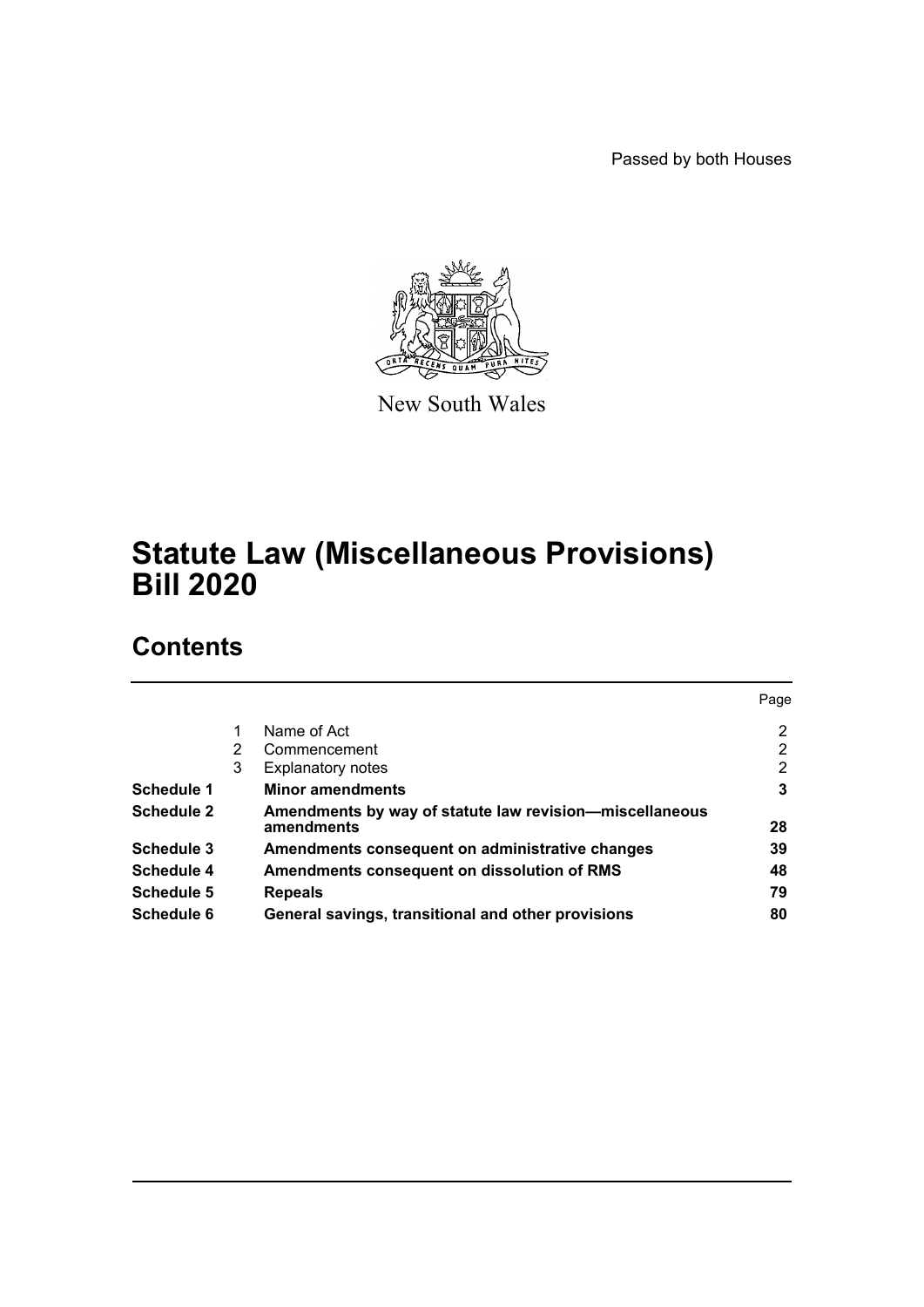*I certify that this public bill, which originated in the Legislative Assembly, has finally passed the Legislative Council and the Legislative Assembly of New South Wales.*

> *Clerk of the Legislative Assembly. Legislative Assembly, Sydney, , 2020*



New South Wales

# **Statute Law (Miscellaneous Provisions) Bill 2020**

Act No , 2020

An Act to repeal certain Acts and to amend certain other Acts and instruments in various respects and for the purpose of effecting statute law revision; and to make certain savings.

*I have examined this bill and find it to correspond in all respects with the bill as finally passed by both Houses.*

*Assistant Speaker of the Legislative Assembly.*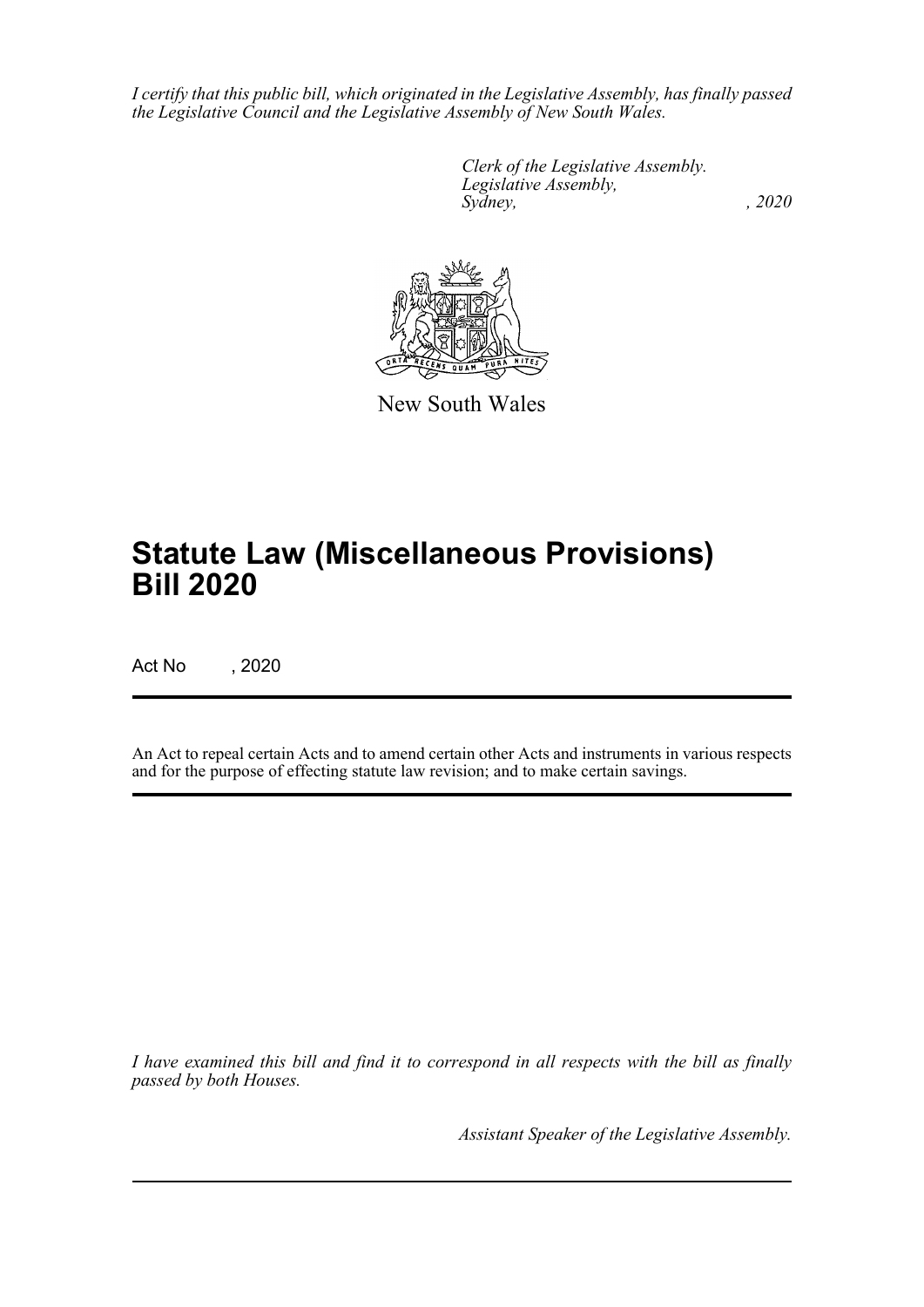Statute Law (Miscellaneous Provisions) Bill 2020 [NSW]

### <span id="page-2-0"></span>**The Legislature of New South Wales enacts—**

### **1 Name of Act**

This Act is the *Statute Law (Miscellaneous Provisions) Act 2020*.

### <span id="page-2-1"></span>**2 Commencement**

- (1) This Act commences on the date of assent, except as provided by this section.
- (2) The amendments made by Schedules 1 and 2 to this Act commence on the day or days specified in the relevant Schedule in relation to the amendment concerned.
- (3) However, if a commencement day is not specified in Schedule 1 or 2 in relation to an amendment in the Schedule concerned, the amendment commences on 11 December 2020.
- (4) The amendments made by Schedule 4 commence on 22 January 2021.

### <span id="page-2-2"></span>**3 Explanatory notes**

The matter appearing under the heading "Explanatory note" in any of the Schedules to this Act does not form part of this Act.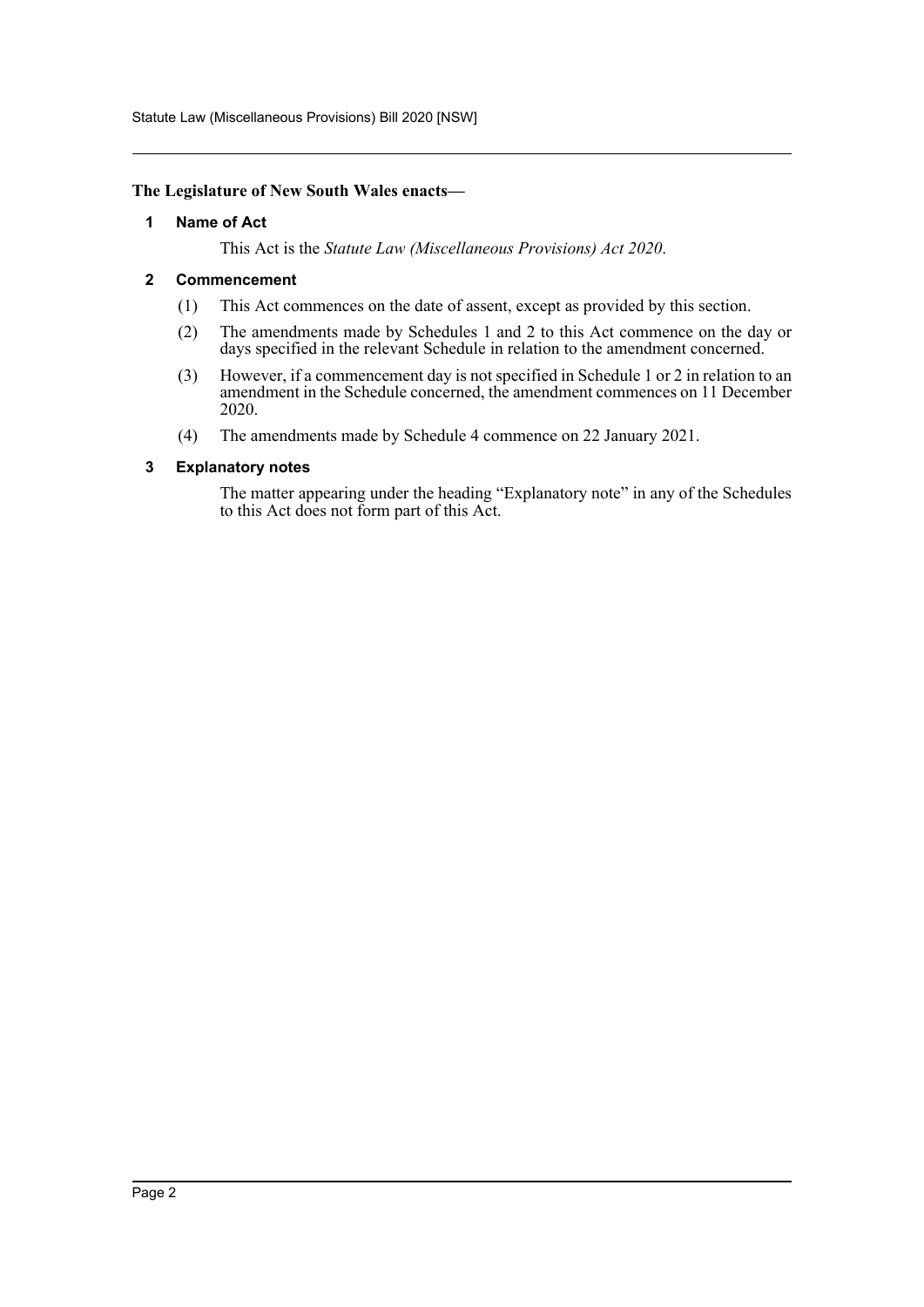# <span id="page-3-0"></span>**Schedule 1 Minor amendments**

# **1.1 Animal Research Act 1985 No 123**

### **Section 61**

Omit the section. Insert instead—

### **61 Service of notices**

A notice that the Secretary is required or permitted by or under this Act to cause to be served on a person may be served in the following ways—

- (a) personally,
- (b) by means of a letter addressed to the person at the person's address last known to the Secretary,
- (c) by email to an email address specified by the person for the service of notices of that kind.

#### **Explanatory note**

The proposed amendment enables the service of notices on persons to be effected by email.

# **1.2 Annual Holidays Act 1944 No 31**

### **Section 14A Annual holidays for local council workers**

Omit section 14A(1)(a). Insert instead—

- (a) applies to a worker who is an employee of any of the following under the *Local Government Act 1993*—
	- (i) a council,
	- (ii) a county council,
	- (iii) a joint organisation, and

#### **Explanatory note**

The proposed amendment extends section 14A of the *Annual Holidays Act 1944* (which allows a local council and an employee of the local council to agree to the employee receiving a payment in lieu of annual holidays, or taking annual holidays at double or half pay) to county councils and joint organisations and their employees. Treating employee leave entitlements consistently across these entities recognises that county councils and joint organisations are created to allow councils to work together to deliver services and that employees often transfer between these entities.

# **1.3 Anzac Memorial (Building) Act 1923 No 27**

### **Section 3C Australian Defence Force representative**

Insert after section 3C(3)—

- (3A) If, during the Australian Defence Force representative's term of office as a trustee, the person appointed as the representative ceases to hold a position mentioned in subsection (2) but continues to hold a position in the Australian Defence Force of the same or equivalent, or higher, rank—
	- (a) the person's appointment as Australian Defence Force representative and as a trustee continues in effect, but
	- (b) the person is not eligible for re-appointment unless the person returns to a position mentioned in subsection (2).

#### **Explanatory note**

The proposed amendment makes it clear that the appointment of a person as the Australian Defence Force representative and as a trustee for the purposes of the *Anzac Memorial (Building) Act 1923* is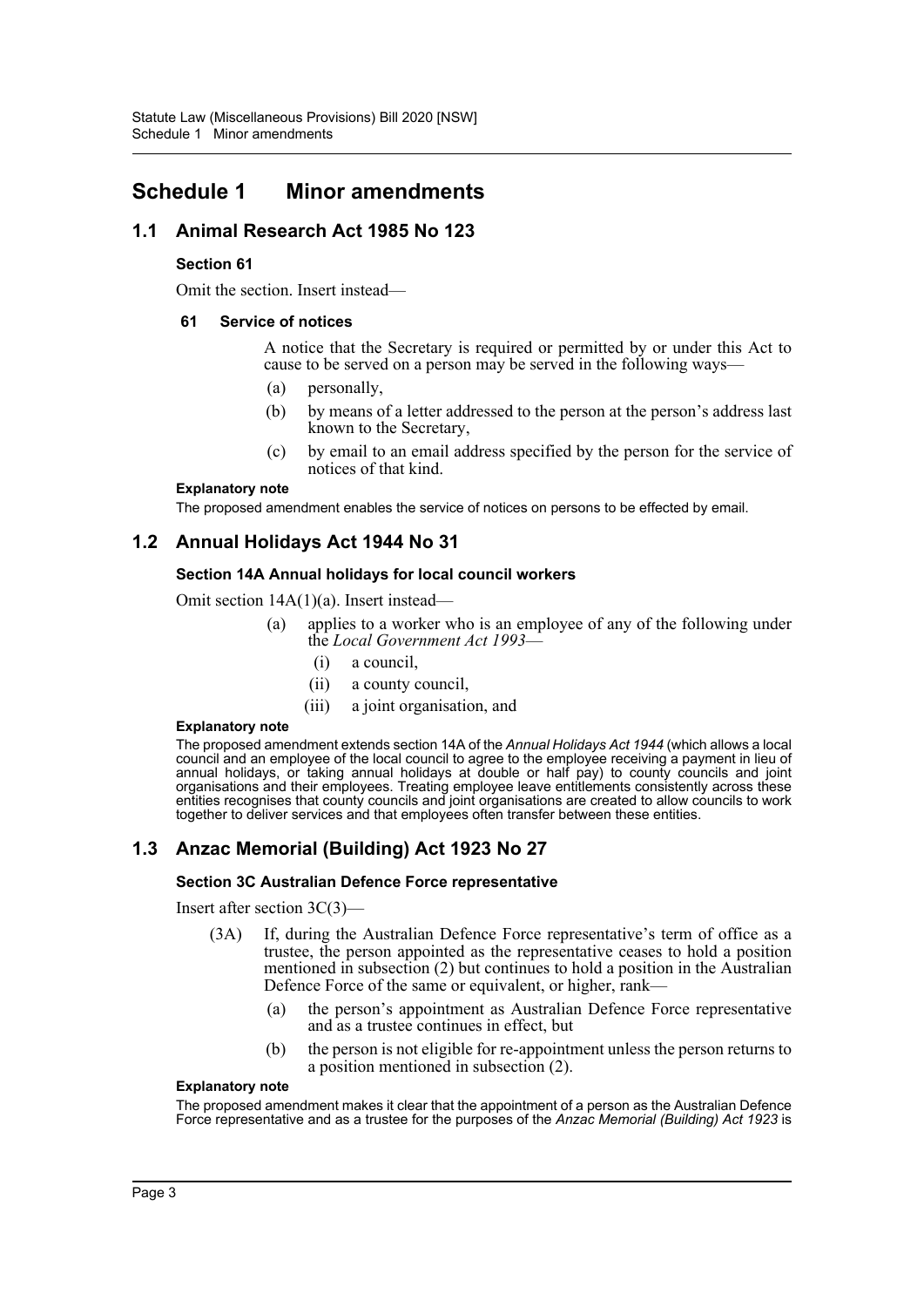not affected by a change in the position held by the person during the person's term of office as a trustee.

# **1.4 Associations Incorporation Act 2009 No 7**

### **Sections 11(6)(b), 61A(3)(b), 74(4)(b), 76(5)(b) and 80(4)(b)**

Insert ", or related to," after "used by" wherever occurring.

#### **Explanatory note**

The proposed amendment enables the Secretary to send notice of the following to an address or email address related to an association if the Secretary suspects that the association's official address is no longer in use—

- (a) a proposed certificate to wind up the association,
- (b) a proposed cancellation of the association's registration,
- (c) the cancellation of the association's registration as a consequence of the transfer of its incorporation to a corresponding law.

It may be necessary to send notice to a related address or email address if the association is not in operation and does not have an address or email address in use.

# **1.5 Better Regulation Legislation Amendment Act 2019 No 23**

#### **Schedule 1 Amendments**

Omit paragraph (a) of the definition of *competent person* in Schedule 1.10[9].

Insert instead—

(a) a registered health practitioner within the meaning of the *Health Practitioner Regulation National Law (NSW)*, but only if the health practitioner is registered under Division 1 or 2 of Part 7 of that Law,

#### **Explanatory note**

The proposed amendment will provide that a person is a competent person for the purposes making a declaration relating to a domestic violence termination notice under Division 3A of Part 5 of the *Residential Tenancies Act 2010* if the person is a registered health practitioner, within the meaning of the *Health Practitioner Regulation National Law (NSW)*, but only if the health practitioner is registered under Division 1 or 2 of Part 7 of that Law.

### **1.6 Building and Construction Industry Security of Payment Act 1999 No 46**

#### **[1] Section 11 Due date for payment**

Insert "(other than an exempt residential construction contract)" after "construction contract" in section  $11(1A)$ .

#### **[2] Section 35 Regulations**

Insert at the end of section  $35(4)(b)$ —

, and

(c) apply, adopt or incorporate any publication as in force at a particular time or as in force from time to time.

#### **Commencement**

Item [1] of the proposed amendments to the *Building and Construction Industry Security of Payment Act 1999* commences on 1 March 2021.

#### **Explanatory note**

Item [1] of the proposed amendments makes it clear that the requirement for a progress payment under a construction contract, which is required to be paid by a principal to a head contractor no later than 15 business days after a payment claim is made, does not apply to an exempt residential construction contract.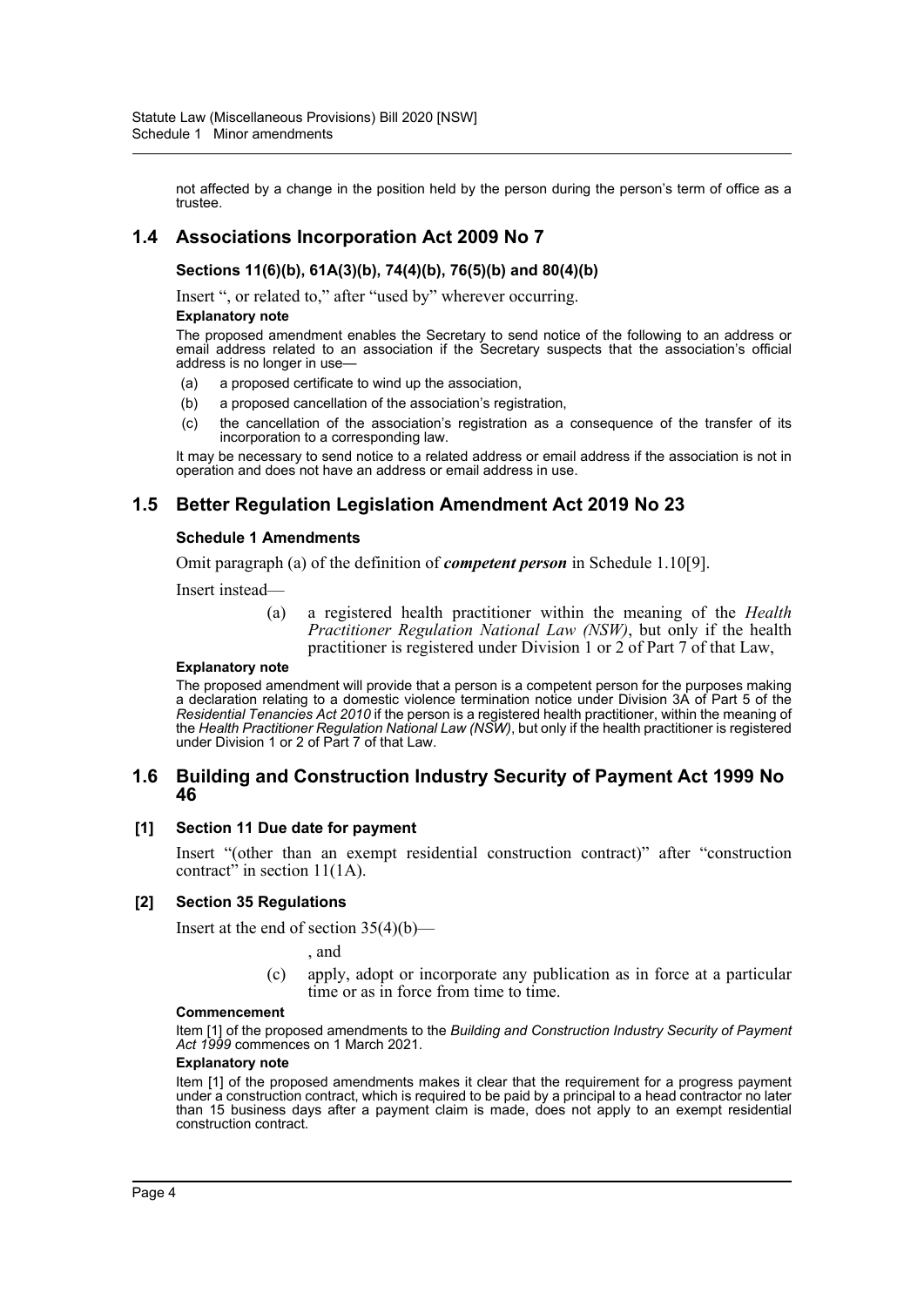Item [2] enables the regulations to apply, adopt or incorporate any publication as in force at a particular time or as in force from time to time. This allows for updates to the Continuing Professional Development Guidelines for Adjudicators (CPD Guidelines) and ensures that continuing professional development requirements, as informed by the CPD Guidelines, remain relevant for adjudicators.

# **1.7 Centennial Park and Moore Park Trust Act 1983 No 145**

### **[1] Whole Act (except where otherwise amended by this Subschedule)**

Omit "Director" and "Director's" wherever occurring.

Insert instead "Chief Executive" and "Chief Executive's", respectively.

### **[2] Section 4 Definitions**

Omit the definition of *Director* from section 4(1). Insert instead—

*Chief Executive* means the person employed in the Public Service who is assigned to the role of Chief Executive of the Centennial Park and Moore Park Trust.

### **[3] Schedule 2 Transitional and other provisions**

Insert at the end of the Schedule, with appropriate Part and clause numbering—

# **Part Provisions consequent on enactment of Statute Law (Miscellaneous Provisions) Act 2020**

### **References to Director to be construed as Chief Executive**

- (1) In any document, a reference to the Director of Centennial Park and Moore Park is to be construed as a reference to the Chief Executive of the Centennial Park and Moore Park Trust.
- (2) In this clause—

*document* means any Act or statutory or other instrument, or any contract or agreement (other than this Act).

#### **Explanatory note**

Items [1] and [2] of the proposed amendments replace the definition of, and references to, the "Director" with a definition of, and references to, the "Chief Executive", which reflects the new title of that position with the Centennial Park and Moore Park Trust. Item [3] makes a consequential amendment.

# **1.8 Centennial Park and Moore Park Trust Regulation 2014**

### **[1] Whole Regulation**

Omit "Director" and "Director's" wherever occurring.

Insert instead "Chief Executive" and "Chief Executive's", respectively.

#### **Explanatory note**

Item [1] of the proposed amendments replaces references to "Director" with "Chief Executive", which reflects the new title of that position with the Centennial Park and Moore Park Trust.

### **1.9 Children's Guardian Act 2019 No 25**

### **[1] Section 18 Meaning of "reportable allegation"**

Insert after section 18(2)—

(2A) *Reportable allegation*, in relation to an employee of a religious body, means an allegation that the employee has engaged in conduct that may be reportable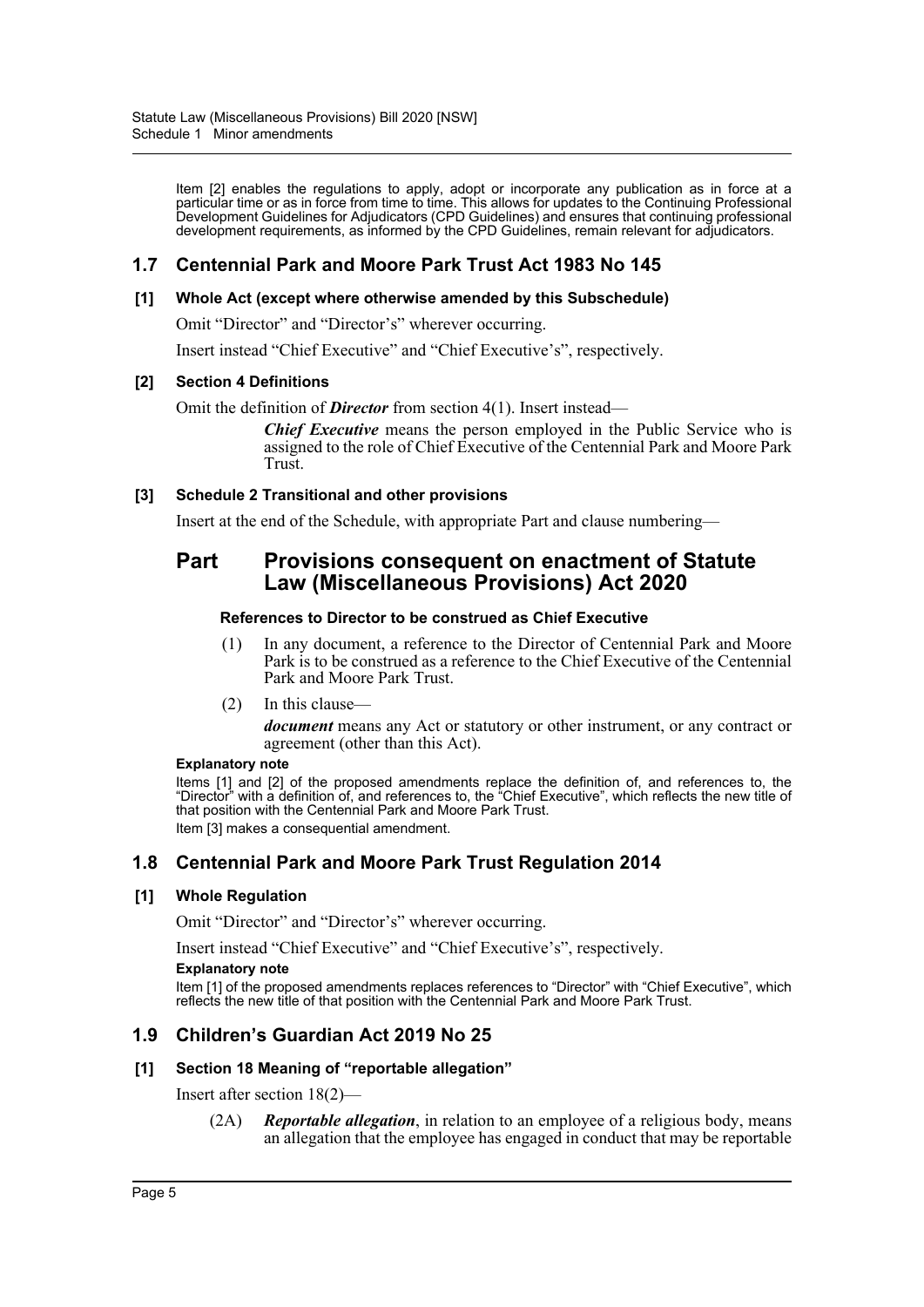conduct, whether or not the conduct is alleged to have occurred in the course of the employee's engagement with the religious body.

### **[2] Section 19 Meaning of "reportable conviction"**

Insert at the end of section  $19(1)(b)(ii)$ —

, or

(c) in relation to an employee of a religious body—whether or not the conduct occurred in the course of the employee's engagement with the religious body.

#### **[3] Schedule 4 Savings, transitional and other provisions**

Omit "1 March 2021" from clause 2(3). Insert instead "1 September 2021".

### **Explanatory note**

Items [1] and [2] of the proposed amendments transfer the definitions of reportable allegation and reportable conviction in relation to employees of religious bodies for the purposes of the reportable conduct scheme from the *Children's Guardian (Transitional) Regulation 2020* to the *Children's Guardian Act 2019*. The transitional provision is omitted by Schedule 1.10 to this Act.

Item [3] extends a transitional arrangement that provides for certain provisions of regulations made under the *Adoption Act 2000*, the *Children and Young Persons (Care and Protection) Act 1998*, the *Community Services (Complaints, Reviews and Monitoring) Act 1993* and the *Ombudsman Act 1974* to continue in force despite the commencement of the *Children's Guardian Act 2019* or a regulation under that Act. The provisions of the regulations are to be read as regulations made under the *Children's Guardian Act 2019*, with the necessary modifications.

### **1.10 Children's Guardian (Transitional) Regulation 2020**

#### **Clause 8 Definitions relating to religious bodies**

Omit the clause.

#### **Explanatory note**

The proposed amendment omits a transitional provision that extends the definitions of "reportable allegation" and "reportable conviction" to employees of religious bodies for the purposes of the reportable conduct scheme. The definitions are transferred to the *Children's Guardian Act 2019* by Schedule 1.9 to this Act.

### **1.11 Contaminated Land Management Act 1997 No 140**

#### **[1] Section 92A Penalty notices**

Omit "serve a penalty notice on" from section 92A(1).

Insert instead "issue a penalty notice to".

#### **[2] Section 92A(2) and (3)**

Omit section 92A(2)–(5). Insert instead—

- (2) The *Fines Act 1996* applies to a penalty notice issued under this section. **Note.** The *Fines Act 1996* provides that, if a person issued with a penalty notice does not wish to have the matter determined by a court, the person may pay the amount specified in the notice and is not liable to any further proceedings for the alleged offence.
- (3) The amount payable under a penalty notice issued under this section is the amount prescribed for the alleged offence by the regulations, not exceeding the maximum amount of penalty that could be imposed for the offence by a court.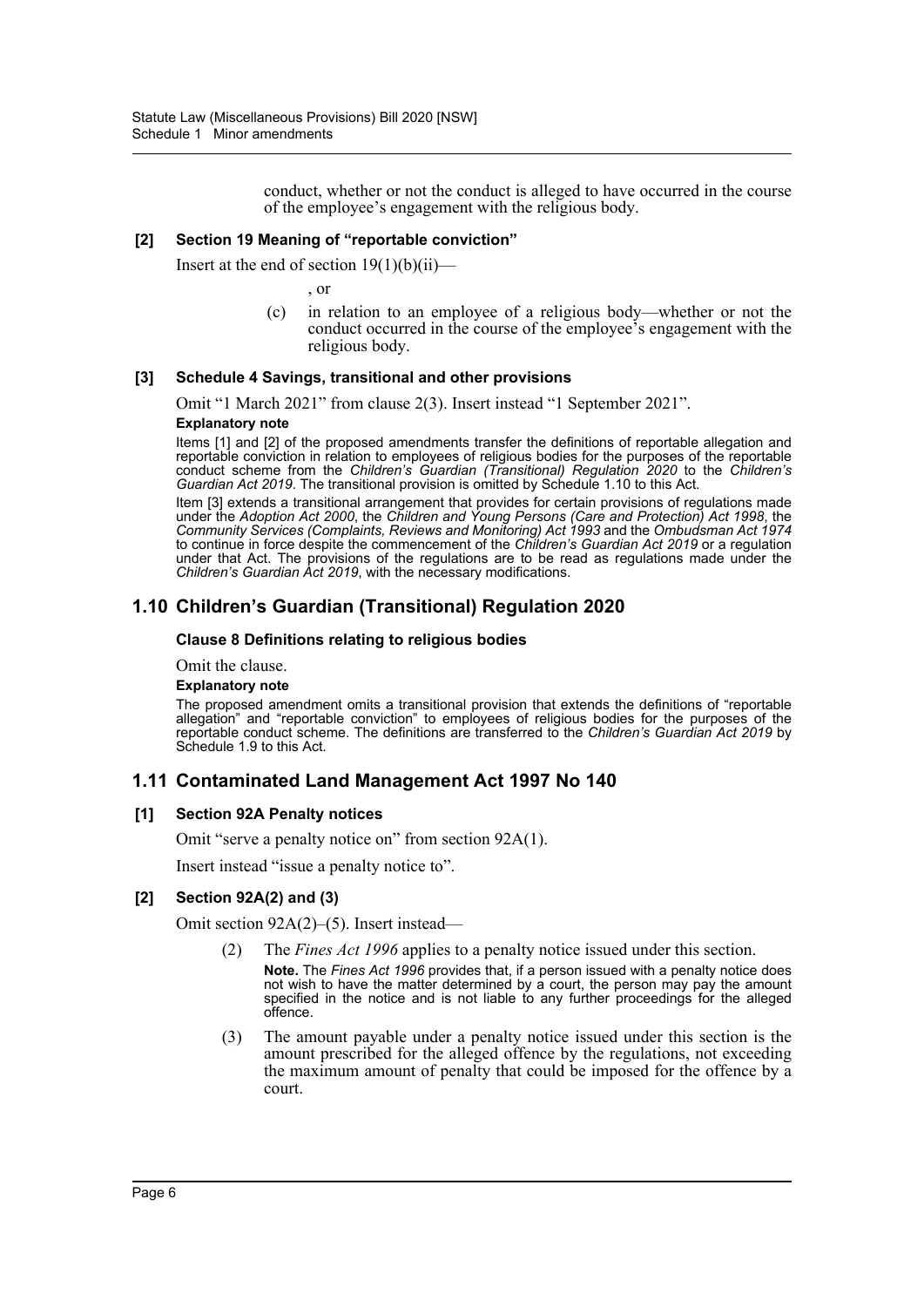### **[3] Section 92A(5A)**

Omit "Despite subsection (4), an". Insert instead "An".

### **[4] Section 92A(5A) and (5B)**

Omit "served" wherever occurring. Insert instead "issued".

### **[5] Section 92A(5B)(c)**

Omit "on whom". Insert instead "to whom".

### **[6] Section 92A(6), (7) and (9)**

Omit the subsections.

#### **Explanatory note**

Item [2] of the proposed amendments updates a penalty notice provision to make it consistent with similar, standard provisions in other Acts. The provision applies the *Fines Act 1996*, as amended by the *Fines Amendment (Electronic Penalty Notices) Act 2016*, to penalty notices issued under the *Contaminated Land Management Act 1997*.

Items [1], [4] and [5] update terminology. Item [6] removes provisions that are no longer necessary because of the application of the *Fines Act 1996* to penalty notices issued under the *Contaminated Land Management Act 1997*. Item [3] makes a consequential amendment.

# **1.12 Co-operatives (Adoption of National Law) Act 2012 No 29**

### **Section 25**

Insert after section 24—

### **25 Investigators under Fair Trading Act 1987 taken to be inspectors**

A person appointed as an investigator under section 18 of the *Fair Trading Act 1987* is taken to have been appointed as an inspector under section 492 of the *Co-operatives National Law (NSW)*.

#### **Explanatory note**

The proposed amendment provides that an investigator appointed under section 18 of the *Fair Trading Act 1987* is taken to have been appointed as an inspector for the purposes of the *Co-operatives National Law (NSW)*.

### **1.13 Education Act 1990 No 8**

### **[1] Section 83B Financial and other assistance in respect of non-government school children**

Omit section 83B(6). Insert instead—

- (6) Any financial assistance in respect of non-government school children may be paid—
	- (a) directly to the school that the children attend, or
	- (b) to any of the following for the benefit of that school—
		- (i) a system of non-government schools,
		- (ii) an approved system authority within the meaning of the *Australian Education Act 2013* of the Commonwealth,
		- (iii) a person or body approved by the Minister for the purposes of this section.

### **[2] Section 83J Recovery of amounts from schools**

Omit "and any system of non-government schools" from section 83J(4).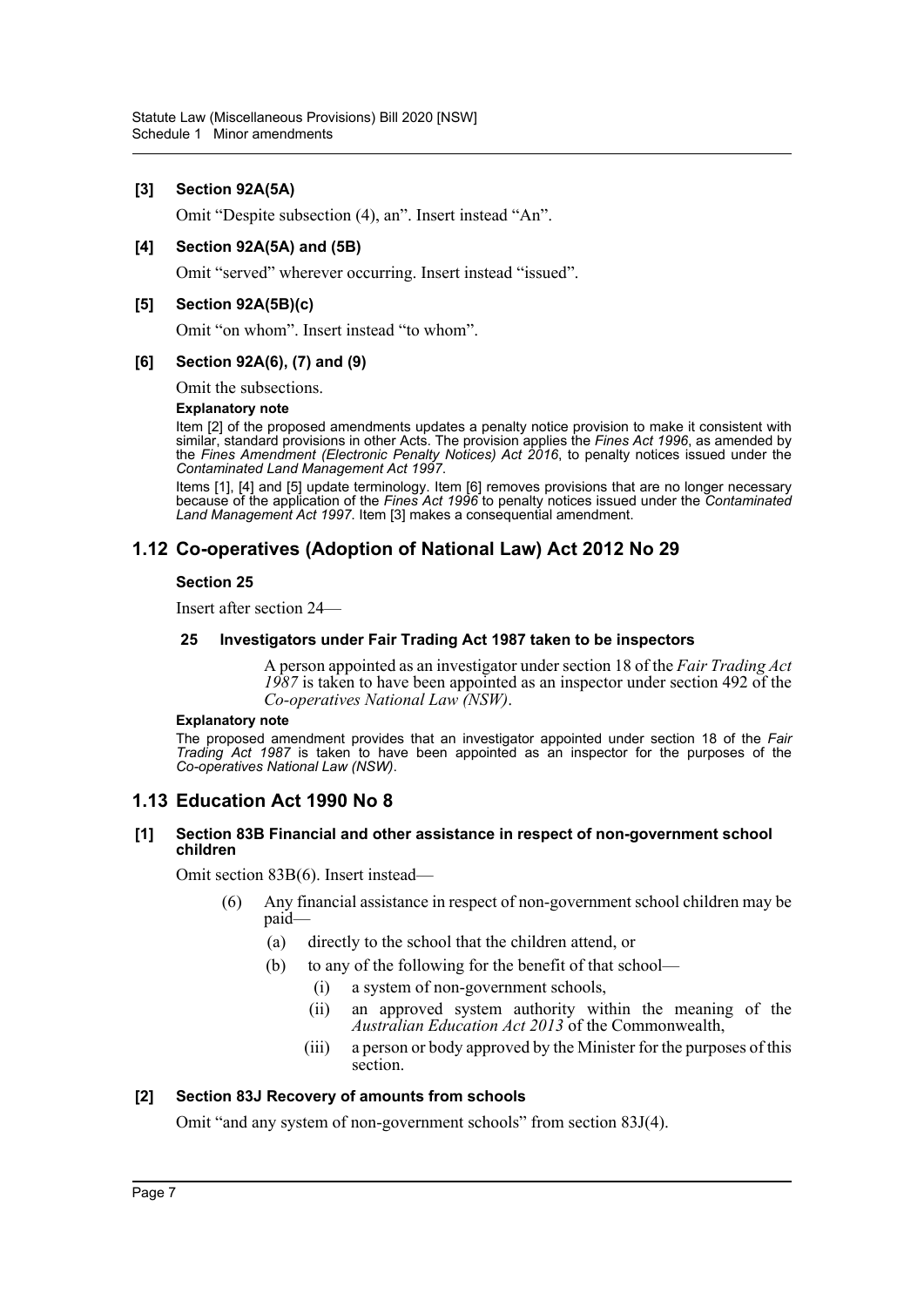Insert instead "and any system, authority, person or body referred to in section 83B(6)(b)". **Explanatory note**

Item [1] of the proposed amendments provides that financial assistance for non-government school children may be paid to an approved system authority, within the meaning of the *Australian Education Act 2013* of the Commonwealth, or to a person or body approved by the Minister for Education and Early Childhood Learning for the purposes of the provision, as alternatives to paying the assistance directly to the school or to a system of non-government schools, as is currently the case.

Item [2] is a consequential amendment to allow the Minister to recover financial assistance paid to or for the benefit of a non-compliant school from an approved system authority, person or body.

# **1.14 Electoral Funding Act 2018 No 20**

### **Schedule 2 Savings, transitional and other provisions**

Insert at the end of the Schedule—

# **Part 4 Provision consequent on postponement of September 2020 local government elections**

### **20 COVID-19 postponed local government elections**

To avoid doubt, for the purposes of sections 28 and 31A of this Act, the local government elections to be held on 4 September 2021 are taken to be ordinary elections of councillors under section 287(1) of the *Local Government Act 1993*.

### **Explanatory note**

The proposed amendment to the *Electoral Funding Act 2018* makes it clear that the September 2021 local government elections, being the elections postponed from September 2020 under Part 6A of Chapter 10 of the *Local Government Act 1993*, are ordinary elections of councillors subject to the provisions of the *Electoral Funding Act 2018* relating to caps on electoral expenditure for local government election campaigns.

# **1.15 Exhibited Animals Protection Act 1986 No 123**

### **[1] Section 5 Definitions**

Omit the definition of *licensing standard* from section 5(1).

### **[2] Section 24 Certain animals may be displayed only with permit**

Omit "that animal". Insert instead "animals of that species".

### **[3] Section 25 Issue of permits**

Omit "an animal" and "the animal" from section 25(1).

Insert instead "animals" and "animals of that species", respectively.

### **[4] Section 25(3)**

Omit "the animal or animals specified or described in the permit". Insert instead "an animal or animals of the species specified in the permit".

### **[5] Schedule 3, heading**

Omit the heading. Insert instead—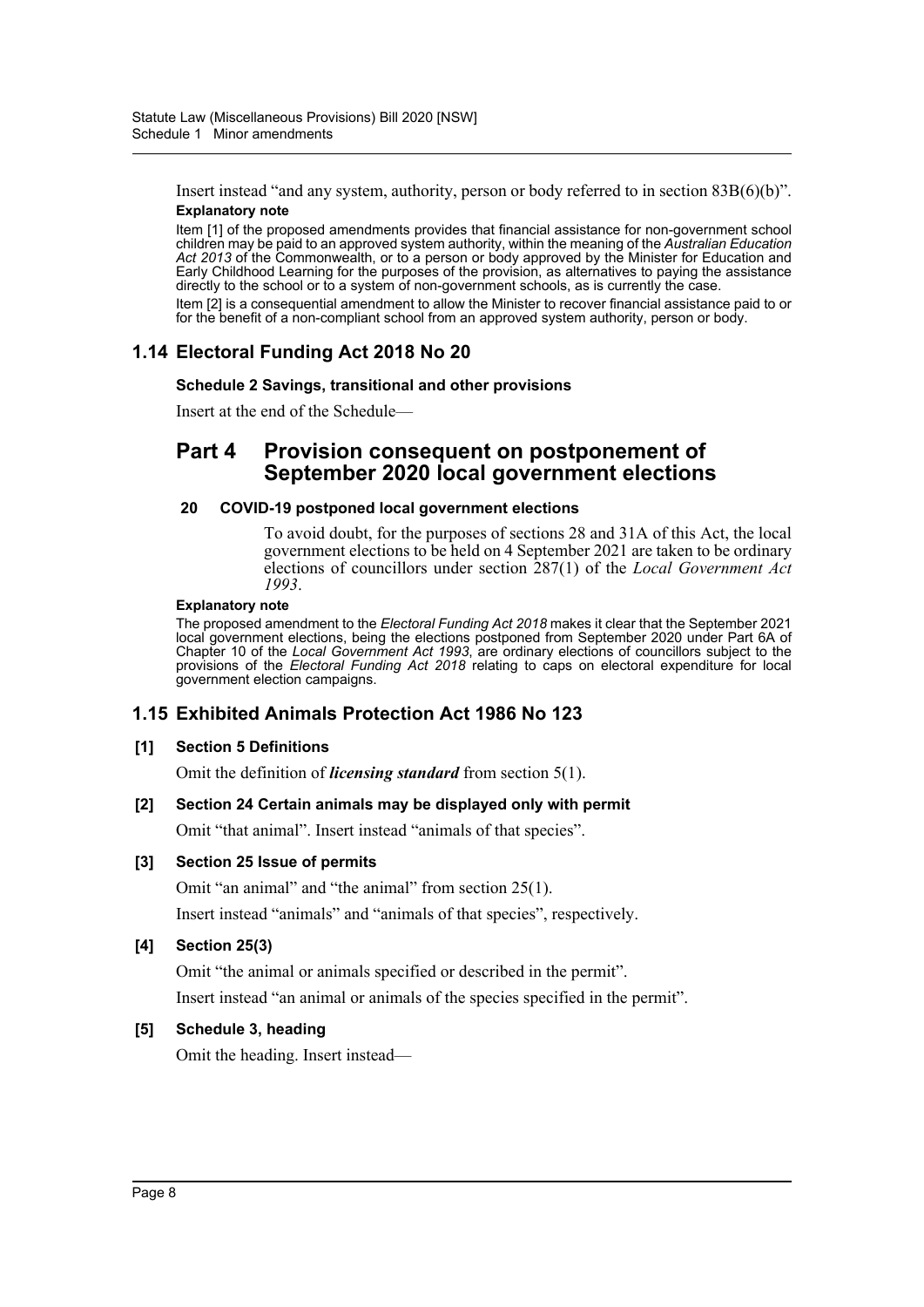# **Schedule 3 Standards**

### **Explanatory note**

Item [1] of the proposed amendments makes it clear that standards may be prescribed in respect of animal display establishments of any class and not only those animal display establishments of a class that is required to be licensed.

Items [2]–[4] clarify that a permit for the exhibition of animals authorises a person to exhibit 1 or more animals of a particular species.

Item [5] reflects that standards may also be prescribed in respect of matters other than licensing.

# **1.16 Fair Trading Act 1987 No 68**

### **Section 19 Powers of entry**

Insert "the investigator believes, on reasonable grounds," before "do not comply with a safety standard" in section  $19(3)(c1)(i)$ .

#### **Explanatory note**

The proposed amendment makes it clear that an investigator may seize, detain or remove consumer goods if the investigator believes, on reasonable grounds, that the goods do not comply with a safety standard.

# **1.17 Fisheries Management Act 1994 No 38**

### **[1] Section 40 Regulations relating to general management of fisheries**

Insert after section  $40(2)(k)$ —

(k1) the gathering or collection of marine vegetation, including the prohibition of the gathering or collection of marine vegetation for commercial purposes except under the authority of a permit,

### **[2] Section 191 Regulations**

Omit section 191(c).

### **[3] Section 204B Marine vegetation protected from any commercial harvesting**

Omit "191" from the note to the section. Insert instead " $40(2)(k1)$ ".

### **[4] Section 205 Marine vegetation—regulation of harm**

Insert after section 205(2)—

- (3) In this section
	- *mangrove* includes any of the following species of vegetation—
	- (a) *Acrostichum speciosum* (Mangrove Fern),
	- (b) *Aegiceras corniculatum* (River Mangrove),
	- (c) *Avicennia marina* (Grey Mangrove),
	- (d) *Bruguiera gymnorhiza* (Large Leaf Mangrove),
	- (e) *Excoecaria agallocha* (Milky Mangrove),
	- (f) *Rhizophora stylosa* (Stilted Mangrove).

*seagrass* includes any of the following species of vegetation—

- (a) *Halodule uninervis* (Halodule),
- (b) *Halodule tridentate* (Halodule),
- (c) *Ruppia maritime* (Ruppia),
- (d) *Ruppia megacarpa* (Ruppia),
- (e) *Ruppia polycarpa* (Ruppia),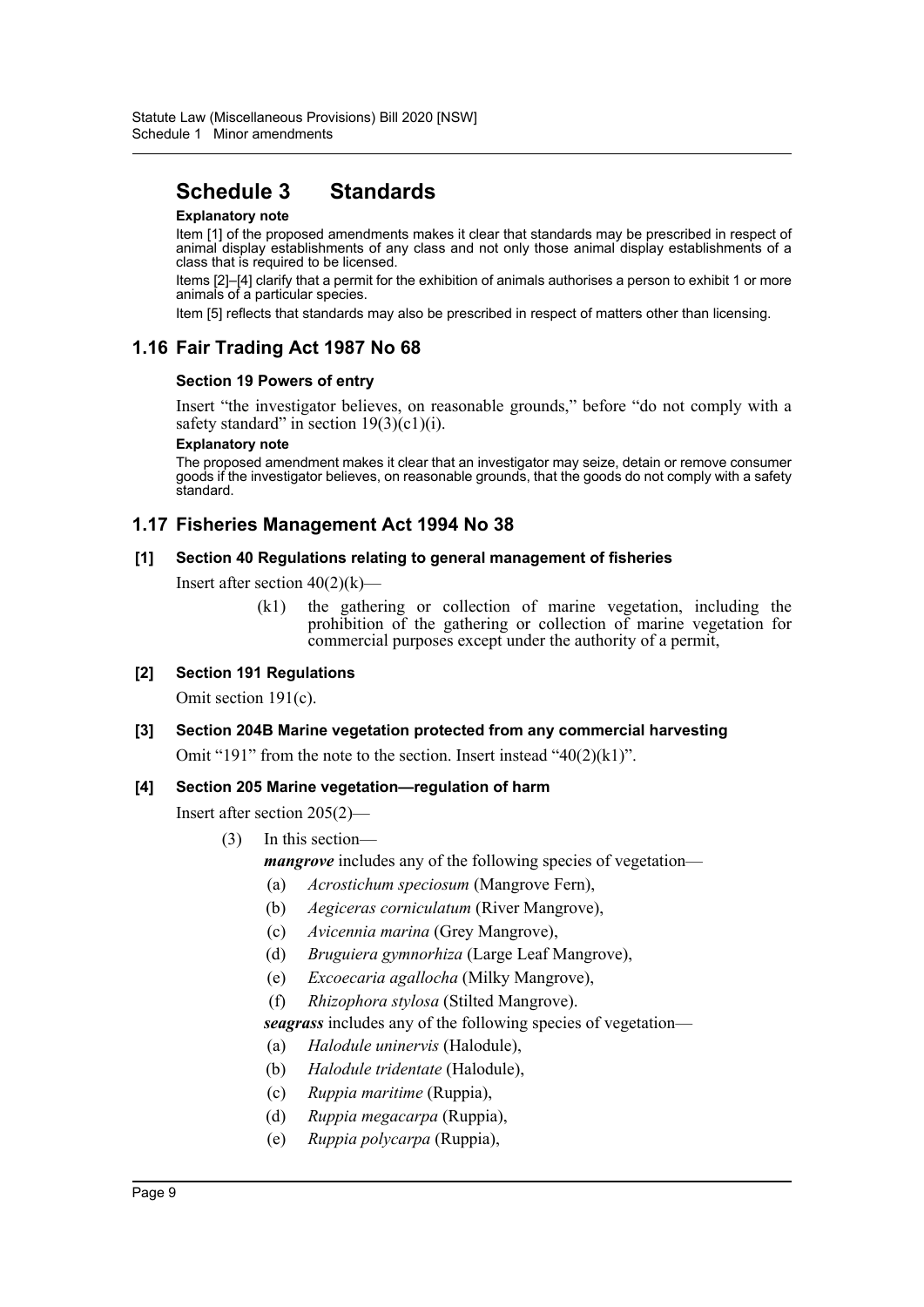- (f) *Halophila ovalis* (Paddle Weed),
- (g) *Halophila decipiens* (Paddle Weed),
- (h) *Halophila spinulosa* (Paddle Weed),
- (i) *Hetrozostera nigricaulis* (Eel Grass),
- (j) *Posidonia australis* (Strap Weed),
- (k) *Zostera capricorni* (Eel Grass),
- (l) *Zostera muelleri subsp. capricorni* (Eel Grass),
- (m) *Zostera muelleri subsp. muelleri* (Eel Grass).

#### **Explanatory note**

Items [1] and [2] relocate the regulation-making power relating to the gathering or collection of marine vegetation, which is not an aquaculture related activity, from the part of the *Fisheries Management Act 1994* relating to aquaculture management to the part relating to general fisheries management. Item [3] makes a consequential amendment.

Item [4] defines particular species of mangroves and seagrasses that a person must not harm in a protected area without a permit.

# **1.18 Fisheries Management (Aquaculture) Regulation 2017**

# **[1] Clause 63 Permit required to gather marine vegetation for commercial purposes**

Omit the clause.

### **[2] Schedule 3 Fees, charges and contributions**

Omit item 26.

#### **Explanatory note**

The proposed amendments are consequent on a proposed amendment to the *Fisheries Management Act 1994* in Schedule 1.17 to this Act that relocates the regulation-making power relating to the gathering or collection of marine vegetation within that Act.

### **1.19 Fisheries Management (General) Regulation 2019**

#### **[1] Clause 98A**

Insert after clause 98—

#### **98A Permit required to gather marine vegetation for commercial purposes**

(1) A person must not gather marine vegetation for a commercial purpose from any area of public water land except under the authority of a permit issued by the Minister under this clause.

Maximum penalty—50 penalty units.

- (2) A permit applies to the gathering of marine vegetation only in the area specified in the permit.
- (3) A permit is not required for the gathering of marine vegetation in accordance with an aquaculture permit or a permit under Part 7 of the Act.
- (4) A permit may apply to marine vegetation generally or to a particular class of marine vegetation specified in the permit.
- (5) An application for a permit, or the renewal of a permit, is to be made in writing to the Minister in the form approved by the Minister and must be accompanied by the fee specified in Schedule 6.
- (6) If a person duly makes an application for a permit, the Minister may issue, or may refuse to issue, a permit.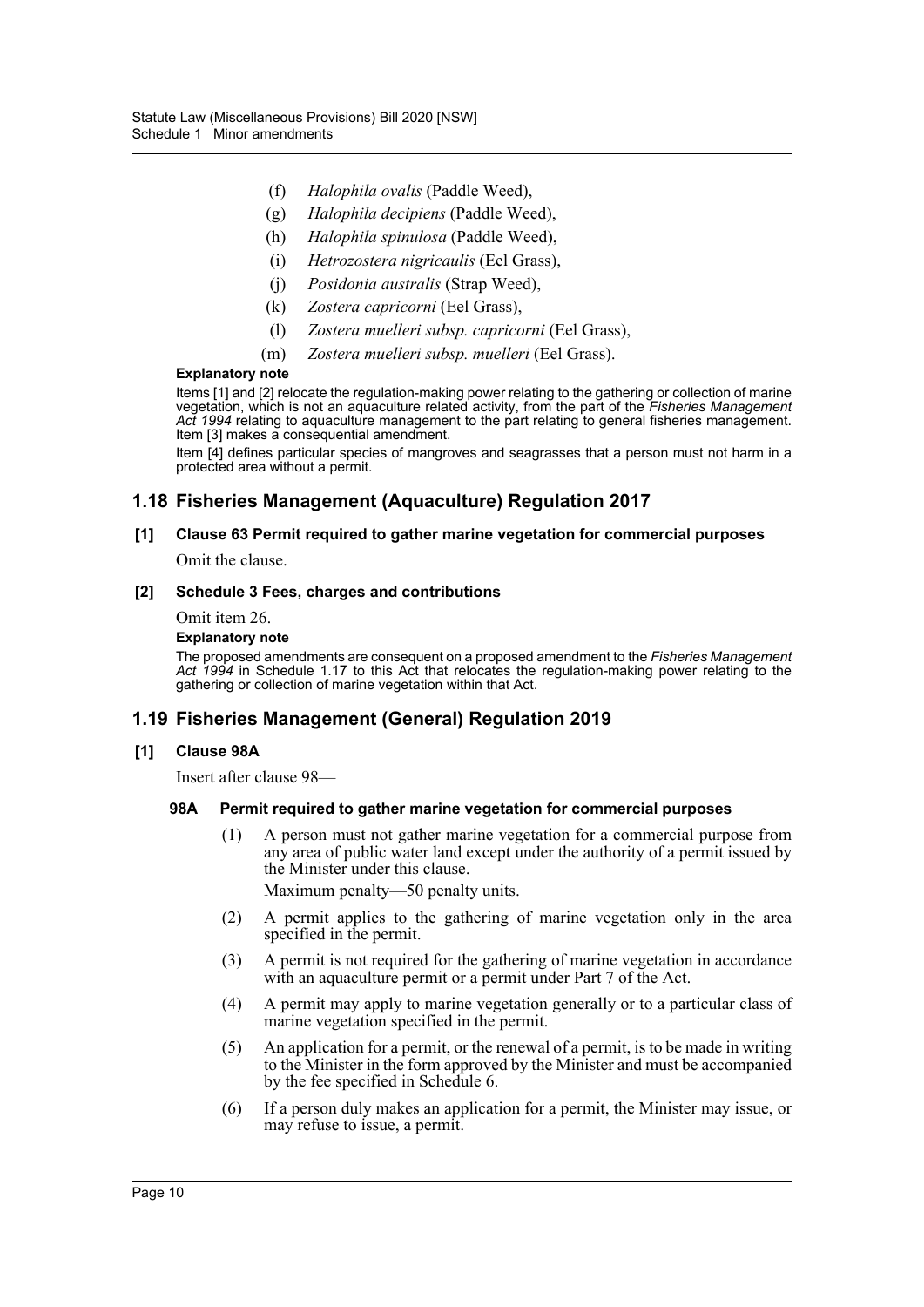- (7) A permit remains in force, unless sooner cancelled or suspended by the Minister, until the expiration of the period specified in the permit.
- (8) A permit is subject to the following conditions and any further conditions attached to the permit by the Minister—
	- (a) marine vegetation must not be gathered from any area if commercial fishing is taking place in the area unless, at the time the commercial fishing commenced in that area, marine vegetation was being gathered from the area in accordance with the permit,
	- (b) marine vegetation must not be gathered from any land that is held under any title granted by the Crown,
	- (c) marine vegetation must not be gathered from any marked navigation channel,
	- (d) marine vegetation must not be gathered from any area in which a public work is being carried out.
- (9) The Minister may, from time to time, by notice given to the permit holder, vary the further conditions of a permit.
- (10) Any permit issued under clause 63 of the *Fisheries Management (Aquaculture) Regulation 2017* and in force immediately before the commencement of this clause is taken to have been issued under this clause.
- (11) In this clause, *gather* includes collect.

### **[2] Schedule 6 Fees**

Insert after item 7—

7A Application for permit or renewal of permit to gather marine vegetation for commercial purposes  $\text{(clause } 98A(5))$ \$189

### **Explanatory note**

The proposed amendments are consequent on proposed amendments to the *Fisheries Management Act 1994* in Schedule 1.17 to this Act that relocate the regulation-making power relating to the gathering or collection of marine vegetation within that Act. The provisions inserted by the amendments are currently located in the *Fisheries Management (Aquaculture) Regulation 2017*.

# **1.20 Government Sector Employment Act 2013 No 40**

### **Schedule 1 Public Service agencies**

Omit "Western City and Aerotropolis Authority" wherever occurring in Part 2.

Insert instead "Western Parkland City Authority".

### **Explanatory note**

The proposed amendment is consequential on proposed amendments to the *Western City and Aerotropolis Authority Act 2018* in Schedule 1.49 to this Act.

# **1.21 Growth Centres (Development Corporations) Act 1974 No 49**

### **Section 3A Special provisions relating to Infrastructure NSW**

Omit section 3A(2). Insert instead—

(2) The growth centre in respect of which Infrastructure NSW is taken to be constituted for the purposes of the relevant provisions is the following land—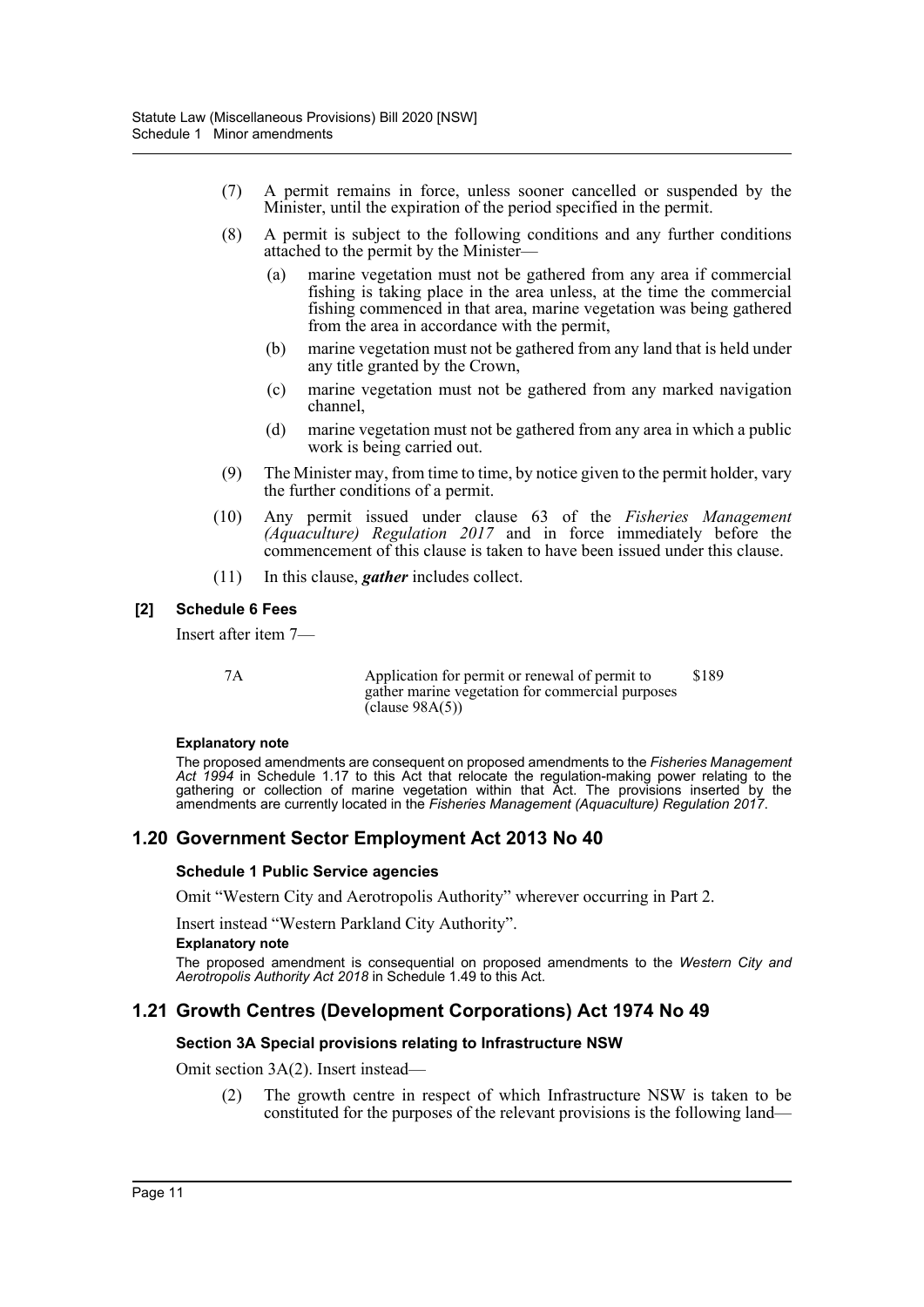- (a) the land identified as a potential urban renewal precinct on the State Environmental Planning Policy (Urban Renewal) 2010 Granville Potential Precinct Map under *State Environmental Planning Policy (Urban Renewal) 2010* as in force immediately before 1 July 2019,
- (b) the land identified by yellow shading on the map entitled "Cooks Cove growth centre", dated 1 September 2020 and published on Infrastructure NSW's website,
- (c) the land outlined in red on the map entitled "The Bays Growth Centre", dated 1 September 2020 and published on Infrastructure NSW's website.

**Note.** The UrbanGrowth NSW Development Corporation was the development corporation for the land specified by this subsection immediately before its dissolution by the *State Revenue and Other Legislation Amendment Act 2019* on 1 July 2019.

#### **Explanatory note**

The proposed amendment updates references to the lands for which Infrastructure NSW is able to exercise functions as a development corporation. Infrastructure NSW is taken to be a development corporation for growth centres that were previously administered by the UrbanGrowth NSW Development Corporation before its dissolution.

# **1.22 Health Administration Act 1982 No 135**

### **[1] Section 21 Delegation**

Omit section  $21(12)(a)$ .

### **[2] Section 23 Specially privileged information**

Omit " $(1)$  or" from section 23 $(1)$ .

#### **Explanatory note**

Item [1] of the proposed amendments will enable the Minister for Health and Medical Research to delegate the power to give an approval for the disclosure of information obtained in connection with the conduct of research or investigations into morbidity or mortality occurring within New South Wales. Item [2] omits a reference to a repealed provision.

# **1.23 Hemp Industry Act 2008 No 58**

### **[1] Section 42 Service of documents**

Omit section 42(1)(a)(iii). Insert instead—

(iii) sending it by email to an email address specified by the person for the service of documents of that kind, or

### **[2] Section 42(1)(b)(ii)**

Omit the subparagraph. Insert instead—

(ii) sending it by email to an email address specified by the body corporate for the service of documents of that kind.

#### **Explanatory note**

The proposed amendments enable the service of documents on persons, including bodies corporate, to be effected by email.

### **1.24 Heritage Act 1977 No 136**

#### **[1] Section 62, heading**

Omit the heading. Insert instead—

### **62 Process for determination of application**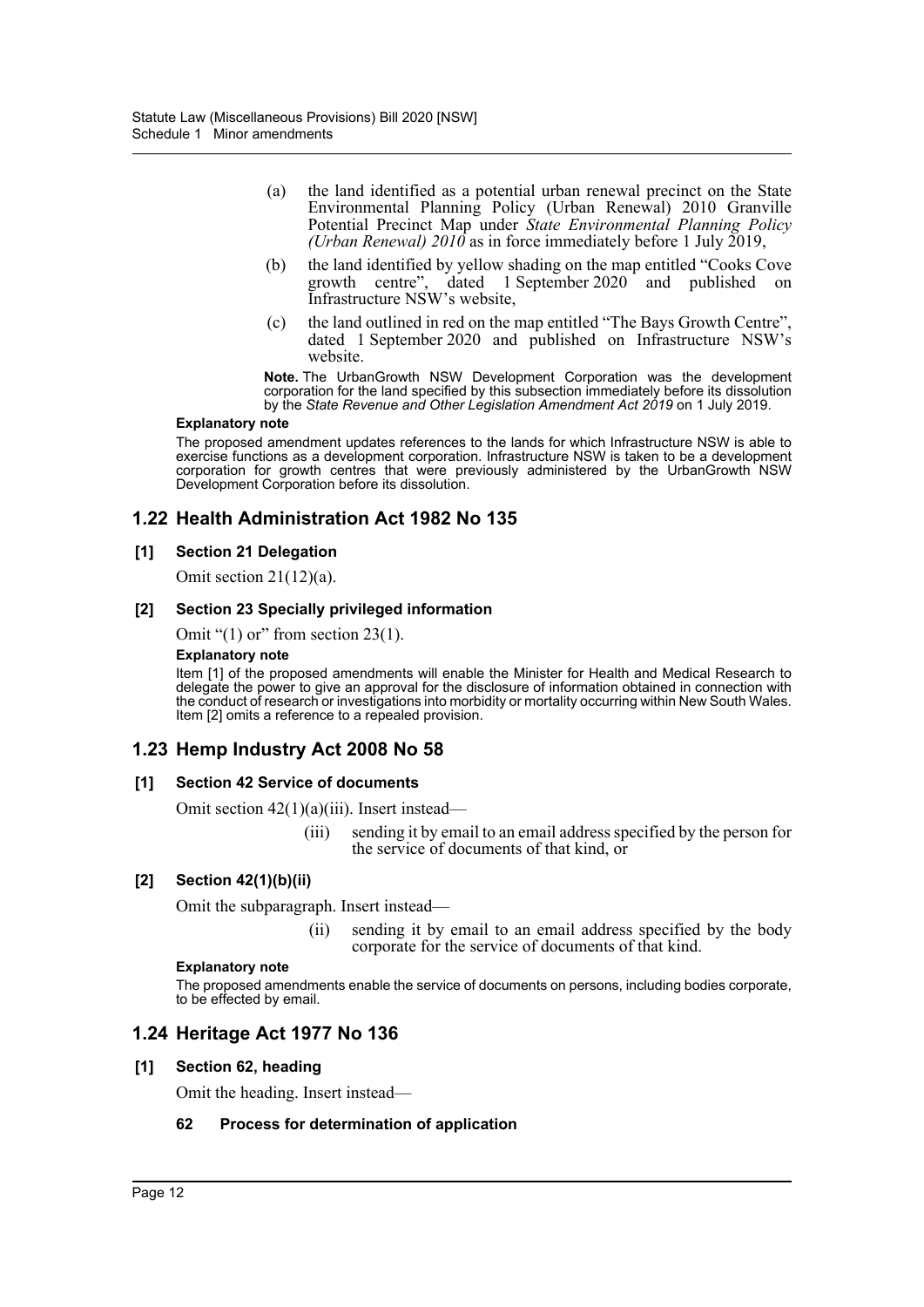### **[2] Section 62(2)**

Insert at the end of the section—

(2) The regulations may make further provision with respect to the process for determining an application.

### **[3] Section 65 Effect of failure to make determination**

Insert after section 65(3)—

(4) The regulations may prescribe periods of time that are not to be taken into account in calculating the expiration of the periods referred to in subsection (1) in circumstances where the approval body has requested the applicant to provide it with additional information relating to the application.

#### **Explanatory note**

Item [2] of the proposed amendments enables the regulations to expand on the process for determining applications including, for example, by allowing the approval body to ask the applicant for more information about the application to help it make a determination. Item [1] makes a consequential amendment.

Item [3] enables regulations to be made to provide that, if the approval body has asked an applicant to provide more information, the passage of the 40- or 60-day period in which a determination must be made may be suspended for a prescribed period.

# **1.25 Independent Commission Against Corruption Regulation 2017**

### **Appendix NSW Ministerial Code of Conduct**

Insert after Part 3 in the Schedule to the NSW Ministerial Code of Conduct—

# **Part 3A Commissions from property developers**

**Note—** This Part also applies to Parliamentary Secretaries, and a reference to a Minister in this Part includes a reference to a Parliamentary Secretary.

### **16A Commissions from property developers**

- (1) A Minister must not accept or seek payment of a commission from a property developer, either directly or through a third party.
- (2) In this clause—

*property developer* means a property developer within the meaning of Part 2, Division 7 of the *Electoral Funding Act 2018*.

### **1.26 Local Land Services Act 2013 No 51**

### **[1] Section 209 Service of documents**

Omit section 209(2)(a)(iii). Insert instead—

(iii) sending it by email to an email address specified by the person for the service of documents of that kind, or

### **[2] Section 209(2)(b)(ii)**

Omit the subparagraph. Insert instead—

(ii) sending it by email to an email address specified by the body corporate for the service of documents of that kind.

### **[3] Schedule 5A Allowable activities clearing of native vegetation**

Omit "Chief Environmental Regulator of the" from clause 17(3)(b).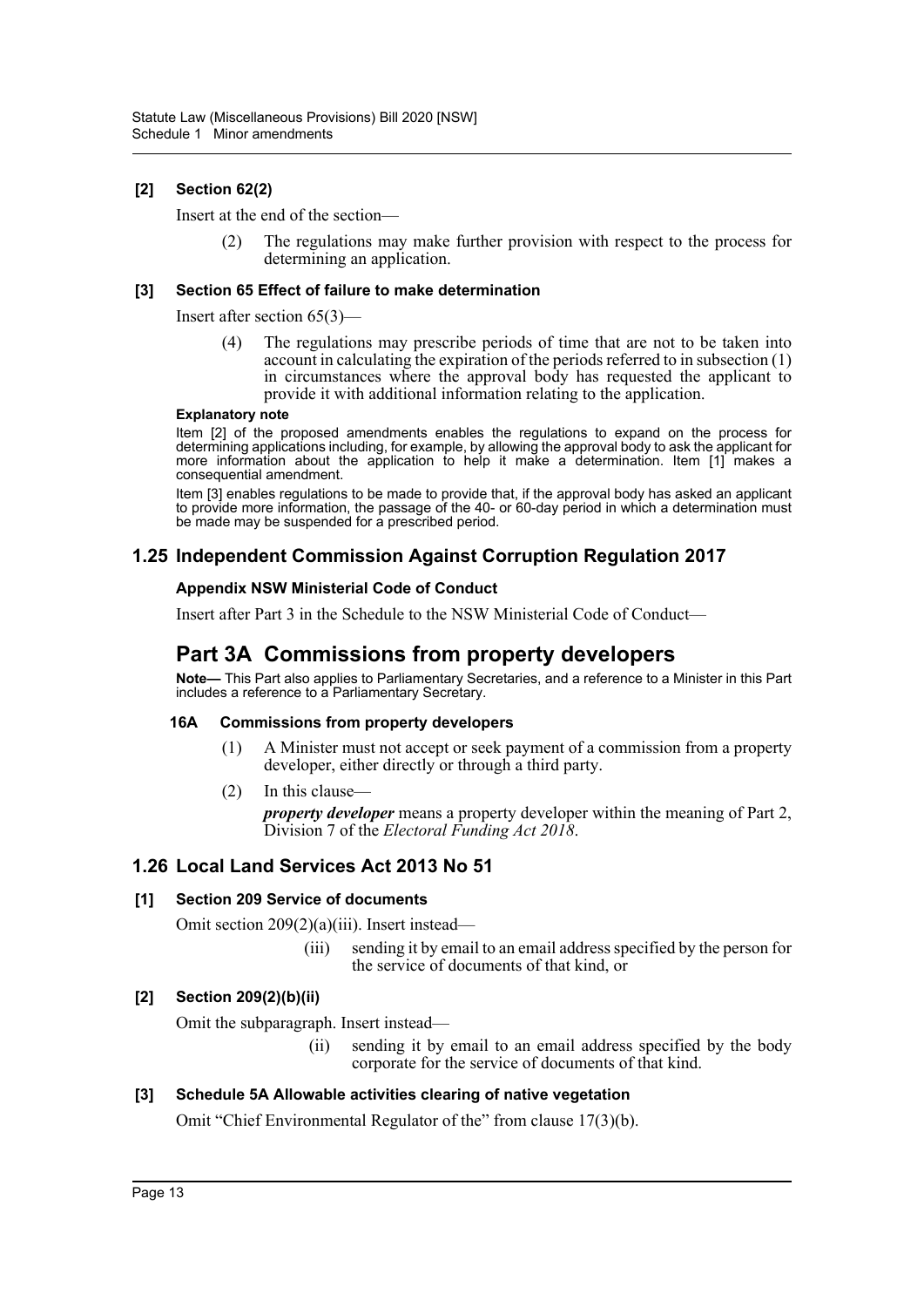### **Explanatory note**

Items [1] and [2] enable the service of documents on persons (including bodies corporate) to be effected by email.

Item [3] removes a redundant reference to the Chief Environmental Regulator, which no longer exists.

## **1.27 Marine Estate Management Act 2014 No 72**

### **[1] Section 7 Establishment of Marine Estate Management Authority**

Omit section 7(2)(c) and (d). Insert instead—

- (c) a Public Service senior executive principally involved in the administration of the *Biodiversity Conservation Act 2016* and who is designated by the Secretary of the Department of Planning, Industry and Environment, and
- (d) a Public Service senior executive principally involved in the administration of the *Environmental Planning and Assessment Act 1979* and who is designated by the Secretary of the Department of Planning, Industry and Environment, and

### **[2] Section 7(4)**

Insert after section 7(3)—

(4) For the purposes of this clause—

*Public Service senior executive* has the meaning given by the *Government Sector Employment Act 2013*, Part 4, Division 4.

#### **Explanatory note**

The proposed amendments enable the Secretary of the Department of Planning, Industry and Environment to designate appropriate senior executive public servants as members of the Marine Estate Management Authority.

### **1.28 Museum of Applied Arts and Sciences Act 1945 No 31**

### **Section 5 Vacation of office**

Omit section 5(2).

#### **Explanatory note**

The proposed amendment removes the requirement for a trustee of the Museum of Applied Arts and Sciences to be under 70 years of age.

### **1.29 Ombudsman Act 1974 No 68**

### **[1] Section 8A, heading**

Omit the heading. Insert instead—

### **8A Deputy Ombudsman—functions**

**[2] Section 8A(1)(a)**

Omit "9,".

### **[3] Section 8A(2)**

Omit the subsection.

### **[4] Section 9 Special officers**

Omit section 9.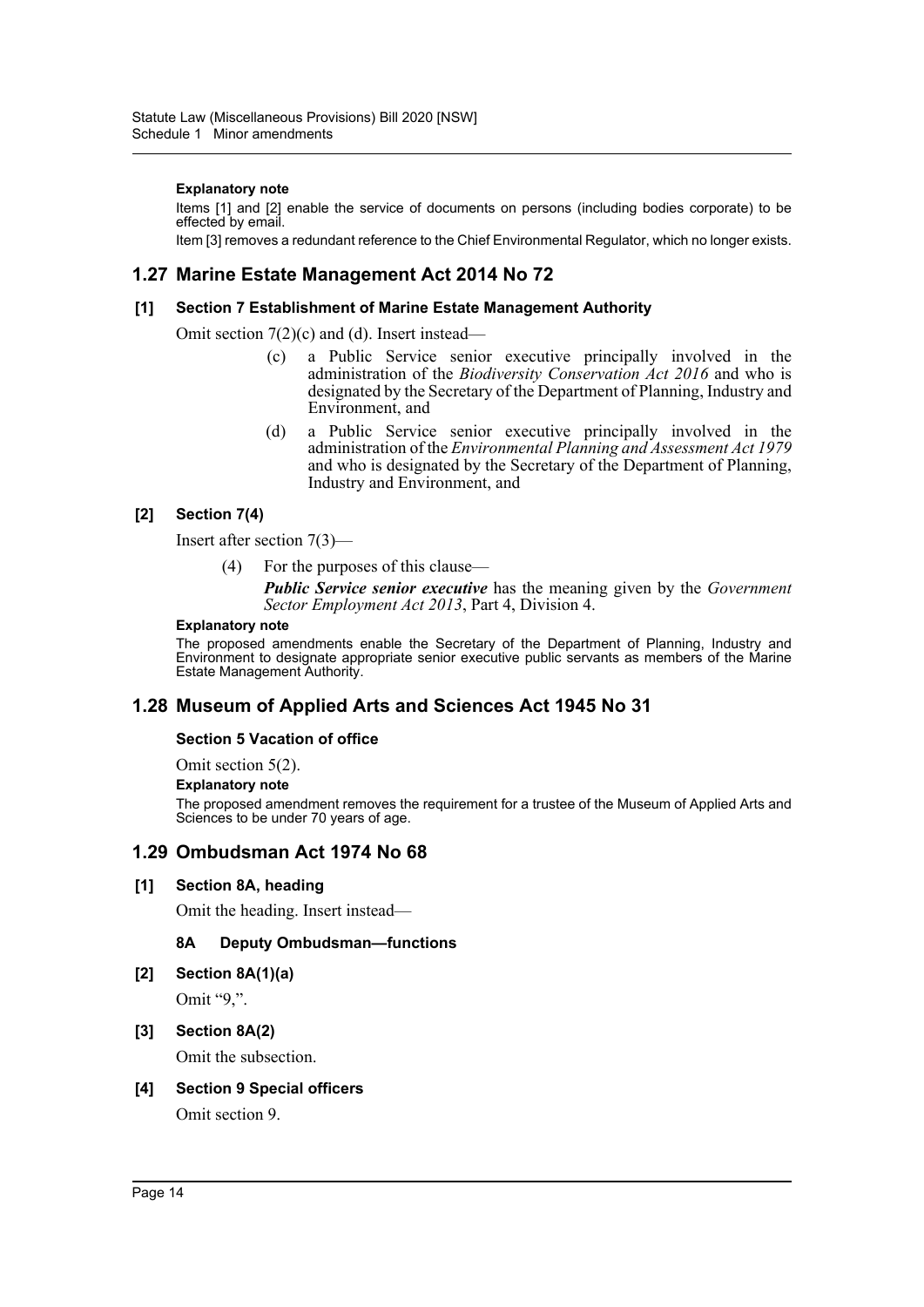### **[5] Section 10 Delegation**

Omit "a special officer" from section 10(1).

Insert instead "an Assistant Ombudsman or an officer".

### **[6] Section 10(2)(b)**

Omit "9,".

### **[7] Section 10(2A)(a)**

Insert ", 28" after "26".

### **[8] Section 10(2A)(b)**

Omit "a special officer". Insert instead "an officer".

### **[9] Section 15 Reasons for refusal to conciliate, investigate or continue to investigate**

Omit section 15(2). Insert instead—

- (2) However, if the complaint was made orally, the Ombudsman may inform the complainant orally of the Ombudsman's decision and the reasons for the decision unless the complainant asks to be informed of the Ombudsman's reason in writing.
- (2A) Subsection (2) does not prevent the Ombudsman from informing the complainant in writing of the Ombudsman's decision and the reasons for the decision in relation to a complaint made orally if the Ombudsman is satisfied that it is appropriate to do so in the circumstances.

### **[10] Section 32 Staff**

Omit section 32(4). Insert instead—

(4) While a police officer is an officer of the Ombudsman by reason of the services of the police officer being made use of under subsection (2), the police officer retains rank, seniority and remuneration as a police officer and may continue to act as a constable.

### **[11] Section 37 Offences**

Omit section 37(2)(d).

### **[12] Section 37(2)(f)**

Omit "or special officer".

#### **Explanatory note**

Item [4] of the proposed amendments omits a provision that allows the Ombudsman to appoint an officer of the Ombudsman to be a special officer, to whom the Ombudsman can delegate functions. The provision is unnecessary as, in practice, the Ombudsman delegates functions to the Assistant Ombudsman, who is deemed a special officer under section 8A(2), and officers of the Ombudsman, any of whom can be appointed a special officer. The role of special officer inserts an unnecessary bureaucratic step in the process of creating delegations and has no other purpose under the *Ombudsman Act 1974*. Items [1]–[3], [5]–[8] and [10]–[12] make consequential amendments.

Item [9] of the proposed amendments enables the Ombudsman to orally inform a complainant about the Ombudsman's decision in relation to a complaint if the complaint was made orally, unless the complainant asks the Ombudsman to inform the complaint in writing. The proposed amendment also makes it clear that the Ombudsman may inform the complainant about the decision in writing if the Ombudsman considers it appropriate in the circumstances.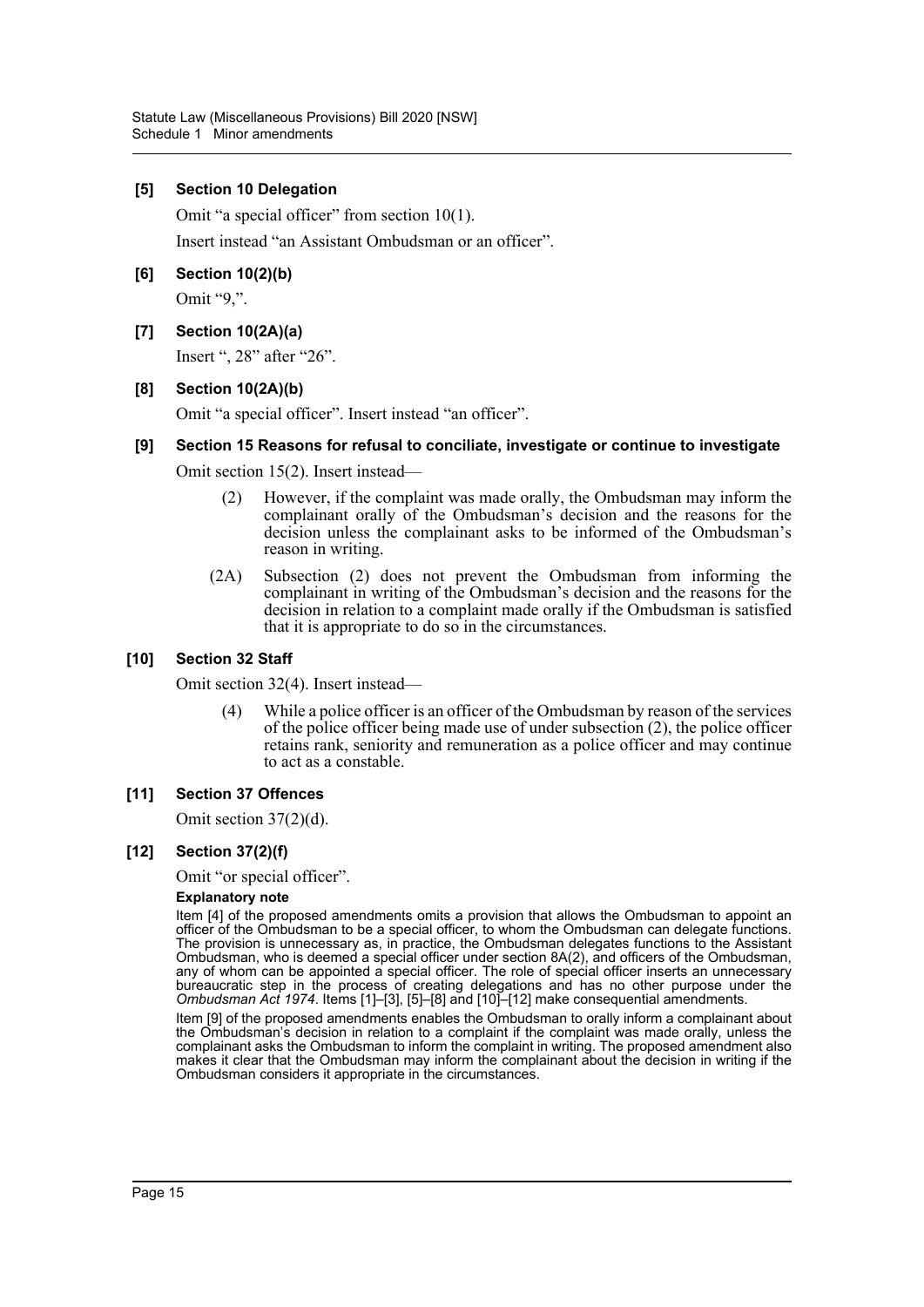# **1.30 Parramatta Park Trust Act 2001 No 17**

### **[1] Whole Act (except where otherwise amended by this Subschedule)**

Omit "Director" and "Director's" wherever occurring.

Insert instead "Chief Executive" and "Chief Executive's", respectively.

### **[2] Section 3 Definitions**

Omit the definition of *Director* from section 3(1). Insert instead—

*Chief Executive* means the person employed in the Public Service who is assigned to the role of Chief Executive of the Parramatta Park Trust.

### **[3] Schedule 4 Savings and transitional provisions**

Insert at the end of the Schedule, with appropriate Part and clause numbering—

# **Part Provisions consequent on enactment of Statute Law (Miscellaneous Provisions) Act 2020**

### **References to Director to be construed as Chief Executive**

- (1) In any document, a reference to the Director of Parramatta Park is to be construed as a reference to the Chief Executive of the Parramatta Park Trust.
- (2) In this clause *document* means any Act or statutory or other instrument, or any contract or agreement (other than this Act).

### **Explanatory note**

Items [1] and [2] of the proposed amendments replace the definition of, and references to, the "Director" with a definition of, and references to, the "Chief Executive". This amendment reflects the new title of that position with the Parramatta Park Trust. Item [3] makes a consequential amendment.

### **1.31 Pesticides Act 1999 No 80**

### **[1] Sections 75, 77 and 78**

Omit the sections.

### **[2] Section 76, heading**

Omit the heading. Insert instead—

### **76 Penalty notices**

### **[3] Section 76(1)**

Omit "serve a penalty notice on". Insert instead "issue a penalty notice to".

### **[4] Section 76(2)–(5)**

Omit section 76(2) and (3). Insert instead—

- (2) A penalty notice offence is an offence against this Act or the regulations that is prescribed by the regulations as a penalty notice offence.
- (3) The *Fines Act 1996* applies to a penalty notice issued under this section. **Note.** The *Fines Act 1996* provides that, if a person issued with a penalty notice does not wish to have the matter determined by a court, the person may pay the amount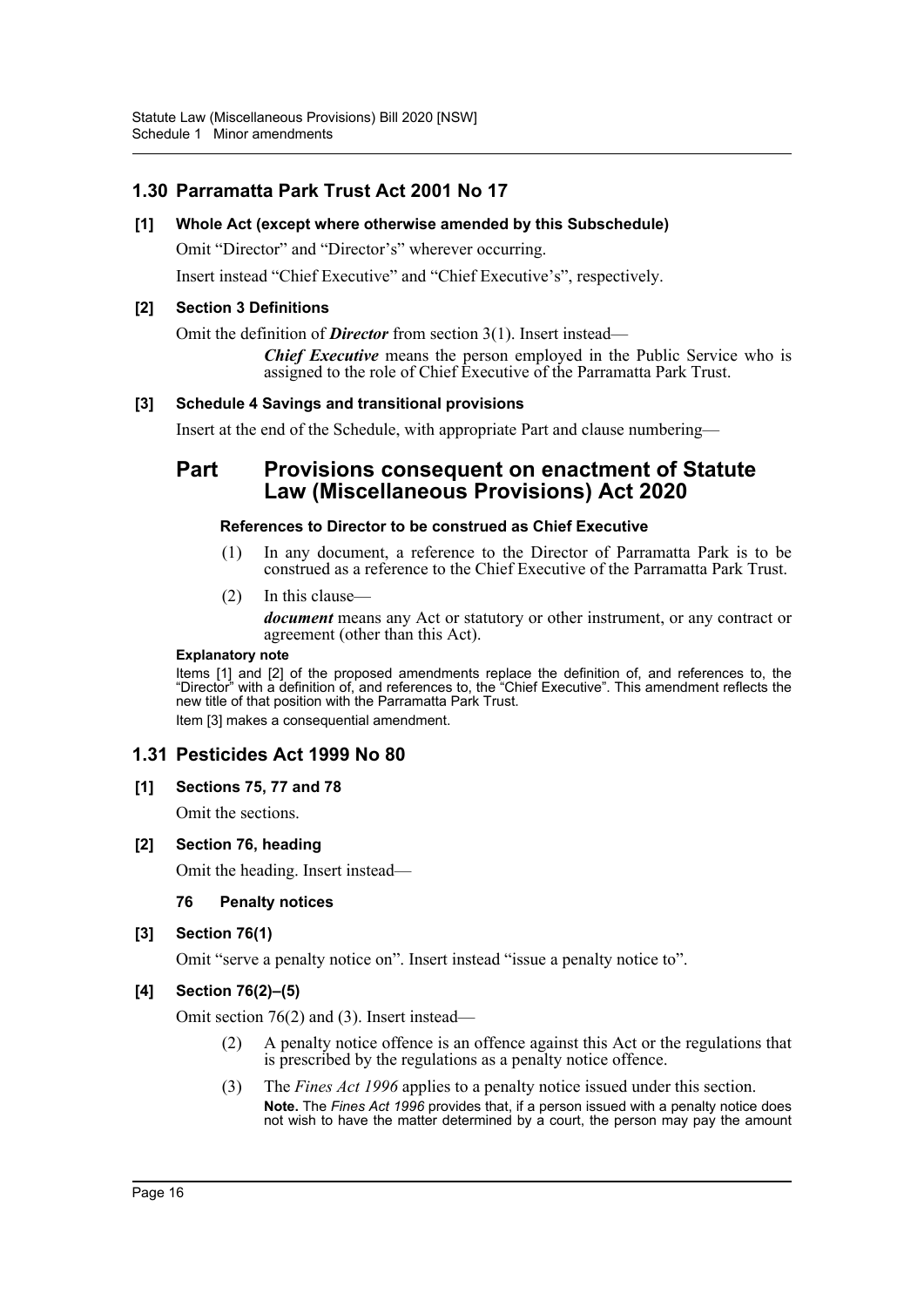specified in the notice and is not liable to any further proceedings for the alleged offence.

- (4) The amount payable under a penalty notice issued under this section is the amount prescribed for the alleged offence by the regulations, not exceeding \$1,500 or the maximum amount of penalty that could be imposed for the offence by a court.
- (5) In addition to any manner of issuing a penalty notice provided for by the *Fines Act 1996*, a penalty notice may be issued under this section by leaving the notice on a vehicle or at premises in respect of which the offence was committed.

### **[5] Section 79 Withdrawal of penalty notice**

Omit "served" wherever occurring. Insert instead "issued".

### **[6] Section 79(2)(c)**

Omit "on whom". Insert instead "to whom".

### **[7] Section 80 Effect on other provisions**

Insert "any other provision of, or made under," after "operation of".

### **Explanatory note**

Item [4] of the proposed amendments updates a penalty notice provision to make it consistent with similar, standard provisions in other Acts. The provision applies the *Fines Act 1996*, as amended by the *Fines Amendment (Electronic Penalty Notices) Act 2016*, to penalty notices issued under the *Pesticides Act 1999* and enables a penalty notice to be issued by leaving it on a vehicle or at premises (in addition to being issued personally or by post as provided for by the *Fines Act 1996*).

Items [2], [3] and [5]–[7] are consequential amendments that update terminology. Item [1] removes provisions that are no longer necessary because of the application of the *Fines Act 1996* to penalty notices issued under the *Pesticides Act 1999*.

# **1.32 Pesticides Regulation 2017**

### **[1] Clause 59 Penalty notices**

Omit the clause.

### **[2] Schedule 3 Penalty notice offences**

Omit "(Clause 59)".

### **[3] Schedule 3, clause 1**

Omit—

For the purposes of section 75 (1) of the Act:

- (a) each offence specified in this Schedule is an offence for which a penalty notice may be issued, and
- (b) the amount payable under any such penalty notice is the amount specified in this Schedule for the offence.

Insert instead—

### **1 Application of Schedule**

- (1) For the purposes of section 76 of the Act—
	- (a) each offence created by a provision specified in this Schedule is an offence for which a penalty notice may be issued, and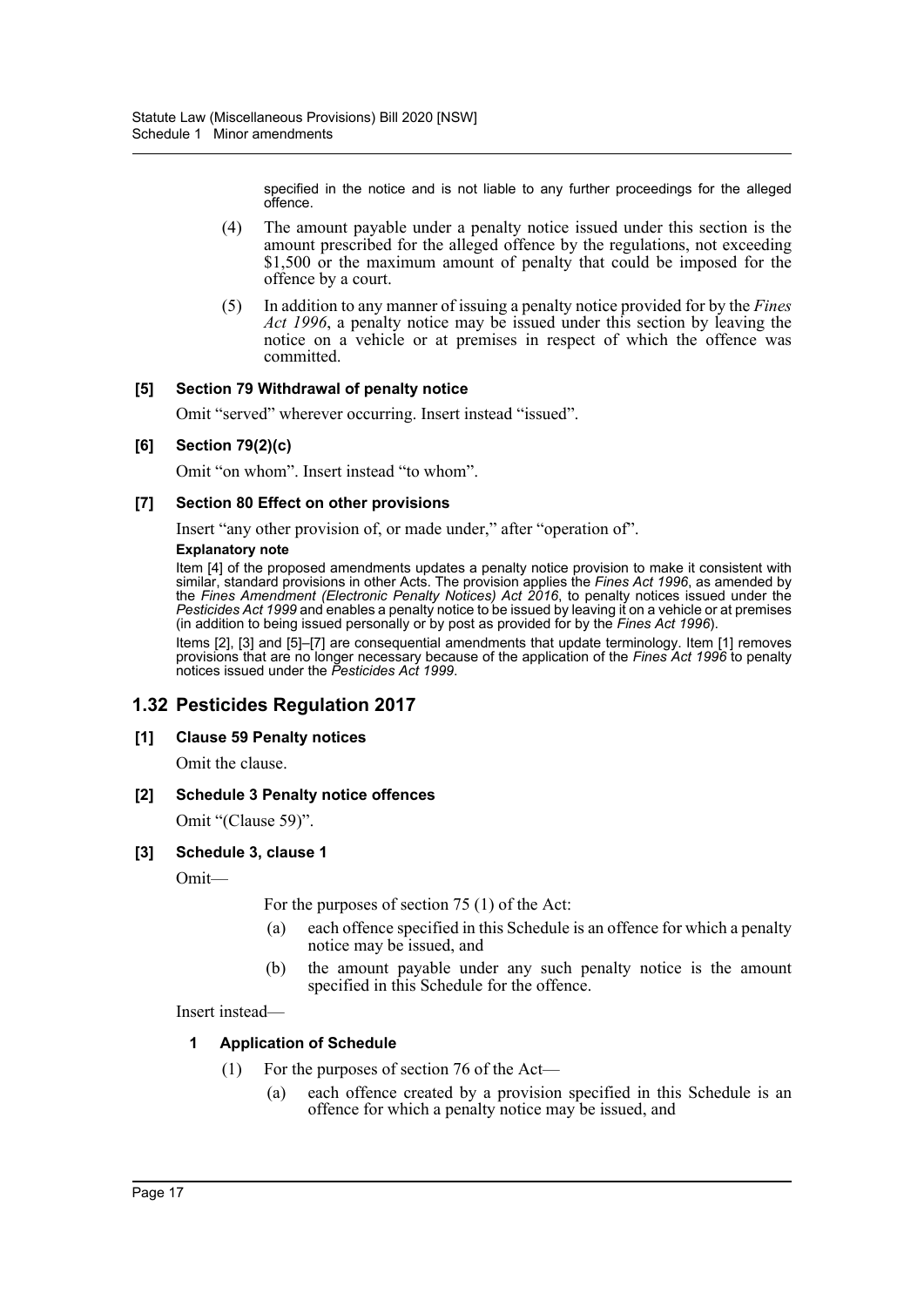- (b) the amount payable for the penalty notice is the amount specified opposite the provision.
- (2) If the provision is qualified by words that restrict its operation to limited kinds of offences or to offences committed in limited circumstances, the penalty notice may be issued only for—
	- (a) that limited kind of offence, or
	- (b) an offence committed in those limited circumstances.

#### **Explanatory note**

Item [3] of the proposed amendments updates the Schedule to the Regulation containing penalty notice offences in line with standard provisions relating to penalty notices. Item [1] omits a redundant clause. Item [2] makes a consequential amendment.

### **1.33 Prevention of Cruelty to Animals Act 1979 No 200**

#### **[1] Section 8 Animals to be provided with food, drink or shelter**

Omit "and the Department" from section 8(4).

#### **[2] Section 29C Court may make order regarding care of animals**

Omit "or the Department" from section 29C(3)(a).

#### **Explanatory note**

Item [1] of the proposed amendments removes the requirement for the prosecution to obtain advice from both Local Land Services and Regional NSW about the state of a stock animal and the appropriate care for it before commencing proceedings for an offence of failing to provide the animal with food, drink or shelter. Instead, the prosecution will only be required to obtain advice from Local Land Services.

Item [2] removes the requirement for an officer under the *Prevention of Cruelty to Animals Act 1979* to obtain advice about the appropriate care of livestock from Local Land Services or Regional NSW before applying for a court order for the immediate maintenance and care of the animal. Instead, the officer will only be required to obtain advice from Local Land Services.

### **1.34 Property and Stock Agents Act 2002 No 66**

#### **Section 211 Fraudulent conversion and false accounts of money received by licensee or registered person**

Omit "jury are" from section 211(5). Insert instead "trier of fact is".

#### **Explanatory note**

The proposed amendment corrects a reference to the "jury" to recognise that proceedings for an offence under the section may be conducted before a single judge in the absence of a jury.

### **1.35 Protection of the Environment Operations Act 1997 No 156**

#### **[1] Sections 222, 223, 225 and 227**

Omit the sections.

#### **[2] Section 224, heading**

Omit the heading. Insert instead—

#### **224 Penalty notices**

### **[3] Section 224(1)**

Omit "serve a penalty notice on". Insert instead "issue a penalty notice to".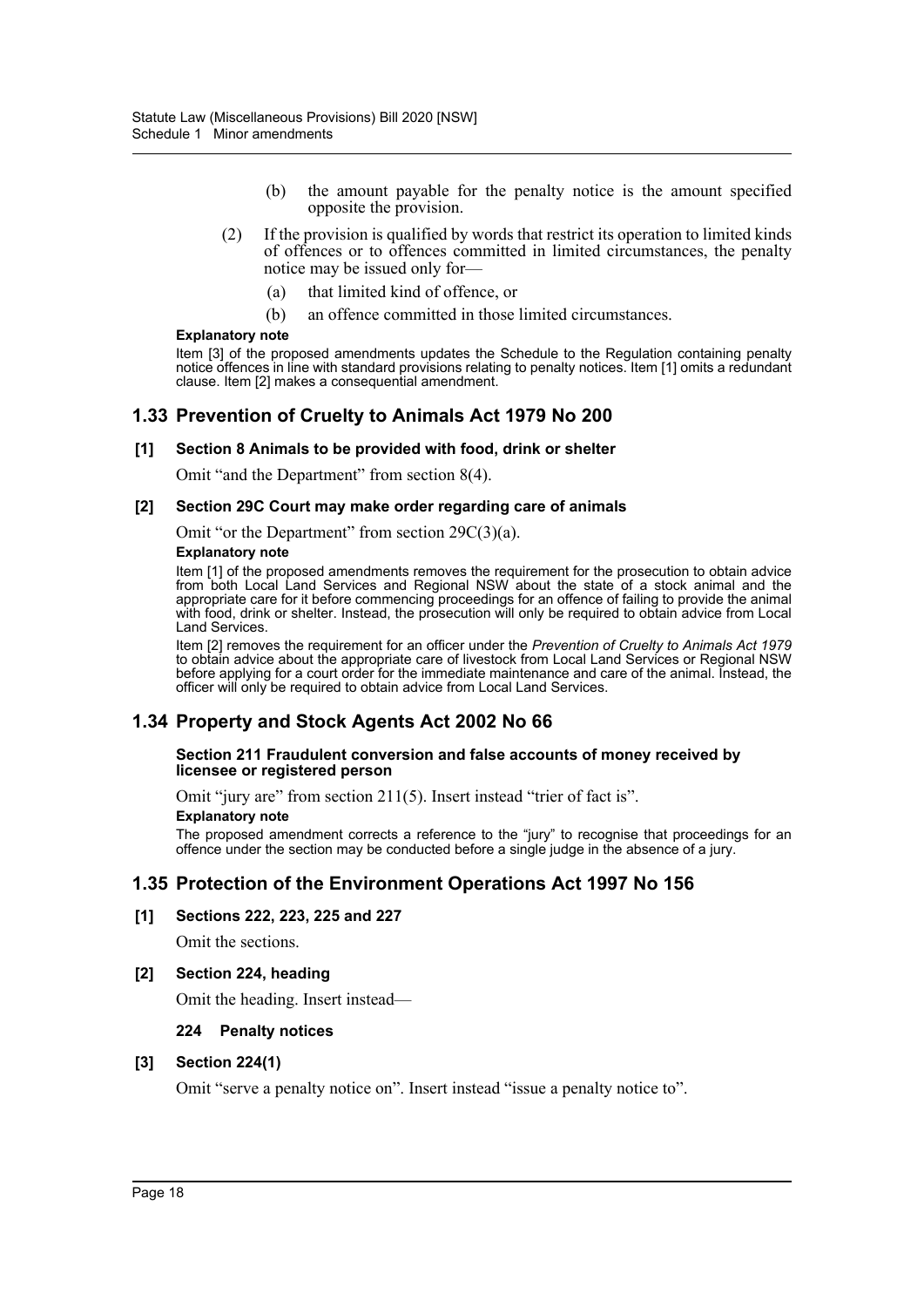### **[4] Section 224(2)–(5)**

Omit section 224(2) and (3). Insert instead—

- (2) A penalty notice offence is an offence against this Act or the regulations that is prescribed by the regulations as a penalty notice offence.
- (3) The *Fines Act 1996* applies to a penalty notice issued under this section. **Note.** The *Fines Act 1996* provides that, if a person issued with a penalty notice does not wish to have the matter determined by a court, the person may pay the amount specified in the notice and is not liable to any further proceedings for the alleged offence.
- (4) The amount payable under a penalty notice issued under this section is the amount prescribed for the alleged offence by the regulations, not exceeding the maximum amount of penalty that could be imposed for the offence by a court.
- (5) In addition to any manner of issuing a penalty notice provided for by the *Fines Act 1996*, a penalty notice may be issued under this section by leaving the notice on a vehicle or at premises in respect of which the offence was committed.

### **[5] Section 228 Withdrawal of penalty notice**

Omit "served" wherever occurring. Insert instead "issued".

### **[6] Section 228(2)(c)**

Omit "on whom". Insert instead "to whom".

### **[7] Section 229 Effect on other provisions**

Insert "any other provision of, or made under," after "operation of".

### **[8] Dictionary**

Omit "section 223 (What is a penalty notice?)" from the definition of *penalty notice*.

Insert instead "section 224".

#### **Explanatory note**

Item [4] of the proposed amendments updates a penalty notice provision to make it consistent with similar, standard provisions in other Acts. The provision applies the *Fines Act 1996*, as amended by the *Fines Amendment (Electronic Penalty Notices) Act 2016*, to penalty notices issued under the *Protection of the Environment Operations Act 1997* and enables a penalty notice to be issued by leaving it on a vehicle or at premises (in addition to being issued personally or by post as provided for by the *Fines Act 1996*).

Items [2], [3] and [5]–[7] are consequential amendments that update terminology. Item [1] removes provisions that are no longer necessary because of the application of the *Fines Act 1996* to penalty notices issued under the *Protection of the Environment Operations Act 1997*. Item [8] updates a cross-reference.

### **1.36 Protection of the Environment Operations (General) Regulation 2009**

### **[1] Clause 80 Penalty notice offences**

Omit the clause.

### **[2] Clause 82 Amounts of penalty payable**

Omit the clause.

#### **[3] Clause 83, heading**

Omit "**Service of penalty notices on**". Insert instead "**Issue of penalty notices to**".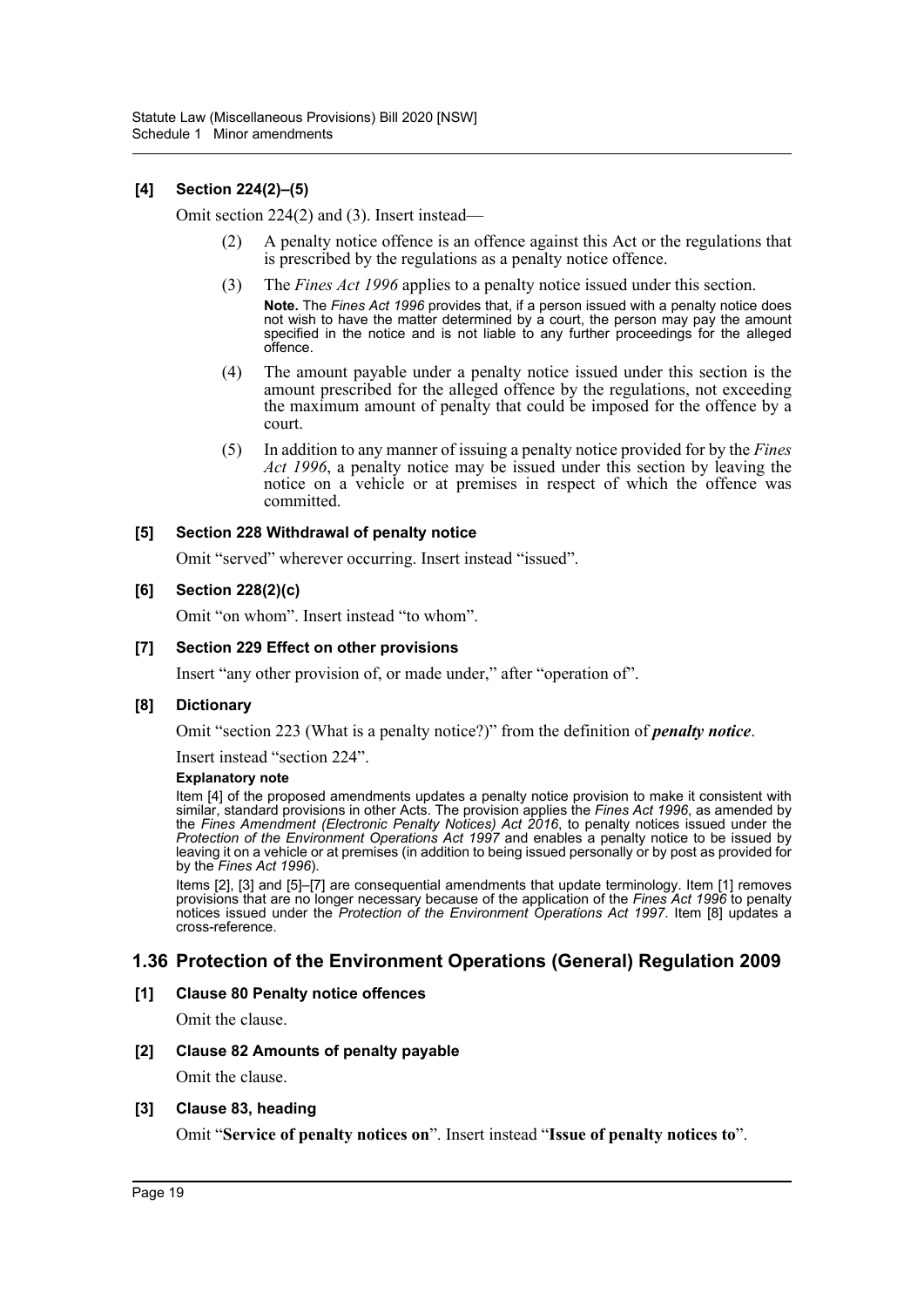### **[4] Clause 83(2)**

Omit "served". Insert instead "issued".

### **[5] Clause 83A, heading**

Omit "**Service of penalty notices on**". Insert instead "**Issue of penalty notices to**".

### **[6] Clause 83A(2)**

Omit "served". Insert instead "issued".

### **[7] Schedule 6 Penalty notice offences**

Omit "(Clauses 80–82)".

### **[8] Schedule 6, clause 1**

Insert after the heading to the Schedule—

### **1 Application of Schedule**

- (1) For the purposes of section 224 of the Act—
	- (a) each offence created by a provision specified in this Schedule is an offence for which a penalty notice may be issued, and
	- (b) the amount payable for the penalty notice is—
		- (i) the amount specified opposite the provision in Column 3, or
		- (ii) if the person alleged to have committed the offence is a corporation, and if a greater amount is specified opposite the provision in Column 4, the amount specified in Column 4.
- (2) If the provision is qualified by words that restrict its operation to limited kinds of offences or to offences committed in limited circumstances, the penalty notice may be issued only for—
	- (a) that limited kind of offence, or
	- (b) an offence committed in those limited circumstances.

### **[9] Schedule 6**

Omit "served" wherever occurring. Insert instead "issued".

#### **Explanatory note**

Items [3]–[6] and [9] of the proposed amendments are consequential on proposed amendments to the *Protection of the Environment Operations Act 1997* in Schedule 1.35 to this Act. Items [1] and [2] omit redundant clauses. Item [7] omits a redundant cross-reference.

Item [8] updates the Schedule to the Regulation containing penalty notice offences in line with standard provisions relating to penalty notices.

### **1.37 Protection of the Environment Operations (Noise Control) Regulation 2017**

### **[1] Clauses 7(4)(a), 32(4)(a) and 36(4)(a)**

Omit "notice has been given" wherever occurring. Insert instead "notice has been issued".

### **[2] Clauses 7(4)(a), 32(4)(a) and 36(4)(a)**

Omit "after service of" wherever occurring. Insert instead "after the issue of".

### **[3] Clauses 7(5) and 32(5)**

Omit "motor vehicle served" wherever occurring. Insert instead "motor vehicle issued".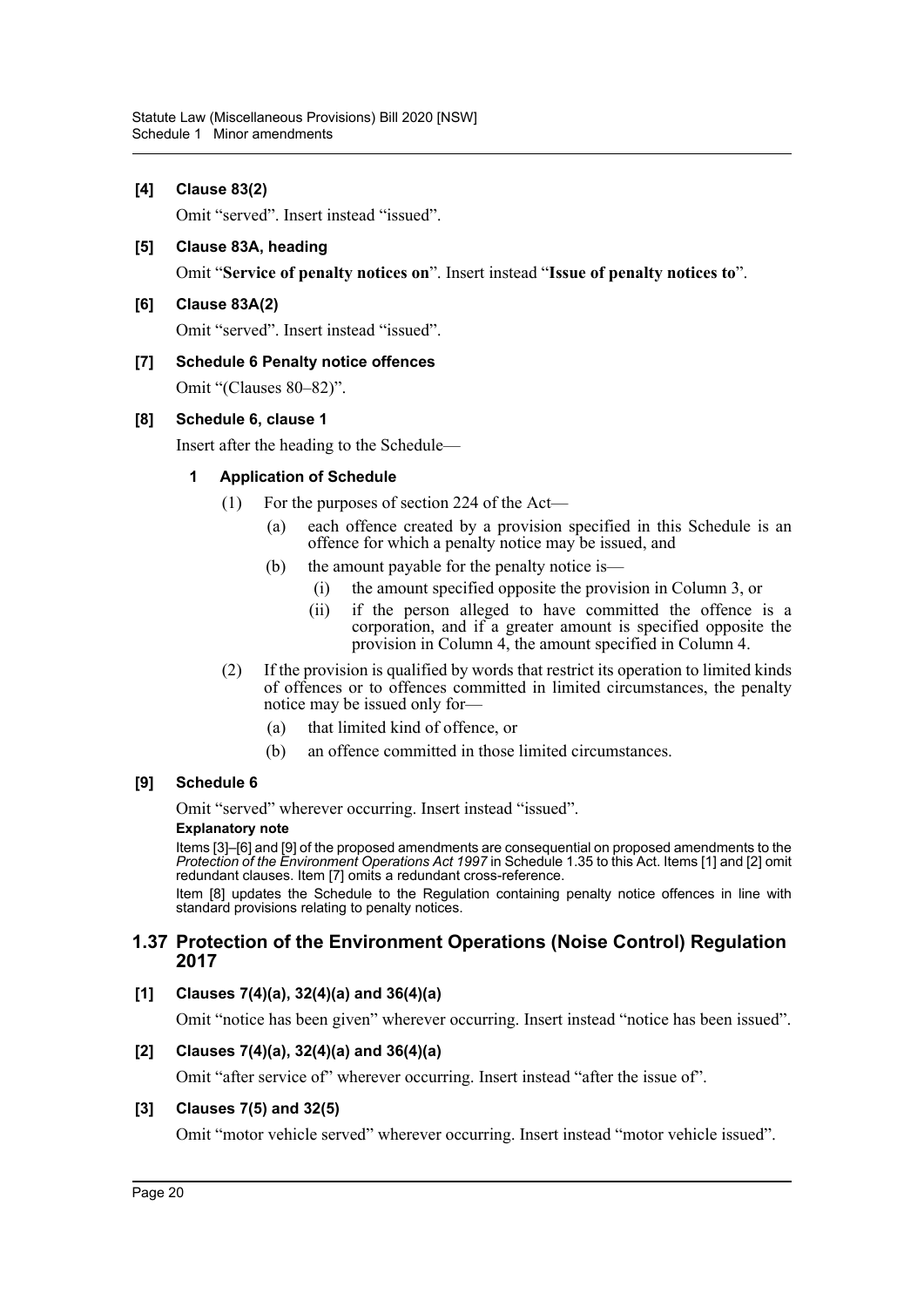### **[4] Clauses 7(5), 32(5) and 36(5)**

Omit "penalty notice being served on" wherever occurring.

Insert instead "penalty notice being issued to".

#### **[5] Clause 36 Persons in charge or owners of vessels that emit offensive noise**

Omit "by a person served" from clause 36(5). Insert instead "by a person issued". **Explanatory note**

The proposed amendments are consequential on proposed amendments to the *Protection of the Environment Operations Act 1997* in Schedule 1.35 to this Act.

### **1.38 Public Finance and Audit Act 1983 No 152**

#### **Schedule 2 Statutory bodies**

Omit "Western City and Aerotropolis Authority".

Insert instead "Western Parkland City Authority".

#### **Explanatory note**

The proposed amendment is consequential on proposed amendments to the *Western City and Aerotropolis Authority Act 2018* in Schedule 1.49 to this Act.

### **1.39 Public Health Act 2010 No 127**

#### **Section 10A**

Insert after section 10—

#### **10A Order may adopt publication**

A direction made by the Minister by order under section 7, 8 or 9 may adopt, and require compliance with, a publication as in force for the time being.

#### **Explanatory note**

By allowing for the incorporation into a Ministerial order of a publication as in force for the time being, the proposed amendment will promote a flexible and timely response to rapidly evolving public health situations, such as the current COVID-19 pandemic, in which scientific knowledge, and the expert medical advice that relies on that knowledge, changes frequently.

### **1.40 Residential Tenancies Act 2010 No 42**

#### **[1] Section 8 Agreements to which Act does not apply**

Omit section 8(1)(h).

#### **[2] Section 65B Damage to premises—investigation by Secretary**

Omit "under section 54(1A) or (1B)." from section 65B(9).

Insert instead—

under—

- (a) section 54(1A) or (1B), or
- (b) section 54A.

#### **Explanatory note**

Item [1] of the proposed amendments omits section 8(1)(h) of the *Residential Tenancies Act 2010* (the Act) as a consequence of the insertion of section  $8(1)(bb)$  of the Act.

Item [2] provides that a tenant rectification order does not apply to a tenant who is an exempted tenant in the circumstances specified in section 54A of the Act.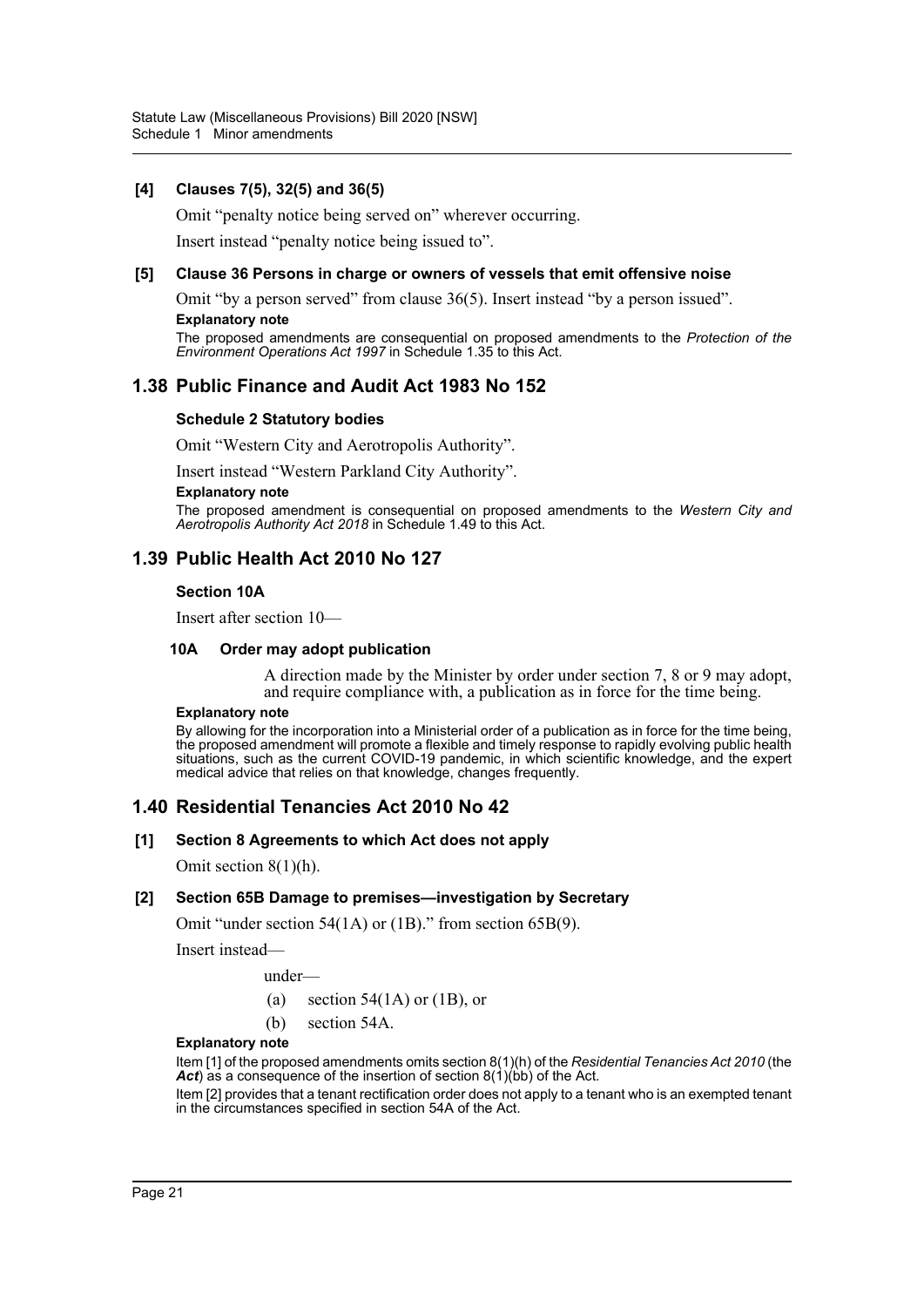# **1.41 Retirement Villages Act 1999 No 81**

#### **Section 205 COVID-19 pandemic—non-compliance with conditions of Ministerial exemptions**

Insert after section 205(2)—

(3) The Minister may delegate the Minister's functions under subsection (1) to any person, or any class of persons, employed in the Department of Customer Service.

#### **Explanatory note**

The proposed amendment enables the Minister for Better Regulation and Innovation to delegate the issuing of compliance notices under section 205(1) of the *Retirement Villages Act 1999* to persons employed in the Department of Customer Service.

# **1.42 Royal Botanic Gardens and Domain Trust Act 1980 No 19**

### **Schedule 1, clause 9A**

Insert after clause 9—

### **9A Personal liability**

- (1) A protected person is not personally subject to any liability for anything done—
	- (a) in good faith, and
	- (b) for the purpose of executing functions under this Act.
- (2) The liability instead attaches to the Crown.
- (3) In this section—

*done* includes omitted to be done.

*liability* means civil liability and includes action, claim or demand.

### *protected person* means—

- (a) the Trust, or
- (b) a trustee, or
- (c) a person acting under the direction of the Trust.

#### **Explanatory note**

The proposed amendment inserts a provision that is a standard provision in legislation establishing statutory bodies representing the Crown, giving the persons constituting the statutory body (in this case, the trustees of the Royal Botanic Gardens and Domain Trust established by the *Royal Botanic Gardens and Domain Trust Act 1980*) immunity from personal liability.

# **1.43 Statutory and Other Offices Remuneration Act 1975 (1976 No 4)**

#### **Schedule 2 Public offices**

Omit "Western City and Aerotropolis Authority" from Part 1.

Insert instead "Western Parkland City Authority".

#### **Explanatory note**

The proposed amendment is consequential on proposed amendments to the *Western City and Aerotropolis Authority Act 2018* in Schedule 1.49 to this Act.

### **1.44 Stock Medicines Act 1989 No 182**

### **[1] Section 62 Service of notices**

Insert after section  $62(a)(ii)$ —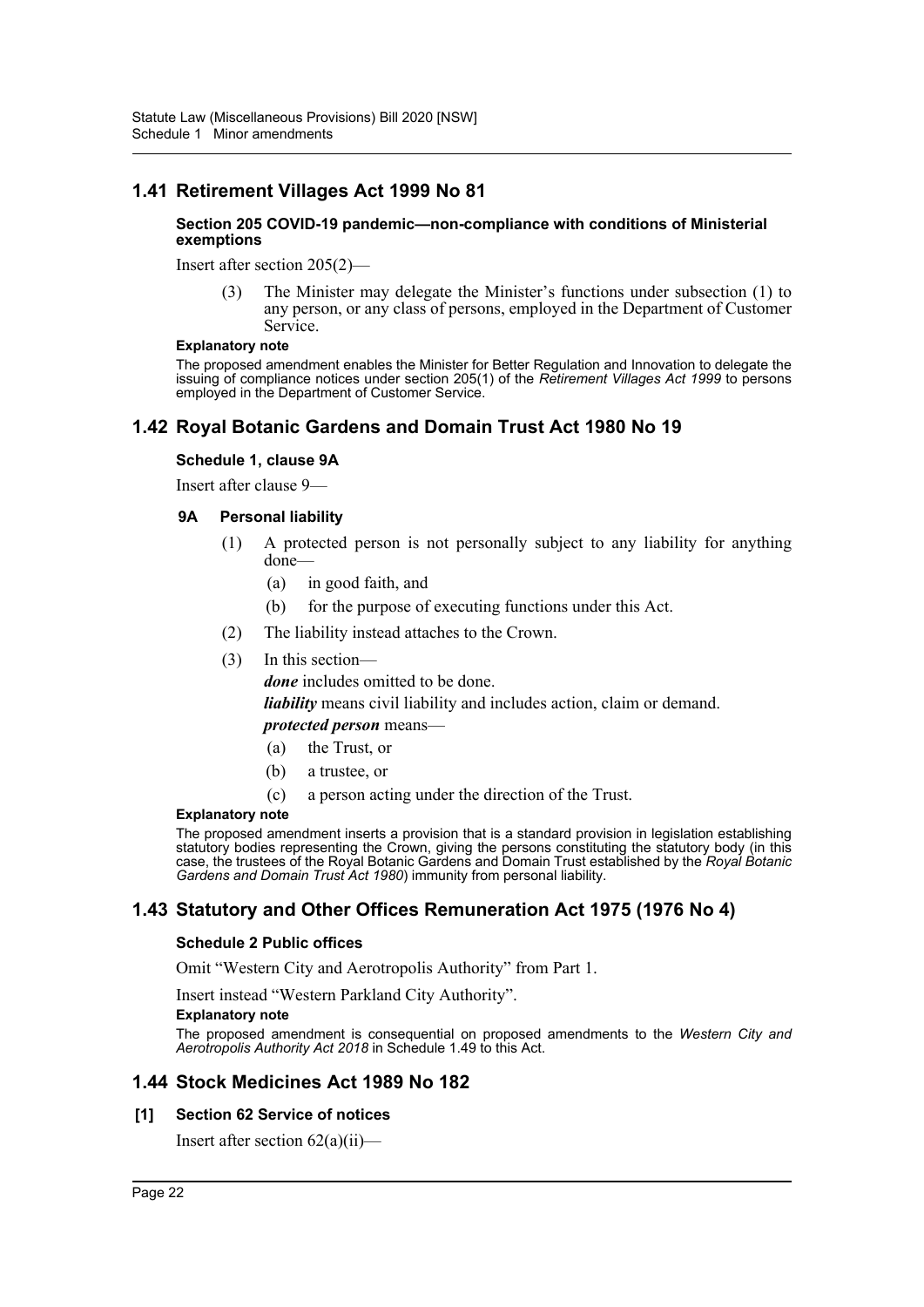(iii) by sending it by email to an email address specified by the person for the service of notices or orders of that kind, or

### **[2] Section 62(b)**

Omit the paragraph. Insert instead—

- (b) on a body corporate—
	- (i) by leaving it at, or by sending it by pre-paid post to, the head office, a registered office or a principal office of the body corporate, or
	- (ii) by sending it by email to an email address specified by the body corporate for the service of notices or orders of that kind.

#### **Explanatory note**

The proposed amendments enable the service of notices or orders on persons (including bodies corporate) to be effected by email.

### **1.45 Succession Act 2006 No 80**

#### **[1] Schedule 1 Savings, transitional and other provisions**

Insert in appropriate order in clause 9—

*the 1898 Act* means the *Probate and Administration Act 1898*.

### **[2] Schedule 1, clause 11(6)**

Insert after clause 11(5)—

Section 41A of the 1898 Act, as in force immediately before its repeal by the amending Act, continues to apply in respect of a person who died before the commencement of this clause as if that section had not been repealed.

#### **Explanatory note**

The proposed amendment in item [2] transfers a savings and transitional provision from the *Succession Regulation 2020*. The provision preserves the application of section 41A of the *Probate and Administration Act 1898* in respect of a person who died before 1 March 2009. That section gives the Supreme Court jurisdiction to grant administration in respect of a deceased person in order to permit an application to be made under the *Family Provision Act 1982*. Item [1] makes a consequential amendment.

### **1.46 Succession Regulation 2020**

#### **Clause 5 Probate or administration for purpose of Family Provision Act 1982**

### Omit the clause.

#### **Explanatory note**

The proposed amendment repeals a savings and transitional clause transferred to the *Succession Act 2006* by Schedule 1.45 to this Act.

### **1.47 Tow Truck Industry Act 1998 No 111**

### **[1] Sections 20(2)(i1) and 29(2)(b2)**

Omit "3 years" wherever occurring. Insert instead "3 or 5 years".

#### **[2] Section 41 Disciplinary action**

Omit "3 years" from section 41(2)(a1). Insert instead "3 or 5 years".

#### **Explanatory note**

Since 1 July 2020 tow truck operators licences and tow truck drivers certificates under the *Tow Truck Industry Act 1998* have been available for a term of 5 years as an alternative to 1-year and 3-year licences and certificates. Item [1] of the proposed amendments applies conditions to 5-year licences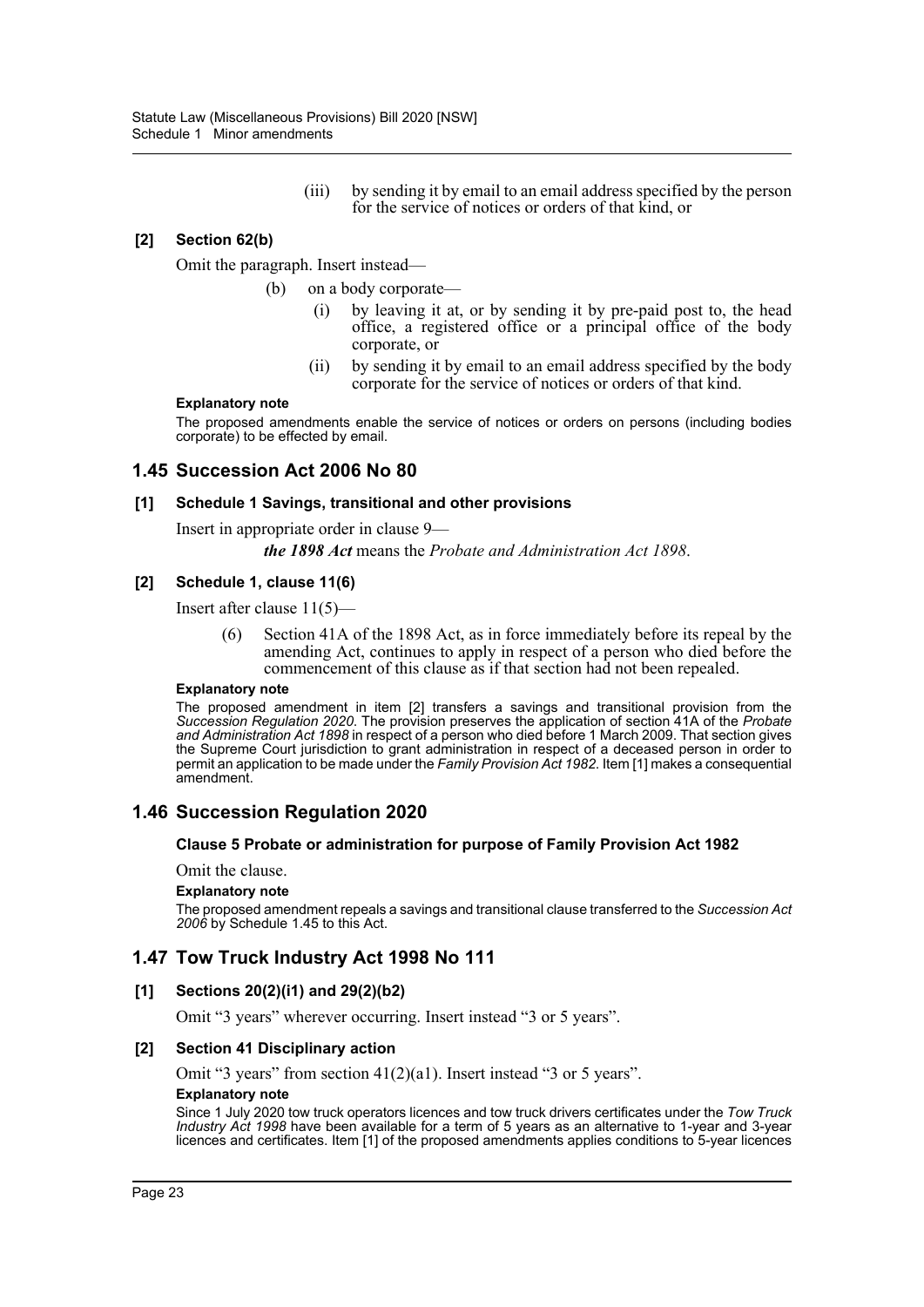and certificates that apply to 3-year licences and certificates. Item [2] applies a provision relating to disciplinary action to holders of 5-year licences and certificates in the same way that it applies to holders of 3-year licences and certificates.

# **1.48 Water Management Act 2000 No 92**

### **[1] Section 55A Application of Part**

Omit section 55A(3). Insert instead—

(3) To avoid doubt, the repeal, replacement or amendment of a management plan so as to remove, add or change the description of a water source described in a proclamation made under this section does not affect the application of this Part to the water source as effected by a proclamation previously made under this Part.

### **[2] Section 60F General defence**

Omit ", a consent given under section 71V or an order under section 85A" from section  $60F(2)(a)$ .

Insert instead "or a consent given under section 71V".

### **[3] Section 60F(2)(a1)**

Insert after section  $60F(2)(a)$ —

(a1) that the water was taken in circumstances for which provision is made in a management plan pursuant to section 85A(2), or

### **[4] Section 88A Application and objects of Part**

Omit section 88A(2A). Insert instead—

(2A) To avoid doubt, the repeal, replacement or amendment of a management plan so as to remove, add or change the description of a water source described in a proclamation made under this section does not affect the application of this Part to the water source as effected by a proclamation previously made under this Part.

#### **[5] Section 101A Metering equipment condition**

Insert after section 101A(1)—

(1A) On the imposition of the condition by this section, any other condition relating to the installation, use and maintenance of metering equipment in connection with the work imposed on the water supply work approval under this Act, or any other instrument made under this Act, ceases to have effect.

#### **Explanatory note**

Items [1] and [4] of the proposed amendments make corrections to terminology and clarify that the operation of proclamations previously made under sections 55A and 88A is not affected by the addition of a water source to a management plan or the replacement of a management plan.

Items [2] and [3] remove an inconsistency between section 60F(2) and section 85A in order to clarify the operation of the defences available under section 60F(2).

Item [5] makes it clear that, on the imposition of the mandatory condition on a water supply work approval under section 101A of the *Water Management Act 2000* (the *Act*) requiring metering equipment to be installed, used and properly maintained in connection with the work, any other condition imposed on the approval under the Act, or any other instrument made under the Act, ceases to have effect.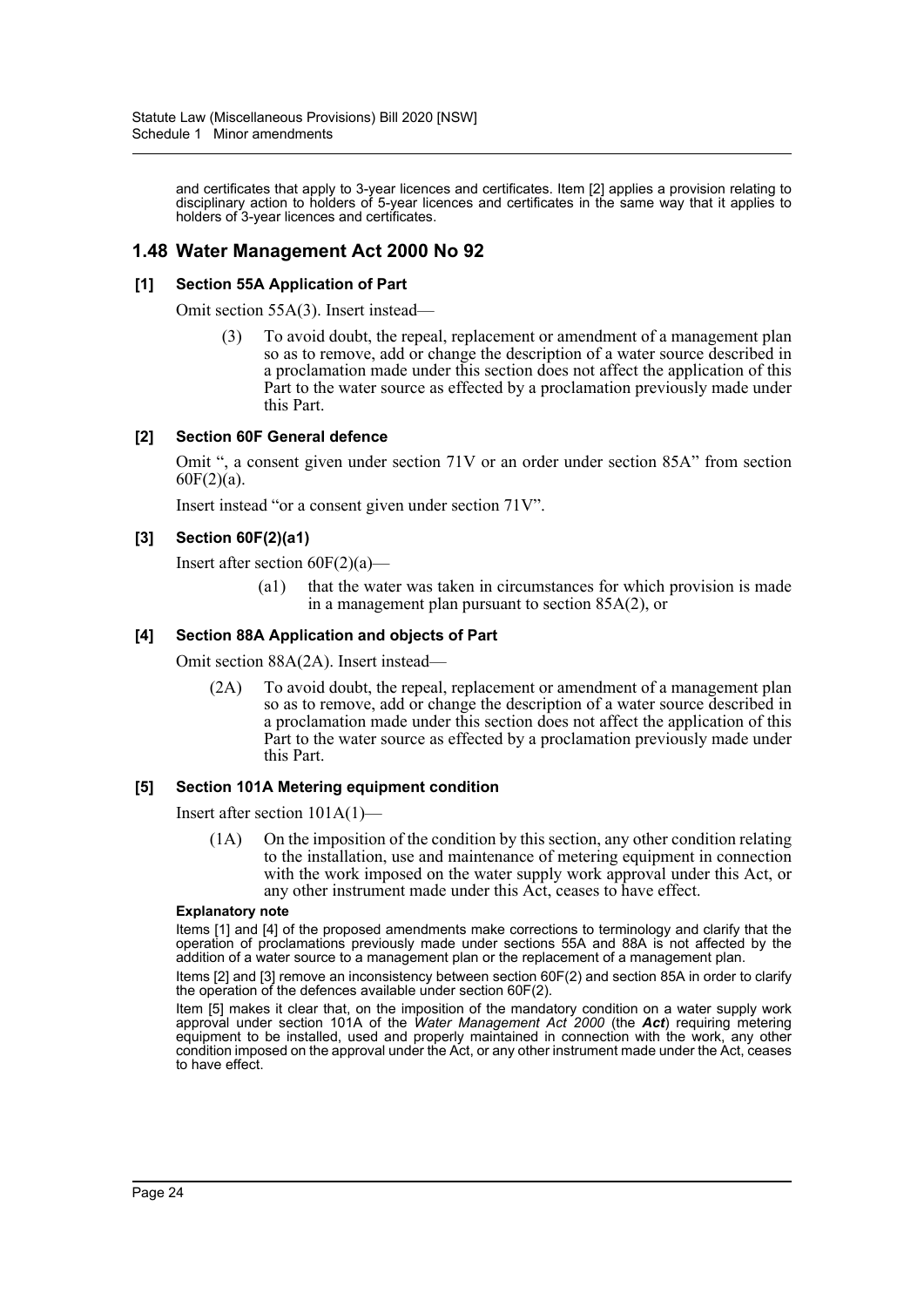# **1.49 Western City and Aerotropolis Authority Act 2018 No 53**

### **[1] Long title**

Omit "Western City and Aerotropolis Authority". Insert instead "Western Parkland City Authority".

### **[2] Section 1 Name of Act**

Omit "*Western City and Aerotropolis Authority*". Insert instead "*Western Parkland City Authority*".

### **[3] Section 4 Definitions**

Omit "Western City and Aerotropolis Authority" from the definition of *Authority* in section 4(1).

Insert instead "Western Parkland City Authority".

### **[4] Section 6 Constitution of Authority**

Omit section 6(1). Insert instead—

(1) There is constituted by this Act a corporation with the corporate name of the Western Parkland City Authority.

### **[5] Section 19, heading**

Omit the heading. Insert instead—

### **19 Western Parkland City Fund**

### **[6] Section 19(1)**

Omit "Western City Fund". Insert instead "Western Parkland City Fund".

### **[7] Section 19(5)**

Insert after section 19(4)—

(5) In any Act or statutory or other instrument, or in any contract or agreement, a reference to the Western City Fund is to be construed as a reference to the Western Parkland City Fund.

### **[8] Section 27**

Insert after section 26—

### **27 Change of name of Western City and Aerotropolis Authority to Western Parkland City Authority**

The substitution of section 6(1) of this Act by the *Statute Law (Miscellaneous Provisions) Act 2020* effects the alteration of the name of the Western City and Aerotropolis Authority in terms of section 53 of the *Interpretation Act 1987* and accordingly that section applies.

**Note.** Section 53 of the *Interpretation Act 1987* provides that if an Act alters the name of a body or office-

- (a) the body or office continues in existence under its new name so that its identity is not affected, and
- (b) a reference in any Act or instrument, or in any other document, to the body or office under its former name is to be read as a reference to the body or office under its new name.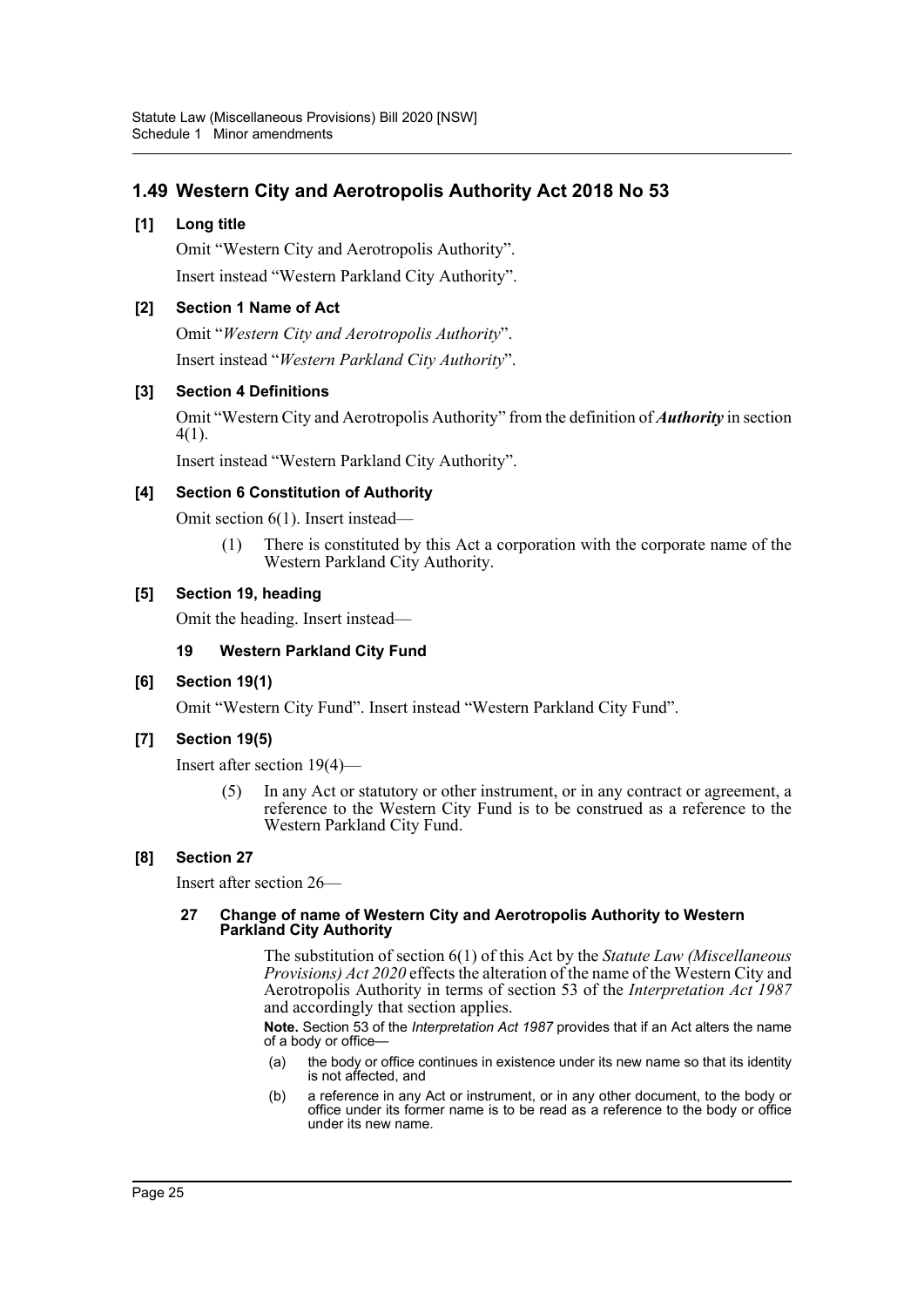#### **Explanatory note**

Item [4] of the proposed amendments changes the name of the Western City and Aerotropolis Authority to the Western Parkland City Authority. Item [6] changes the name of the Western City Fund to the Western Parkland City Fund. Items [1]–[3], [5], [7] and [8] are consequential amendments.

# **1.50 Western Sydney Parklands Act 2006 No 92**

### **[1] Whole Act (except where otherwise amended by this Subschedule)**

Omit "Director" wherever occurring. Insert instead "Chief Executive".

### **[2] Section 3 Definitions**

Omit the definition of *Director* from section 3(1). Insert instead—

*Chief Executive* means the person employed in the Public Service who is assigned to the role of Chief Executive of the Western Sydney Parklands Trust.

### **[3] Section 7 Trust Board**

Omit section  $7(2)(a1)$ –(c).

### **[4] Section 7(2)(d)**

Omit "5 other persons". Insert instead "7 other persons".

### **[5] Schedule 3 Land transferred to Trust**

Omit item 242.

### **[6] Schedule 4 Savings, transitional and other provisions**

Insert at the end of the Schedule, with appropriate Part and clause numbering—

# **Part Provisions consequent on enactment of Statute Law (Miscellaneous Provisions) Act 2020**

#### **References to Director to be construed as Chief Executive**

- (1) In any document, a reference to the Director of the Western Sydney Parklands Trust is to be construed as a reference to the Chief Executive of the Western Sydney Parklands Trust.
- (2) In this clause—

*document* means any Act or statutory or other instrument, or any contract or agreement (other than this Act).

#### **Explanatory note**

Items [1] and [2] of the proposed amendments replace the definition of, and references to, the "Director" with a definition of, and references to, the "Chief Executive". This amendment reflects the new title of that position with the Western Sydney Parklands Trust. Item [6] makes consequential amendments.

Items [3] and [4] update the membership of the Board of the Trust to provide that the Minister may appoint 2 additional persons to be members of the Board of the Trust. The amendment is consequent on recent administrative changes to government departments.

Item [5] repeals a provision that would otherwise have transferred ownership of a particular lot to the Trust. The land on which the lot is located has been reserved as a nature reserve under the *National Parks and Wildlife Act 1974* and transfer of the land to the Trust is no longer necessary.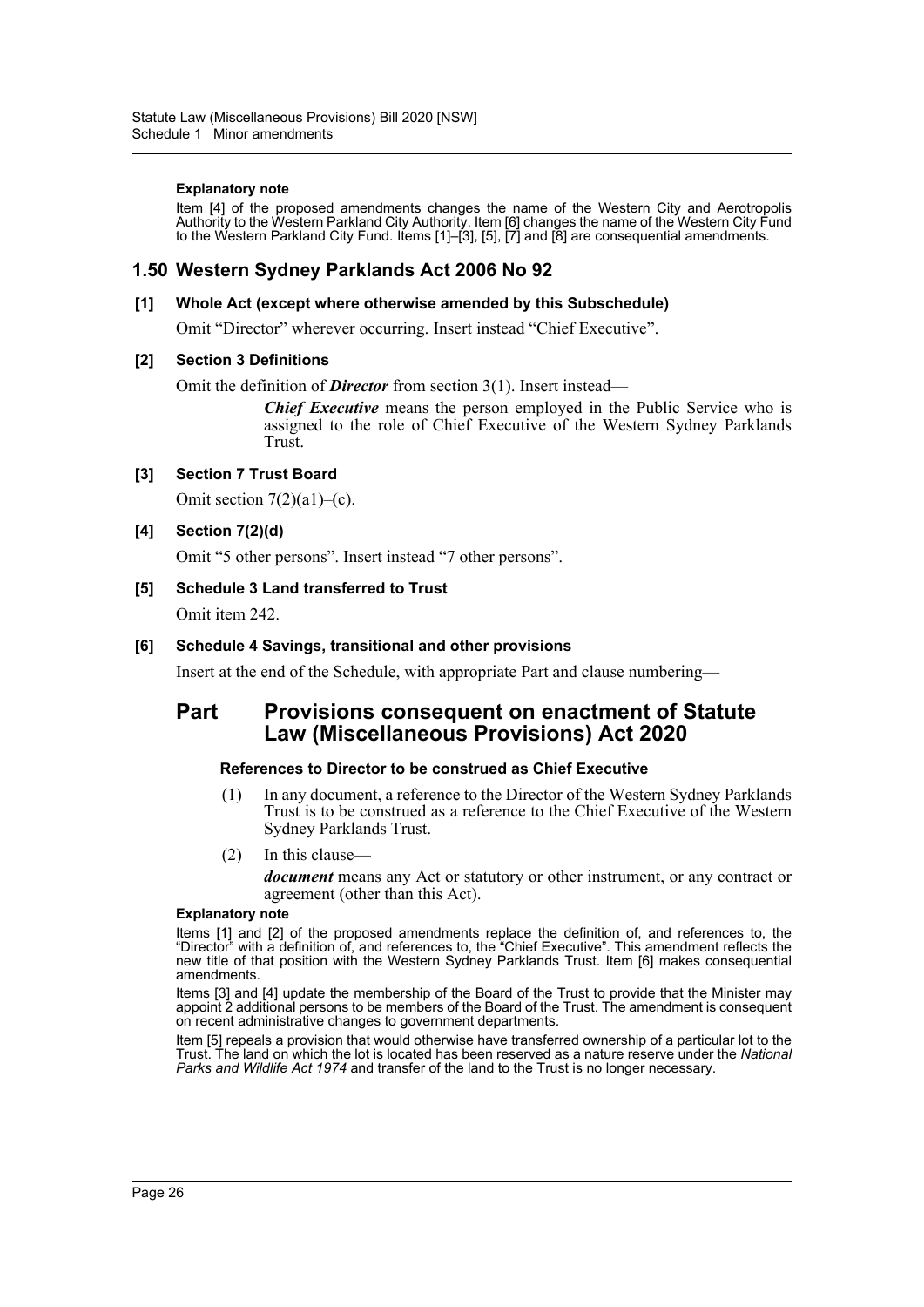# **1.51 Wool, Hide and Skin Dealers Act 2004 No 7**

### **Section 10 Licence applications**

Omit section 10(4). Insert instead—

(4) An application must be delivered to a police station or lodged in any other manner prescribed by the regulations.

#### **Explanatory note**

The proposed amendment provides that a licence application to carry on the business of a wool, hide or skin dealer must be delivered to a police station or lodged in any other manner prescribed by the regulations. The amendment transfers the existing requirement to deliver a licence application to a police station from the *Wool, Hide and Skin Dealers Regulation 2015* to the *Wool, Hide and Skin Dealers Act 2004*. The *Wool, Hide and Skin Dealers Regulation 2015* is repealed by Schedule 5 to this Act.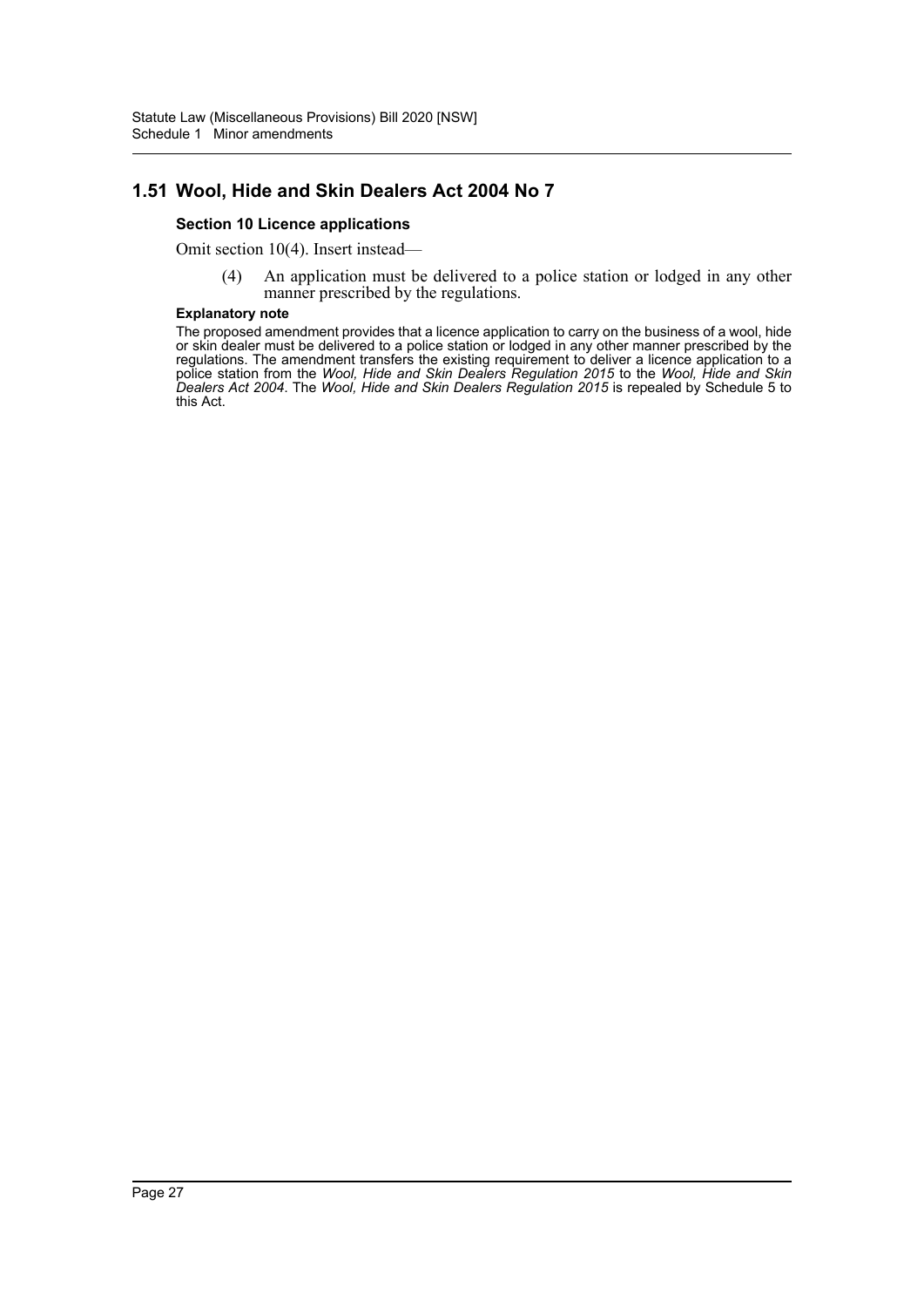# <span id="page-28-0"></span>**Schedule 2 Amendments by way of statute law revision miscellaneous amendments**

## **2.1 Agricultural and Veterinary Chemicals (New South Wales) Act 1994 No 53**

### **Part 7, heading**

Omit "**National Registration Authority for Agricultural and Veterinary Chemicals**".

Insert instead "**Australian Pesticides and Veterinary Medicines Authority**". **Explanatory note**

The proposed amendment replaces a reference to the former National Registration Authority for Agricultural and Veterinary Chemicals with a reference to the current Australian Pesticides and Veterinary Medicines Authority.

# **2.2 Agricultural Scientific Collections Trust Act 1983 No 148**

### **[1] Section 4(1)**

Omit the definition of *Director*.

### **[2] Section 4(1)**

Insert in alphabetical order—

*Chief Curator* means the person employed in the Public Service as the Chief Curator.

### **[3] Section 13**

Omit "Director" wherever occurring. Insert instead "Chief Curator".

### **[4] Section 14(1)(b)**

Omit "Director". Insert instead "Chief Curator".

#### **Explanatory note**

Item [1] of the proposed amendments omits a definition for a position that has changed title and item [2] inserts a definition relating to the new title for the position. Items [3] and [4] are consequential amendments.

# **2.3 Anti-Discrimination Act 1977 No 48**

### **Section 74**

Omit the section. Insert instead—

### **74 Eligibility for appointment to Board**

A person is not eligible for appointment as a member if the person is—

- (a) a member of the Legislative Council or the Legislative Assembly, or
- (b) a member of a House of Parliament of another State or the Commonwealth.

#### **Explanatory note**

The proposed amendment updates the formatting of the provision.

# **2.4 Byron Local Environmental Plan 2014**

### **Clause 4.6(8)**

Renumber paragraph (d) as paragraph (ca).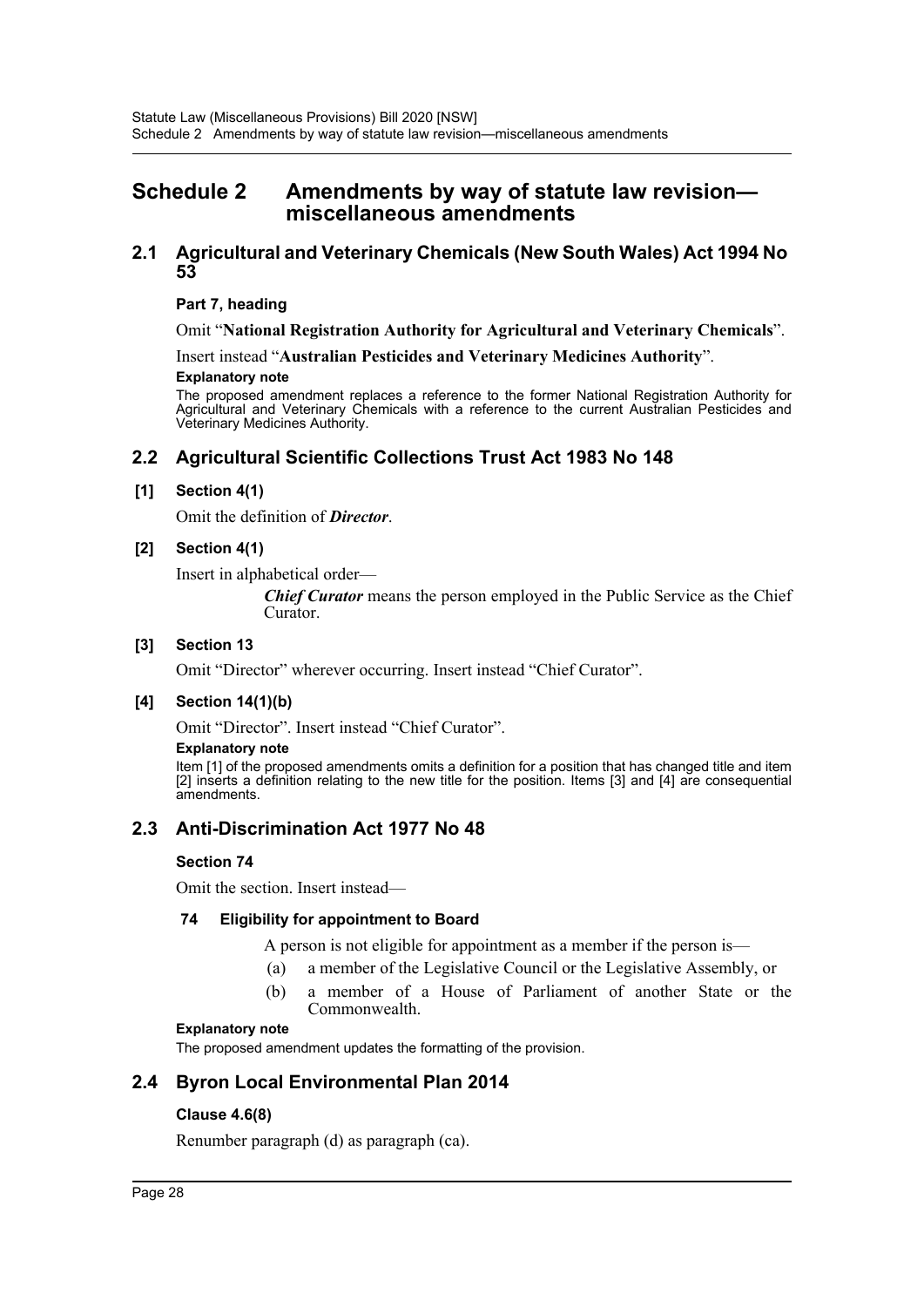### **Explanatory note**

The proposed amendment corrects numbering.

# **2.5 Cabonne Local Environmental Plan 2012**

### **Clause 5.1(2)**

Omit "Transport for New South Wales". Insert instead "Transport for NSW". **Explanatory note** The proposed amendment corrects a reference to a statutory body.

# **2.6 Child Protection (Working with Children) Act 2012 No 51**

### **Section 34(1)(a)**

Omit "Crime". Insert instead "Criminal Intelligence". **Explanatory note** The proposed amendment updates a reference to the Australian Criminal Intelligence Commission.

# **2.7 Children's Guardian Act 2019 No 25**

### **[1] Section 87(5)**

Omit "Regulations". Insert instead "regulations".

### **[2] Section 87(6)**

Omit "clause". Insert instead "section". **Explanatory note** Item [1] of the proposed amendments corrects a typographical error. Item [2] corrects a reference.

# **2.8 Civil Procedure Act 2005 No 28**

### **Section 68, note**

Omit "section 42". Insert instead "section 105". **Explanatory note** The proposed amendment corrects a cross-reference.

# **2.9 Companion Animals Act 1998 No 87**

### **[1] Section 5(1), definition of "approved animal welfare organisation"**

Omit paragraph (c). Insert instead—

(c) the Cat Protection Society of NSW Limited,

### **[2] Section 5(1), definition of "rehoming organisation"**

Omit paragraph (c). Insert instead—

(c) the Cat Protection Society of NSW Limited, or

**Explanatory note**

The proposed amendments update the name of an organisation.

# **2.10 Crimes (Sentencing Procedure) Act 1999 No 92**

### **[1] Section 5(5)**

Omit "Subject to sections 12 and 99,".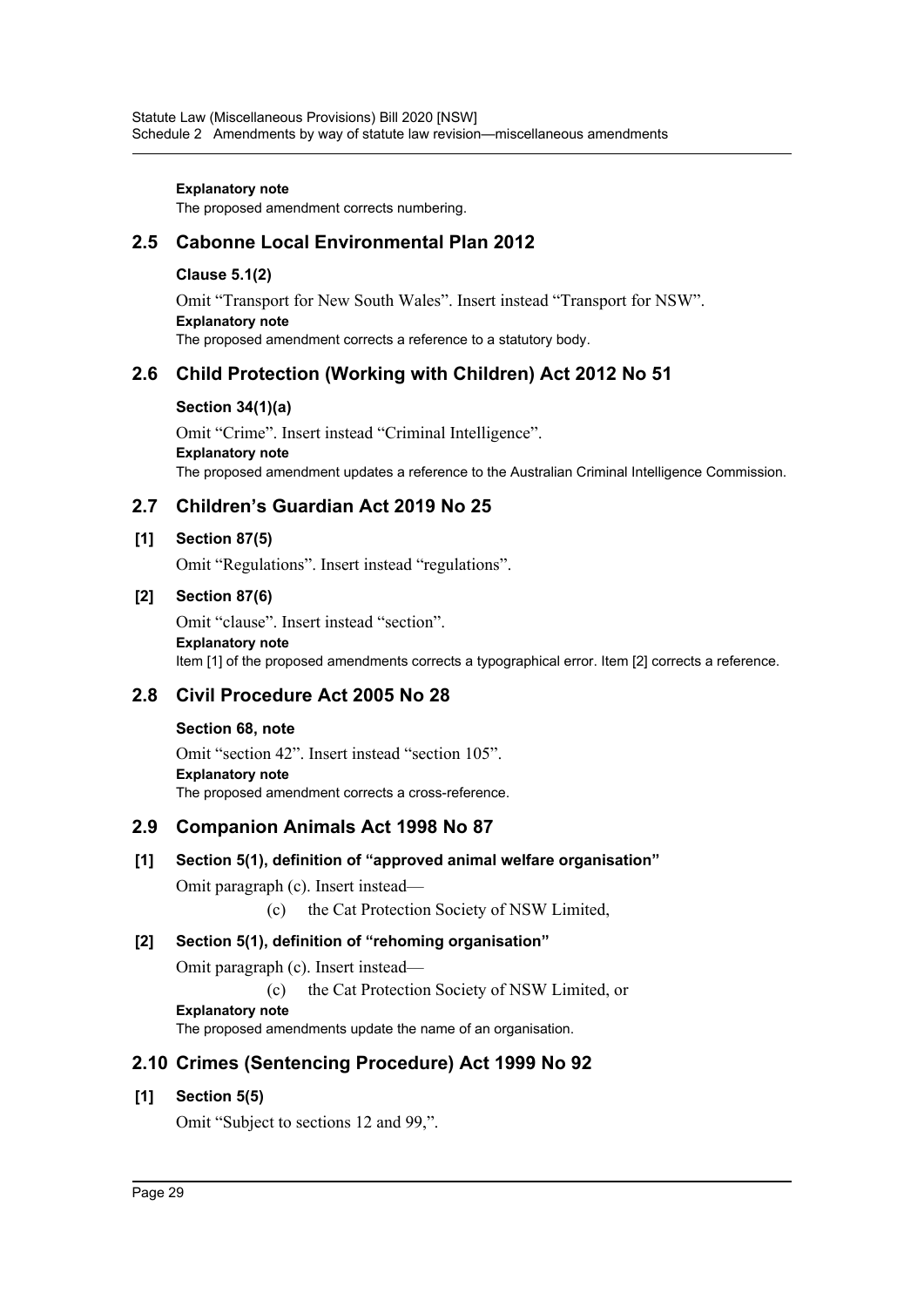Statute Law (Miscellaneous Provisions) Bill 2020 [NSW] Schedule 2 Amendments by way of statute law revision—miscellaneous amendments

### **[2] Section 31, definition of "impose a penalty"**

Omit "10, 11 or 12" from paragraph (d). Insert instead "10 or 11". **Explanatory note** The proposed amendments update cross-references consequent on the enactment of the *Crimes (Sentencing Procedure) Amendment (Sentencing Options) Act 2017*.

# **2.11 Criminal Appeal Act 1912 No 16**

### **Section 8A(1)**

Omit "section 105(2)". Insert instead "section 102(2)". **Explanatory note** The proposed amendment corrects a cross-reference.

# **2.12 Drug Court Act 1998 No 150**

### **Schedule 2**

Insert at the end of the Schedule—

# **Part 7 Provision consequent on enactment of Statute Law (Miscellaneous Provisions) Act 2020**

### **10 Repeal of Drug Court Regulation 2015**

Despite section 10(2) of the *Subordinate Legislation Act 1989*, the *Drug Court Regulation 2015* is taken to have been repealed at the end of 1 September 2020.

### **Explanatory note**

This amendment is consequent on the proposed amendment of the *Subordinate Legislation Act 1989* in Schedule 2.36 regarding the timing of repeals of regulations under Part 3 of that Act.

# **2.13 Drug Misuse and Trafficking Act 1985 No 226**

### **Sections 10(2)(b1), 23(4)(c) and 25(4)(c)**

Omit "section 39G" wherever occurring. Insert instead "section 39Q".

### **Explanatory note**

The proposed amendment corrects a cross-reference.

# **2.14 Environmental Planning and Assessment Regulation 2000**

### **[1] Clause 130(2B)**

Omit "clause".

### **[2] Clause 155(1)(e)(i)**

Omit "an an". Insert instead "an". **Explanatory note** Item [1] of the proposed amendments corrects a grammatical error. Item [2] omits a duplicate word.

# **2.15 Firearms Regulation 2017**

### **Clause 129(10)**

Omit "subclause (7)". Insert instead "subclause (8)".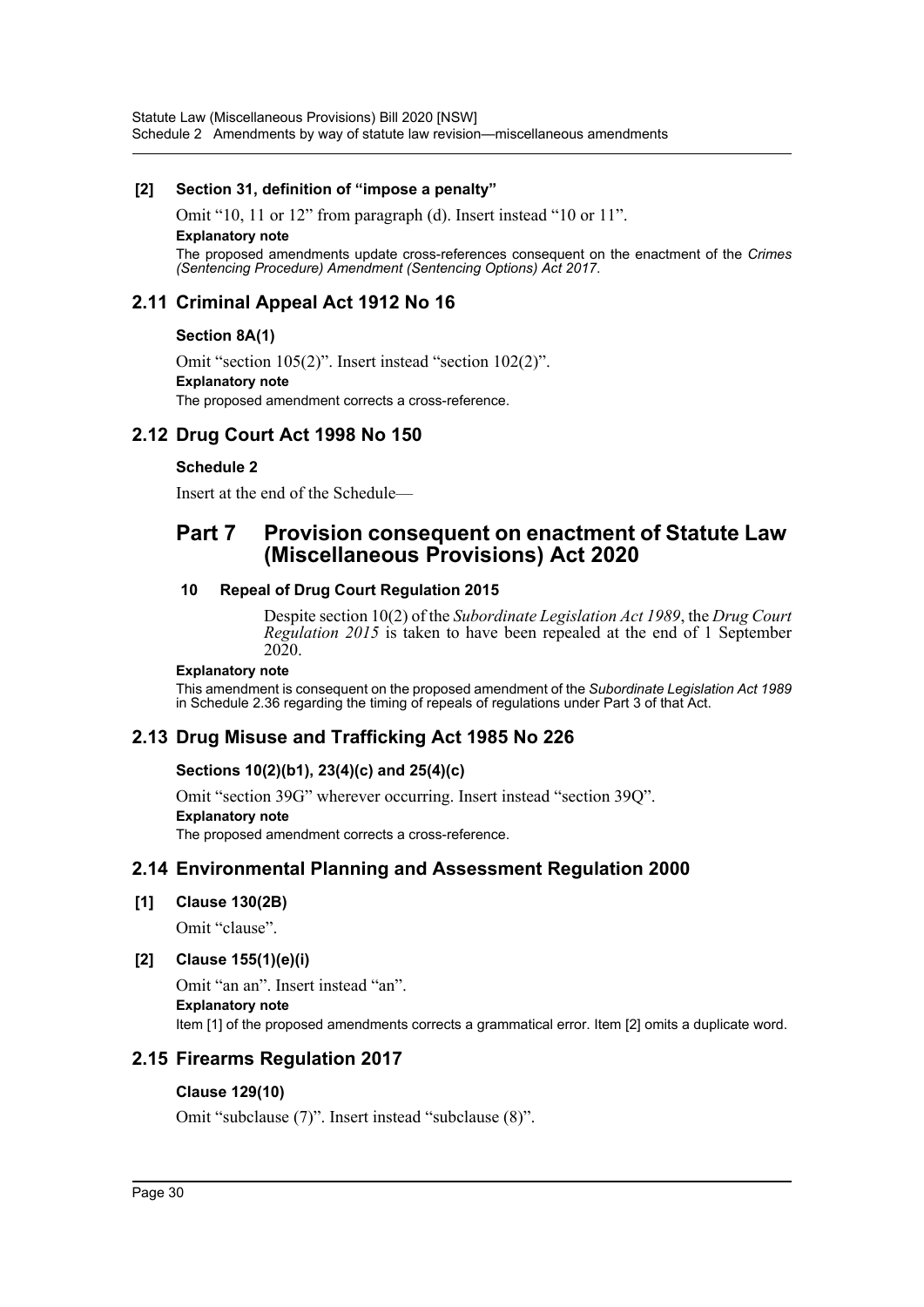#### **Explanatory note**

The proposed amendment corrects a cross-reference.

# **2.16 Fisheries Management Act 1994 No 38**

### **[1] Section 4(4), note**

Omit "Australian Standard entitled AS SSA 5300—2011, *Australian Fish Names Standard* published on 20 October 2011".

Insert instead "Australian Standard entitled AS 5300—2019, *Australian Fish Names Standard* published on 24 June 2019".

### **[2] Schedule 1AA, clause 1, definition of "fishing regulatory controls"**

Omit paragraph (e). Insert instead—

(e) fishing determinations of the TAF Committee under Part 2A of this Act,

### **Explanatory note**

Item [1] of the proposed amendment updates a reference to an Australian Standard. Item [2] updates the name of a committee and corrects a cross-reference.

# **2.17 Game and Feral Animal Control Act 2002 No 64**

### **Section 4, definition of "Regulatory Authority"**

Omit "Director-General of the Department of Trade and Investment, Regional Infrastructure and Services".

Insert instead "Secretary of Regional NSW".

```
Explanatory note
```
The proposed amendment updates a reference to the Secretary.

# **2.18 Gene Technology (GM Crop Moratorium) Act 2003 No 12**

### **[1] Section 4(1), definition of "Department"**

Omit "the Department of Industry and Investment". Insert instead "Regional NSW".

### **[2] Section 4(1), definition of "Director-General"**

Omit the definition.

### **[3] Section 4(1)**

Insert in alphabetical order—

*Secretary* means the Secretary of the Department.

### **[4] Sections 12, 20, 21, 22(1) and (2) and 38(1) and (2)**

Omit "Director-General" wherever occurring. Insert instead "Secretary".

#### **Explanatory note**

Item [1] of the proposed amendments updates a reference to the Department. Item [2] omits a redundant definition. Items [3] and [4] update references to the Secretary.

# **2.19 Glen Innes Severn Local Environmental Plan 2012**

### **[1] Clause 4.2AA**

Renumber clause 4.2AA as 4.2C and insert it after clause 4.2B.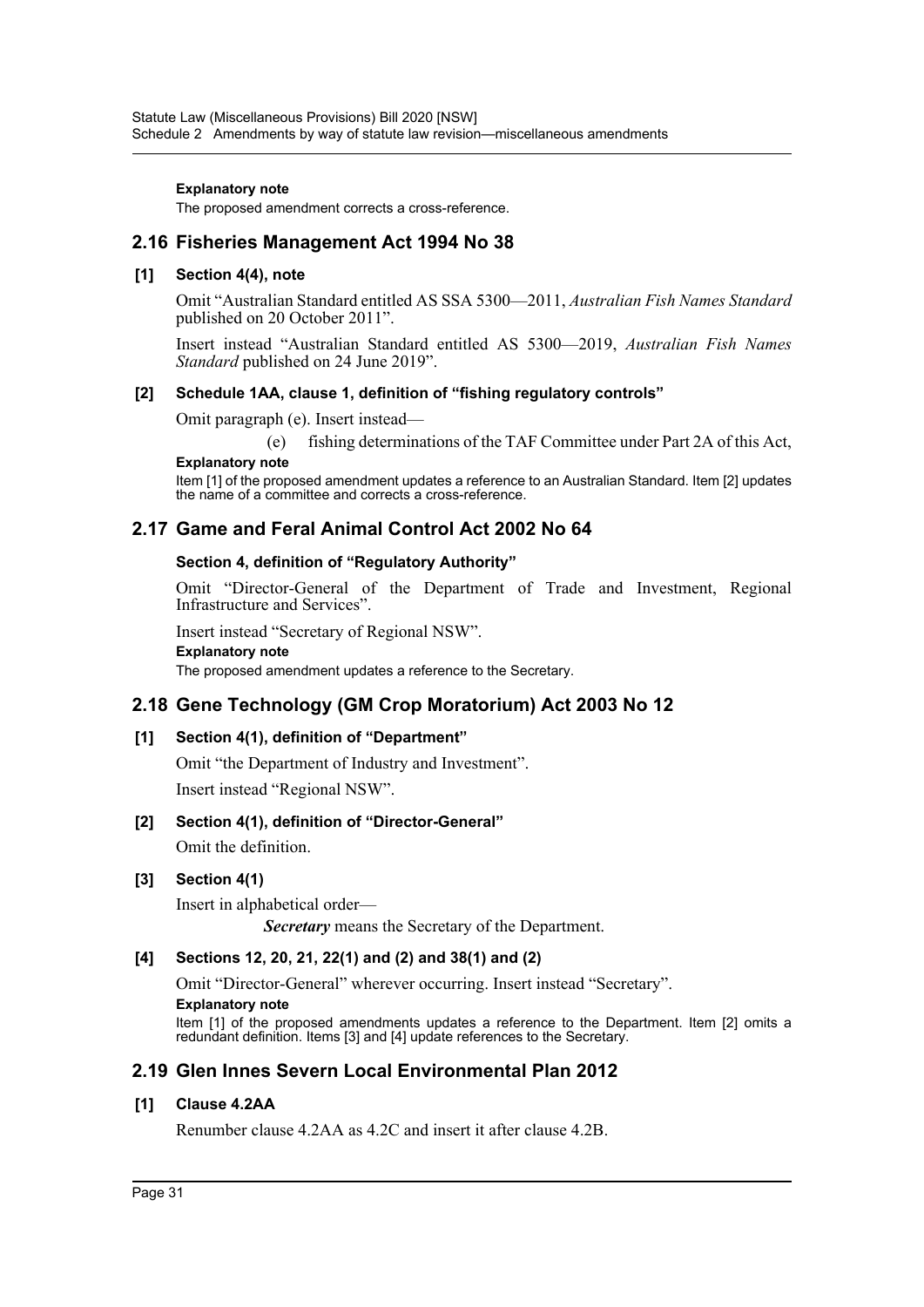### **[2] Schedule 1**

Omit "(When this Plan was made this Schedule was blank)".

### **[3] Dictionary**

Insert in alphabetical order—

*Additional Permitted Uses Map* means the Glen Innes Severn Local Environmental Plan 2012 Additional Permitted Uses Map.

#### **Explanatory note**

Item [1] of the proposed amendments renumbers and moves an incorrectly numbered provision. Item [2] omits redundant text. Item [3] inserts a missing definition.

# **2.20 Hurstville Local Environmental Plan 2012 (Amendment No 3)**

### **[1] Schedule 1[8]**

Omit "Telecommunications facilities;" from item 4 of the matter relating to Zone B3 Commercial Core.

### **[2] Schedule 1[15A]**

Insert after Schedule 1[15]—

#### **[15A] Part 6 Additional local provisions**

Insert at the end of the Part, with appropriate clause numbering—

#### **Telecommunications facilities prohibited in Zone B3**

Despite any other provision of this Plan, development for the purposes of telecommunications facilities is prohibited in Zone B3 Commercial Core.

#### **Commencement**

The amendments to *Hurstville Local Environmental Plan 2012 (Amendment No 3)* are taken to have commenced on the commencement of that Plan.

#### **Explanatory note**

The *Standard Instrument (Local Environmental Plans) Order 2006* provides for the making of standard local environmental plans, and only permits certain land uses to be included in the Land Use Table of one of those standard plans.

Item [1] of the proposed amendments removes a reference to an impermissible land use that was purported to be put into a Land Use Table of *Hurstville Local Environmental Plan 2012*, a standard plan.

Item [2] inserts a provision that has the same effect as would have been achieved if it were possible to insert that land use in the Land Use Table of the Plan.

# **2.21 Industrial Relations Act 1996 No 17**

#### **Section 405(1)**

Omit the subsection. Insert instead—

(1) An award or order of the Commission does not have effect to the extent that it is inconsistent with a function under the *Police Act 1990* in relation to the discipline, promotion or transfer of a police officer, or in relation to police officers who are hurt on duty.

#### **Explanatory note**

The proposed amendment removes a reference to a repealed provision of the *Police Act 1990* and updates the formatting of the provision.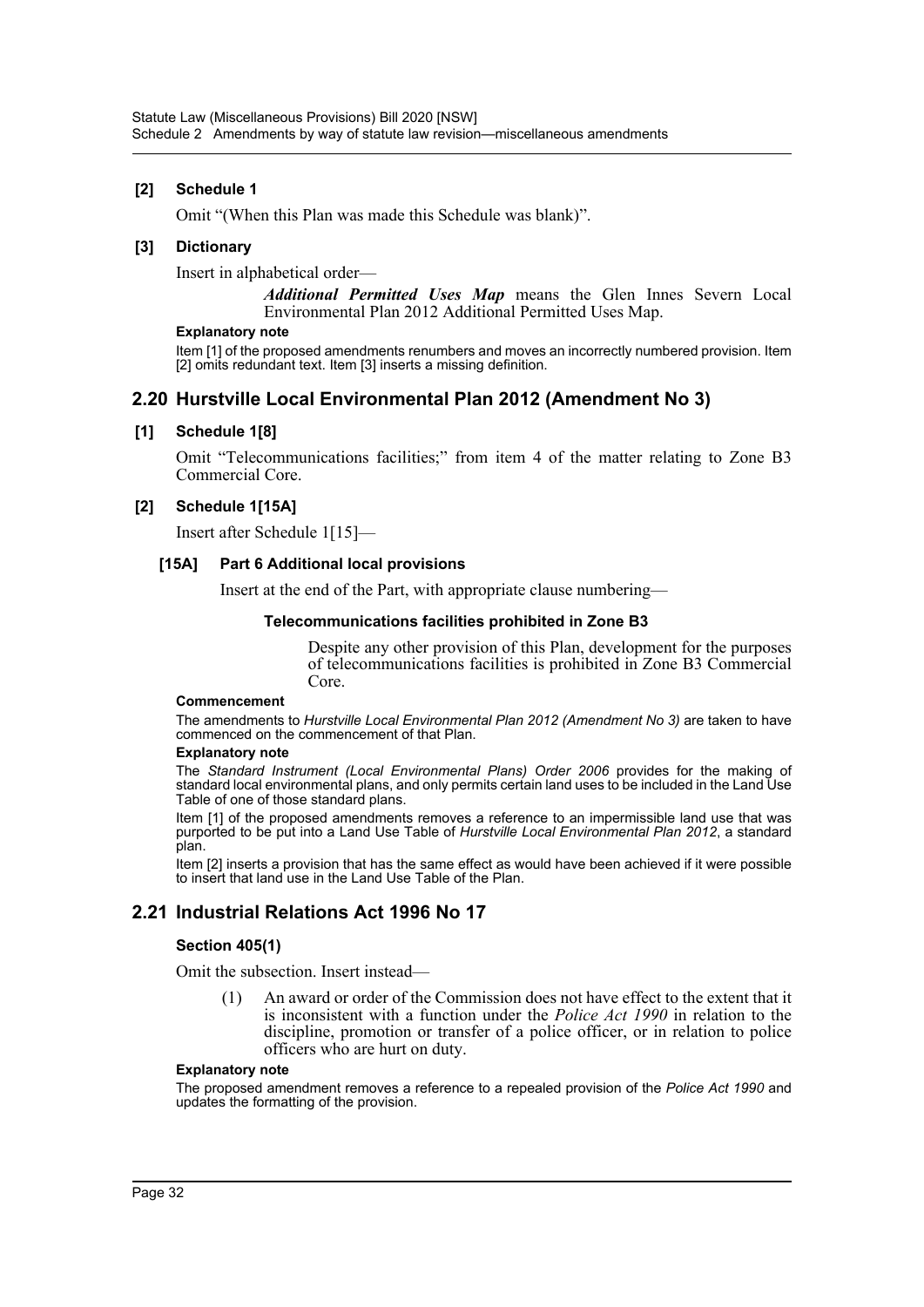# **2.22 Interpretation Act 1987 No 15**

### **Section 21(1), definition of "Gazette or Government Gazette"**

Omit the definition. Insert instead—

*Gazette*, or *Government Gazette*, means the New South Wales Government Gazette published—

- (a) in print, or
- (b) on a website authorised by the Parliamentary Counsel to provide public access to the Gazette.

#### **Explanatory note**

The proposed amendment makes it clear the Gazette may be published electronically on a website authorised by the Parliamentary Counsel for that purpose.

# **2.23 Land and Environment Court Act 1979 No 204**

### **[1] Section 17(d)**

Omit "sections 75K, 75L, 75Q, 75W(5), 95A, 96, 96A, 97, 97AA, 98, 98A, 109K, 121ZK, 121ZM, 121ZS and 149F of".

Insert instead "sections 4.55, 8.7, 8.8, 8.9, 8.16, 8.18, 8.21, 8.22, 8.23 and 8.25 of, and clause 35 of Schedule 5 to,".

### **[2] Section 19(g)**

Omit "sections 96A(7) and 121ZL". Insert instead "sections 4.57(7) and 8.19".

### **[3] Section 20(1)(b)**

Omit "section 35". Insert instead "section 3.27".

**[4] Section 20(1)(c)**

Omit "section 123". Insert instead "section 9.45".

### **[5] Section 21(f)**

Omit "section 127". Insert instead "section 9.57".

### **[6] Section 25A(3)**

Omit "section 102". Insert instead "section 4.60".

### **[7] Section 25C(2)**

Omit "section 103". Insert instead "section 4.61".

### **[8] Section 34AA(1)**

Omit "section 97 or 97AA". Insert instead "section 8.7 or 8.9".

### **[9] Section 34A(1)(c), (2) and (2A)**

Omit "section 97" wherever occurring. Insert instead "section 8.7".

### **[10] Section 34A(1)(c1)**

Omit "section 97AA". Insert instead "section 8.9".

### **[11] Section 34A(1)(d)**

Omit "section 121ZK". Insert instead "section 8.18".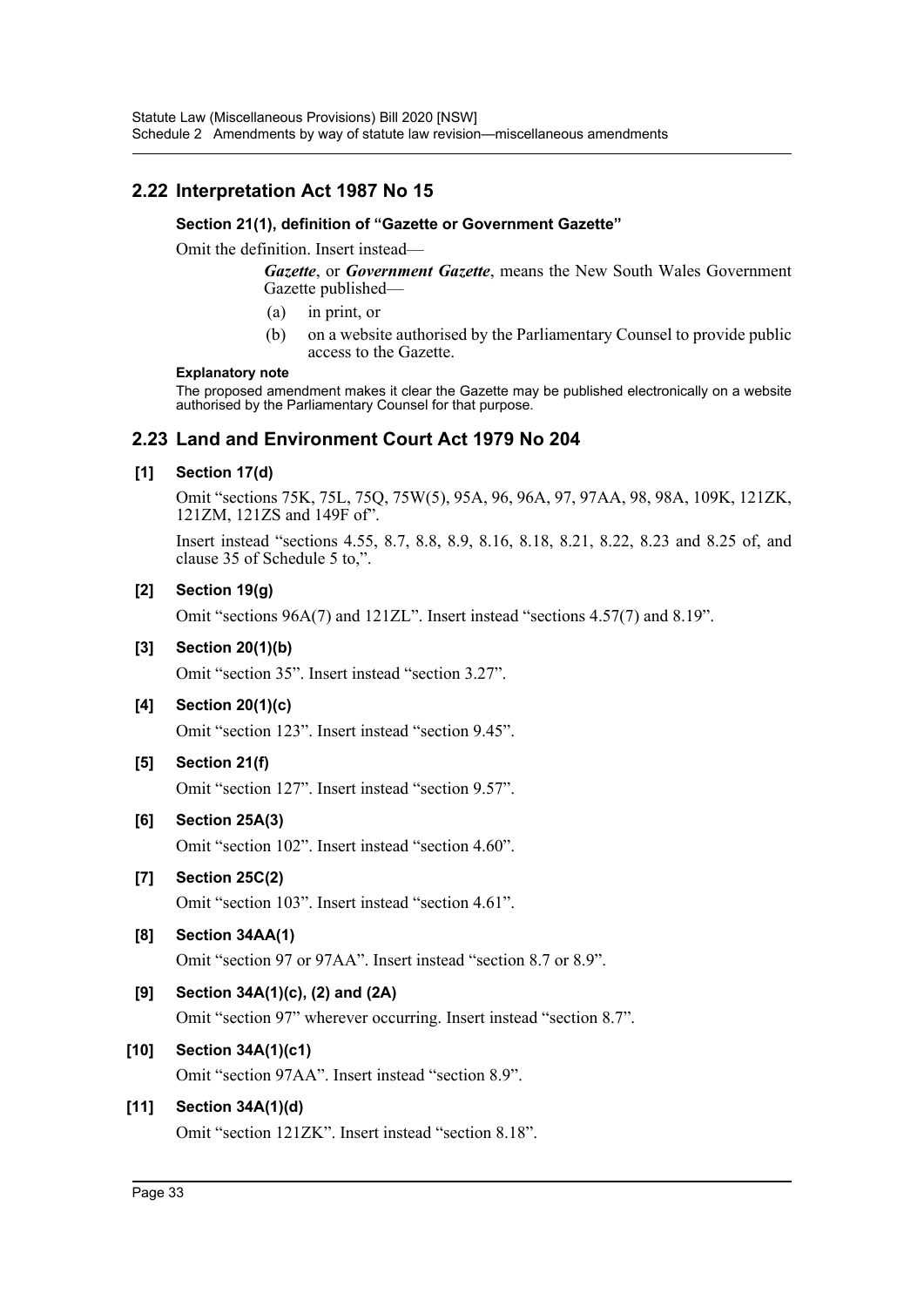### **[12] Section 34A(1)(e)**

Omit "section 149F". Insert instead "section 8.25".

**Explanatory note**

The proposed amendments update references to provisions in the *Environmental Planning and Assessment Act 1979*.

# **2.24 Local Government Act 1993 No 30**

### **[1] Section 275(1)(e1)**

Insert "or the *Electoral Funding Act 2018*" after "*Election Funding, Expenditure and Disclosures Act 1981*".

### **[2] Section 328A(2) and note**

Omit "Part 6 of the *Election Funding, Expenditure and Disclosures Act 1981*" wherever occurring.

Insert instead "Part 3 of the *Electoral Funding Act 2018*".

#### **Explanatory note**

The proposed amendments update references to a repealed Act.

# **2.25 Local Government (General) Regulation 2005**

### **Clause 130(a)**

Omit "practiced". Insert instead "practised". **Explanatory note** The proposed amendment corrects a spelling error.

# **2.26 Marine Safety Act 1998 No 121**

### **Section 126(2)**

Insert ", or the *Marine Pollution Act 2012* or the regulations made under that Act," after "or the regulations".

### **Explanatory note**

The proposed amendment reinstates a reference to the *Marine Pollution Act 2012* and regulations made under that Act that was included in a definition omitted by the *Statute Law (Miscellaneous Provisions) Act 2017*.

### **2.27 Palerang Local Environmental Plan 2014**

### **[1] Schedule 4, Part 2, table**

Omit "Reclassification Map" from Column 2.

Insert instead "Land Reclassification (Part Lots) Map".

### **[2] Dictionary**

Omit the definition of *Reclassification Map*.

Insert in alphabetical order—

*Land Reclassification (Part Lots) Map* means the Palerang Local Environmental Plan 2014 Land Reclassification (Part Lots) Map.

#### **Commencement**

The amendments to *Palerang Local Environmental Plan 2014* are taken to have commenced on the commencement of that Plan.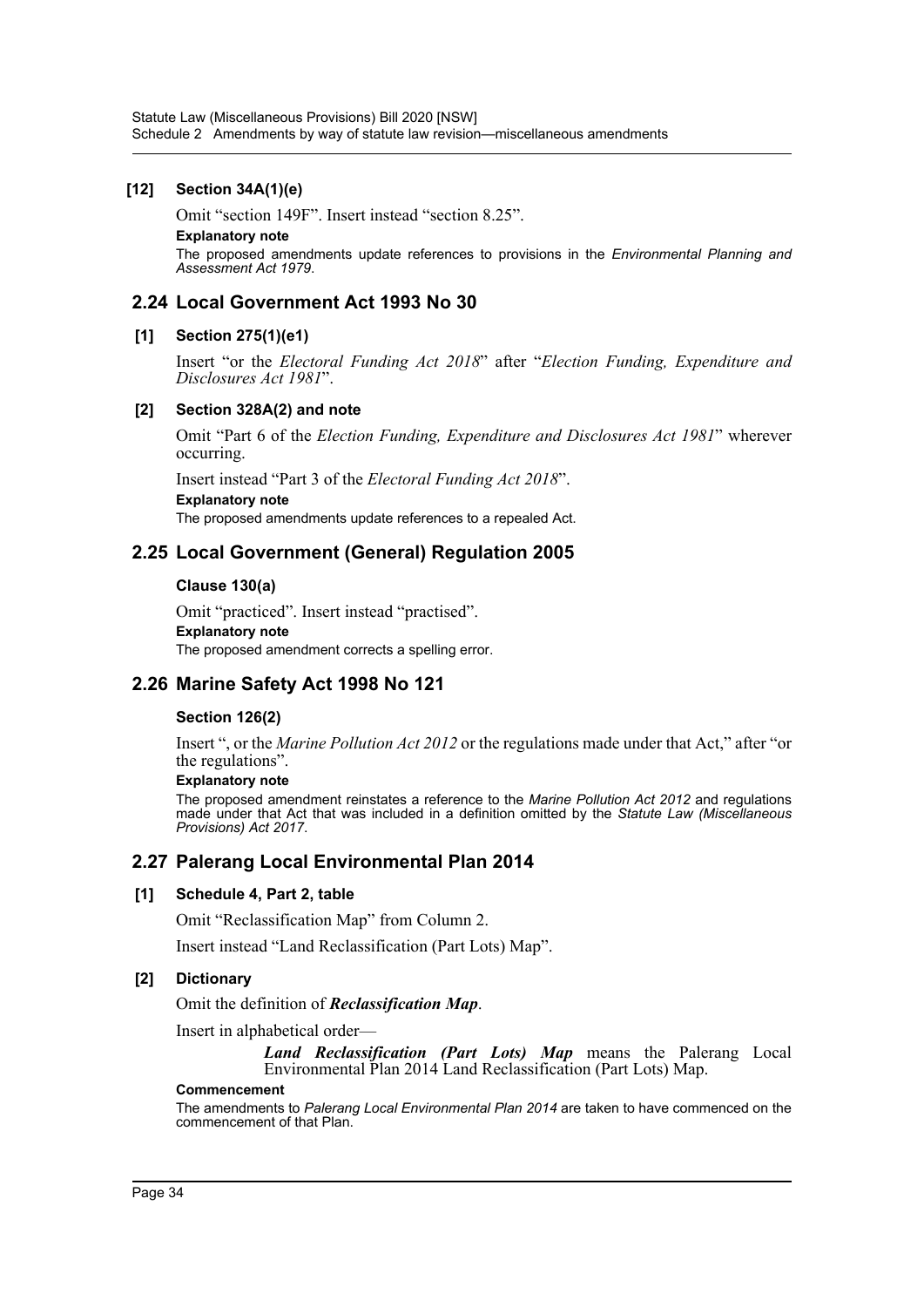#### **Explanatory note**

The proposed amendments correct an incorrect map reference.

# **2.28 Parramatta Park Trust Regulation 2019**

### **[1] Whole Regulation**

Omit "Director" wherever occurring. Insert instead "Chief Executive".

### **[2] Clause 8(2), (4) and (6)**

Omit "direction made" wherever occurring. Insert instead "direction given".

### **[3] Clause 8(5)**

Omit "motor vehicle, motor cycle or other regulated vehicle". Insert instead "vehicle".

#### **[4] Clause 29(5)**

Omit "subclause (1)". Insert instead "subclause (4)".

#### **Explanatory note**

Item [1] of the proposed amendments replaces references to "Director" with "Chief Executive", which reflects the new title of that position with the Parramatta Park Trust. Item [2] corrects a grammatical error. Item [3] omits redundant matter. Item [4] corrects a cross-reference.

### **2.29 Partnership Act 1892 No 12**

### **Section 36(2)**

Omit "dissolution or".

#### **Explanatory note**

The proposed amendment corrects use of terminology.

### **2.30 Pawnbrokers and Second-hand Dealers Regulation 2015**

### **Schedule 1**

Omit "Clauses 19(4), 27 and 34". Insert instead "Clause 34". **Explanatory note** The proposed amendment corrects cross-references.

# **2.31 Police Act 1990 No 47**

### **[1] Section 88(1)**

Omit the subsection. Insert instead—

(1) The engagement or appointment of, or the failure to engage or appoint, a person as a non-executive officer, or a matter, question or dispute relating to the engagement or appointment, or failure to engage or appoint, is not an industrial matter for the purposes of the *Industrial Relations Act 1996*.

### **[2] Section 88(3)**

Insert "or appoint" after "engage".

### **[3] Section 129(1)**

Renumber paragraph (a) where secondly occurring as paragraph (b).

### **Explanatory note**

Items [1] and [2] of the proposed amendments correct terminology relating to the appointment of police officers. Item [3] corrects duplicate numbering.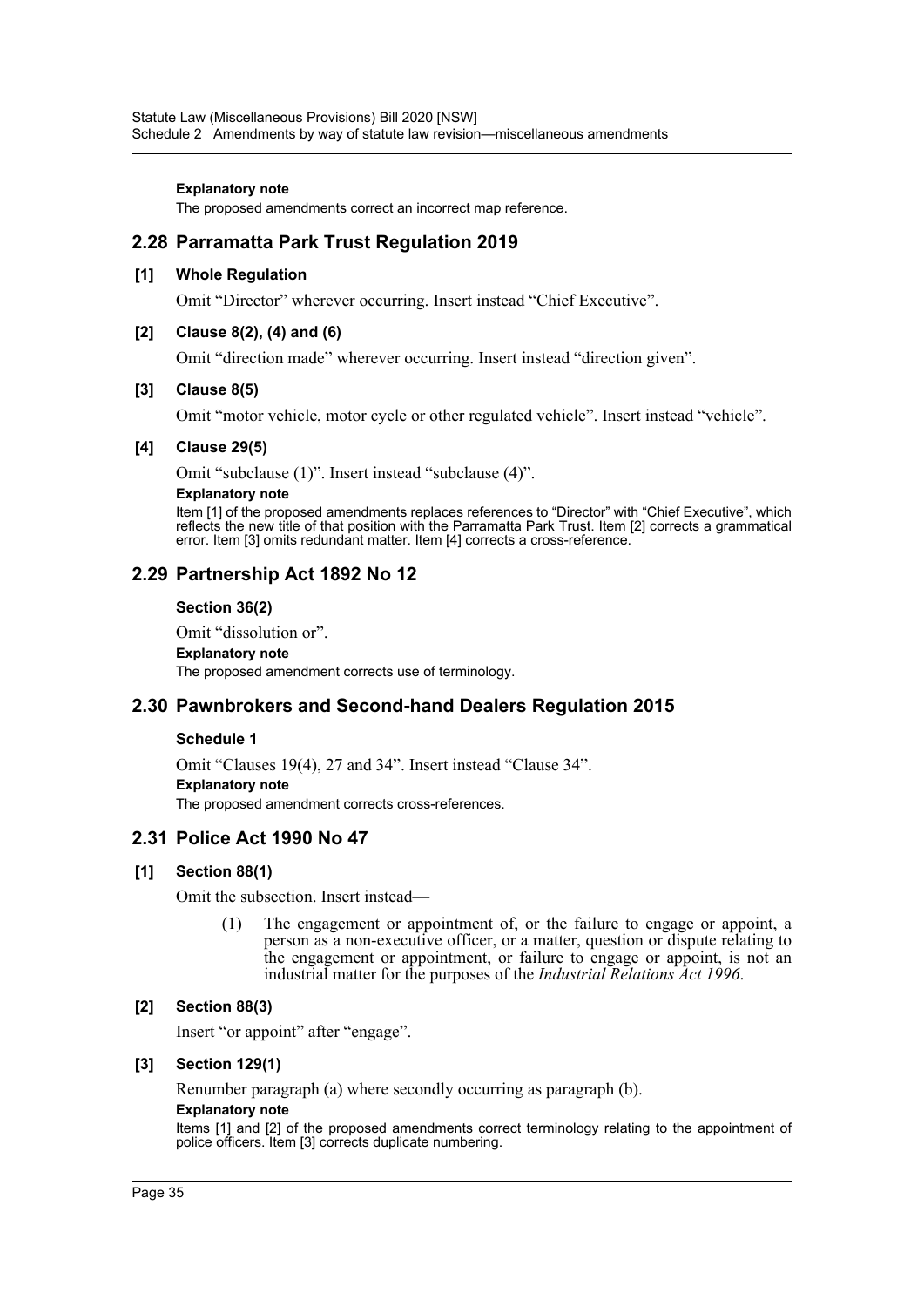# **2.32 Protection of the Environment Operations Act 1997 No 156**

#### **Dictionary, definition of "environmental values of water"**

Omit "*Australian and New Zealand Guidelines for Fresh and Marine Water Quality 2000*, published by the Australian and New Zealand Environment and Conservation Council and the Agriculture and Resource Management Council of Australia and New Zealand".

Insert instead "*Australian and New Zealand Guidelines for Fresh and Marine Water Quality 2018*, published by the Australian and New Zealand Governments and State and Territory Governments".

#### **Explanatory note**

The proposed amendment updates a reference to Guidelines.

## **2.33 Public Health Regulation 2012**

#### **Section 93**

Omit "(and". Insert instead "and". **Explanatory note** The proposed amendment corrects a typographical error.

## **2.34 Residential Tenancies Act 2010 No 42**

#### **Section 107(6)**

Omit the subsection. **Explanatory note** The proposed amendment omits a redundant provision.

## **2.35 Road Transport Act 2013 No 18**

#### **Section 122(a) and note**

Omit "Division 1C of Part 6 of" wherever occurring. Insert instead "Part 2A, Division 3 of Schedule 1 to".

#### **Explanatory note**

The proposed amendment corrects a cross-reference.

## **2.36 Subordinate Legislation Act 1989 No 146**

### **[1] Section 10(2)(a)**

Omit "on the". Insert instead "at the beginning of the day that is the".

#### **[2] Section 10(2)(b)**

Omit "on 1". Insert instead "at the beginning of 1".

#### **Commencement**

The amendments to the *Subordinate Legislation Act 1989* are taken to have commenced on 1 September 1990.

#### **Explanatory note**

The proposed amendments clarify that a statutory rule repealed under Part 3 of the *Subordinate Legislation Act 1989* is repealed at the beginning of the day on which the statutory rule is repealed.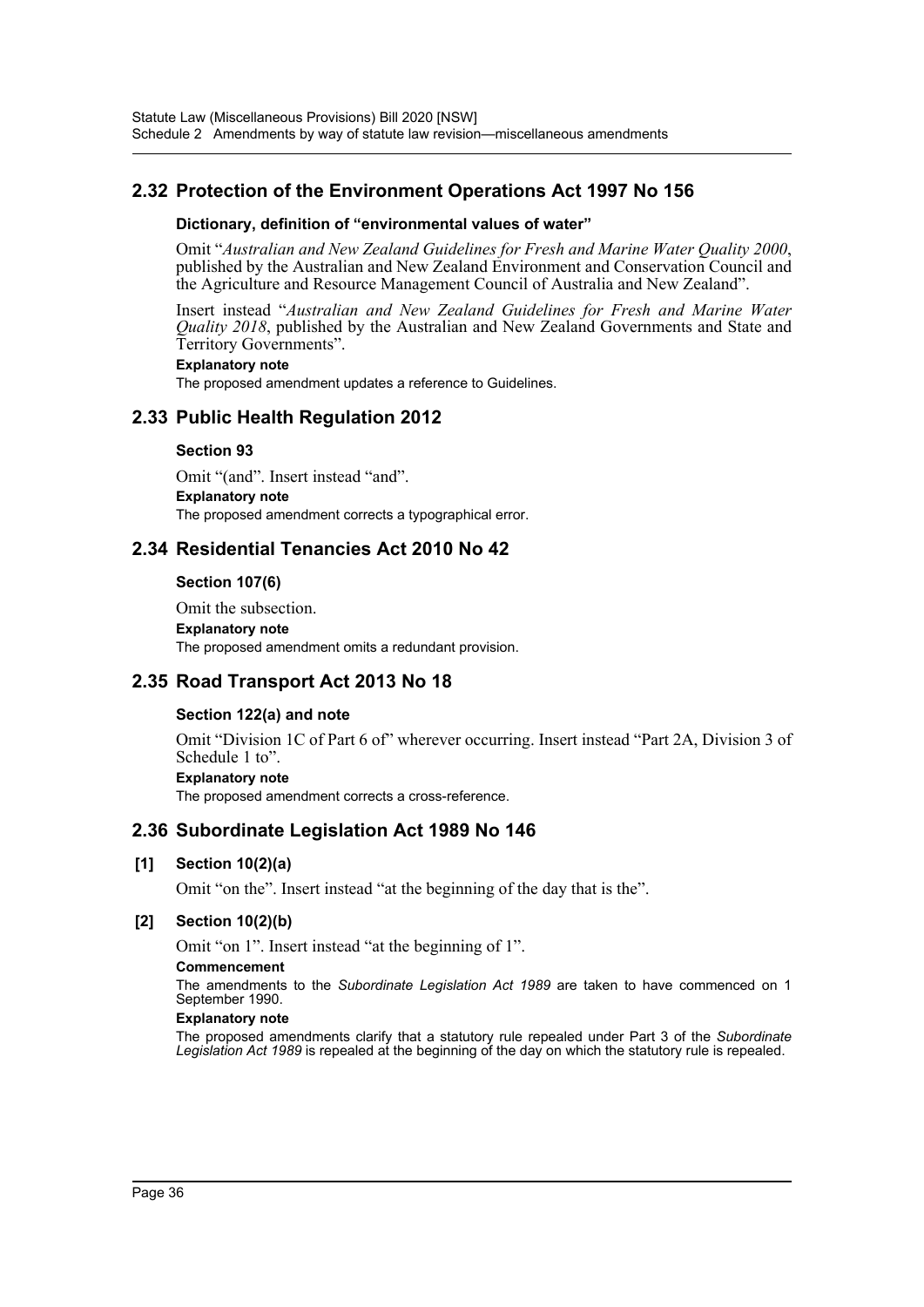# **2.37 Surveillance Devices Act 2007 No 64**

### **Section 28(1A)(e)**

Omit "the use of the surveillance device authorised by the warrant must be furnished to the eligible Judge or eligible Magistrate under section  $44(1)$ ,".

Insert instead "the retrieval of the surveillance device authorised by the retrieval warrant must be furnished to the eligible Judge or eligible Magistrate under section 44(6),".

#### **Explanatory note**

The proposed amendment corrects a reference to retrieval warrants and a cross-reference.

## **2.38 Teacher Accreditation Act 2004 No 65**

#### **Section 24B(d)**

Omit "section 20(c)". Insert instead "section 20(1)(c)". **Explanatory note** The proposed amendment corrects a cross-reference.

## **2.39 Transport Administration Act 1988 No 109**

### **Schedule 7, clause 220(2)(a)**

Insert "the" after "of". **Explanatory note** The proposed amendment inserts a missing word.

### **2.40 Uniform Civil Procedure Rules 2005**

#### **Rule 18.8(2)**

Omit "Subrule 1(b)". Insert instead "Subrule (1)(b)". **Explanatory note** The proposed amendment corrects a cross-reference.

## **2.41 Water Sharing Plan for the Lower Murray Groundwater Source 2019**

#### **Clause 37 Water allocation accounts**

Renumber the clause as clause 33A. **Explanatory note** The proposed amendment corrects duplicate numbering.

## **2.42 Waverley Local Environmental Plan 2012**

#### **Clause 4.6(8)**

Renumber paragraph (d) as paragraph (ca). **Explanatory note** The proposed amendment corrects numbering.

## **2.43 Western Sydney Parklands Regulation 2019**

#### **[1] Whole Regulation**

Omit "Director" wherever occurring. Insert instead "Chief Executive".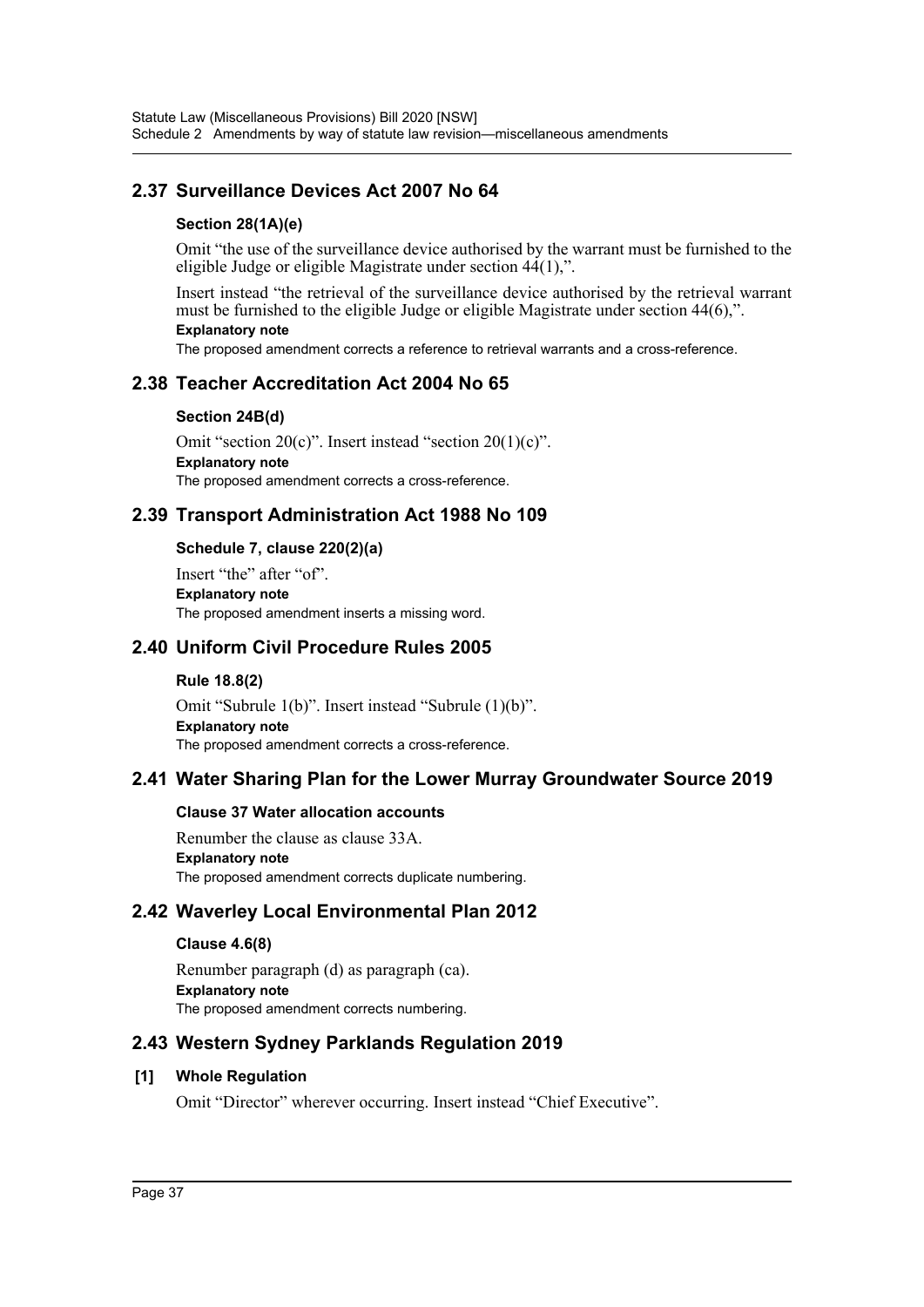#### **[2] Clause 8(2), (4) and (6)**

Omit "direction made" wherever occurring. Insert instead "direction given".

#### **[3] Clause 29(5)**

Omit "subclause (1)". Insert instead "subclause (4)".

#### **Explanatory note**

Item [1] of the proposed amendments replaces references to "Director" with "Chief Executive", which reflects the new title of that position with the Western Sydney Parklands Trust. Item [2] corrects a grammatical error. Item [3] corrects a cross-reference.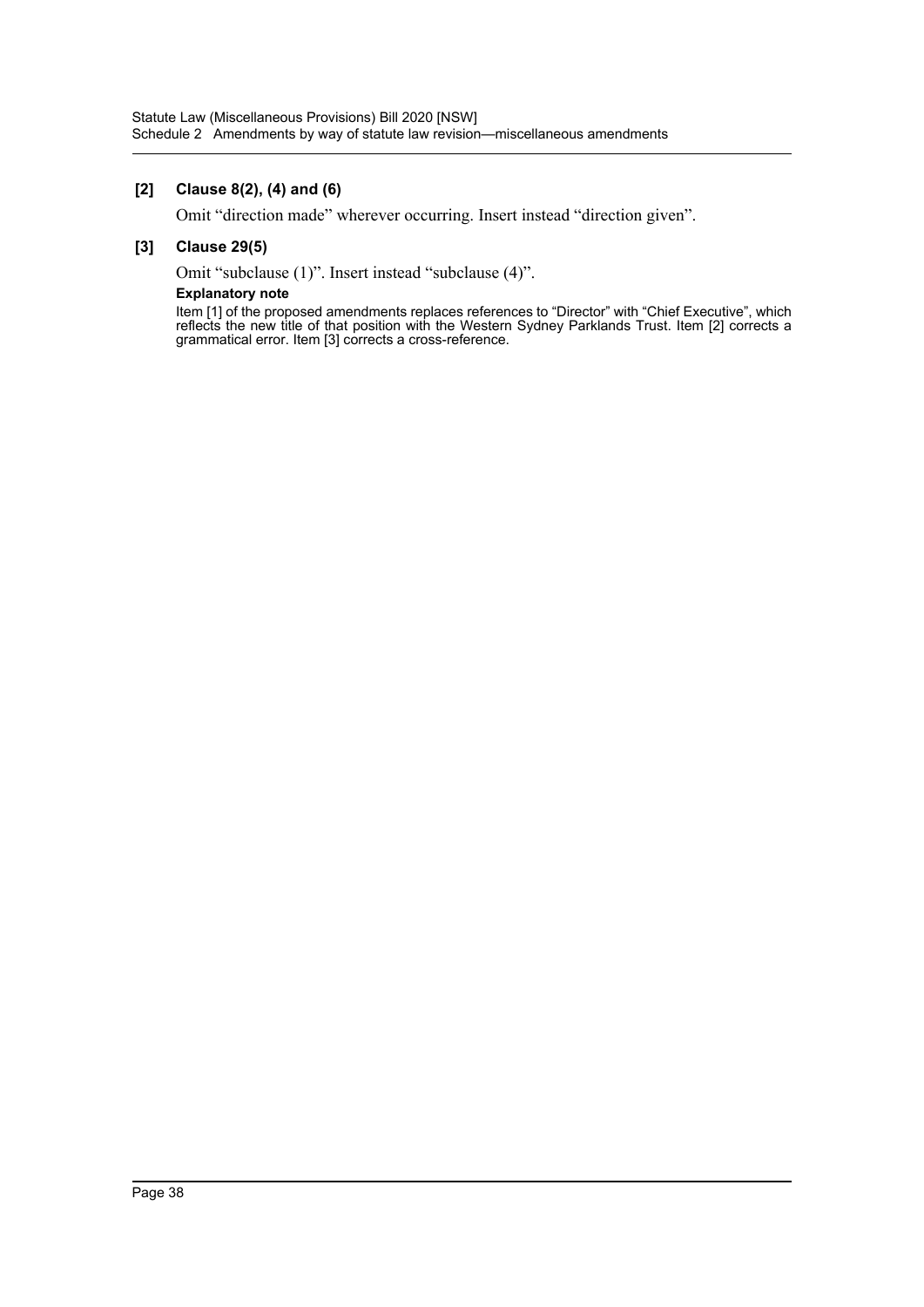# **Schedule 3 Amendments consequent on administrative changes**

# **3.1 Agricultural Industry Services Act 1998 No 45**

## **Section 3, definition of "Department"**

Omit "the Department of Industry, Skills and Regional Development". Insert instead "Regional NSW".

# **3.2 Agricultural Livestock (Disease Control Funding) Act 1998 No 139**

## **Section 3, definition of "Department"**

Omit "the Department of Industry, Skills and Regional Development". Insert instead "Regional NSW".

# **3.3 Agricultural Scientific Collections Trust Act 1983 No 148**

## **Section 4(1), definition of "Department"**

Omit "the Department of Industry, Skills and Regional Development". Insert instead "Regional NSW".

# **3.4 Animal Research Act 1985 No 123**

## **Section 3(1), definition of "Department"**

Omit "the Department of Industry, Skills and Regional Development". Insert instead "Regional NSW".

# **3.5 Betting and Racing Act 1998 No 114**

## **Sections 6(2)(d) and 26G–26GB**

Omit "Industry" wherever occurring. Insert instead "Customer Service".

# **3.6 Betting and Racing Regulation 2012**

## **[1] Clause 4**

Insert in alphabetical order—

*Liquor & Gaming NSW* means that part of the Department of Customer Service known as Liquor & Gaming NSW.

# **[2] Clauses 4 (definition of "problem gambling information"), 6(2), 7(3) and 9(3)**

Omit "the NSW Office of Liquor, Gaming and Racing" wherever occurring. Insert instead "Liquor & Gaming NSW".

# **3.7 Biological Control Act 1985 No 199**

## **Section 3(1), definition of "Department"**

Omit "the Department of Industry and Investment". Insert instead "Regional NSW".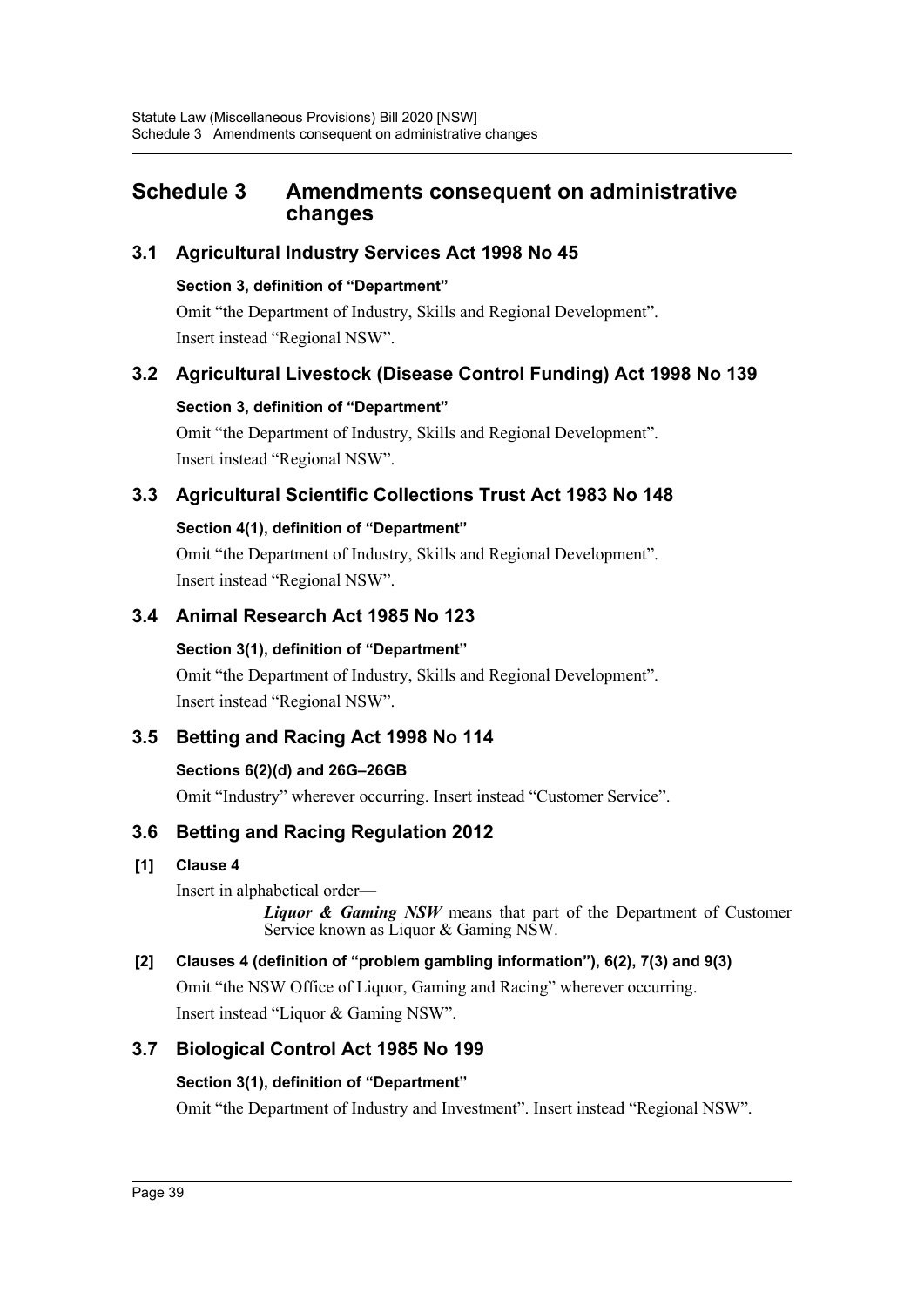# **3.8 Biosecurity Act 2015 No 24**

### **Section 7, definition of "Department"**

Omit "the Department of Industry, Skills and Regional Development". Insert instead "Regional NSW".

# **3.9 Casino Control Act 1992 No 15**

**Section 3(1), definition of "Secretary"**

Omit "Industry". Insert instead "Customer Service".

# **3.10 Exhibited Animals Protection Act 1986 No 123**

### **Section 5(1), definition of "Department"**

Omit "the Department of Industry, Skills and Regional Development". Insert instead "Regional NSW".

# **3.11 Farrer Memorial Research Scholarship Fund Act 1930 No 38**

## **Section 2, definition of "Department"**

Omit "the Department of Industry and Investment". Insert instead "Regional NSW".

## **3.12 Fisheries Management Act 1994 No 38**

# **[1] Section 4(1), definition of "Department"**

Omit "the Department of Industry, Skills and Regional Development". Insert instead "Regional NSW".

# **[2] Section 221ZU(1), definition of "Fisheries Agency Head"**

Omit "the Department of Industry, Skills and Regional Development". Insert instead "Regional NSW".

# **3.13 Gaming and Liquor Administration Act 2007 No 91**

### **Section 3(1), definition of "Department"**

Omit "Industry". Insert instead "Customer Service".

# **3.14 Gaming and Liquor Administration Regulation 2016**

## **Schedule 1, clause 1**

Omit the clause. Insert instead—

## **1 New South Wales**

Secretary of the Department of Customer Service

Deputy Secretary, Liquor, Gaming and Racing Division, Department of Customer Service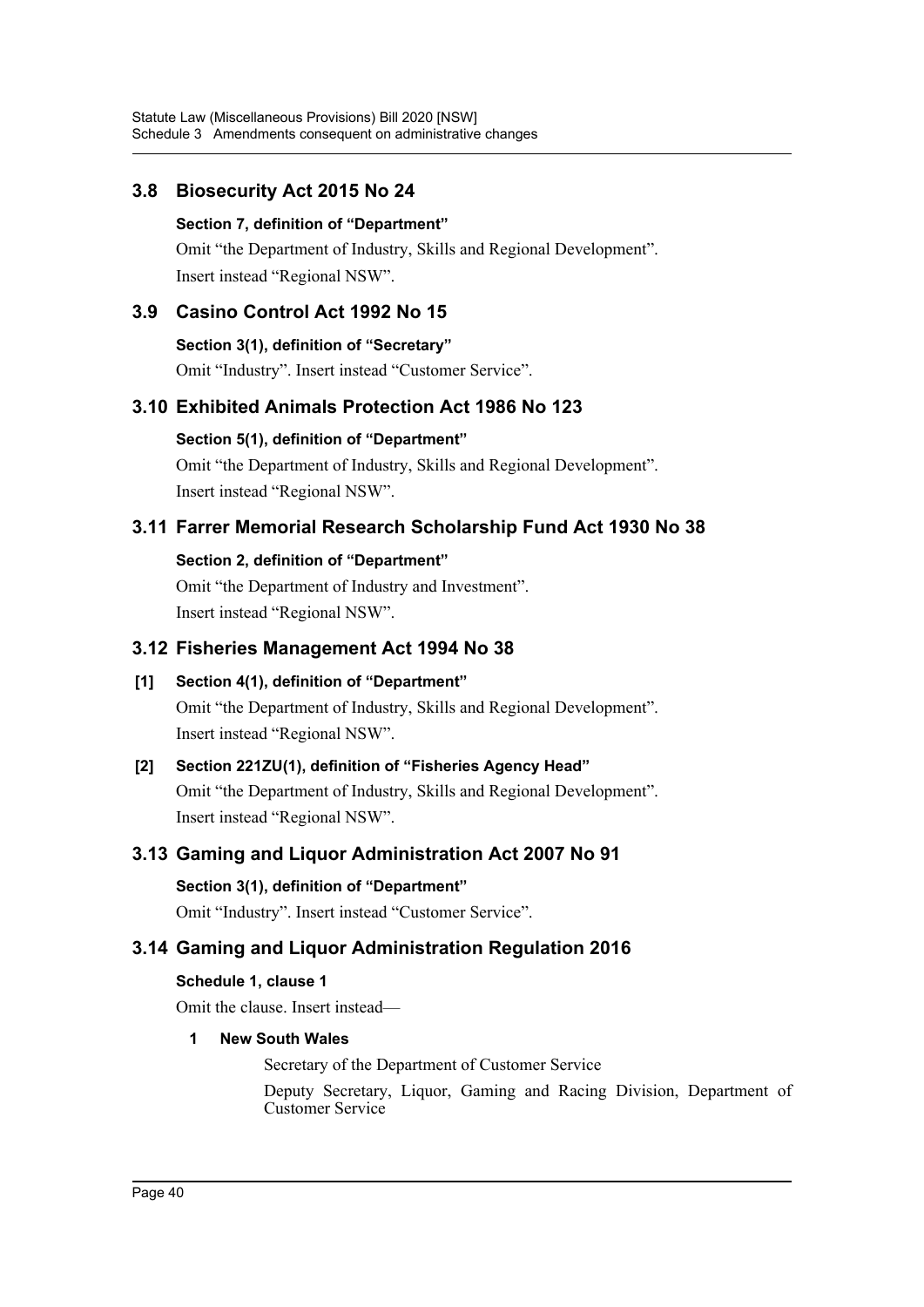A person employed in Liquor & Gaming NSW, Department of Customer Service

A local council or another person or body exercising functions as a consent authority under the *Environmental Planning and Assessment Act 1979*

# **3.15 Gaming Machine Tax Act 2001 No 72**

#### **Sections 17A(2) and 19(1)(c)**

Omit "Industry" wherever occurring. Insert instead "Customer Service".

### **3.16 Gaming Machines Act 2001 No 127**

#### **Sections 4(1) (definition of "Secretary") and 48(5)**

Omit "Industry" wherever occurring. Insert instead "Customer Service".

## **3.17 Government Information (Public Access) Regulation 2018**

#### **Schedule 3**

Omit the matter relating to the following agencies—

Board of Surveying and Spatial Information

Electrical Equipment Safety Advisory Committee

Financial Counselling Trust Fund

- Geographical Names Board
- Hardship Review Board

Independent Liquor and Gaming Authority

Mine Subsidence Board

Motor Vehicle Repair Industry Authority

New South Wales Government Telecommunications Authority (also known as TELCO)

NSW Procurement Board

NSW Self Insurance Corporation

Professional Standards Council

Property NSW

Rental Bond Board

Teacher Housing Authority of New South Wales

Trustees of the Parliamentary Contributory Superannuation Fund

Waste Assets Management Corporation

Workers Compensation Commission

Workers Compensation (Dust Diseases) Authority

Insert instead in alphabetical order—

Board of Surveying and Spatial Information Department of Customer Service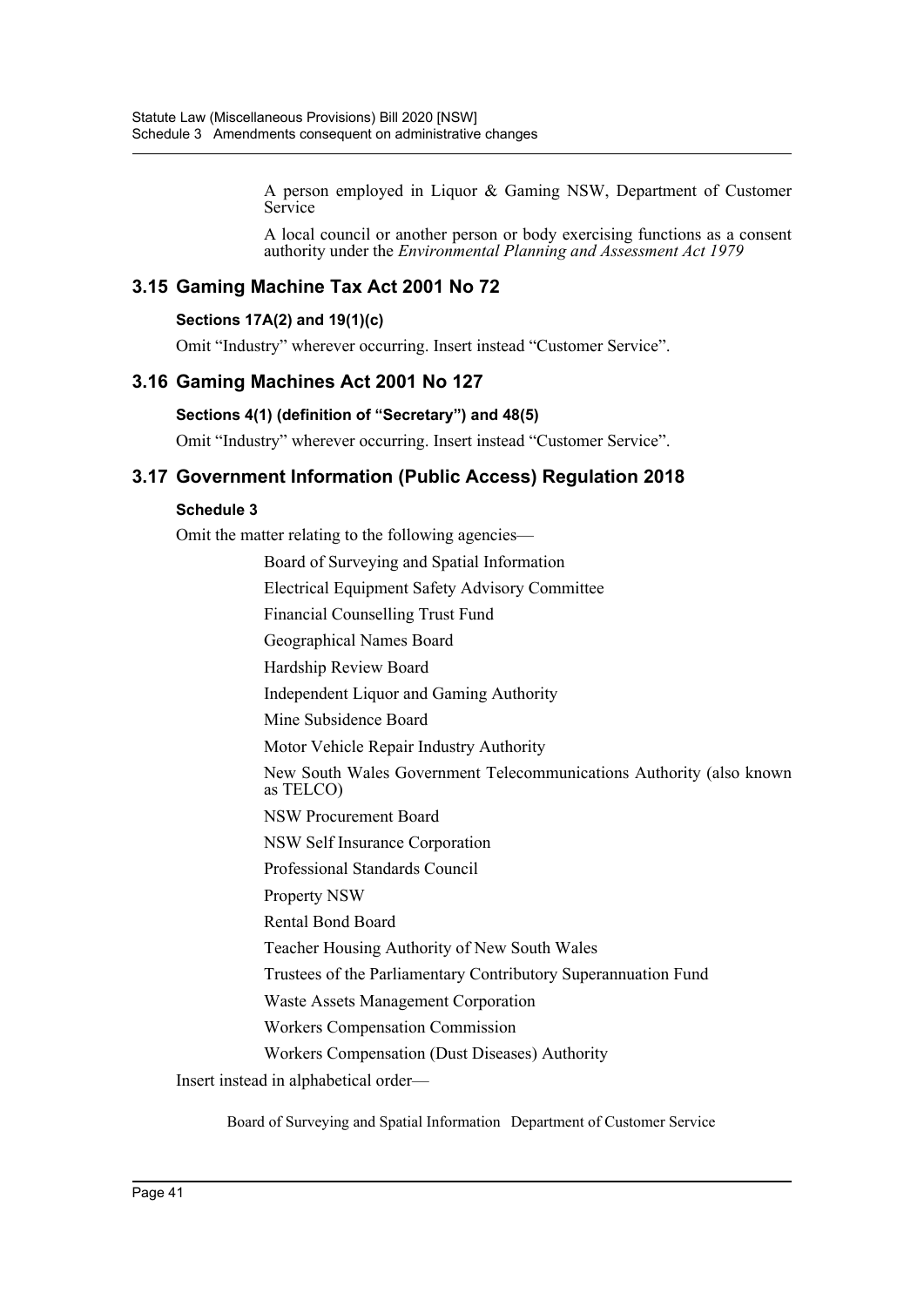| Financial Counselling Trust Fund                                  | Department of Customer Service                      |
|-------------------------------------------------------------------|-----------------------------------------------------|
| Geographical Names Board                                          | Department of Customer Service                      |
| Hardship Review Board                                             | Department of Customer Service                      |
| Independent Liquor and Gaming Authority                           | Department of Customer Service                      |
| <b>NSW Procurement Board</b>                                      | Treasury                                            |
| NSW Self Insurance Corporation                                    | Treasury                                            |
| NSW Telco Authority                                               | Department of Customer Service                      |
| Professional Standards Council                                    | Department of Customer Service                      |
| <b>Property NSW</b>                                               | Department of Planning, Industry and<br>Environment |
| Rental Bond Board                                                 | Department of Customer Service                      |
| Teacher Housing Authority of New South<br>Wales                   | Department of Planning, Industry and<br>Environment |
| Trustees of the Parliamentary Contributory<br>Superannuation Fund | Treasury                                            |
| Waste Assets Management Corporation                               | Department of Planning, Industry and<br>Environment |
| Workers Compensation Commission                                   | Department of Customer Service                      |
| Workers Compensation (Dust Diseases)<br>Authority                 | Treasury                                            |

# **3.18 Government Sector Employment Act 2013 No 40**

# **[1] Section 49(1) (definition of "Industrial Relations Secretary") and note to definition** Omit "Treasury" wherever occurring. Insert instead "Department of Premier and Cabinet".

### **[2] Schedule 1, Parts 1 and 2**

Omit "The Treasury" wherever occurring. Insert instead "Treasury".

## **3.19 Hemp Industry Act 2008 No 58**

# **Section 3(1), definition of "Department"**

Omit "the Department of Industry, Skills and Regional Development". Insert instead "Regional NSW".

# **3.20 Heritage Act 1977 No 136**

#### **[1] Section 8(2)**

Insert ", Industry" after "Planning".

## **[2] Sections 23(4), 121(5)(c) and 151(2)(b) and (3)**

Omit "Planning and Environment" wherever occurring. Insert instead "Premier and Cabinet".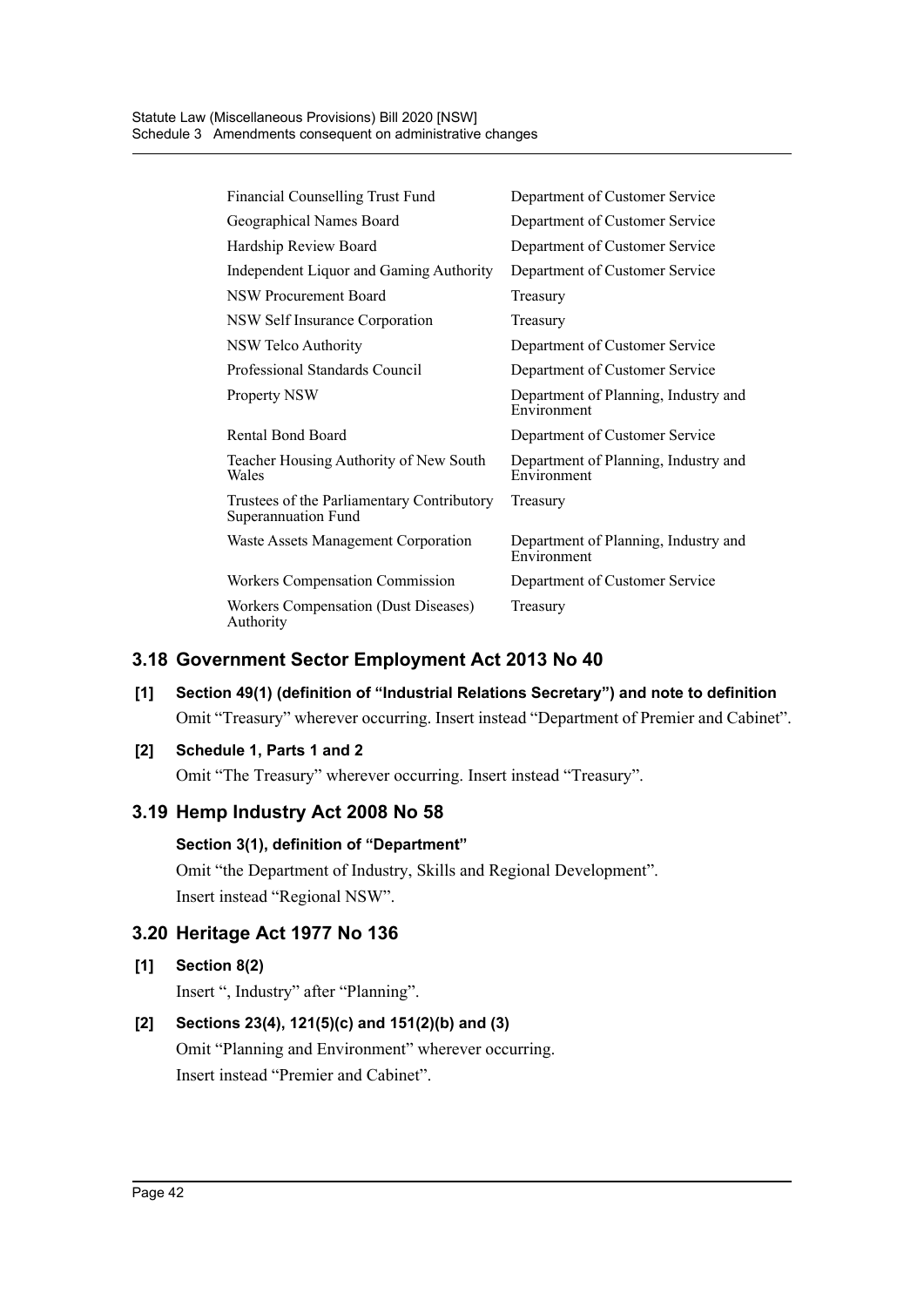# **3.21 Housing Act 2001 No 52**

### **[1] Section 3, definition of "Department"**

Omit "Family and Community Services". Insert instead "Communities and Justice".

### **[2] Section 6(2) and (3)**

Insert "of the Department of Planning, Industry and Environment" after "Secretary" wherever occurring.

## **3.22 Inspector of Custodial Services Act 2012 No 55**

### **Section 3(1), definition of "Department"**

Insert "Communities and" before "Justice".

## **3.23 Jobs for NSW Act 2015 No 25**

## **Sections 4(1) (definition of "Department") and 5(2)(c)**

Omit "Department of Industry, Skills and Regional Development" wherever occurring. Insert instead "Treasury".

# **3.24 Land Acquisition (Just Terms Compensation) Act 1991 No 22**

### **Section 27A(1) and Schedule 1A, clause 3(5)**

Omit "Finance, Services and Innovation" wherever occurring. Insert instead "Planning, Industry and Environment".

# **3.25 Liquor Act 2007 No 90**

## **Sections 4(1) (definition of "Secretary"), 116C(4) and 144M(1)(b)(iii)**

Omit "Industry" wherever occurring. Insert instead "Customer Service".

# **3.26 Liquor Regulation 2018**

**[1] Clause 3(1)**

Insert in alphabetical order—

*Liquor & Gaming NSW* means that part of the Department of Customer Service known as Liquor & Gaming NSW.

## **[2] Clause 29(3)(e)**

Omit the paragraph. Insert instead—

(e) the Department of Communities and Justice,

# **[3] Clauses 50(2), 52(3), 53(2), 54(4) and 115(2)(b) and Schedule 2, Part 2**

Omit ", Department of Industry" wherever occurring.

## **3.27 Local Government Act 1993 No 30**

**[1] Sections 57–59, 60–63, 65, 66, 439(3), 440(9), 440AA(6) and 440H(9)**  Omit "Primary Industries" wherever occurring.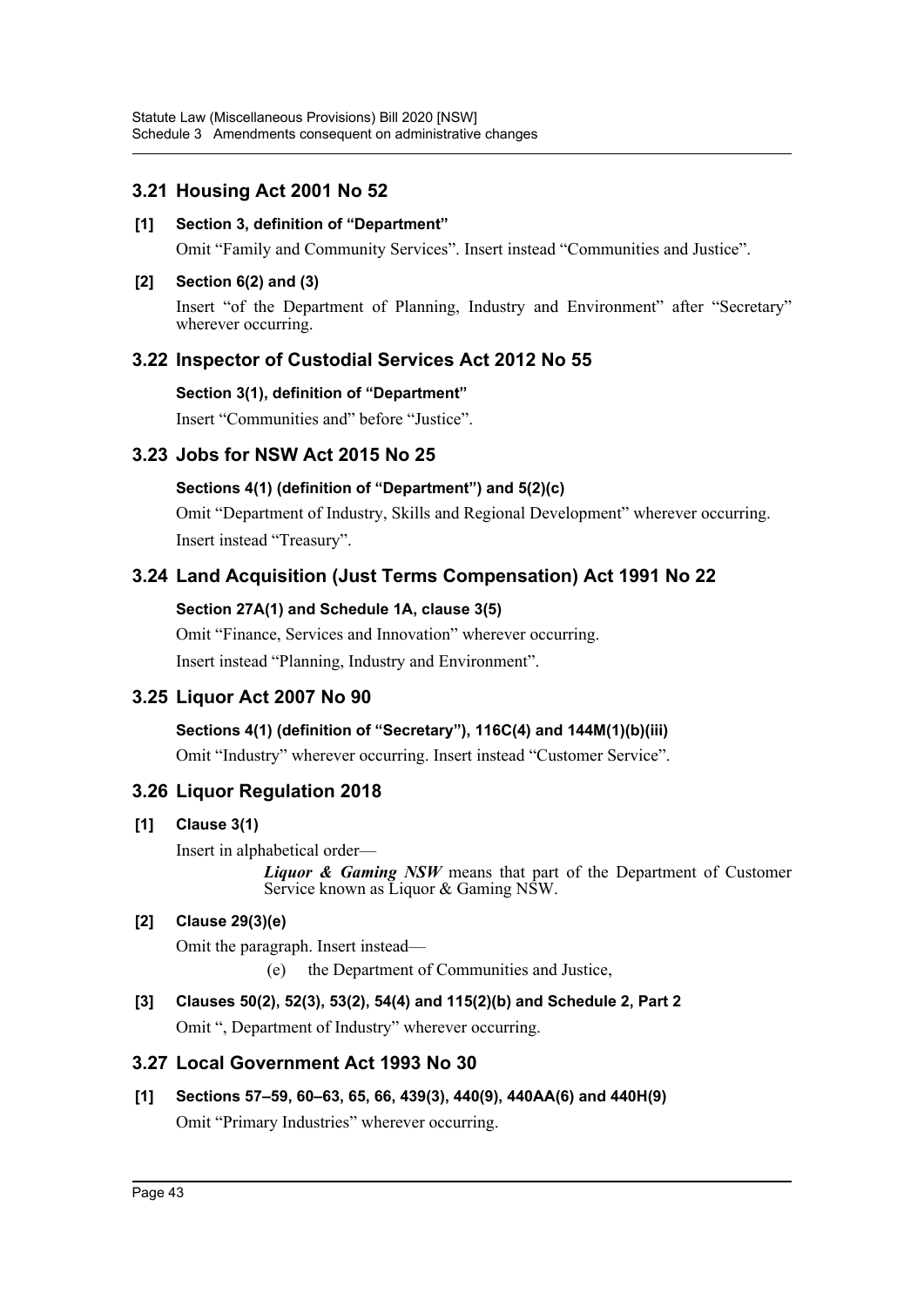Insert instead "Water, Property and Housing".

### **[2] Section 409(6)**

Omit "Energy and Utilities". Insert instead "Water, Property and Housing".

# **3.28 Local Government (General) Regulation 2005**

### **Clauses 21(a)(ii), 138 and 147(b)**

Omit "Utilities" wherever occurring. Insert instead "Water, Property and Housing".

## **3.29 Local Land Services Act 2013 No 51**

### **[1] Section 60K(5)**

Insert ", Industry" after "Planning".

### **[2] Schedule 6, clause 21(4)**

Omit "the Department of Industry, Skills and Regional Development". Insert instead "Regional NSW".

### **[3] Dictionary, definition of "Department"**

Omit "the Department of Planning, Industry and Environment". Insert instead "Regional NSW".

## **3.30 Lord Howe Island Act 1953 No 39**

**Section 4(3)(d) and Schedule 1A, clause 6(1)(f)** Omit "Premier and Cabinet" wherever occurring. Insert instead "Planning, Industry and Environment".

## **3.31 Marine Estate Management Act 2014 No 72**

## **[1] Section 5(1)**

Omit "Primary Industries". Insert instead "Agriculture and Western New South Wales".

## **[2] Sections 7(2)(b), 16, 50, 58(a) and 74(2)**

Omit "the Department of Trade and Investment, Regional Infrastructure and Services" wherever occurring.

Insert instead "Regional NSW".

## **3.32 Prevention of Cruelty to Animals Act 1979 No 200**

## **Section 4(1), definition of "Department"**

Omit "the Department of Industry". Insert instead "Regional NSW".

# **3.33 Public Lotteries Regulation 2016**

### **[1] Clause 3(1)**

Omit the definitions of *Liquor and Gaming NSW* and *Secretary*. Insert instead—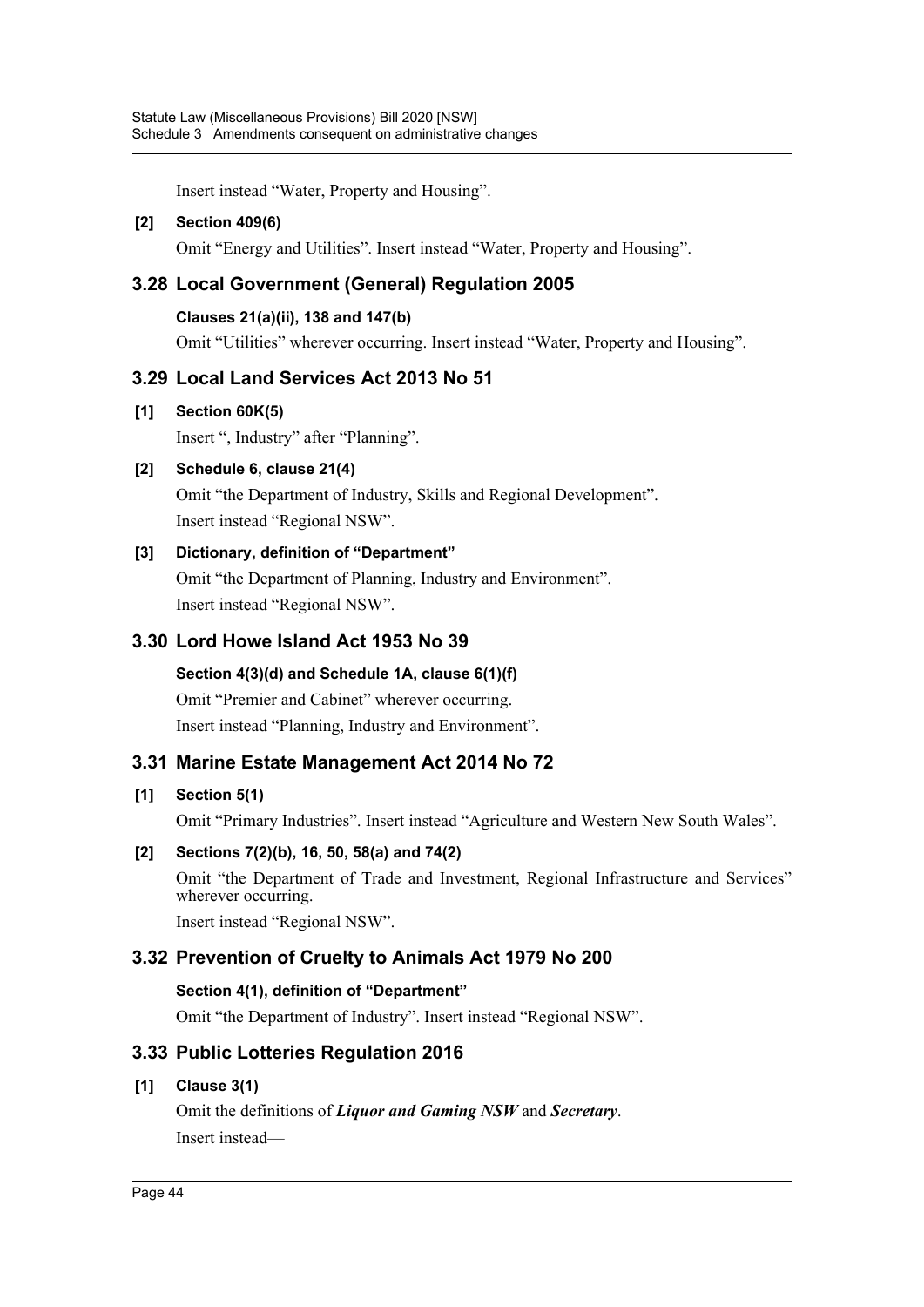*Liquor & Gaming NSW* means that part of the Department of Customer Service known as Liquor & Gaming NSW.

*Secretary* means the Secretary of the Department of Customer Service.

### **[2] Clauses 9(1)(b), 10(3), 11(3) and 13(4)**

Omit "Liquor and Gaming" wherever occurring. Insert instead "Liquor & Gaming".

## **3.34 Public Works and Procurement Act 1912 No 45**

### **Section 165(1)(a) and (2)**

Omit "Department of Finance, Services and Innovation" wherever occurring. Insert instead "Treasury".

# **3.35 Registered Clubs Act 1976 No 31**

### **Section 4(1), definition of "Secretary"**

Omit "Industry". Insert instead "Customer Service".

## **3.36 Registered Clubs Regulation 2015**

#### **[1] Clause 3(1) (definition of "Department") and Schedule 2, clause 2(1) (definition of "departmental Secretary")**

Omit "Industry" wherever occurring. Insert instead "Customer Service".

### **[2] Clause 33(2)**

Omit "the NSW Office of Liquor, Gaming and Racing".

Insert instead "that part of the Department known as Liquor & Gaming NSW".

# **3.37 Retail Leases Act 1994 No 46**

## **[1] Section 3(1)**

Omit the definition of *Secretary*. Insert in alphabetical order— *Department* means the Treasury. *Secretary* means the Secretary of the Department.

## **[2] Sections 16Z, 16ZA(1)(a), 82B(1)(a) and 83A(6)**

Omit "of Industry, Skills and Regional Development" wherever occurring.

## **[3] Section 16ZA(1)(b)**

Omit "that Department". Insert instead "the Department".

## **3.38 Rice Marketing Act 1983 No 176**

### **Section 4(1), definition of "Department"**

Omit "the Department of Industry, Skills and Regional Development". Insert instead "Regional NSW".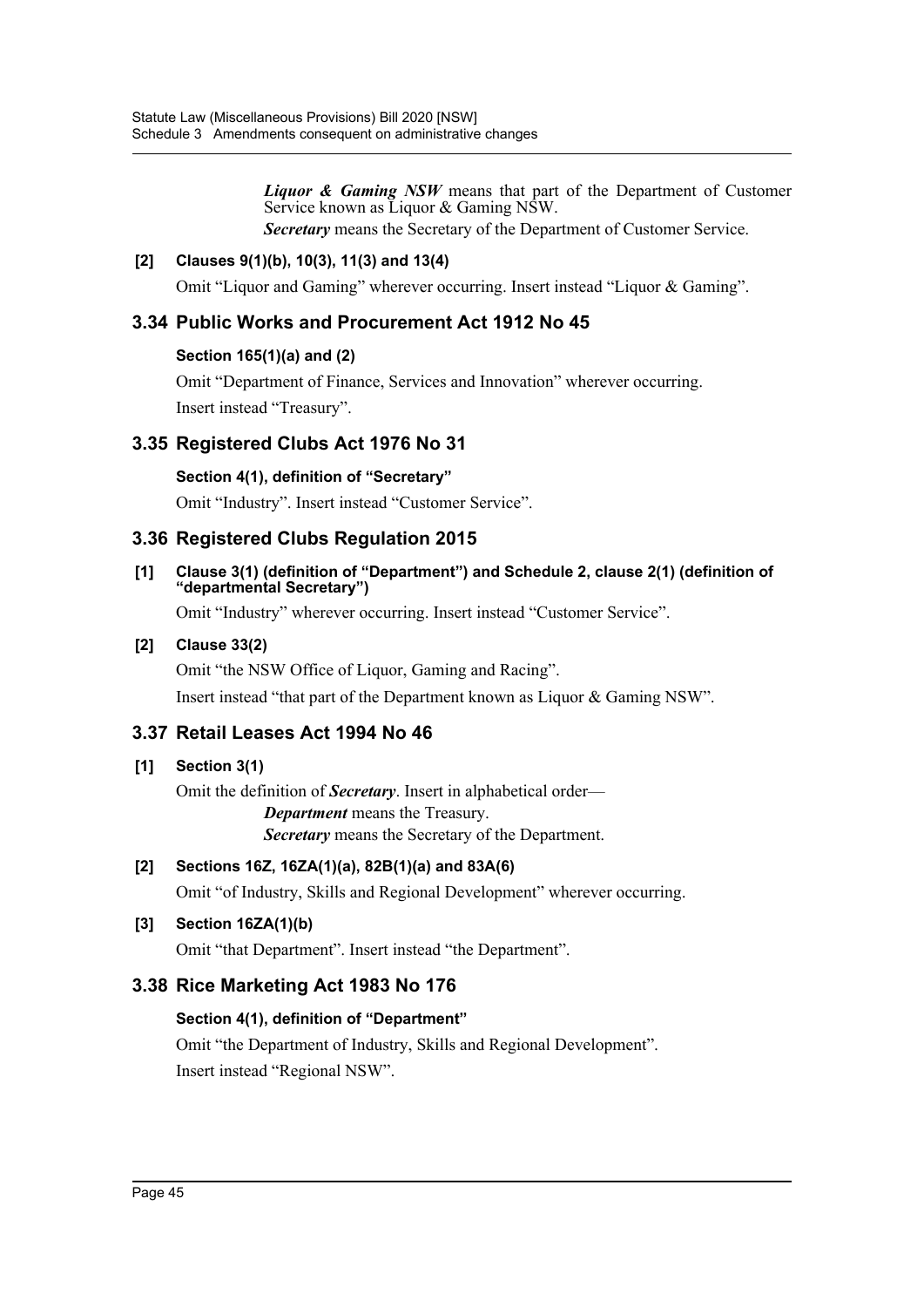# **3.39 Stock Medicines Act 1989 No 182**

### **Section 3(1), definition of "Secretary"**

Omit "the Department of Planning, Industry and Environment". Insert instead "Regional NSW".

# **3.40 Teacher Housing Authority Act 1975 No 27**

### **Section 7(1)(b) and (7)**

Omit "Finance, Services and Innovation" wherever occurring.

Insert instead "Planning, Industry and Environment".

# **3.41 Totalizator Regulation 2012**

## **[1] Clause 3(1)**

Insert in alphabetical order—

*Liquor & Gaming NSW* means that part of the Department of Customer Service known as Liquor & Gaming NSW.

# **[2] Clauses 3(1) (definition of "problem gambling information"), 6(2), 7(3) and 9(3)** Omit "the NSW Office of Liquor, Gaming and Racing" wherever occurring.

Insert instead "Liquor & Gaming NSW".

# **3.42 Valuation of Land Act 1916 No 2**

## **Section 4(1), definition of "Department"**

Omit "Finance, Services and Innovation".

Insert instead "Planning, Industry and Environment".

# **3.43 Young Offenders Act 1997 No 54**

### **[1] Section 4 (definition of "Secretary"), 46(1), 47(2)(e) and 66(2)(e), (g) and (h) and (2B)(a)**

Insert "Communities and" before "Justice" wherever occurring.

## **[2] Section 62A(a) and (a1)**

Insert "Communities and" after "Department of" wherever occurring.

## **[3] Section 66(4)**

Omit the definition of *authorised officer of the Department of Justice*. Insert instead *authorised officer of the Department of Communities and Justice* means any of the following persons employed in the Department—

- (a) the Secretary,
- (b) a Deputy Secretary,
- (c) the Chief Executive of Juvenile Justice or a Deputy Chief Executive of Juvenile Justice,
- (d) a juvenile justice officer,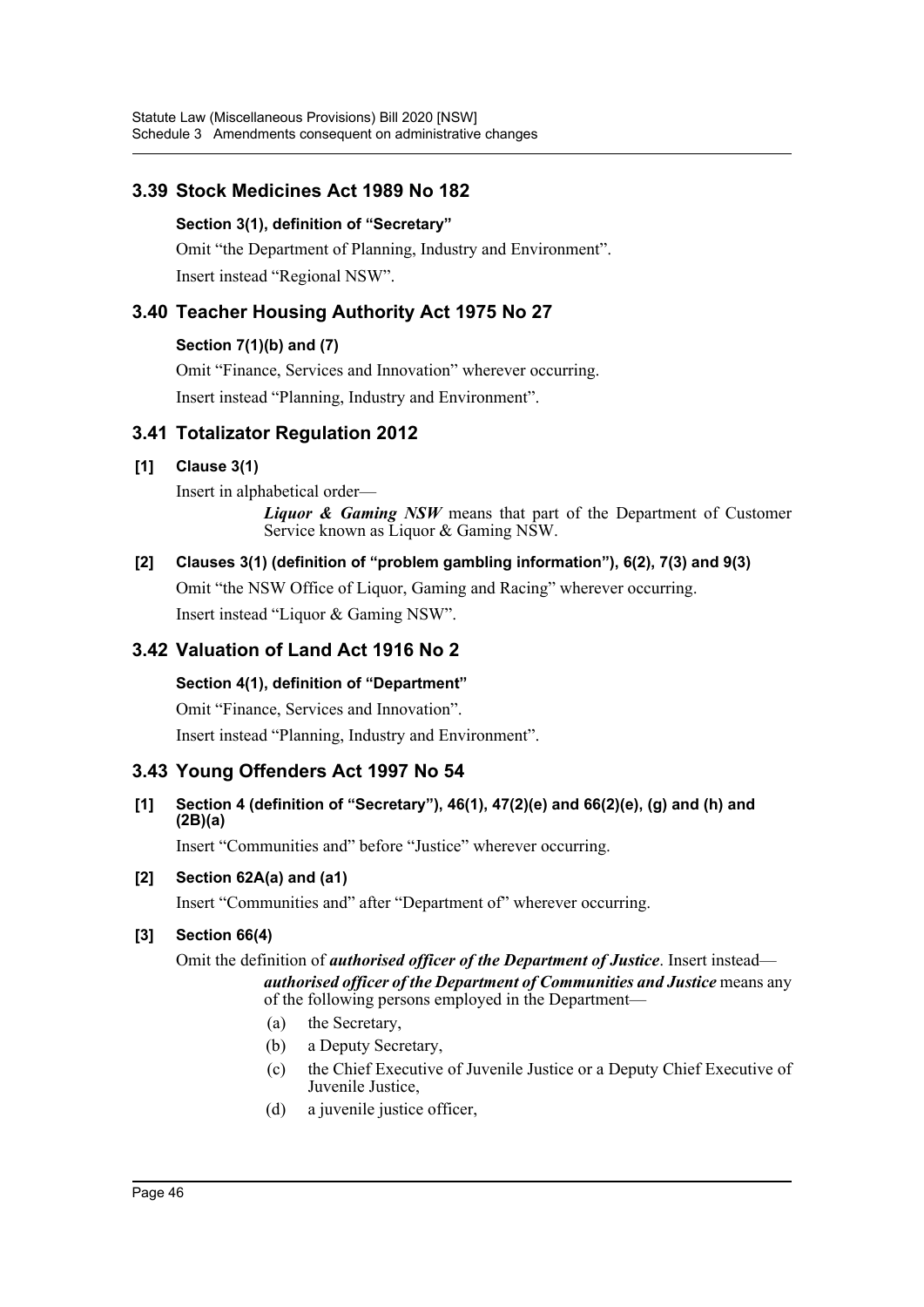(e) any other persons employed in the Department, or persons belonging to a class of employee, as may be prescribed by the regulations.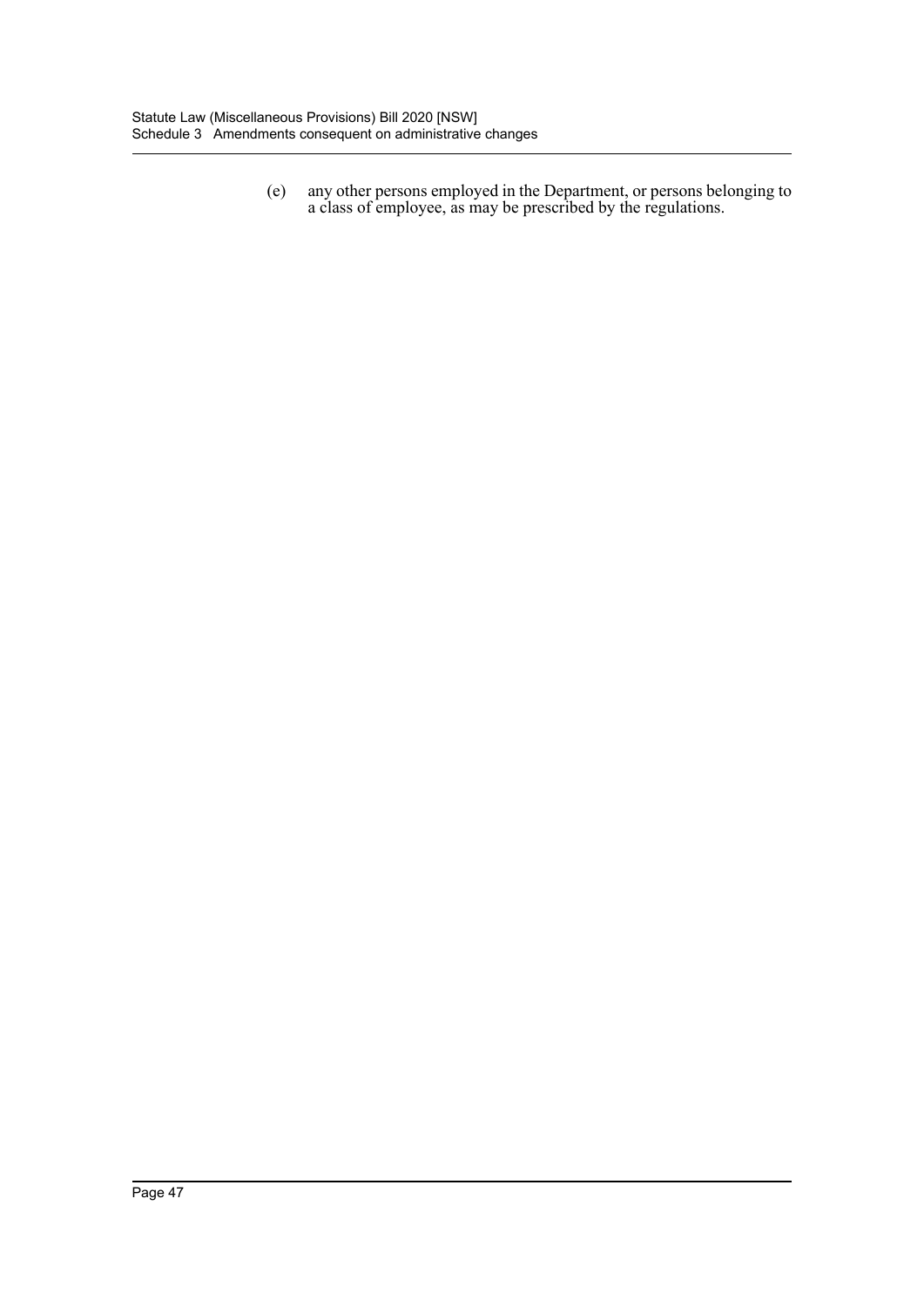# **Schedule 4 Amendments consequent on dissolution of RMS**

## **4.1 Bankstown Local Environmental Plan 2015**

### **Schedule 2 Exempt development**

Omit "Roads and Maritime Services" from subclause (7) under the heading "Waste storage containers on private land".

Insert instead "Transport for NSW".

## **4.2 Biosecurity Act 2015 No 24**

### **Section 381 Access to information by authorised officers**

Omit "Roads and Maritime Services" from section 381(1). Insert instead "Transport for NSW".

## **4.3 Camden Local Environmental Plan 2010**

### **Clause 5.1 Relevant acquisition authority**

Omit "Roads and Maritime Services" where secondly occurring in clause 5.1(2). Insert instead "Transport for NSW".

# **4.4 Campbelltown Local Environmental Plan 2015**

## **Clause 5.1 Relevant acquisition authority**

Omit "Roads and Maritime Services" where firstly and secondly occurring in clause 5.1(2). Insert instead "Transport for NSW".

# **4.5 City of Sydney Act 1988 No 48**

## **[1] Section 51J Delegation of CSTTC's functions**

Omit "or Roads and Maritime Services" from section 51J(3)(a).

## **[2] Sections 51K(1)(b) and 51M(5)**

Omit "Roads and Maritime Services" wherever occurring. Insert instead "Transport for NSW".

# **4.6 Community Land Management Act 1989 No 202**

## **Section 116 Open and private access ways**

Omit "Roads and Maritime Services" wherever occurring in paragraphs (b) and (c) of the definition of *authorised person* in section 116(7).

Insert instead "Transport for NSW".

# **4.7 Conveyancing (General) Regulation 2018**

### **Clause 25 Subdivision, consolidation or acquisition of part of land in a folio**

Omit "Roads and Maritime Services" from clause 25(4)(a). Insert instead "Transport for NSW".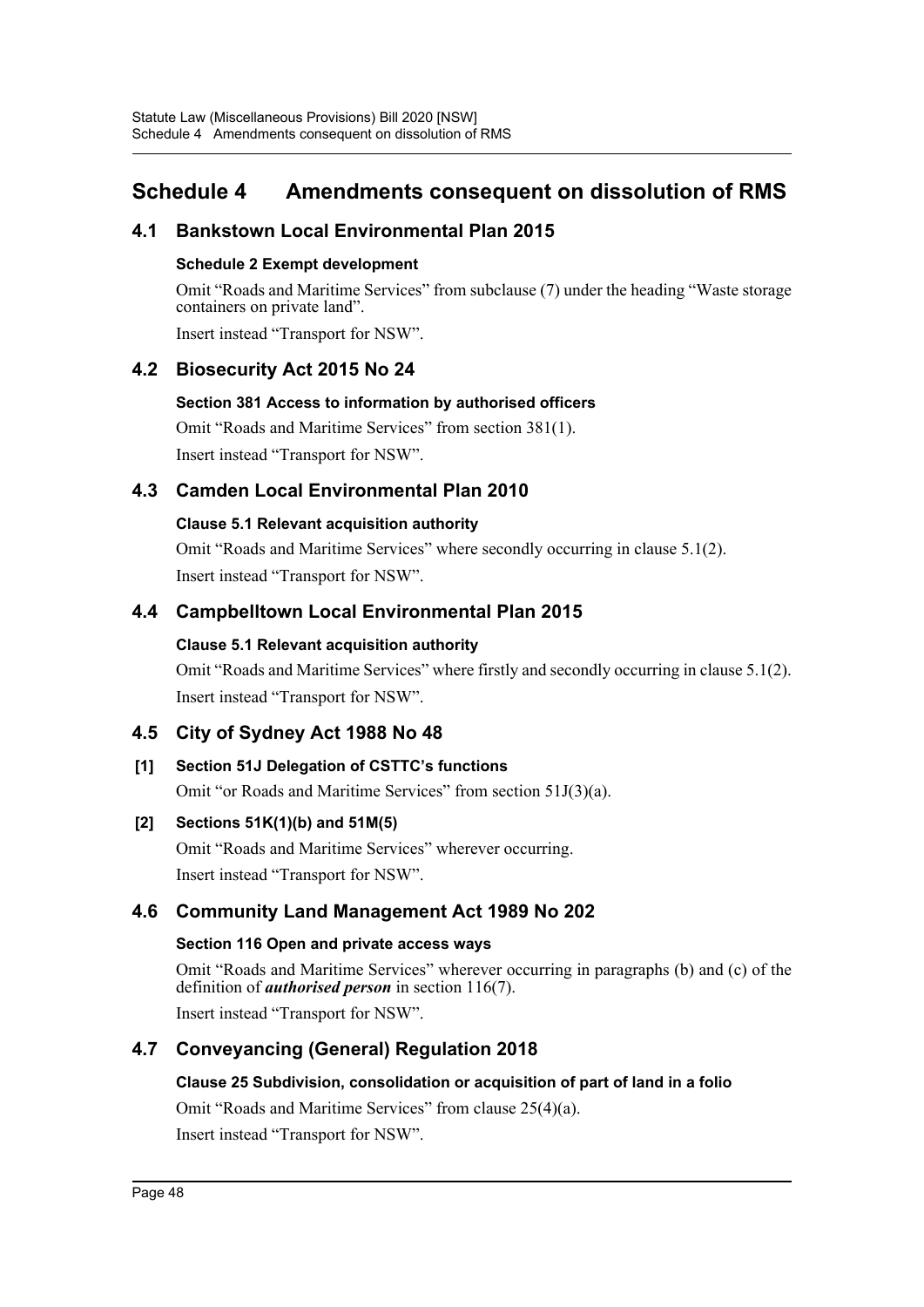# **4.8 Conveyancing (Sale of Land) Regulation 2017**

- **[1] Schedule 3 Prescribed warranties** Omit "Roads and Maritime Services," from clause 5.
- **[2] Schedule 4 Exempt contracts, options and land** Omit "Roads and Maritime Services" from clause 3. Insert instead "Transport for NSW".

## **4.9 Crime Commission Act 2012 No 66**

**Section 78A Vetting of prospective staff**

Omit "Roads and Maritime Services" from section 78A(2)(c). Insert instead "Transport for NSW".

## **4.10 Criminal Procedure Regulation 2017**

## **Schedule 3 NSW Government agencies and statutory bodies required to pay court fees**

Omit "Roads and Maritime Services". Insert instead "Transport for NSW".

## **4.11 Crown Land Management Regulation 2018**

**[1] Clause 59 Circumstances in which cultivation consent not required**

Omit "of Roads and Maritime Services" from the Table to clause 59(1). Insert instead "of Transport for NSW".

### **[2] Clause 59(1), Table**

Omit "the Roads and Maritime Services" wherever occurring. Insert instead "Transport for NSW".

# **4.12 Driving Instructors Act 1992 No 3**

**[1] Whole Act (except where otherwise amended by this Subschedule)**

Omit "the Authority" and "The Authority" wherever occurring. Insert instead "Transport for NSW".

## **[2] Section 3 Definitions**

Omit the definition of *Authority* from section 3(1).

Insert in alphabetical order—

*Transport for NSW* or *TfNSW* means Transport for NSW constituted under the *Transport Administration Act 1988*.

## **[3] Sections 19(3) and (5), 27(1)(b), 31(6) and 46(1)**

Omit "the Authority's" wherever occurring. Insert instead "TfNSW's".

### **[4] Sections 31, 45 and 46, headings**

Omit "**Authority**" and "**Authority's**" wherever occurring.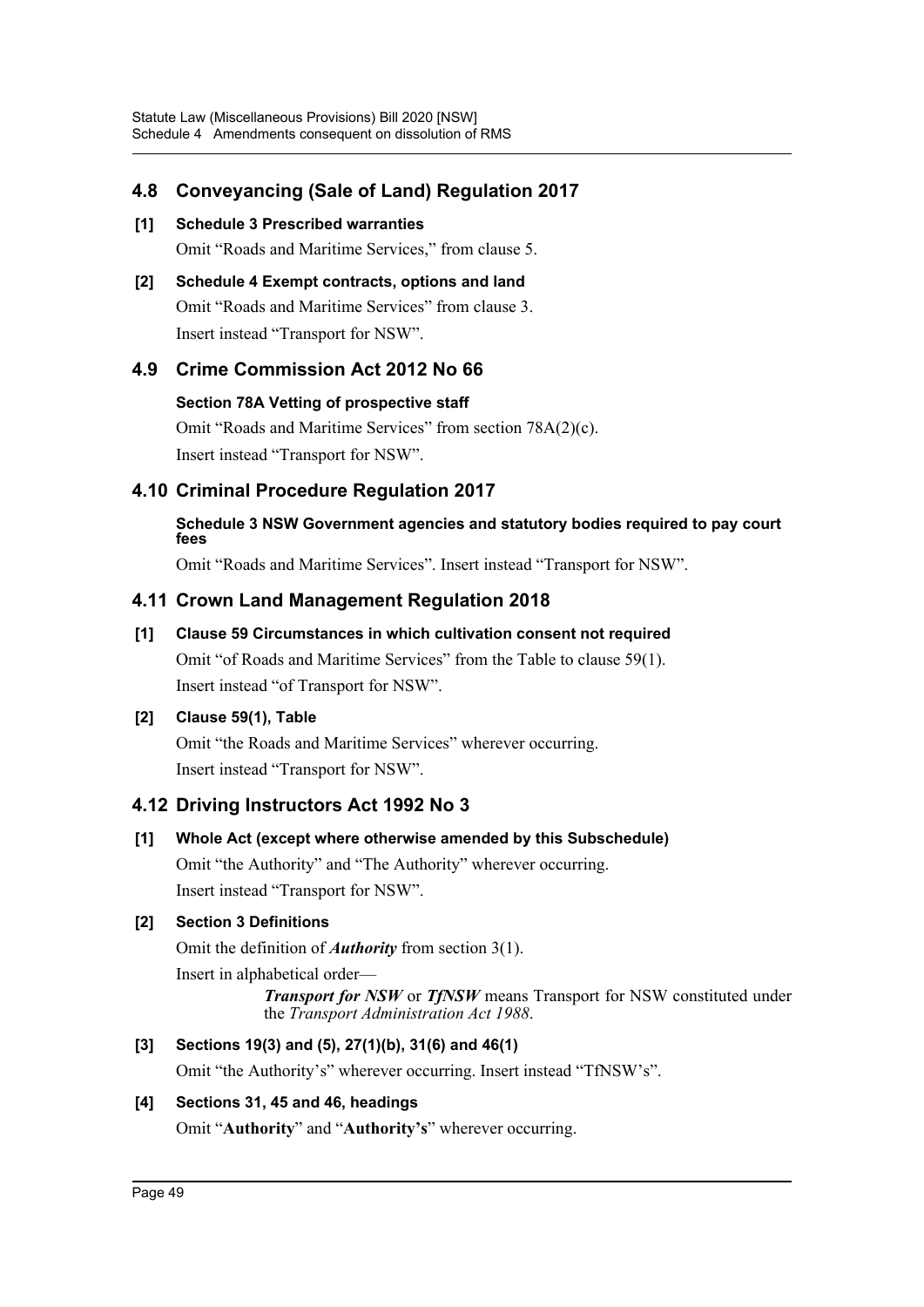Insert instead "**TfNSW**" and "**TfNSW's**", respectively.

## **4.13 Dubbo Local Environmental Plan 2011**

#### **Clause 5.1 Relevant acquisition authority**

Omit "Roads and Maritime Services" where secondly and thirdly occurring in clause 5.1(2).

Insert instead "Transport for NSW".

## **4.14 Electoral Act 2017 No 66**

#### **Section 4(1) (definition of "Photo Card") and notes to sections 34(8)(b) and 45(4)**

Omit "Roads and Maritime Services" wherever occurring. Insert instead "Transport for NSW".

## **4.15 Electricity Network Assets (Authorised Transactions) Act 2015 No 5**

#### **Section 3 Interpretation—key definitions**

Omit paragraph (a) of the definition of *associated electricity network land*.

## **4.16 Electricity Supply Act 1995 No 94**

#### **Section 53A Definitions**

Omit ", Transport for NSW or Roads and Maritime Services" from paragraph (c) of the definition of *private land*.

Insert instead "or Transport for NSW".

## **4.17 Environmental Planning and Assessment Act 1979 No 203**

### **Schedule 2 Provisions relating to planning bodies**

Omit "Roads and Maritime Services" from clause 30(5). Insert instead "Transport for NSW".

## **4.18 Environmental Planning and Assessment Regulation 2000**

## **Clause 136I and Schedule 1, clause 4(1)(j1) and (k)**

Omit "Roads and Maritime Services" wherever occurring. Insert instead "Transport for NSW".

## **4.19 Explosives Regulation 2013**

### **Clause 52 Activities in port operational areas**

Omit "Roads and Maritime Services" from the definition of *port authority* in clause 52(2). Insert instead "Transport for NSW".

## **4.20 Fairfield Local Environmental Plan 2013**

### **Clause 5.1 Relevant acquisition authority**

Omit "Roads and Maritime Services" where secondly occurring in clause 5.1(2).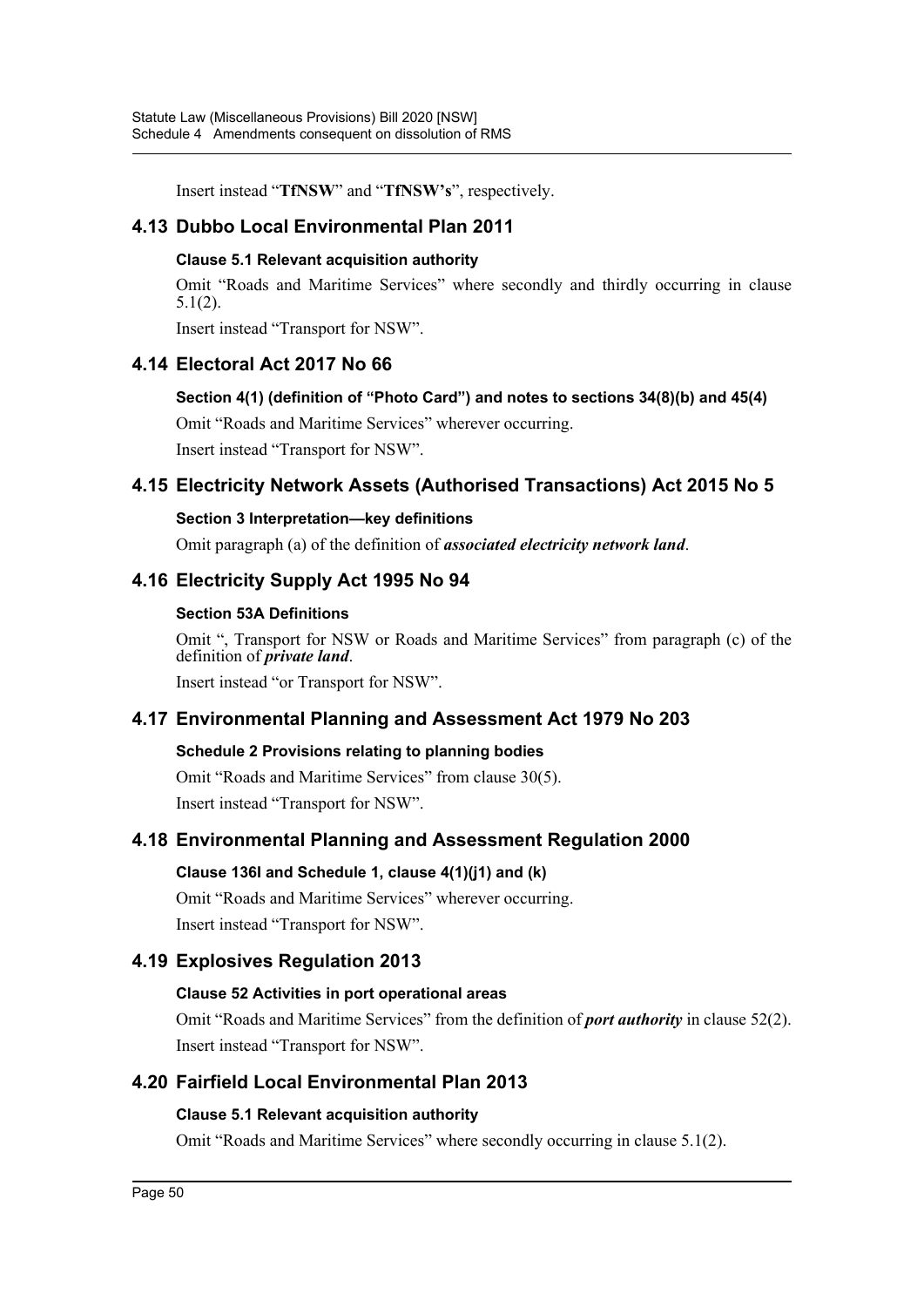Insert instead "Transport for NSW".

## **4.21 Fines Act 1996 No 99**

#### **[1] Whole Act**

Omit "Roads and Maritime Services" wherever occurring.

Insert instead "Transport for NSW".

#### **[2] Section 3 Definitions**

Insert in alphabetical order in section 3(1)—

*Transport for NSW* means Transport for NSW constituted under the *Transport Administration Act 1988*.

### **4.22 Fisheries Management Act 1994 No 38**

#### **Section 242A Access to information by fisheries officers**

Omit "Roads and Maritime Services". Insert instead "Transport for NSW".

### **4.23 Fisheries Management (Ocean Hauling Share Management Plan) Regulation 2006**

#### **Appendix, Schedule 3**

Omit "Roads and Maritime Services" from the matter relating to Trial Bay South West Rocks.

Insert instead "Transport for NSW".

## **4.24 Government Telecommunications Act 2018 No 67**

### **Section 34 Access to Authority's infrastructure**

Omit section 34(5)(c). Insert instead—

(c) to occupy a classified road within the meaning of the *Roads Act 1993* without the consent of Transport for NSW constituted under the *Transport Administration Act 1988* or the relevant roads authority.

## **4.25 Graffiti Control Act 2008 No 100**

### **[1] Section 13A Definitions**

Omit the definition of *Authority*. Insert in alphabetical order—

*Transport for NSW* means Transport for NSW constituted under the *Transport Administration Act 1988*.

### **[2] Sections 13D(3) and 13G(2)**

Omit "the Authority" wherever occurring. Insert instead "Transport for NSW".

## **4.26 Health Records and Information Privacy Regulation 2017**

### **Clause 7 Use or disclosure of health information—organ donor registers**

Omit "Roads and Maritime Services" from clause 7(1)(b).

Insert instead "Transport for NSW".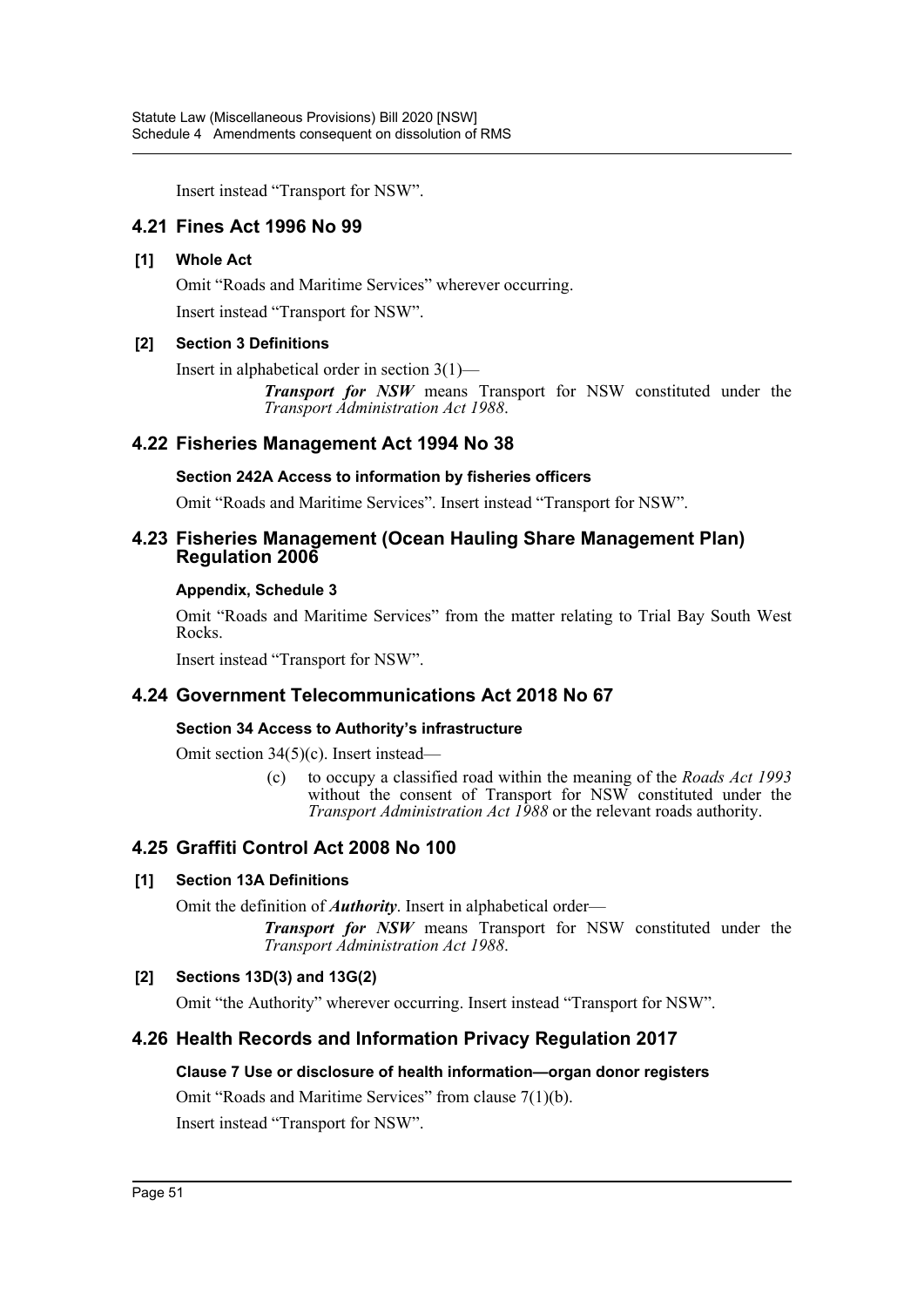# **4.27 Heavy Vehicle (Adoption of National Law) Act 2013 No 42**

### **[1] Section 3 Definitions**

Omit the definition of *RMS* from section 3(1).

Insert in alphabetical order—

*TfNSW* means Transport for NSW constituted under the *Transport Administration Act 1988*.

#### **[2] Sections 16, 17(2) and (3), 25, 27 and 27B(b) and (c), Schedule 1.1[3] and Schedule 3, clause 6**

Omit "RMS" wherever occurring. Insert instead "TfNSW".

### **[3] Sections 25 and 27, headings**

Omit "**RMS**" wherever occurring. Insert instead "**TfNSW**".

### **[4] Section 25(1)**

Omit "RMS's". Insert instead "TfNSW's".

#### **[5] Schedule 1 Modification of Heavy Vehicle National Law as applying in New South Wales**

Omit the definition of *RMS* (not including the note) in Schedule 1.1[1].

Insert instead—

*TfNSW* means Transport for NSW constituted under the *Transport Administration Act 1988*.

### **[6] Schedule 1.1[2]**

Omit "**RMS**". Insert instead "**TfNSW**".

## **4.28 Impounding Act 1993 No 31**

### **[1] Section 5 Who can impound and what can be impounded**

Omit "The power to impound conferred by this Act on an impounding officer of Roads and Maritime Services is limited to the impounding of motor vehicles, unless the regulations otherwise provide." from section 5(1).

### **[2] Section 43 Police required to provide assistance on request**

Omit "Roads and Maritime Services" from section 43(2).

Insert instead "Transport for NSW".

### **[3] Dictionary**

Omit "the control of Roads and Maritime Services" from the definition of *area of operations*.

Insert instead "the control of Transport for NSW".

### **[4] Dictionary, definition of "area of operations"**

Omit the following—

in the case of an impounding officer appointed by Transport for NSW, land owned by or under the control of that body,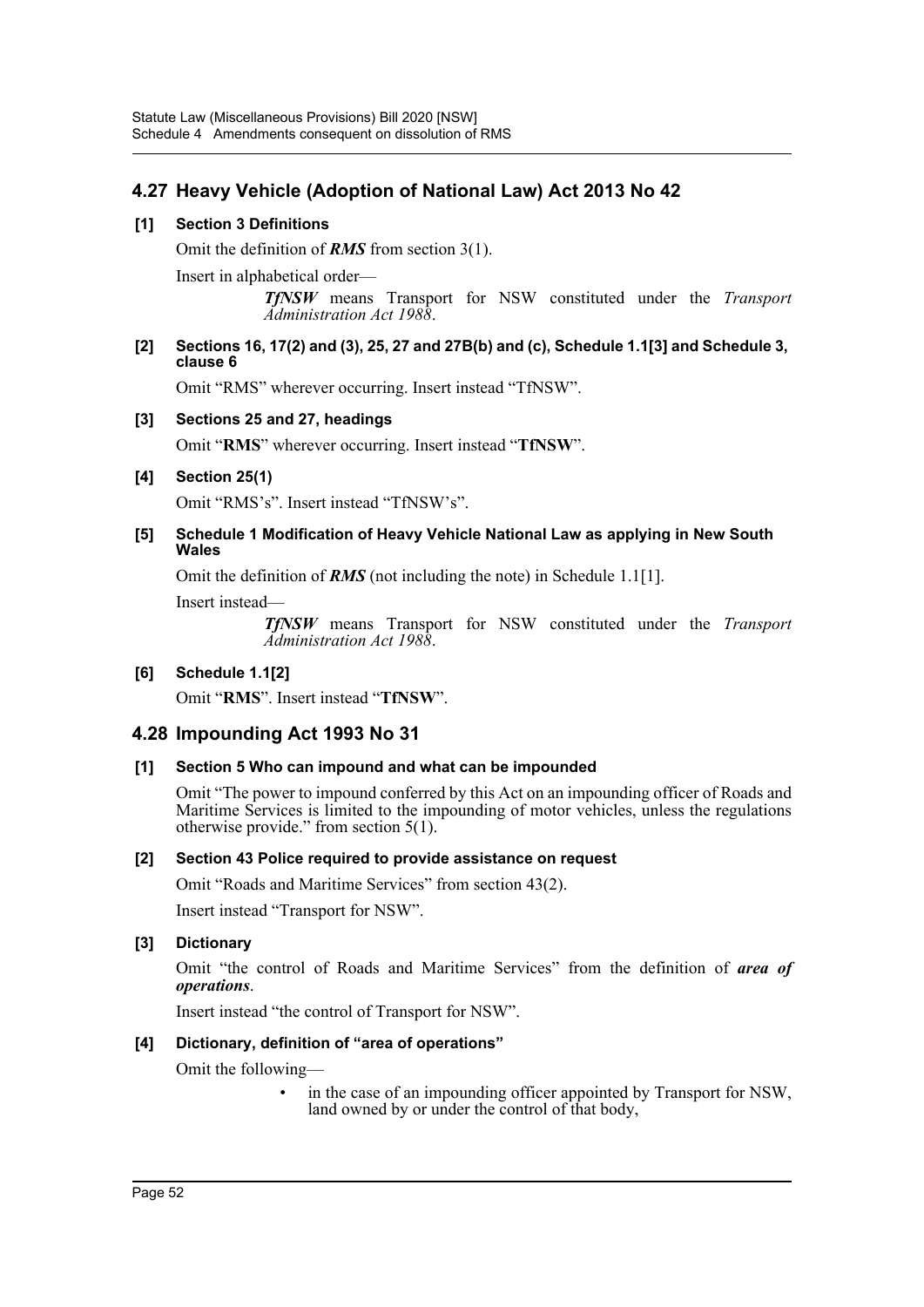in the case of an impounding officer appointed by Roads and Maritime Services, any road, land along or near the line of a road, land vested in Roads and Maritime Services, and a bridge, ferry or tunnel vested in or subject to the administration or control of Roads and Maritime Services,

Insert instead—

- in the case of an impounding officer appointed by Transport for NSW
	- land owned by or under the control of Transport for NSW, and
	- without limiting the above, any road, land along or near the line of a road, land vested in Transport for NSW, and a bridge, ferry or tunnel vested in or subject to the administration or control of Transport for NSW,

## **[5] Dictionary, definition of "impounding authority"**

Omit the matter relating to Roads and Maritime Services.

### **4.29 Independent Commission Against Corruption Act 1988 No 35**

#### **Section 104C Vetting of prospective staff or consultants**

Omit "Roads and Maritime Services" from section 104C(2)(c). Insert instead "Transport for NSW".

### **4.30 Independent Pricing and Regulatory Tribunal Act 1992 No 39**

**Schedule 1 Government agencies for which Tribunal has standing reference** Omit "Roads and Maritime Services". Insert instead "Transport for NSW".

## **4.31 Industrial Relations Act 1996 No 17**

#### **[1] Schedule 1 Persons deemed to be employees**

Omit "**RMS**" from the heading to clause 1(l). Insert instead "**Transport for NSW**".

# **[2] Schedule 1, clauses 1(l) and 2(2)(c) (definition of "road work")** Omit "Roads and Maritime Services" wherever occurring. Insert instead "Transport for NSW".

#### **[3] Schedule 1, clause 1(l)**

Omit "RMS". Insert instead "Transport for NSW".

## **4.32 Jury Act 1977 No 18**

### **Section 75A Information to be supplied to sheriff**

Omit "Roads and Maritime Services" wherever occurring. Insert instead "Transport for NSW".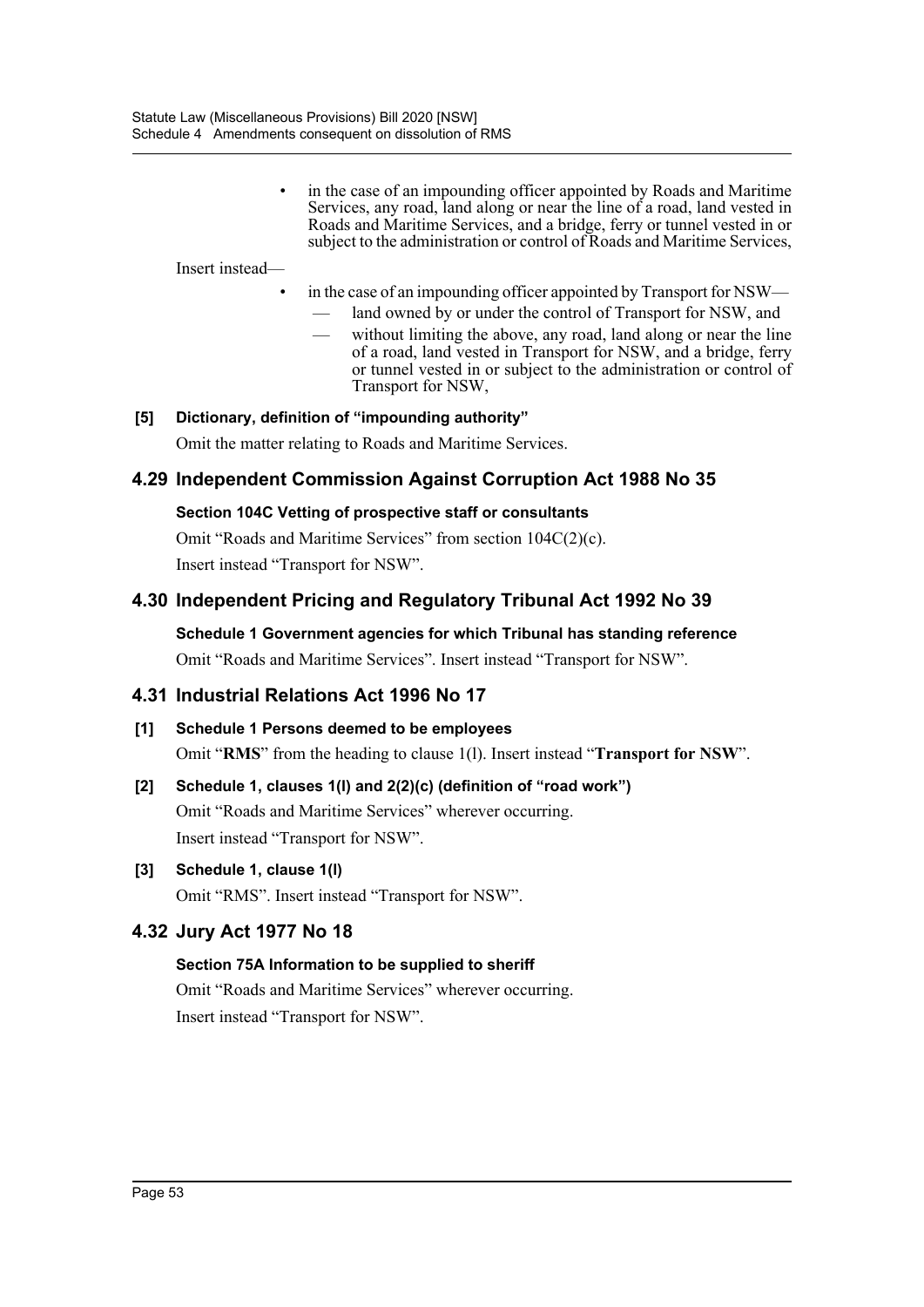## **4.33 Law Enforcement and National Security (Assumed Identities) Act 2010 No 73**

### **Section 4 Definitions**

Omit "Roads and Maritime Services" from the note to the definition of *government issuing agency* in section 4(1).

Insert instead "Transport for NSW".

## **4.34 Law Enforcement Conduct Commission Act 2016 No 61**

### **Section 189 Vetting of prospective staff or consultants**

Omit "Roads and Maritime Services" from section 189(2)(c).

Insert instead "Transport for NSW constituted under the *Transport Administration Act 1988*".

## **4.35 Liquor Act 2007 No 90**

### **Section 4 Definitions**

Omit "Roads and Maritime Services" from paragraph (a) of the definition of *evidence of age document* in section 4(1).

Insert instead "Transport for NSW".

## **4.36 Liquor Regulation 2018**

### **Clause 29 Preparation of CIS—consultation requirements**

Omit clause 29(3)(f). Insert instead—

(f) Transport for NSW,

# **4.37 Local Government Act 1993 No 30**

### **Dictionary**

Omit "Roads and Maritime Services" from the definition of *parking authority for a person with disabilities*.

Insert instead "Transport for NSW".

## **4.38 Local Government (General) Regulation 2005**

### **[1] Clauses 27 and 65**

Omit "the Roads and Traffic Authority" wherever occurring. Insert instead "Transport for NSW".

**[2] Clause 53 Matters to be taken into consideration by council in determining whether to approve the operation of a public car park**

Omit "Roads and Traffic Authority's views" from clause 53(a). Insert instead "views of Transport for NSW".

### **[3] Clause 65 Concurrence required for operation of public car park** Omit "The Authority". Insert instead "Transport for NSW".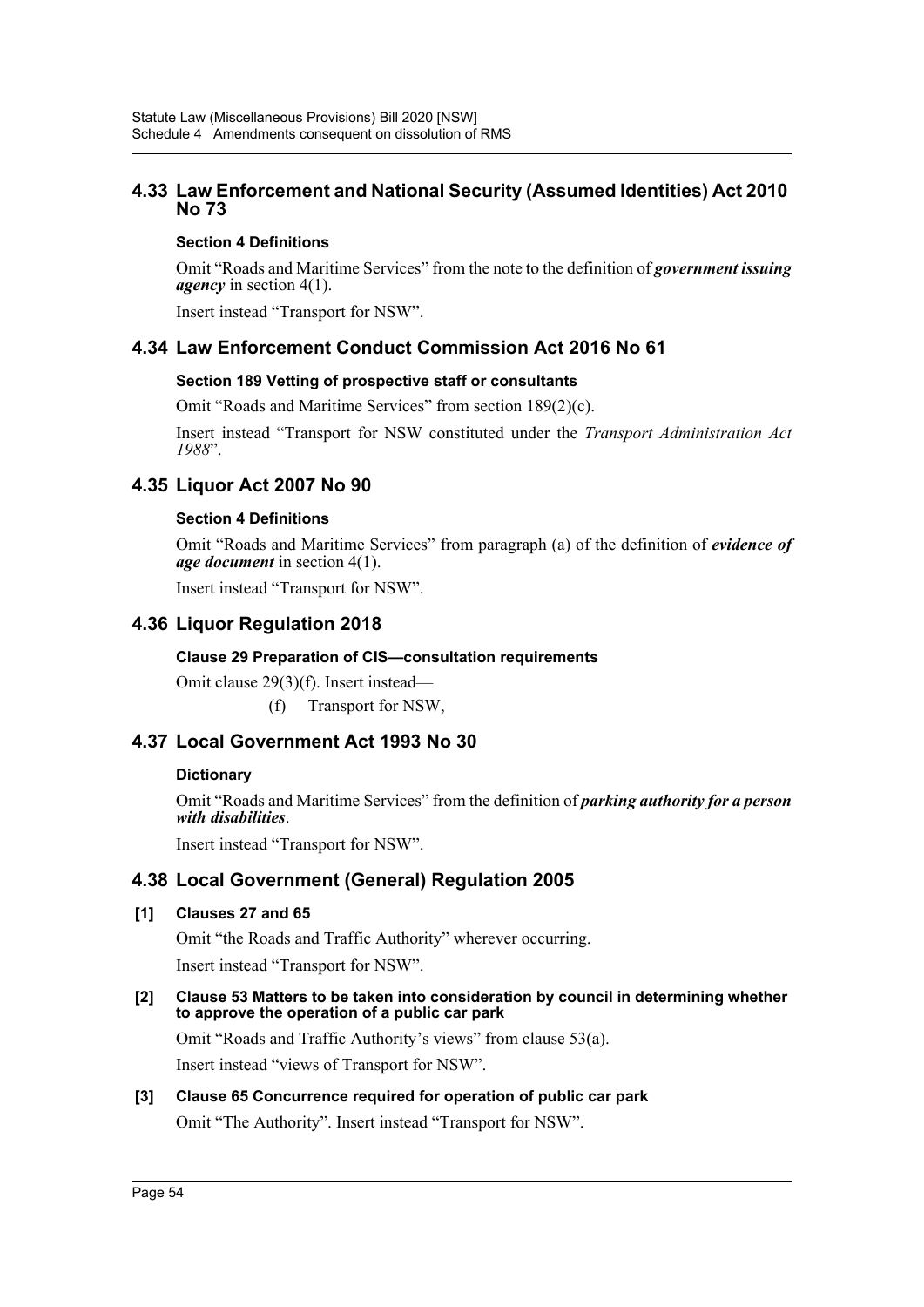#### **[4] Clause 275 Definitions**

Omit "Roads and Maritime Services" from the definition of *Photo Card* in clause 275(1). Insert instead "Transport for NSW".

### **4.39 Major Events Act 2009 No 73**

#### **[1] Section 4 Definitions**

Omit the definition of *RMS* from section 4(1). Insert in alphabetical order— *TfNSW* means Transport for NSW constituted under the *Transport Administration Act 1988*.

#### **[2] Sections 26(2) and (3), 27(6), (7) and (9), 28(2), 29, 30(6) and 32(2)(e)**

Omit "RMS" wherever occurring. Instead instead "TfNSW".

### **4.40 Marine Pollution Act 2012 No 5**

#### **[1] Section 3 Definitions**

Omit "Roads and Maritime Services" from paragraph (a) of the definition of *certified*. Insert instead "Transport for NSW".

#### **[2] Section 247 Delegation**

Omit paragraph (a) of the definition of *approved person* in section 247(3).

### **4.41 Marine Pollution Regulation 2014**

### **[1] Clause 3 Definitions**

Omit the definition of **RMS** from clause 3(1). Insert in alphabetical order—

*TfNSW* means Transport for NSW constituted under the *Transport Administration Act 1988*.

#### **[2] Clauses 18(b), 45(3) and (5), 46(3) and (5), 47(3) and (5), 48(5) and (7), 50(4) and (6), 53(1)(c) and (3) and 56(c)**

Omit "RMS" wherever occurring. Insert instead "TfNSW".

### **4.42 Marine Safety Act 1998 No 121**

**[1] Sections 4(1) (definition of "responsible licensing official"), 19H(2) and (3), 28A(5), 33(1A), 39(2A), 63A(4A), 96(1)(a), 111(3) and (5), 125M(2), 133(1) and (2), 134(1)(c), 135A(4) and 139 and Schedule 1A, clause 15(1) and (2)**

Omit "RMS" wherever occurring. Insert instead "Transport for NSW".

#### **[2] Section 4 Definitions**

Omit the definition of *RMS* from section 4(1). Insert in alphabetical order—

*Transport for NSW* or *TfNSW* means Transport for NSW constituted under the *Transport Administration Act 1988*.

**[3] Sections 19A(2)(a), 19B(5), 19C(3)(b), 19D(1), 19G(3), 19I, 19J(5), 19K(2)–(5), 19L and 19M(1)–(3) and (5) and Schedule 1A, clause 4(1) (definition of "appropriate inspection officer")**

Omit "Chief Executive of RMS" wherever occurring.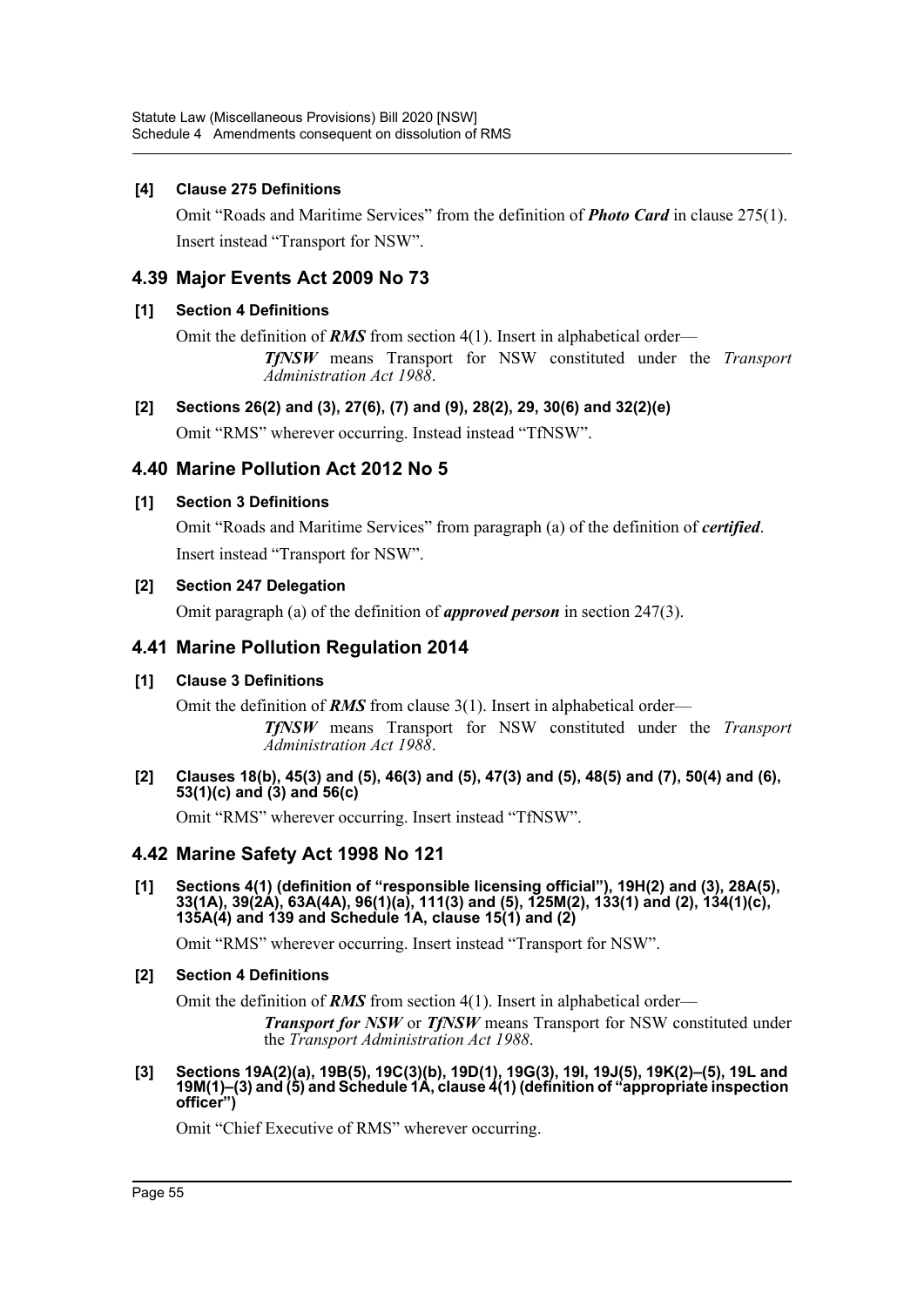Insert instead "Transport for NSW".

- **[4] Section 19D Removal, impounding and production of vessel** Omit "Chief Executive" where secondly occurring in section 19D(1). Insert instead "Transport for NSW".
- **[5] Section 19M Disposal of vessels** Omit "or RMS" wherever occurring in section 19M(5) and (6).
- **[6] Section 19N Protection from liability with respect to impounding and other matters** Omit "or Chief Executive of RMS, RMS".

# **[7] Section 19O Failure to prosecute**

Omit "or Chief Executive of RMS, RMS" from section 19O(1). Insert instead ", Transport for NSW".

- **[8] Section 111 Action by Minister following report of investigation** Omit "RMS," from section 111(2)(f).
- **[9] Section 136A Reliance on advice** Omit ", TfNSW or RMS" wherever occurring. Insert instead "or TfNSW".
- **[10] Section 136A(2)** Omit ", RMS".

# **4.43 Marine Safety Legislation (Lakes Hume and Mulwala) Act 2001 No 78**

**Section 11 Appointment of interstate officers** Omit "Roads and Maritime Services" from section 11(2). Insert instead "Transport for NSW".

# **4.44 Marine Safety Regulation 2016**

**[1] Whole Regulation (except where otherwise amended by this Subschedule)** Omit "RMS" wherever occurring. Insert instead "Transport for NSW".

# **[2] Clauses 55B(1) and (4) and 55C(1), (4) and (5)** Omit "Chief Executive of RMS" wherever occurring. Insert instead "Transport for NSW".

# **[3] Clause 55C Disposal of impounded vessels forfeited to the Crown** Omit "Chief Executive" where secondly and thirdly occurring in clause 55C(5). Insert instead "Transport for NSW".

# **[4] Schedule 6 Requirements relating to Sydney Cove** Omit "RMS or" from the definition of *wharf authorisation* in clause 1.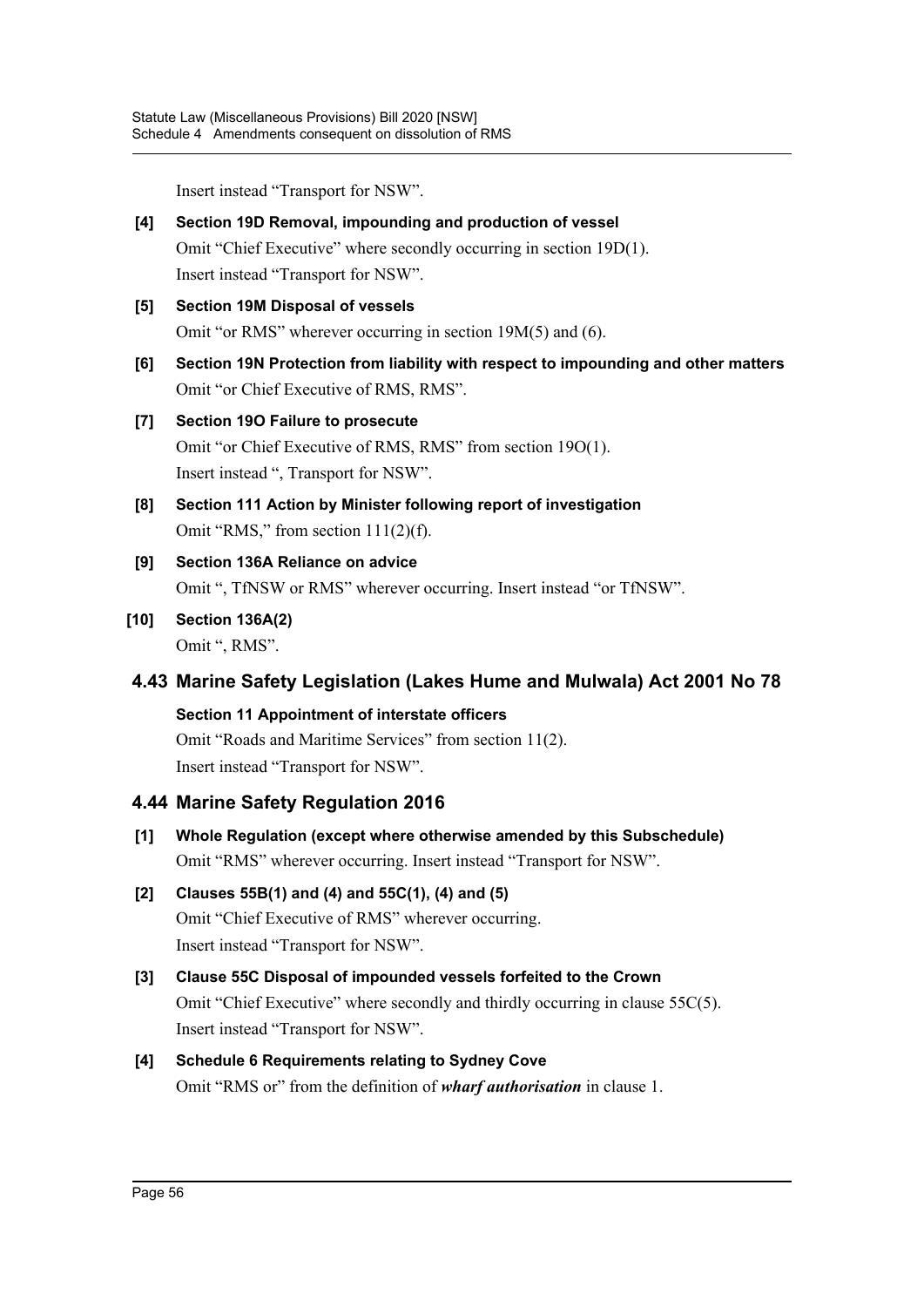### **[5] Schedule 6, clause 2(1)**

Omit "RMS," wherever occurring.

## **4.45 Mining Regulation 2016**

**Clause 70 Protected documents not admissible in certain proceedings or otherwise protected**

Omit clause 70(2)(i). Insert instead—

(i) Transport for NSW,

## **4.46 Motor Accident Injuries Act 2017 No 10**

### **[1] Section 1.4 Definitions**

Omit the definition of *RMS* from section 1.4(1). Insert in alphabetical order— *TfNSW* means Transport for NSW constituted under the *Transport Administration Act 1988*.

### **[2] Sections 2.5(4), 2.6(1), 2.8(4)–(10) and 2.15**

Omit "RMS" wherever occurring. Insert instead "TfNSW".

## **4.47 Motor Accident Injuries Regulation 2017**

**Clauses 5(b) and (e)(i) and 6(1)** Omit "RMS" wherever occurring. Insert instead "TfNSW".

# **4.48 Motor Accidents Act 1988 No 102**

### **Sections 141(1)(a2), 148(2)–(4) and 149(1) and (2)**

Omit "Roads and Maritime Services" wherever occurring. Insert instead "Transport for NSW".

## **4.49 Motor Accidents Compensation Act 1999 No 41**

### **[1] Section 3 Definitions**

Omit the definition of *RMS*. Insert in alphabetical order— *TfNSW* means Transport for NSW constituted under the *Transport Administration Act 1988*.

### **[2] Sections 11(4), 12(1), 14(4)–(6B) and 19(1)**

Omit "RMS" wherever occurring. Insert instead "TfNSW".

## **4.50 Motor Dealers and Repairers Act 2013 No 107**

### **[1] Sections 4(1) (definition of "inspection report"), 59(a), 97(2) and 182(6) (definition of "relevant authority")**

Omit "Roads and Maritime Services" wherever occurring.

Insert instead "Transport for NSW".

### **[2] Section 4 Definitions**

Insert in alphabetical order in section 4(1)—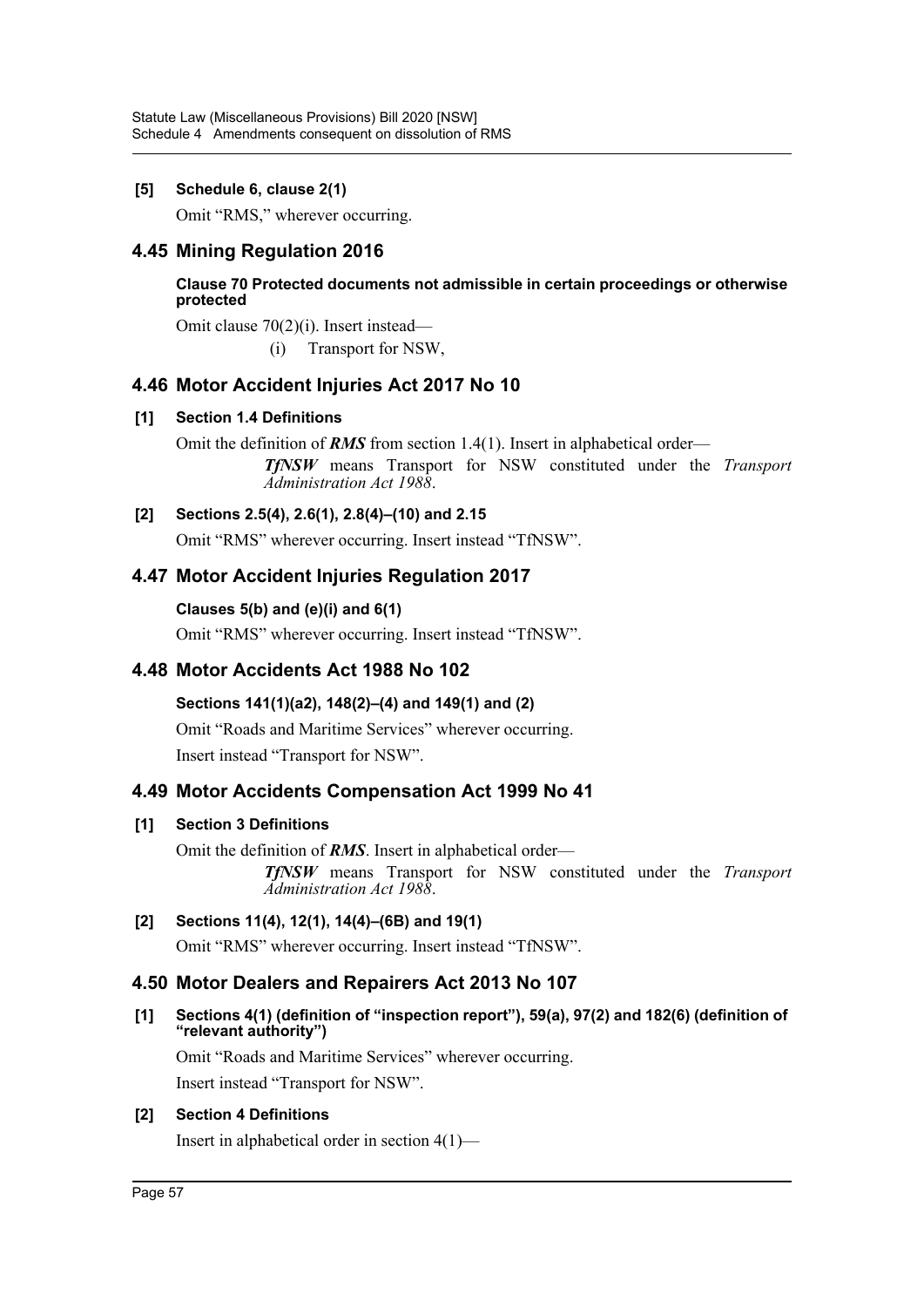*Transport for NSW* means Transport for NSW constituted under the *Transport Administration Act 1988*.

#### **[3] Section 149 Authorised officers**

Omit "the Chief Executive of Roads and Maritime Services" wherever occurring in paragraph (e) of the definition of *authorised officer* in section 149(1) and in section 149(2).

Insert instead "Transport for NSW".

#### **[4] Section 156 Proceedings**

Omit section 156(1)(c). Insert instead—

(c) the Secretary of the Department of Transport or, in the name of the Secretary of the Department of Transport, a person acting with the authority of that Secretary.

## **4.51 Motor Dealers and Repairers Regulation 2014**

### **Clause 56 Penalty notice officers**

Omit "the Chief Executive of Roads and Maritime Services" from clause 56(d). Insert instead "Transport for NSW".

## **4.52 Motor Racing (Sydney and Newcastle) Act 2008 No 106**

### **Section 43 Regulations**

Omit "Roads and Maritime Services" from section 43(2)(h). Insert instead "Transport for NSW".

# **4.53 Motor Racing (Sydney and Newcastle) Regulation 2017**

### **Clause 4**

Omit the clause. Insert instead—

### **4 Consultation with Transport for NSW regarding authorised works**

Transport for NSW is prescribed for the purposes of sections  $17(5)(c)$  and  $18(a)(iii)$  of the Act.

### **4.54 Motor Vehicles Taxation Act 1988 No 111**

### **[1] Whole Act (except where otherwise amended by this Subschedule)**

Omit "the Authority" and "The Authority" wherever occurring.

Insert instead "Transport for NSW".

### **[2] Section 3 Definitions**

Omit the definition of *Authority* from section 3(1). Insert in alphabetical order— *Transport for NSW* or *TfNSW* means Transport for NSW constituted under the *Transport Administration Act 1988*.

### **[3] Section 21, heading**

Omit "**Authority**". Insert instead "**TfNSW**".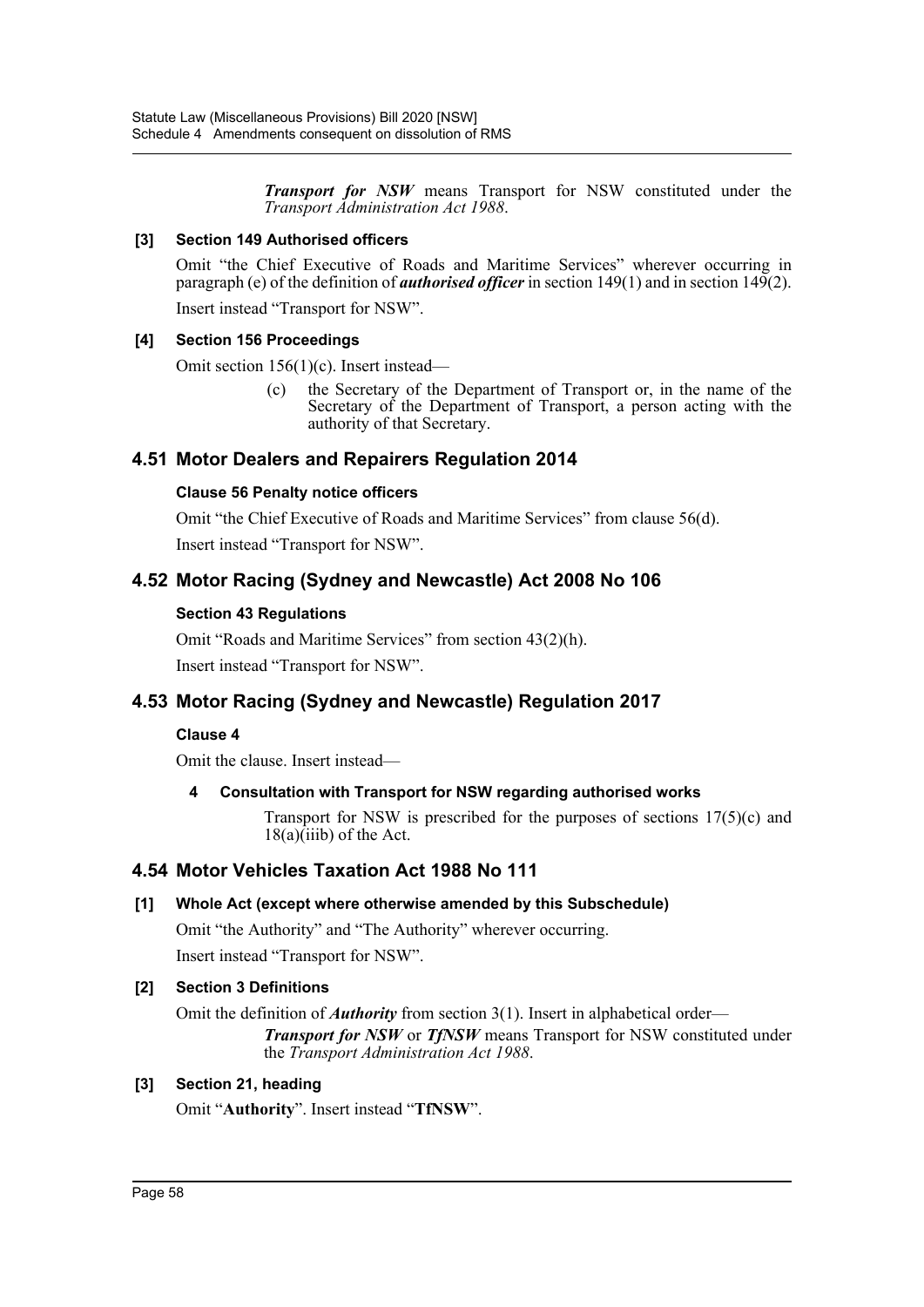#### **[4] Section 22 Exemptions etc may be revoked or varied**

Omit "Authority or officer". Insert instead "Transport for NSW or the officer".

## **[5] Section 22A, heading**

Omit "**and Maritime Services**".

### **[6] Section 22A(1), definition of "Roads Fund"**

Omit "Roads and Maritime Services". Insert instead "TfNSW".

## **4.55 National Parks and Wildlife Act 1974 No 80**

**[1] Section 184A, heading**

Omit "**RMS**". Insert instead "**TfNSW**".

**[2] Section 184A(1)**

Omit the definition of **RMS** from section 184A(1). Insert in alphabetical order—

*TfNSW* means Transport for NSW constituted under the *Transport Administration Act 1988*.

### **[3] Section 184A(2)(b)**

Omit "RMS". Insert instead "the Roads and Traffic Authority".

### **[4] Section 184A(2), note**

Insert at the end of the subsection— **Note.** The excised land is now vested in TfNSW as the successor to the RTA and RMS.

**[5] Section 184A(4)–(6) and (8)(a)**

Omit "RMS" wherever occurring. Insert instead "TfNSW".

### **[6] Schedule 16, heading**

Omit "**RMS**". Insert instead "**Transport for NSW**".

## **4.56 Newcastle Local Environmental Plan 2012**

### **Clause 5.1 Relevant acquisition authority**

Omit "Roads and Maritime Services" wherever occurring in clause 5.1(2), except where firstly occurring.

Insert instead "Transport for NSW".

## **4.57 Parramatta (former The Hills) Local Environmental Plan 2012**

### **Clause 5.1 Relevant acquisition authority**

Omit "Roads and Maritime Services" where secondly occurring in clause 5.1(2). Insert instead "Transport for NSW".

## **4.58 Parramatta Local Environmental Plan 2011**

### **Clause 5.1 Relevant acquisition authority**

Omit "Roads and Maritime Services" where secondly occurring in clause 5.1(2).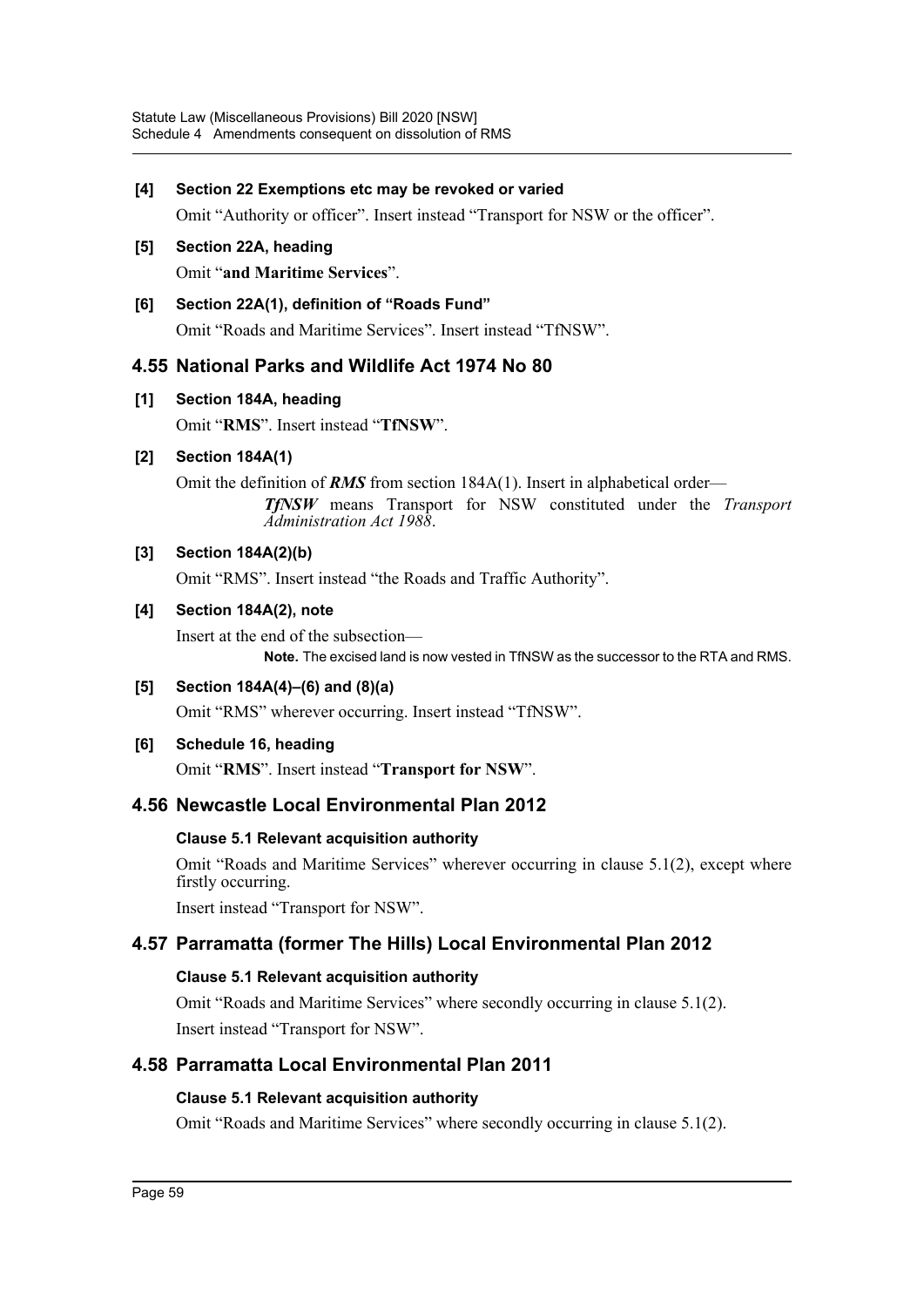Insert instead "Transport for NSW".

## **4.59 Passenger Transport Act 1990 No 39**

- **[1] Whole Act (except Schedule 3 and where otherwise amended by this Subschedule)** Omit "RMS" wherever occurring. Insert instead "TfNSW".
- **[2] Section 3 Definitions** Omit the definition of *Roads and Maritime Services* or *RMS* from section 3(1).

### **[3] Sections 46H(2) and (3) and 62(2)**

Omit "RMS or" wherever occurring.

- **[4] Section 46NA Meaning of "appropriate authority"** Omit paragraph (b) of the definition of *appropriate authority*.
- **[5] Sections 46R(2)(f)(ii) and 46W(2), (3), (6) and (7)** Omit the provisions.
- **[6] Sections 46W(5) and 47(1) and (2)**

Omit "or RMS" wherever occurring.

**[7] Section 47, heading** Omit "**or RMS**".

### **[8] Section 66 Exclusion of liability of the State**

Omit "the Chief Executive of Roads and Maritime Services or an officer of the Ministry of Transport, the Chief Investigator or Roads and Maritime Services".

Insert instead "the Secretary of the Department of Transport, a person employed in the Transport Service or a member of staff of the Chief Investigator".

## **4.60 Passenger Transport Act 2014 No 46**

**[1] Whole Act (except Schedule 3 and where otherwise amended by this Subschedule)** Omit "RMS" wherever occurring. Insert instead "TfNSW".

### **[2] Section 4 Definitions**

Omit the definition of *Roads and Maritime Services* or *RMS* from section 4(1).

### **[3] Section 12 Definitions**

Omit the section.

**[4] Sections 13(1)(a), 17(2) and (3)(a) and (b), 18(5)(c), 21, 22(1), 23(1), 26, 27, 33(2) and 35(1)(a)**

Omit "the accrediting authority" wherever occurring. Insert instead "TfNSW".

**[5] Sections 17(4) and (5), 18(1) and (2), 19, 20(2) (including the note), 26(2) and (3) and 33(1) (including the note) and (3)**

Omit "The accrediting authority" wherever occurring. Insert instead "TfNSW".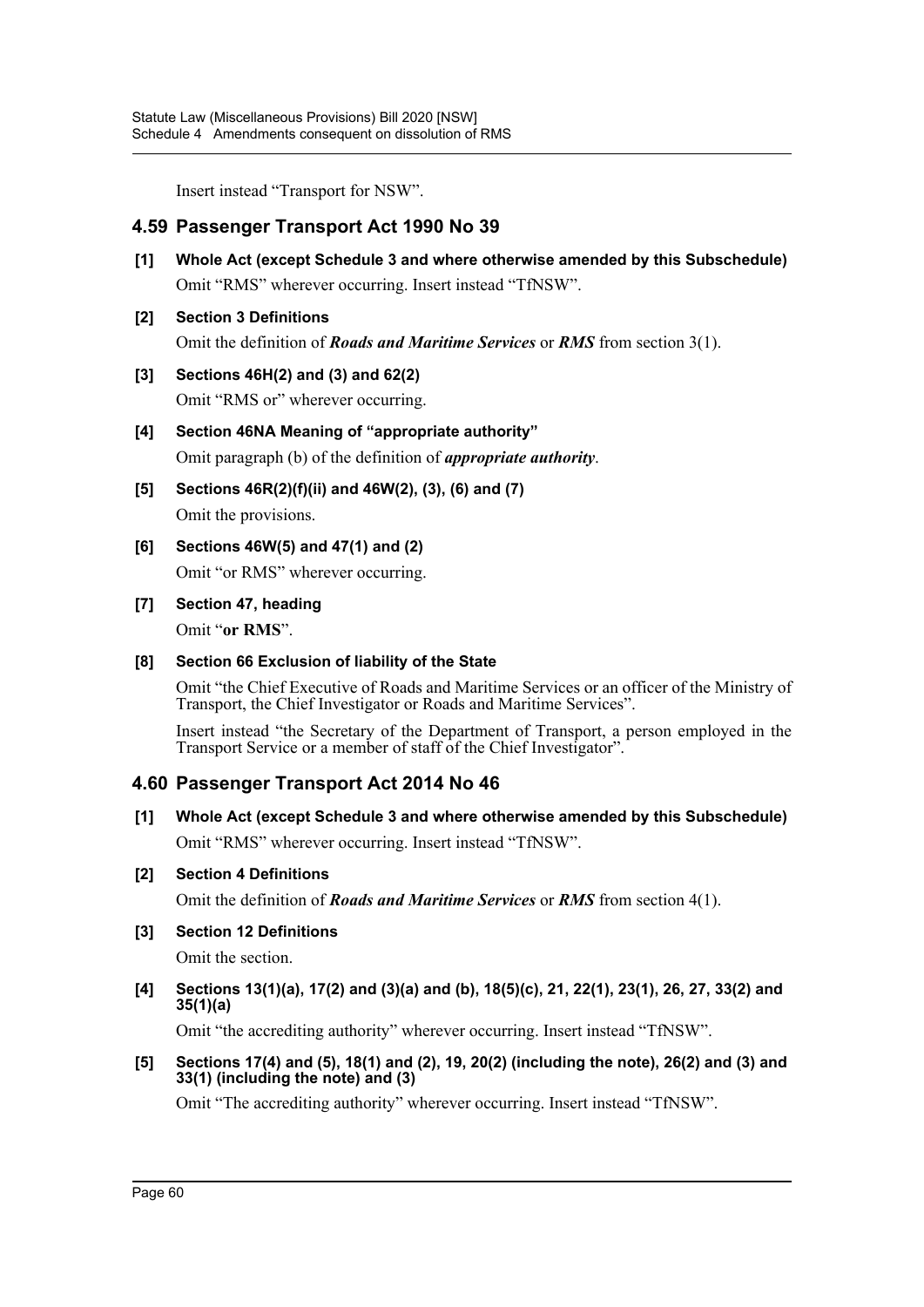| [6]                | <b>Section 20 Grants of accreditation</b>                                                                         |  |
|--------------------|-------------------------------------------------------------------------------------------------------------------|--|
|                    | Omit "an accrediting authority" from section 20(1). Insert instead "TfNSW".                                       |  |
| $\left[ 7 \right]$ | Section 20(2)                                                                                                     |  |
|                    | Omit "the authority". Insert instead "TfNSW".                                                                     |  |
| [8]                | Section 24 Notice of accreditation decision                                                                       |  |
|                    | Omit "An accrediting authority" from section 24(1). Insert instead "TfNSW".                                       |  |
| [9]                | Sections 152(2)–(4), 153 and 170(1)(a)<br>Omit the provisions.                                                    |  |
| $[10]$             | Section 152 Appointment of authorised officers by TfNSW                                                           |  |
|                    | Omit "and section 153" from section 152(5).                                                                       |  |
| $[11]$             | Sections 152(5) and 170(3) and (4)                                                                                |  |
|                    | Omit "RMS," wherever occurring.                                                                                   |  |
| $[12]$             | Sections 154, 156(1) and (3), 157(3), 166(6) (definition of "authorised officer") and<br>169(3)                   |  |
|                    | Omit "or RMS" wherever occurring.                                                                                 |  |
| $[13]$             | Sections 159(2)–(4), 171(1)–(3), 172(3) and 174(1)                                                                |  |
|                    | Omit "RMS or" wherever occurring.                                                                                 |  |
| $[14]$             | Schedule 1 Investigation and inspection powers                                                                    |  |
|                    | Omit the definition of <i>appropriate authority</i> from clause 25.                                               |  |
| $[15]$             | Schedule 1, clause 28                                                                                             |  |
|                    | Omit "The appropriate authority for an authorised officer must pay compensation for any<br>damage caused by the". |  |
|                    | Insert instead "TfNSW must pay compensation for any damage caused by an".                                         |  |
| [16]               | <b>Schedule 4 Amendment of Acts</b>                                                                               |  |
|                    | Omit Schedule 4.12[14].                                                                                           |  |
| $[17]$             | <b>Schedule 4.12[22A]</b>                                                                                         |  |
|                    | Insert after Schedule 4.12[22]-                                                                                   |  |
|                    | Schedule 1, clause 8F(4)<br>[22A]                                                                                 |  |
|                    | Omit "section 46E of the Passenger Transport Act 1990".                                                           |  |
|                    | Insert instead "section 150 of the Passenger Transport Act 2014".                                                 |  |
|                    | 4.61 Passenger Transport (Drug and Alcohol Testing) Regulation 2010                                               |  |
| [1]                | Clauses 14(3)(b) and (4) and 27-30                                                                                |  |
|                    | Omit "RMS" wherever occurring. Insert instead "TfNSW".                                                            |  |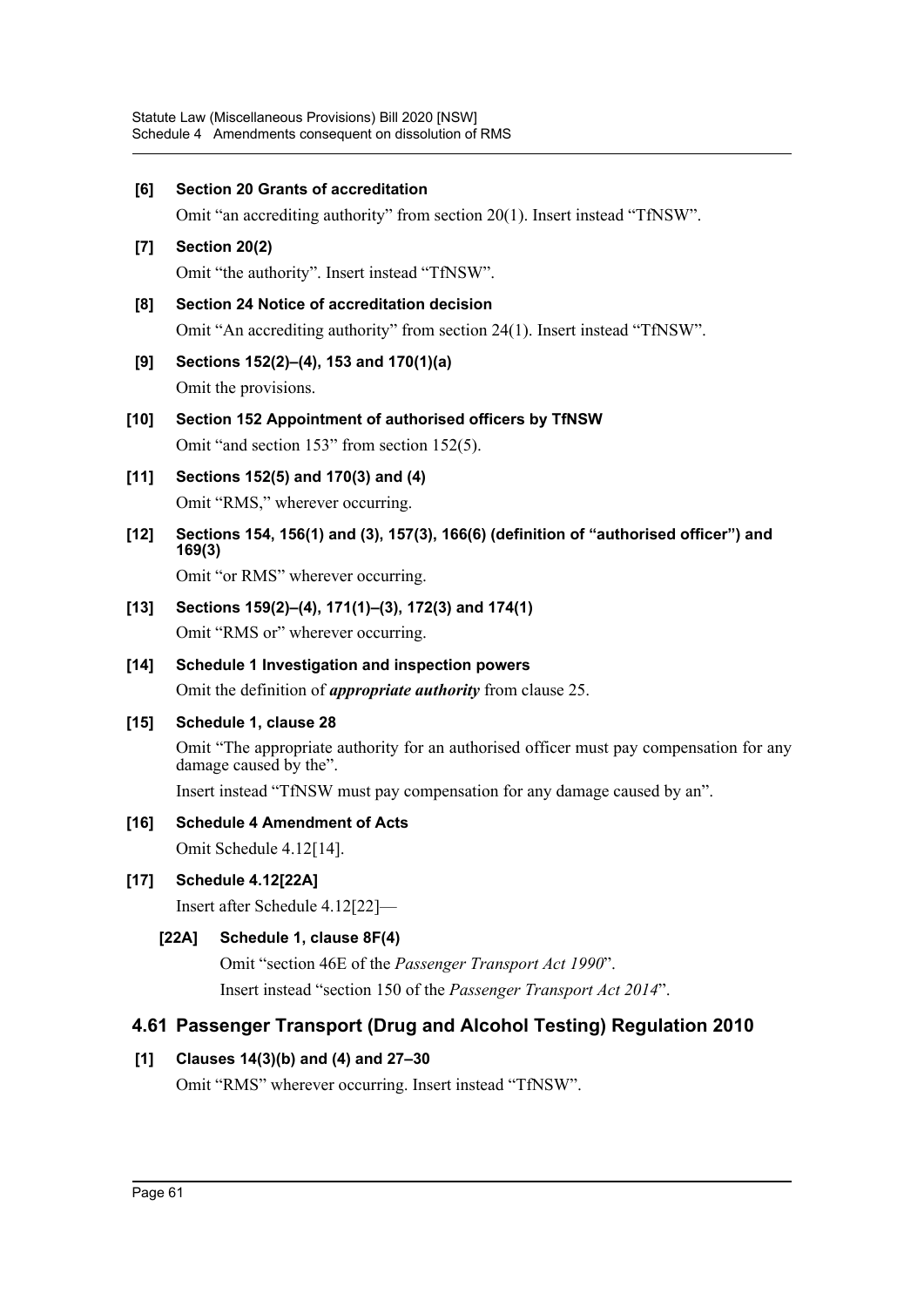#### **[2] Clause 29, heading**

Omit "**RMS**". Insert instead "**TfNSW**".

## **4.62 Passenger Transport (General) Regulation 2017**

#### **[1] Whole Regulation (except clause 239B and where otherwise amended by this Subschedule)**

Omit "RMS" wherever occurring. Insert instead "TfNSW".

#### **[2] Clauses 80(1)(d) and 90(2)(a)**

Omit "RMS's" wherever occurring. Insert instead "TfNSW's".

#### **[3] Clause 239 Authorised officers**

Omit "and (2)" from clause 239(1).

## **[4] Clause 239(1)(a)**

Omit the paragraph.

**[5] Clause 239(1)(g)** Omit "RMS or".

## **[6] Clause 239(2)**

Omit "or RMS (whichever of those statutory corporations appointed the person as an authorised officer)".

#### **[7] Clause 239A Delegation to authorised persons**

Omit clause 239A(b).

## **4.63 Petroleum (Onshore) Regulation 2016**

**Clause 18 Protected voluntary audit documents not admissible in certain proceedings or otherwise protected—section 83K**

Omit clause 18(2)(i). Insert instead—

(i) Transport for NSW,

## **4.64 Photo Card Act 2005 No 20**

### **[1] Whole Act (except where otherwise amended by this Subschedule)**

Omit "the Authority" and "The Authority" wherever occurring.

# Insert instead "Transport for NSW".

### **[2] Section 3 Definitions**

Omit the definition of *Authority* from section 3(1).

Insert in alphabetical order—

*Transport for NSW* or *TfNSW* means Transport for NSW constituted under the *Transport Administration Act 1988*.

### **[3] Section 4, heading**

Omit "**the Authority**". Insert instead "**TfNSW**".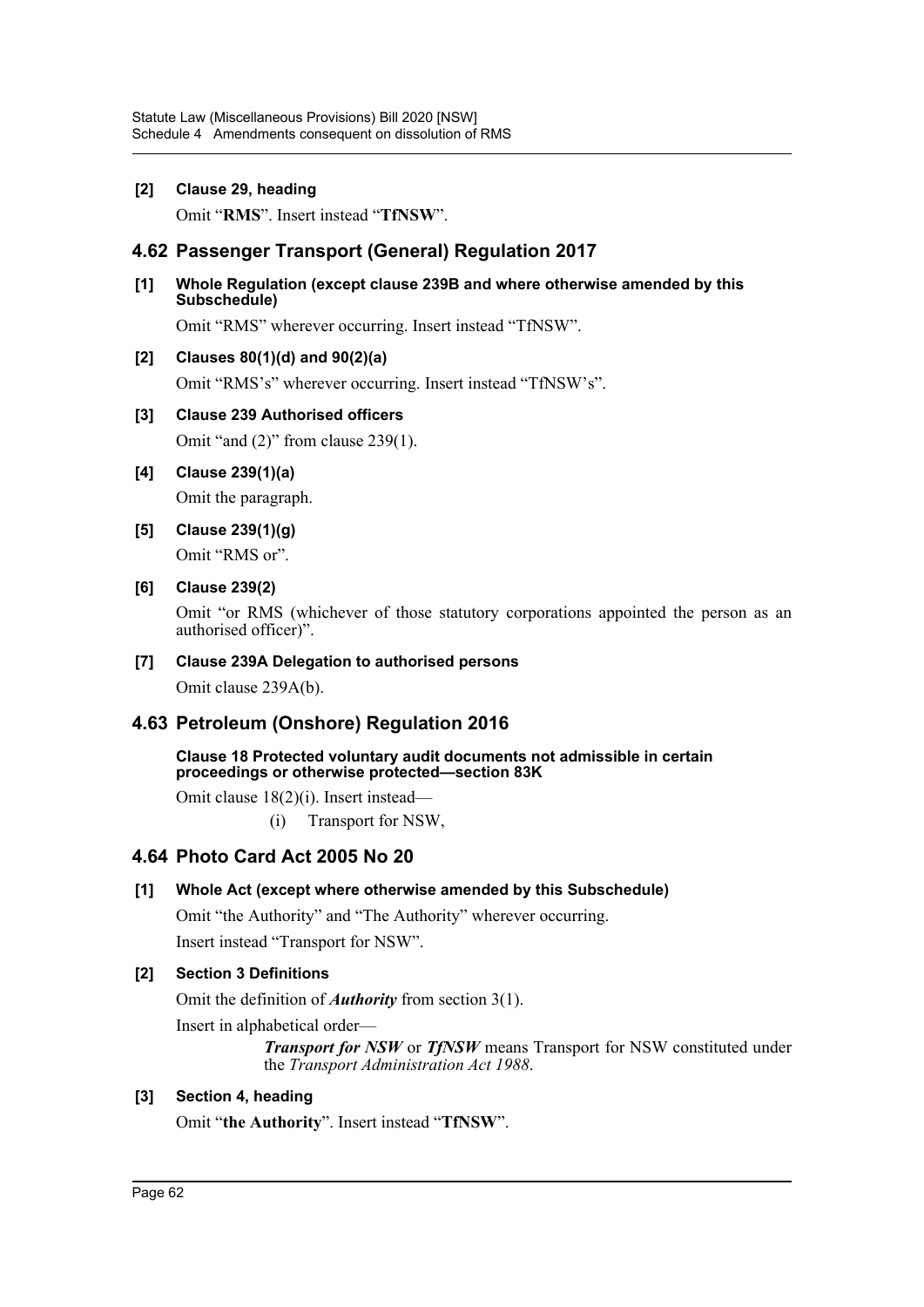### **[4] Sections 5 and 31, headings**

Omit "**Authority**" wherever occurring. Insert instead "**TfNSW**".

## **4.65 Photo Card Regulation 2014**

### **[1] Clause 6, heading**

Omit "**Authority**". Insert instead "**TfNSW**".

### **[2] Clause 6**

Omit "The Authority". Insert instead "Transport for NSW".

### **[3] Clauses 8(1), 9(1)–(3) and 10**

Omit "the Authority" wherever occurring. Insert instead "Transport for NSW".

## **4.66 Pipelines Act 1967 No 90**

### **[1] Section 3 Definitions**

Omit "Rail Infrastructure Corporation, Roads and Maritime Services" from paragraph (a) of the definition of *public authority* in section 3(1). Insert instead "Transport for NSW".

## **[2] Section 3(1), paragraph (a) of definition of "public authority"**

Omit ", Transport Infrastructure Development Corporation".

## **4.67 Pipelines Regulation 2013**

## **[1] Clause 8, heading**

Omit "**RMS**". Insert instead "**Transport for NSW**".

## **[2] Clause 8**

Omit "Roads and Maritime Services" wherever occurring. Insert instead "Transport for NSW".

# **4.68 Place Management NSW Act 1998 No 170**

## **Section 18 Management of land of other public authorities**

Omit paragraph (b) of the definition of *public authority* in section 18(5). Insert instead— (b) Transport for NSW constituted under the *Transport Administration Act 1988*,

# **4.69 Point to Point Transport (Taxis and Hire Vehicles) Act 2016 No 34**

## **[1] Section 3 Definitions**

Omit the definition of *RMS* from section 3(1).

## **[2] Section 25 Dismissal or other victimisation of worker**

Omit "RMS," from the definition of *public authority* in section 25(6).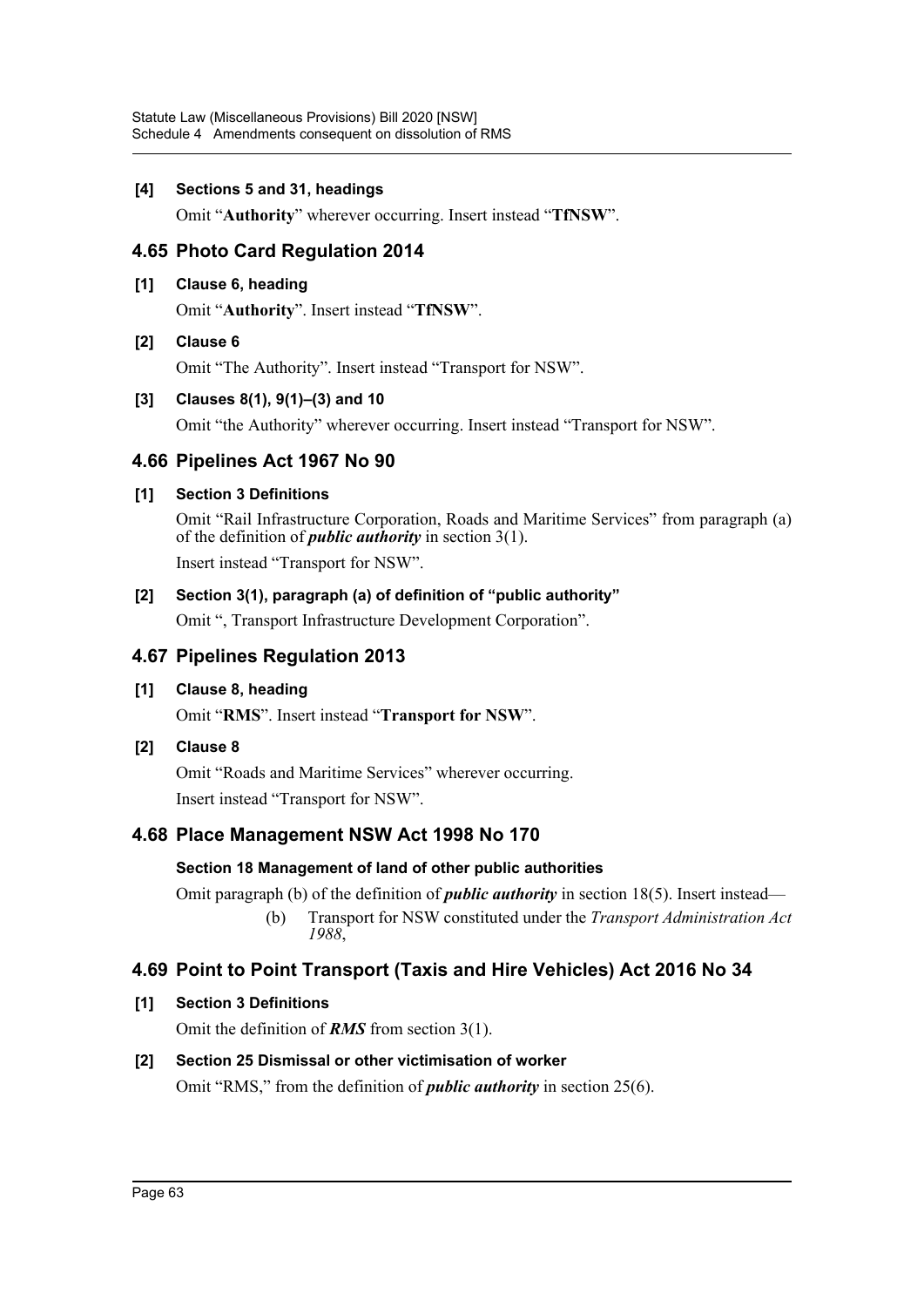#### **[3] Section 130 Return of number-plates**

Omit "RMS" from section 130(2). Insert instead "TfNSW".

**[4] Section 149 Exchange of information**

Omit "or RMS" from paragraph (c) of the definition of *relevant agency* in section 149(5).

### **4.70 Point to Point Transport (Taxis and Hire Vehicles) (Industry Adjustment) Regulation 2016**

### **[1] Schedule 1 Adjustment assistance for taxi and hire vehicle industries**

Omit "RMS" wherever occurring in clauses 1(1) (definition of *taxi licence register*),  $5A(1)(e)$ , 9(4)(d) and 16.

Insert instead "TfNSW".

- **[2] Schedule 1, clauses 10(d) and 10A(1)(d)** Omit "RMS," wherever occurring.
- **[3] Schedule 1, clauses 10(e) and 10A(1)(e)** Omit the paragraphs.

## **4.71 Point to Point Transport (Taxis and Hire Vehicles) Regulation 2017**

### **Clause 87 Authorised officers**

Omit ", Roads and Maritime Services" from clause 87(1)(c).

## **4.72 Police Act 1990 No 47**

**Section 96B Vetting of prospective members of NSW Police Force or consultants** Omit "Roads and Maritime Services" from section 96B(2)(c). Insert instead "Transport for NSW".

## **4.73 Port Stephens Local Environmental Plan 2013**

### **Clause 6.5 Infrastructure—Pacific Highway access**

Omit "Roads and Maritime Services" from clause 6.5(2). Insert instead "Transport for NSW".

## **4.74 Ports and Maritime Administration Act 1995 No 13**

**[1] Whole Act (except Schedule 5 and where otherwise amended by this Subschedule)** Omit "the Authority" and "The Authority" wherever occurring (including in any notes). Insert instead "Transport for NSW".

### **[2] Long title**

Omit "Roads and Maritime Services". Insert instead "Transport for NSW".

### **[3] Section 3 Definitions**

Omit the definition of *the Authority* from section 3(1).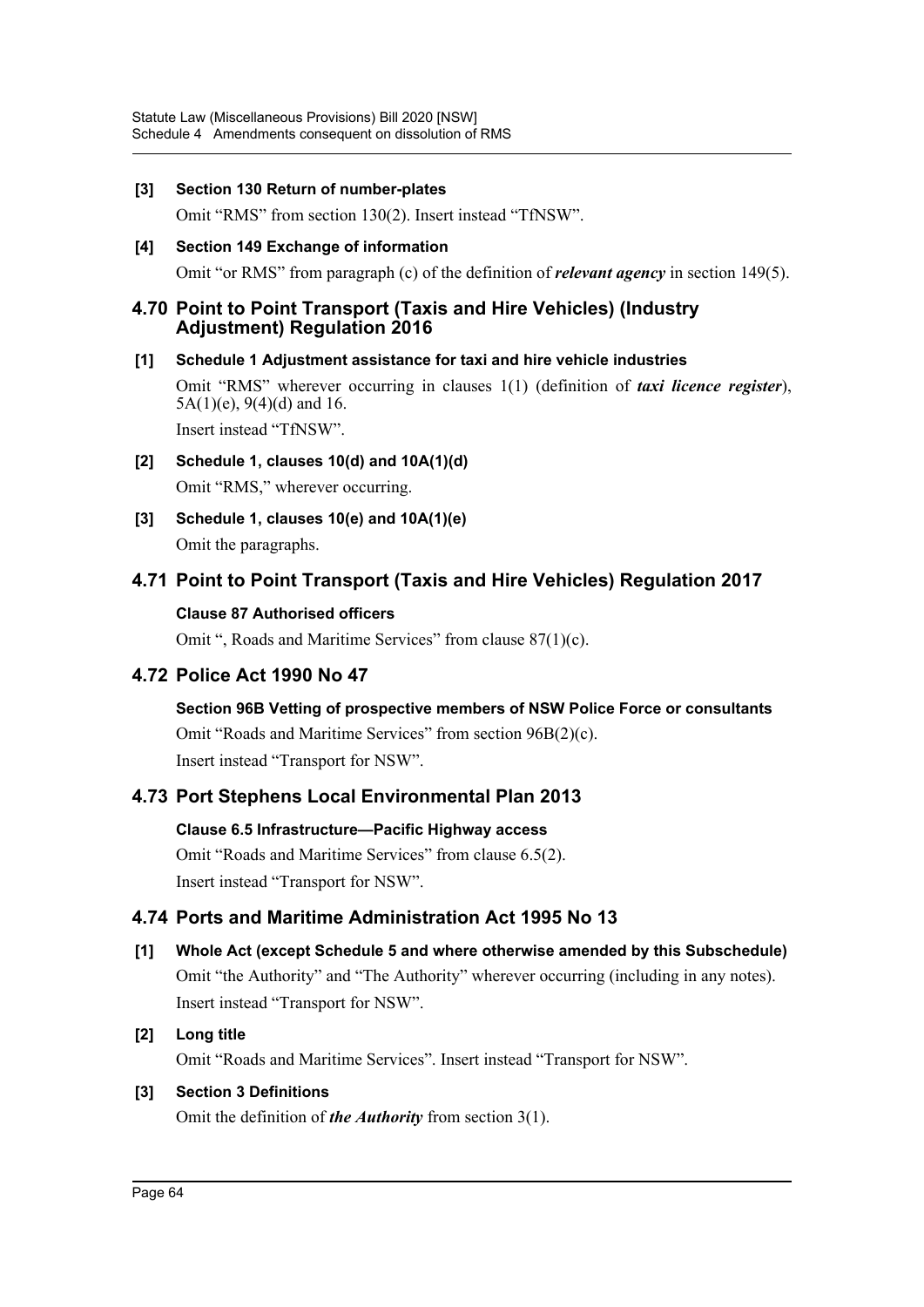Insert in alphabetical order—

*Transport for NSW* or *TfNSW* means Transport for NSW constituted under the *Transport Administration Act 1988*.

### **[4] Sections 33 and 41 and Part 4, Divisions 2 and 3, headings**

Omit "**Authority**" wherever occurring. Insert instead "**TfNSW**".

#### **[5] Section 34 Maritime Advisory Council**

Omit "the Authority's" from section 34(4)(b). Insert instead "TfNSW's".

#### **[6] Part 4, heading**

Omit "**Roads and Maritime Services**". Insert instead "**TfNSW**".

#### **[7] Section 43B, heading**

Omit "**the Authority**". Insert instead "**TfNSW or Port Authority of NSW**".

**[8] Sections 43E(2) and (6) (definition of "landside precinct"), 43F(1)(b) and (2), 43G(2), (3) and (5)–(9), 85C, 85D(1), (2) and (4), 85E(1) and (3)–(5), 105B(3) and 105C(7)**

Omit ", Transport for NSW" wherever occurring.

### **[9] Section 85A Access to wharves**

Omit "or Transport for NSW" wherever occurring in the definition of *wharf authorisation* and the note to that definition in section  $85A(2)$ .

### **4.75 Ports and Maritime Administration Regulation 2012**

### **[1] Whole Regulation (except where otherwise amended by this Subschedule)**

Omit "the Authority" and "The Authority" wherever occurring.

Insert instead "Transport for NSW".

### **[2] Clause 19 Interpretation**

Omit the definition of *Transport for NSW* or *TfNSW* from clause 19(1).

### **[3] Clauses 67G(2), 67H, 67ZB(2) and 67ZC**

Omit "the Authority's" wherever occurring. Insert instead "TfNSW's".

### **[4] Clauses 67K, 67ZI and 67ZK, headings**

Omit "**Authority**" wherever occurring. Insert instead "**TfNSW**".

**[5] Clauses 67Q (paragraph (b) of definition of "traffic control device"), 67S(1)(b), 67U(b) and 67ZM(2)**

Omit ", Transport for NSW" wherever occurring.

**[6] Clause 68A Delegation of certain functions of Minister** Omit the clause.

## **4.76 Ports Assets (Authorised Transactions) Act 2012 No 101**

### **Section 3 Interpretation—key definitions**

Omit paragraph (a) of the definition of *associated port land*. Insert instead—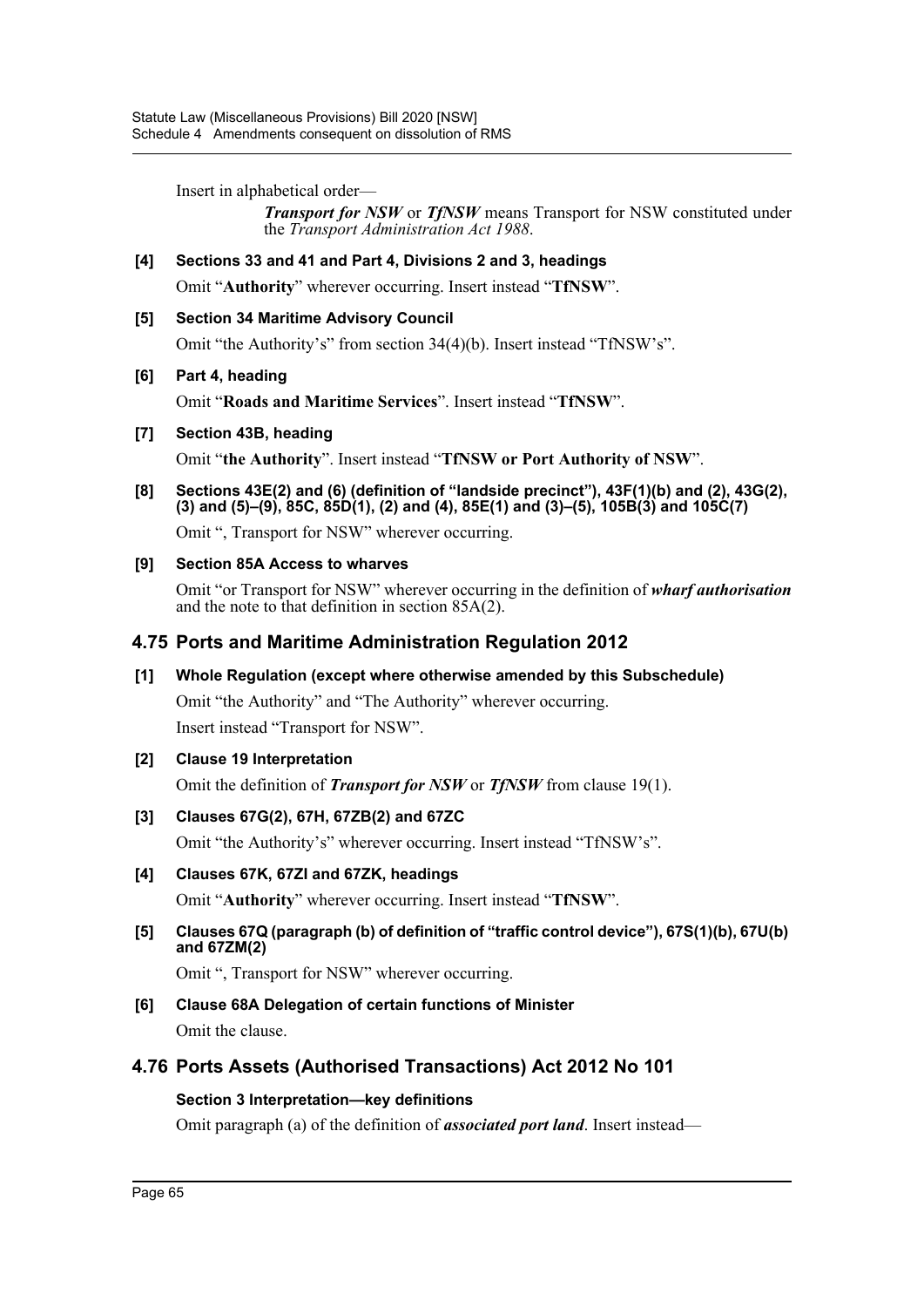(a) Transport for NSW,

# **4.77 Protection of the Environment Operations Act 1997 No 156**

### **Sections 165(3) and 166(1) and Dictionary, definition of "marine authority"**

Omit "Roads and Maritime Services" wherever occurring.

Insert instead "Transport for NSW".

## **4.78 Protection of the Environment Operations (General) Regulation 2009**

### **[1] Clauses 81(6)(n), 86(1) and 94(1)(b)**

Omit "Roads and Maritime Services" wherever occurring. Insert instead "Transport for NSW".

## **[2] Clause 81 Enforcement officers**

Omit "a member of staff of Transport for NSW" from clause 81(6)(o).

Insert instead "a person employed in the Transport Service".

### **[3] Clause 81(6), note**

Omit "See also section 68HA(5) of the *Transport Administration Act 1988* in relation to references to the staff of Roads and Maritime Services and the staff of Transport for NSW.".

### **[4] Clause 86, heading**

Omit "**Roads and Maritime Services**". Insert instead "**Transport for NSW**".

### **[5] Clause 86(2)**

Omit the subclause. Insert instead—

(2) In this clause— *Transport for NSW* means Transport for NSW constituted under the *Transport Administration Act 1988*.

### **4.79 Protection of the Environment Operations (Noise Control) Regulation 2017**

### **Clause 29 Exemptions for emergency-related vehicles**

Omit "Roads and Maritime Services, Transport for NSW," from clause 29(c).

Insert instead "Transport for NSW".

## **4.80 Public Works and Procurement Act 1912 No 45**

### **[1] Section 154, heading**

Omit "**Roads and Maritime Services**". Insert instead "**Transport for NSW**".

## **[2] Sections 154(1)–(4) and 155(2)**

Omit "Roads and Maritime Services" wherever occurring. Insert instead "Transport for NSW".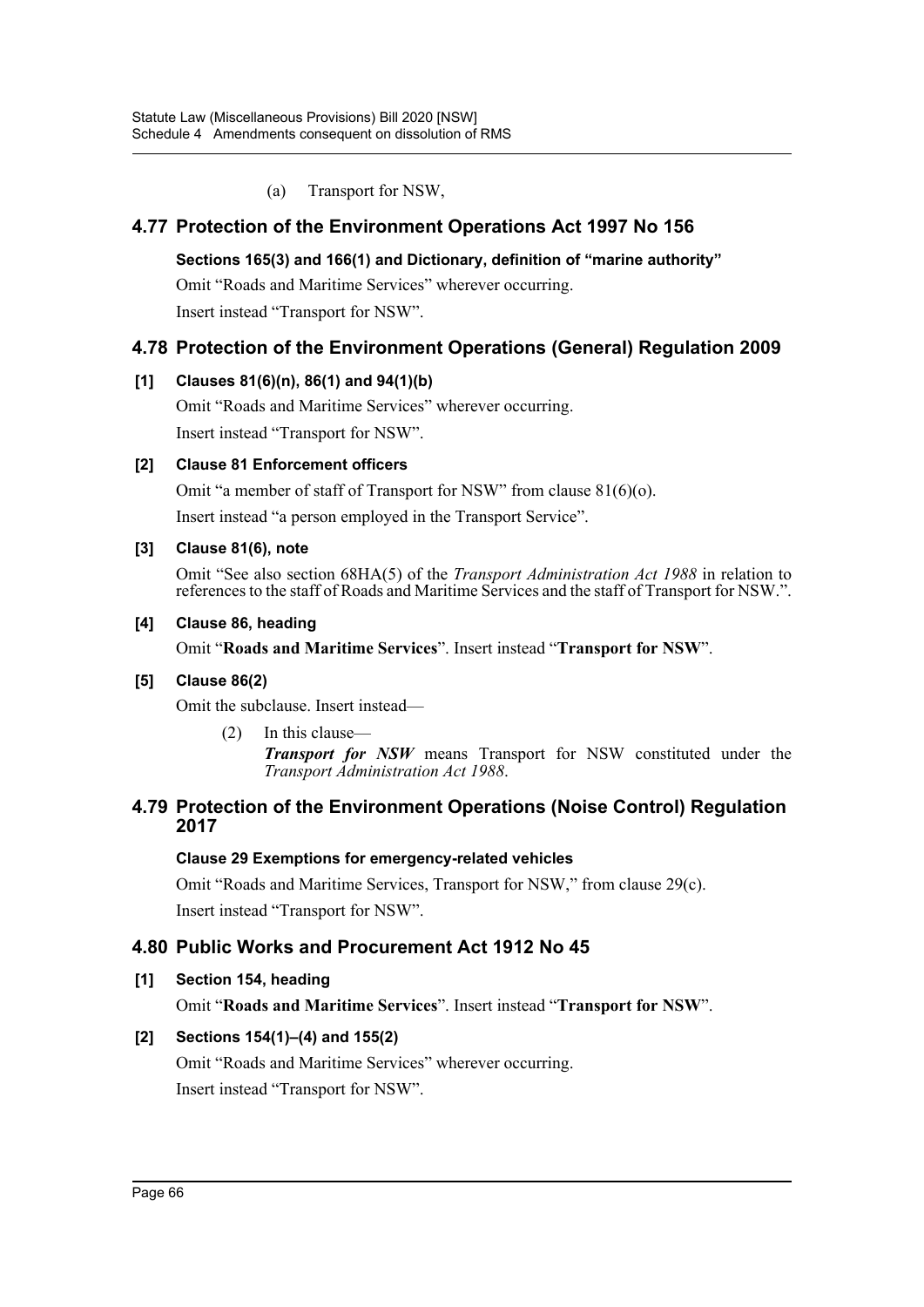## **4.81 Queanbeyan Local Environmental Plan 2012**

#### **Schedule 2 Exempt development**

Omit "Roads and Maritime Services" from the matter under the heading "**Street banners and sails on or over roads**".

Insert instead "Transport for NSW".

### **4.82 Recreation Vehicles Act 1983 No 136**

#### **Sections 15 (definition of "approved"), 16, 17(1), 18, 19(1) and (3)(b), 21, 22, 30(2), 32(1) and (4), 41 and 43(a)**

Omit "Roads and Maritime Services" wherever occurring.

Insert instead "Transport for NSW".

### **4.83 Road Improvement (Special Funding) Act 1989 No 95**

#### **[1] Section 3 Definitions**

Omit the definition of *Authority*.

**[2] Section 3, definition of "Roads Fund"**

Omit "Roads and Maritime Services". Insert instead "TfNSW".

### **[3] Section 5 Appropriated money subject to statutory trust for road funding** Omit "the Authority" and "The Authority" wherever occurring in section 5(1) and (3).

Insert instead "Transport for NSW".

### **4.84 Road Rules 2014**

### **[1] Whole Rules (except where otherwise amended by this Subschedule)**

Omit "the Authority" and "The Authority" wherever occurring (including in any notes). Insert instead "Transport for NSW".

**[2] Rules 155A(4–1), 157–1(4), 158(4) (definition of "special purpose vehicle"), 268(7), 268–1, 268–3(3) and 271(6) and Dictionary (definitions of "approved bicycle helmet", "authorised person" and "emergency worker")** 

Omit note 1.

### **[3] Rules 158(2), 218–1, 267(1), 289(1) and 294–3(1)**

Omit ", and *Authority* is defined in the Act" wherever occurring in note 1.

### **[4] Rules 213–1(1), 222–2(5), 294–2(3) and 300–3(1)**

Omit the notes.

### **[5] Rules 289(1) and 294–3(1)**

Omit "Dictionary," wherever occurring in note 1. Insert instead "Dictionary and".

#### **[6] Rule 267–1(5), note**

Omit "*Authority* is defined in the Act.".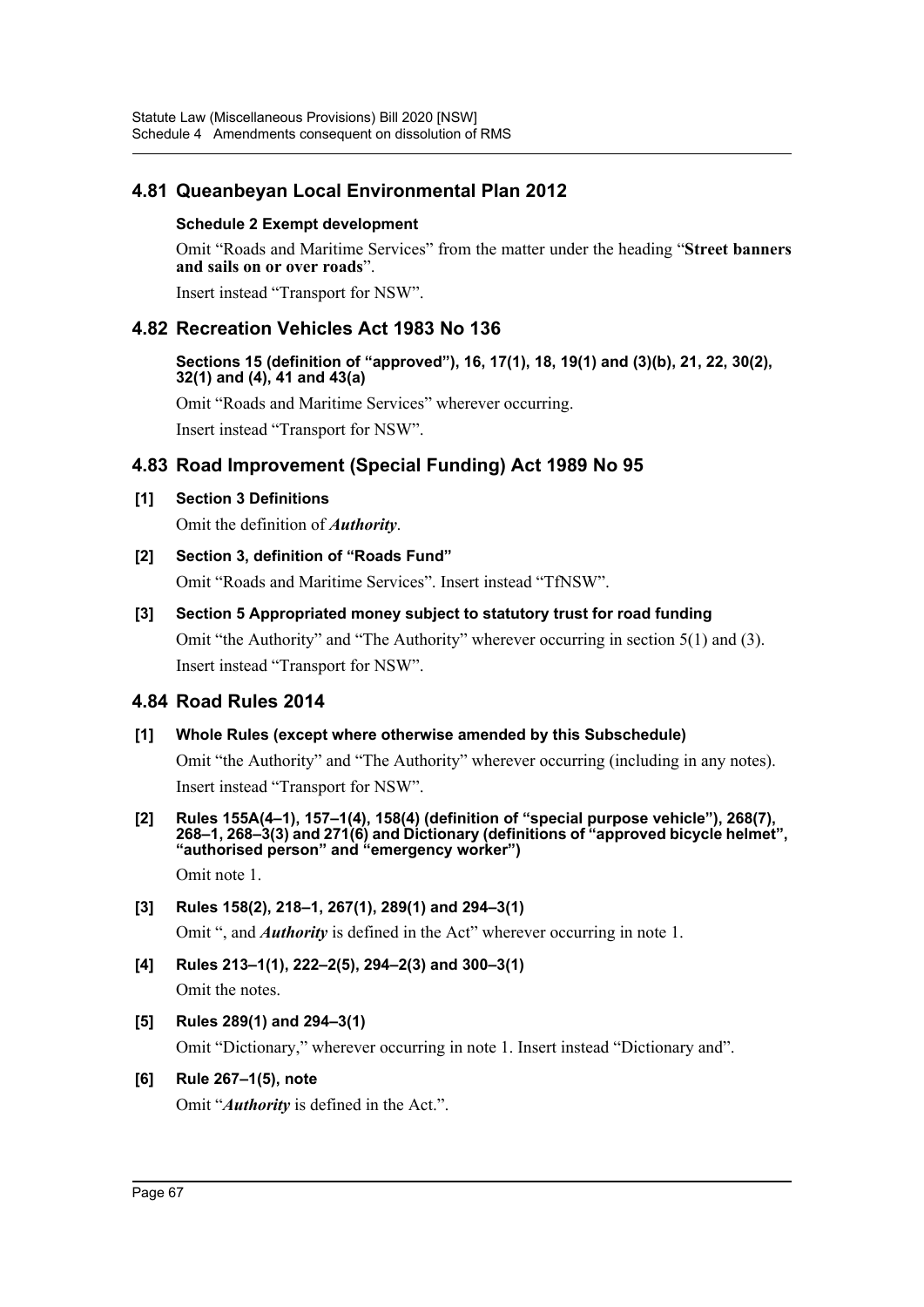### **[7] Dictionary, introductory note 1**

Omit the first dot point.

## **4.85 Road Transport Act 2013 No 18**

### **[1] Whole Act (except Schedule 4 and where otherwise amended by this Subschedule)**

Omit "the Authority" and "The Authority" wherever occurring (including in any notes). Insert instead "Transport for NSW".

### **[2] Section 4 Definitions**

Omit the definition of *the Authority* from section 4(1).

Insert in alphabetical order—

*Transport for NSW* or *TfNSW* means Transport for NSW constituted under the *Transport Administration Act 1988*.

### **[3] Part 3.1 and Part 4.1, Division 1, headings**

Omit "**Authority**" wherever occurring. Insert instead "**TfNSW**".

#### **[4] Sections 28, 62, 63, 65, 85, 204(5) and 277 and Schedule 2, clauses 8, 10, 11 and 17, headings**

Omit "**Authority**" wherever occurring. Insert instead "**TfNSW**".

### **[5] Section 48(5) and Schedule 2, clause 20**

Omit "Roads and Maritime Services Fund" wherever occurring. Insert instead "TfNSW Fund".

### **[6] Section 57 Release of photographs prohibited**

Omit section 57(1)(b). Insert instead—

(b) in connection with the exercise of its functions under the *Passenger Transport Act 2014*, or

#### **[7] Section 75 Direction to provide documents concerning use of interstate registered vehicles**

Omit "the Authority or officer" wherever occurring in section 75(1). Insert instead "Transport for NSW or the officer".

- **[8] Section 78 Use of dangerously defective motor vehicles** Omit "Authority's" from section 78(6)(a). Insert instead "TfNSW's".
- **[9] Section 80(2) and Schedule 2, clause 10(5)** Omit "the Authority's" wherever occurring. Insert instead "TfNSW's".

## **[10] Section 148U Delegation**

Omit "Transport for NSW or".

**[11] Section 221C Application for removal of licence disqualifications** Omit "Roads and Maritime Services" from section 221C(3)(b). Insert instead "Transport for NSW".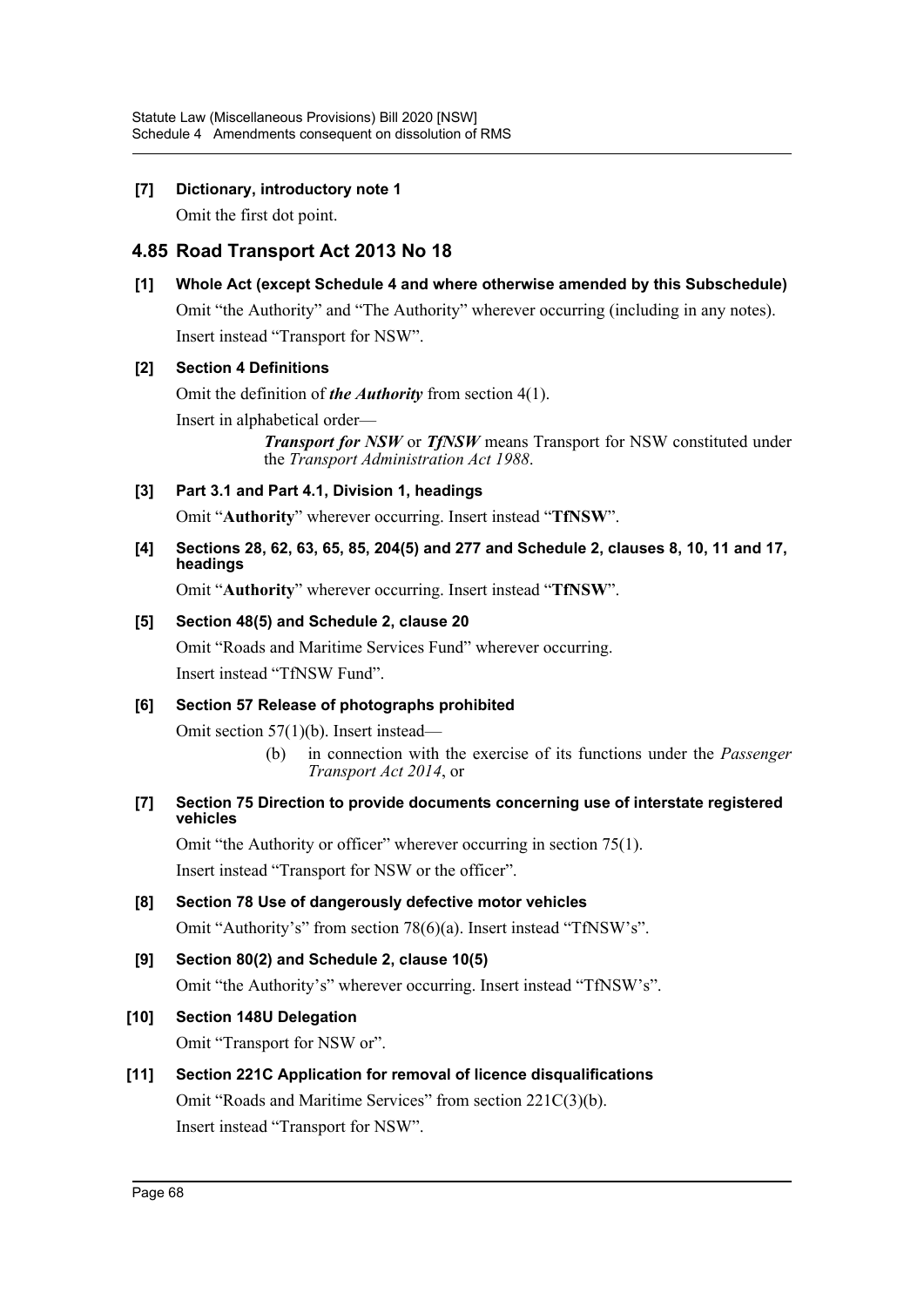## **[12] Section 253 Protection from liability with respect to impounding, removal of number-plates and crash testing and other matters**

Omit "the Authority,".

#### **[13] Section 258 Proof of appointments and signatures unnecessary**

Omit paragraph (a) of the definition of *office holder* in section 258(3). Insert instead—

- (a) the Secretary of the Department of Transport, or
- **[14] Schedule 2 Registration charges for heavy vehicles**

Omit "Authority" from clause 19(1)(a). Insert instead "Transport for NSW".

#### **[15] Schedule 2, clause 19(3)**

Omit "Minister, Authority or". Insert instead "Minister, Transport for NSW or the".

### **4.86 Road Transport (Driver Licensing) Regulation 2017**

#### **[1] Whole Regulation (except clause 107)**

Omit "the Authority" and "The Authority" wherever occurring (including in any notes). Insert instead "Transport for NSW".

### **[2] Clauses 17(2), 22(1)(b), 29(1)(b), 36(2)(c), (5) and (6), 69(2)(b) and 114(3) and Schedule 3, item 6**

Omit "the Authority's" wherever occurring. Insert instead "TfNSW's".

#### **[3] Clause 36(6)**

Omit "The Authority's". Insert instead "TfNSW's".

# **[4] Clauses 35, 35A, 50, 65, 83, 94, 95, 105, 114 and 120, headings**

Omit "**Authority**" wherever occurring. Insert instead "**TfNSW**".

### **[5] Clause 104, heading**

Omit "**Release of information to**". Insert instead "**Use of information by**".

#### **[6] Clause 104**

Omit "The Authority may provide to Transport for NSW any information recorded in the driver licence register for the purpose of assisting Transport for NSW to exercise".

Insert instead "Subject to any limitation under clause 107, Transport for NSW may use information recorded in the driver licence register for the purpose of exercising".

#### **[7] Clause 107 Use of information for the purposes of the mandatory alcohol interlock program**

Omit "The Authority or" from clause 107(1).

## **4.87 Road Transport (General) Regulation 2013**

#### **[1] Whole Regulation (except Schedule 2 and where otherwise amended by this Subschedule)**

Omit "the Authority" and "The Authority" wherever occurring (including in any notes). Insert instead "Transport for NSW".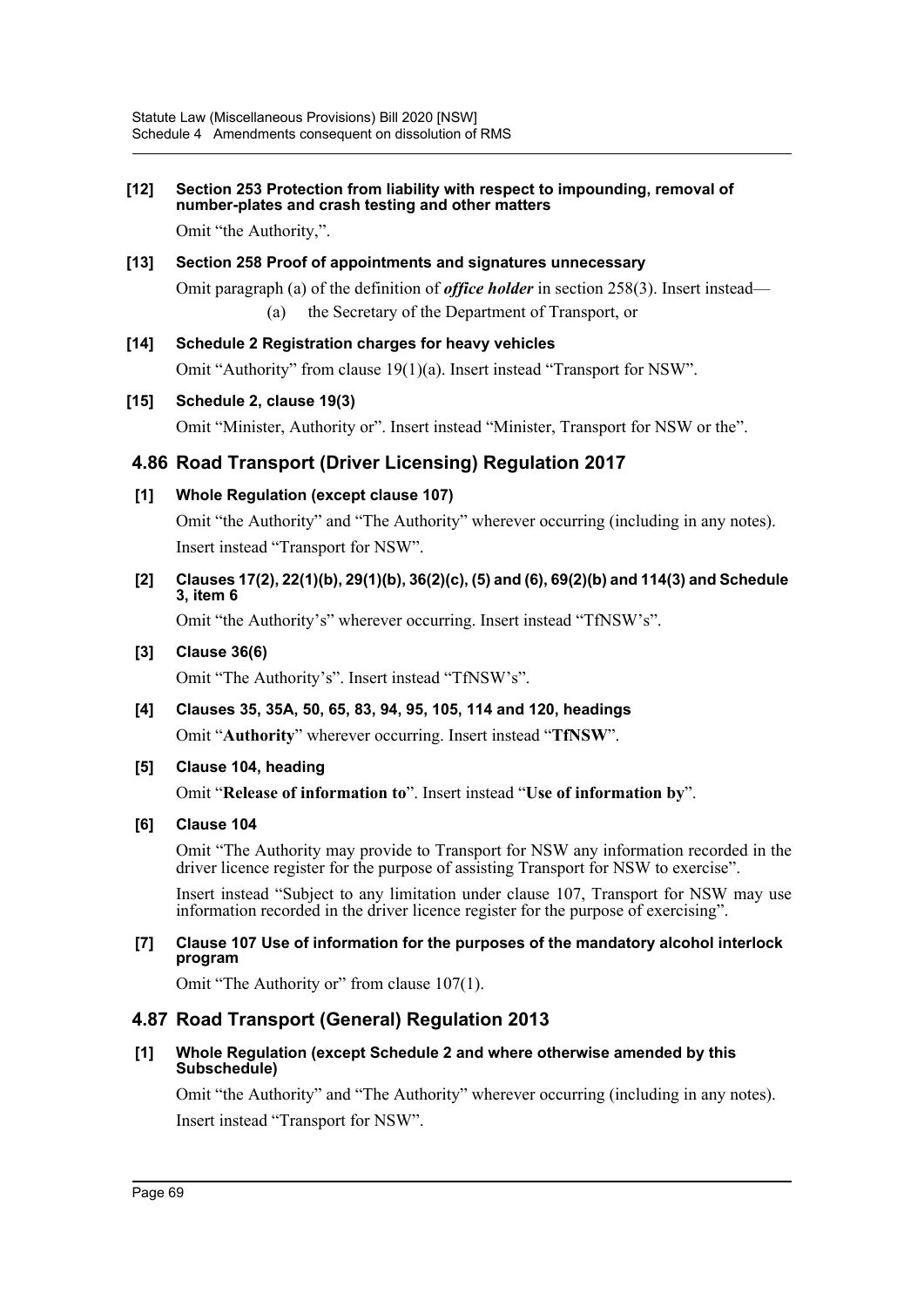### **[2] Clause 3 Definitions**

Omit the definition of *Authority guidelines* from clause 3(1). Insert in alphabetical order— *TfNSW guidelines* means guidelines in force under clause 83.

### **[3] Clauses 7, 45, 50K, 83, 97, 107 and 141, headings**

Omit "**Authority**" wherever occurring. Insert instead "**TfNSW**".

#### **[4] Clause 53 Manner of approval of aspects of data recording and related matters**

Omit "the Chief Executive of the Authority or by another person" from clause 53(b). Insert instead "a person".

### **[5] Clauses 55(1)(b) and 59(1)(b)**

Omit "the Chief Executive of the Authority, or by another person" wherever occurring. Insert instead "a person".

**[6] Clauses 60(2)(a), (4) and (8), 66(1), (2)(a), (4) and (7), 73(1), (2)(a) and (4), 78(1), (2)(a) and (4) and 82(1)**

Omit "Authority guidelines" wherever occurring. Insert instead "TfNSW guidelines".

### **[7] Clause 79(b)**

Omit "the Authority guidelines". Insert instead "TfNSW guidelines".

#### **[8] Clause 83(2) and (3)**

Omit "an Authority" wherever occurring. Insert instead "a TfNSW".

**[9] Clause 140, heading**

Omit "**Authority's**". Insert instead "**TfNSW's**".

### **[10] Schedule 4 Authorised officers**

#### Omit the definitions of *Class 2 officer*, *Class 4 officer* and *Class 16 officer*.

Insert in alphabetical order—

*Class 2 officer* means a person—

- (a) employed in the Transport Service who is appointed as a class 2 enforcement officer, or
- (b) who is subject to the control and direction of Transport for NSW as a class 2 enforcement officer.

*Class 4 officer* means a person—

- (a) employed in the Transport Service who is appointed as a class 4 enforcement officer, or
- (b) who is subject to the control and direction of Transport for NSW as a class 4 enforcement officer.

*Class 16 officer* means a person employed in the Transport Service who is appointed as a Traffic Commander or a Transport Commander.

## **4.88 Road Transport (Vehicle Registration) Regulation 2017**

#### **[1] Whole Regulation (except where otherwise amended by this Subschedule)**

Omit "the Authority" and "The Authority" wherever occurring (including in any notes).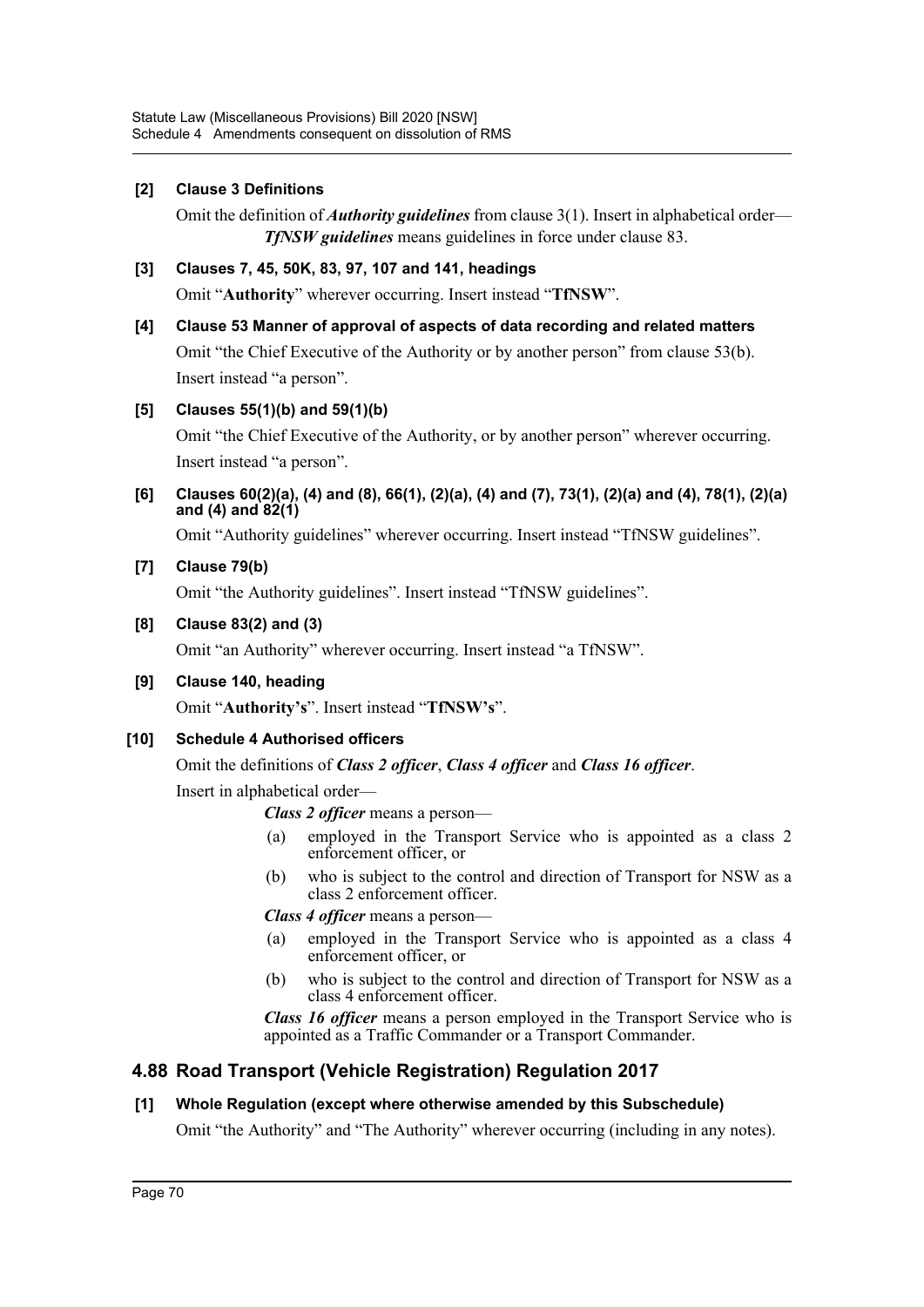Insert instead "Transport for NSW".

#### **[2] Clauses 23, 24, 38, 45, 70, 74 and 86, Part 8, Division 4 and Schedule 2, clause 11E, headings**

Omit "**Authority**" wherever occurring. Insert instead "**TfNSW**".

#### **[3] Clauses 41, 123N, 123O, 123P and 123Q, headings**

Omit "**the Authority**" wherever occurring. Insert instead "**TfNSW**".

#### **[4] Clause 45(1)(d), note**

Omit "RMS". Insert instead "TfNSW".

#### **[5] Clauses 64(2)(a) and 85(3)**

Omit "the Authority" wherever occurring. Insert instead "TfNSW".

#### **[6] Clauses 64(2)(c), 105(1)(c)(ii), 119(1)(b), 121(1)(d), 123J(1)(c)(ii), 123Y(1)(b) and 123ZA(1)(c)**

Omit "the Authority's" wherever occurring. Insert instead "TfNSW's".

#### **[7] Clause 66 Directed inspections**

Omit "police officer" wherever occurring in clause 66(2) and (3).

Insert instead "the police officer".

#### **[8] Dictionary**

#### Omit the definition of *Authority standard compliance specifications*.

Insert in alphabetical order—

*TfNSW standard compliance specifications* means any specifications that Transport for NSW, by order published in the Gazette, has declared to be specifications the compliance with which will be taken to be compliance with the applicable vehicle standards for the purposes of clause 64 or 85.

### **4.89 Roads Act 1993 No 33**

#### **[1] Whole Act (except where otherwise amended by this Subschedule)**

Omit "RMS" and "RMS's" wherever occurring.

Insert instead "TfNSW" and "TfNSW's", respectively.

### **[2] Section 32B Definitions**

Omit paragraph (g) of the definition of *notifiable authority* in section 32B(1).

### **[3] Dictionary**

Omit the definitions of *RMS*, *RMS development land* and *RMS Fund*.

Insert in alphabetical order—

*TfNSW* means Transport for NSW constituted under the *Transport Administration Act 1988*.

*TfNSW development land* means land that is declared by TfNSW to be land to which section 161 applies.

*TfNSW Fund* means the TfNSW Fund established under the *Transport Administration Act 1988*.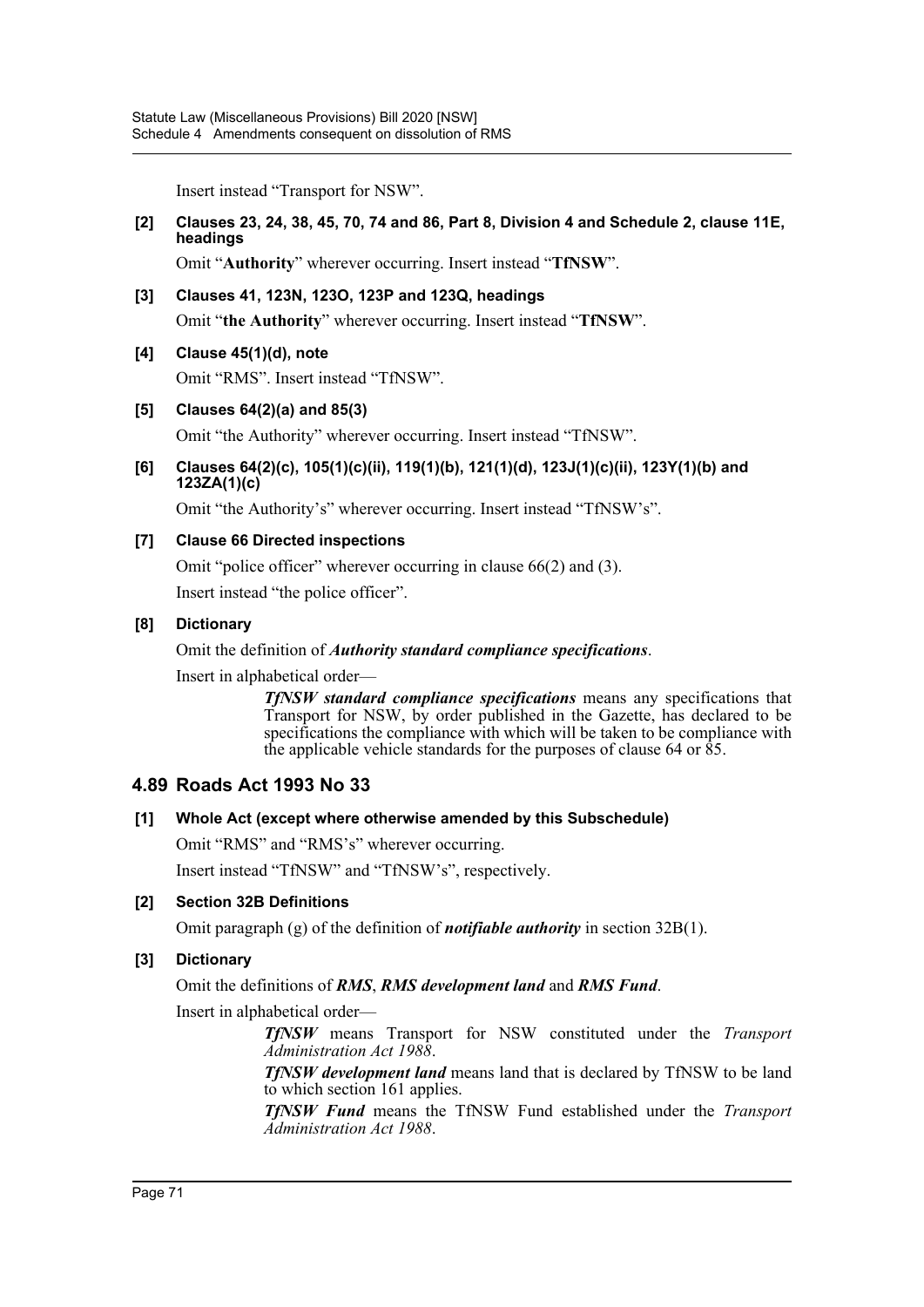## **4.90 Roads Regulation 2018**

### **[1] Whole Regulation (except Schedule 1 and where otherwise amended by this Subschedule)**

Omit "RMS" wherever occurring. Insert instead "TfNSW".

### **[2] Clause 74 Authority to enter land**

Omit "member of staff of RMS who holds the position of Executive Director" from clause 74(b).

Insert instead "person employed in the Transport Service who is authorised for the purposes of that section by TfNSW".

### **[3] Clause 75 Evidentiary certificates**

Omit "member of staff of RMS" from clause 75(c).

Insert instead "person employed in the Transport Service".

### **[4] Schedule 1 Roads authorities**

Omit "RMS is declared" wherever occurring. Insert instead "TfNSW is declared".

## **4.91 Rural Fires Act 1997 No 65**

### **Section 100A Definitions**

Omit paragraph (c) of the definition of *managed land* in section 100A(1).

Insert instead—

(c) that is vested in, or under the control of, Transport for NSW, Sydney Metro, Transport Asset Holding Entity of New South Wales or Residual Transport Corporation of New South Wales, or

## **4.92 Standard Instrument (Local Environmental Plans) Order 2006**

### **Standard Instrument, Clause 5.1 Relevant acquisition authority [compulsory]**

Omit "Roads and Maritime Services" from clause 5.1(2).

Insert instead "Transport for NSW".

## **4.93 State Environmental Planning Policy No 64—Advertising and Signage**

### **[1] Clause 4 Definitions**

Omit the definition of *RMS* from clause 4(1).

**[2] Clauses 4(1) (paragraph (c) of definition of "transport corridor land"), 12, 16(1), 17(3)(c), 18(2)–(4) and 31**

Omit "RMS" wherever occurring. Insert instead "TfNSW".

## **[3] Clause 15 Advertisements on rural or non-urban land** Omit "the Roads and Traffic Authority" from clause 15(2)(a)(ii). Insert instead "TfNSW".

**[4] Clause 33 Exempt development** Omit "RMS,".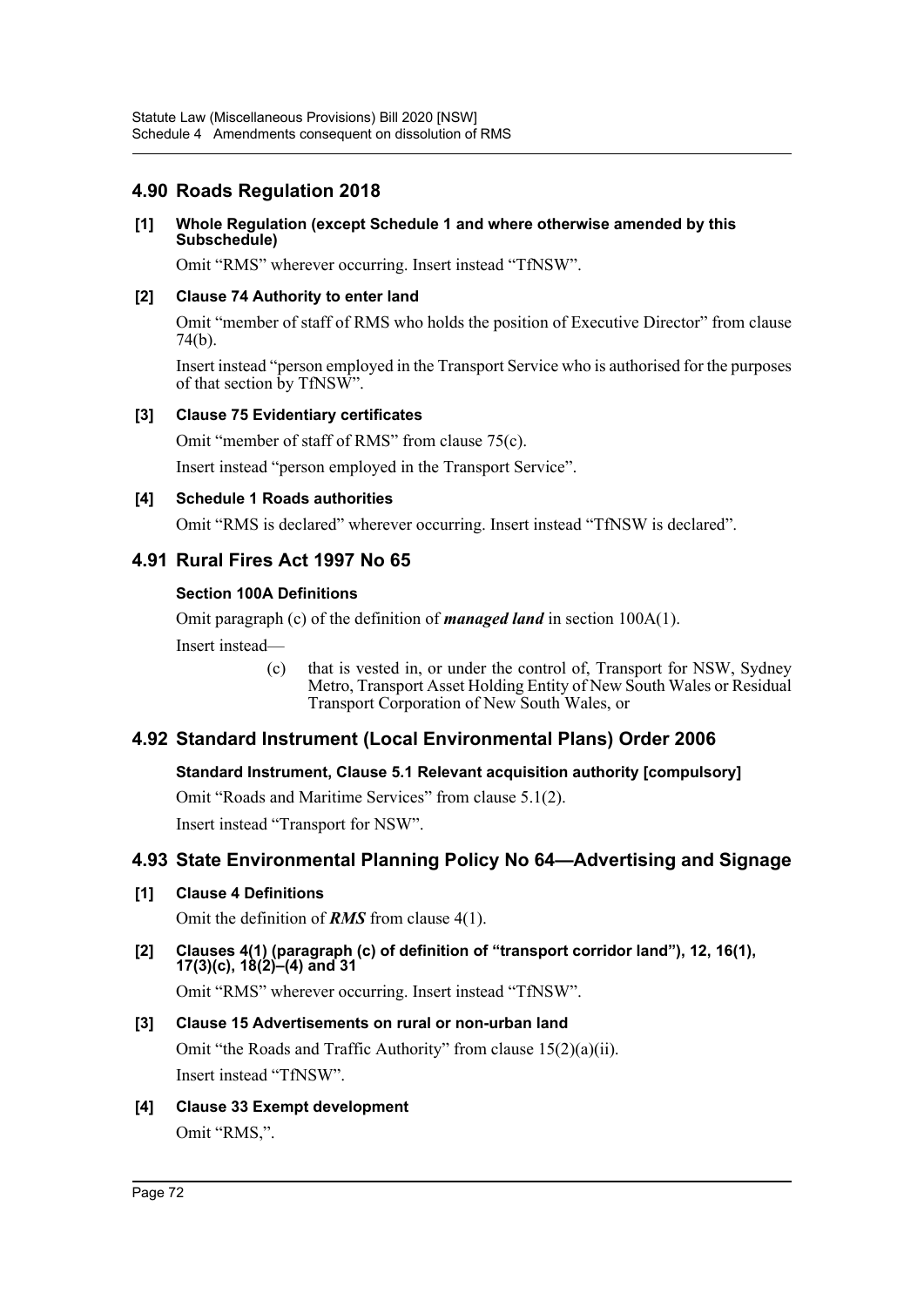## **4.94 State Environmental Planning Policy (Educational Establishments and Child Care Facilities) 2017**

- **[1] Clause 13 Consultation with public authorities other than councils** Omit "Roads and Maritime Services" from clause 13(3). Insert instead "Transport for NSW".
- **[2] Clause 57 Traffic-generating development** Omit "Roads and Maritime Services (*RMS*)" from clause 57(2)(a). Insert instead "Transport for NSW (*TfNSW*)".
- **[3] Clause 57(3)(a) and (4)**

Omit "RMS" wherever occurring. Insert instead "TfNSW".

## **4.95 State Environmental Planning Policy (Exempt and Complying Development Codes) 2008**

### **Clauses 2.114(d)(xiii)(A) and 5.22(c)(i)**

Omit "Roads and Maritime Services" wherever occurring. Insert instead "Transport for NSW".

## **4.96 State Environmental Planning Policy (Gosford City Centre) 2018**

### **Clause 5.1 Relevant acquisition authority**

Omit "Roads and Maritime Services" from clause 5.1(2). Insert instead "Transport for NSW".

## **4.97 State Environmental Planning Policy (Infrastructure) 2007**

### **[1] Clause 5 Interpretation—general**

Insert in alphabetical order in clause 5(2)— *Transport for NSW* or *TfNSW* means Transport for NSW constituted under the *Transport Administration Act 1988*.

## **[2] Clauses 16(2)(e), 68(1)(a), 70, 71(1), 72(i)(ii) and 129C(1)**

Omit "Roads and Maritime Services" wherever occurring. Insert instead "Transport for NSW".

## **[3] Clause 93 Definitions**

Omit the definition of *RMS*.

## **[4] Clause 93, definition of "road infrastructure facilities"**

Omit "RMS" wherever occurring. Insert instead "TfNSW".

### **[5] Clause 100 Development on proposed classified road**

Omit "the chief executive officer of RMS" wherever occurring in clause  $100(1)$ ,  $(2)(a)$ ,  $(3)$ and (5).

Insert instead "TfNSW".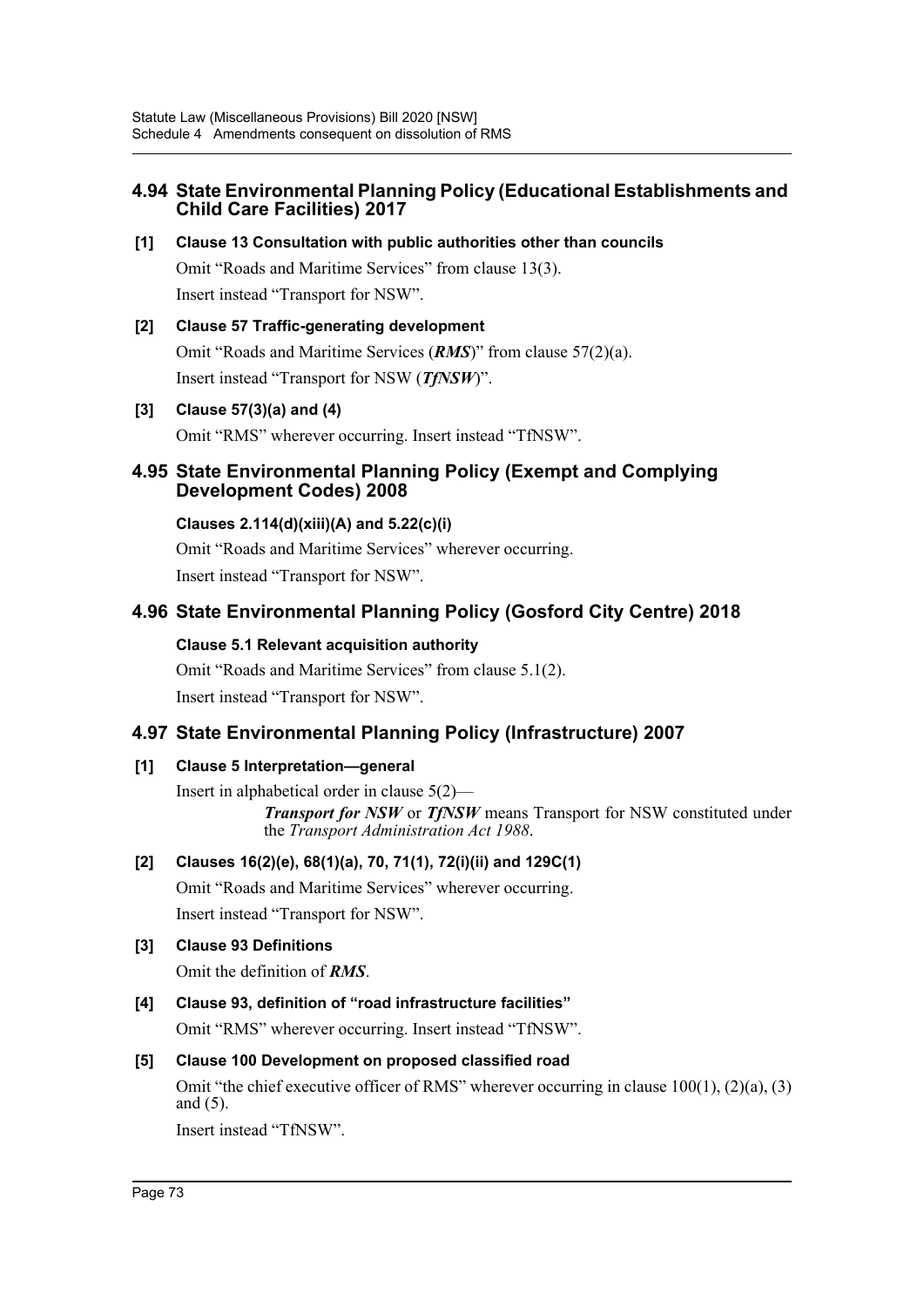- **[6] Clauses 100(3)(b) and (c) and (4), 102(1), 103(2)(a) and (3) and 104(2A), (3) and (4)** Omit "RMS" wherever occurring. Insert instead "TfNSW".
- **[7] Schedule 3, heading**

Omit "**Roads and Maritime Services**". Insert instead "**Transport for NSW**".

### **4.98 State Environmental Planning Policy (Sydney Region Growth Centres) 2006**

**[1] Appendix 4 Alex Avenue and Riverstone Precinct Plan 2010** Omit "Roads and Traffic Authority" from clause 5.1(2). Insert instead "Transport for NSW".

# **[2] Appendix 5 Marsden Park Industrial Precinct Plan**

Omit "Roads and Traffic Authority" wherever occurring in clause 5.1(2). Insert instead "Transport for NSW".

## **[3] Appendix 6 Area 20 Precinct Plan**

Omit "Roads and Traffic Authority" from clause 5.1(2). Insert instead "Transport for NSW".

## **[4] Appendix 7 Schofields Precinct Plan**

Omit "Roads and Maritime Services" from clause 5.1(2). Insert instead "Transport for NSW".

## **[5] Appendix 8 Liverpool Growth Centres Precinct Plan** Omit "Roads and Maritime Services" wherever occurring in clause 5.1(2).

Insert instead "Transport for NSW".

# **[6] Appendix 9 Camden Growth Centres Precinct Plan**

Omit "Roads and Maritime Services" from clause 5.1(2). Insert instead "Transport for NSW".

**[7] Appendix 10 Campbelltown Growth Centres Precinct Plan** Omit "Roads and Maritime NSW" from clause 5.1(2). Insert instead "Transport for NSW".

# **[8] Appendix 11 The Hills Growth Centre Precincts Plan** Omit "Roads and Maritime Services" from clause 5.1(2). Insert instead "Transport for NSW".

# **[9] Appendix 12 Blacktown Growth Centres Precinct Plan** Omit "Roads and Maritime Services" wherever occurring in clause 5.1(2). Insert instead "Transport for NSW".

**[10] Appendix 13 Hawkesbury Growth Centres Precinct Plan** Omit "Roads and Maritime Services" from clause 5.1(2).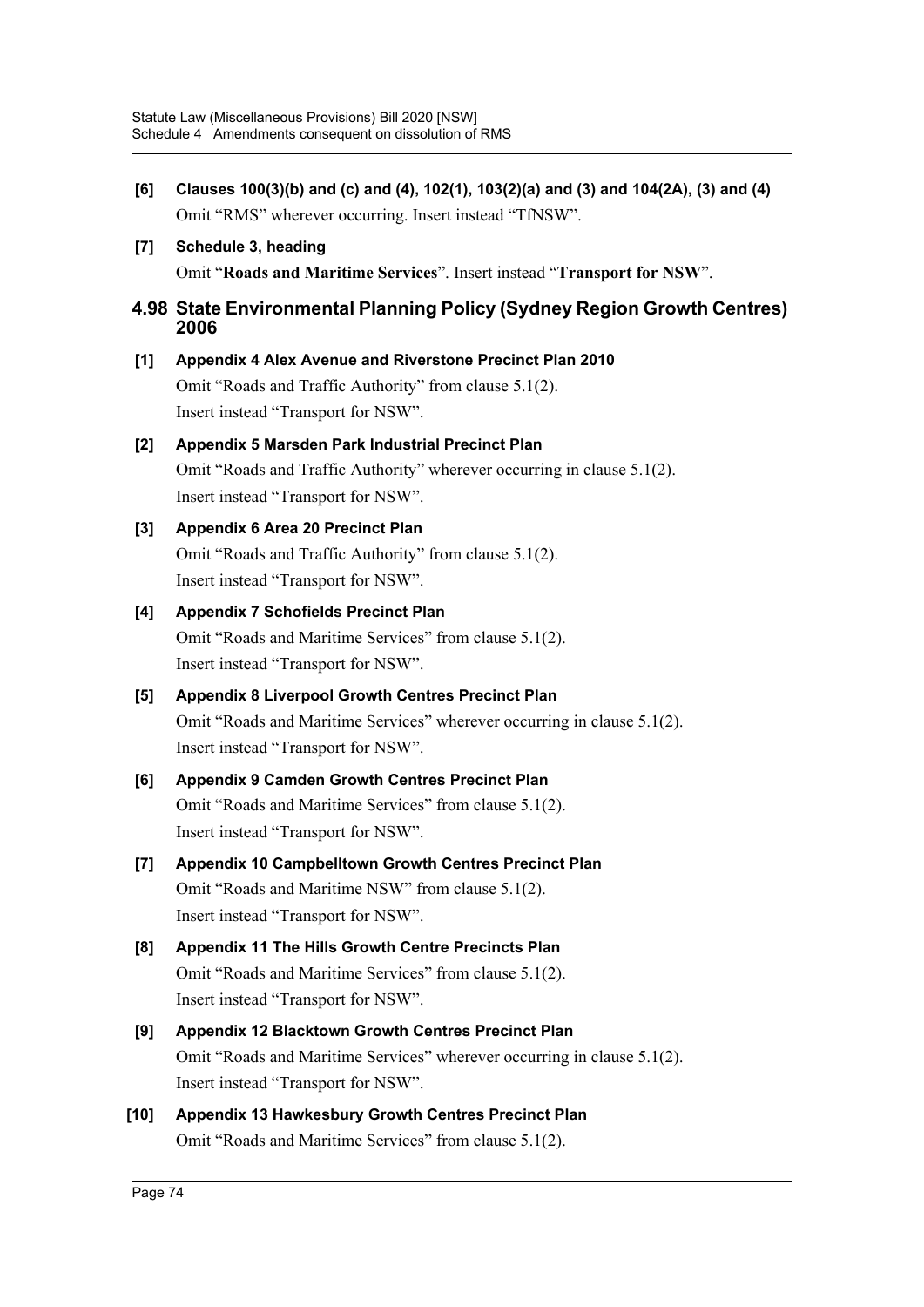Insert instead "Transport for NSW".

## **[11] Appendix 14 South East Wilton Precinct Plan**

Omit "Roads and Maritime Services" from clause 5.1(2). Insert instead "Transport for NSW".

## **[12] Appendix 15 North Wilton Precinct Plan** Omit "Roads and Maritime Services" from clause 5.1(2). Insert instead "Transport for NSW".

## **4.99 State Environmental Planning Policy (Three Ports) 2013**

### **Clause 4 Definitions**

Omit "Roads and Maritime Services" from the definition of *Channel User Licence Agreement* in clause 4(1).

Insert instead "Transport for NSW".

## **4.100State Environmental Planning Policy (Western Sydney Employment Area) 2009**

### **Clause 28 Relevant acquisition authority**

Omit "Roads and Maritime Services" from clause 28(2). Insert instead "Transport for NSW".

## **4.101Sydney Local Environmental Plan 2012**

## **Schedule 2 Exempt development**

Omit "RMS" from the note under the heading "**Street art**". Insert instead "Transport for NSW".

## **4.102Sydney Local Environmental Plan (Glebe Affordable Housing Project) 2011**

## **[1] Clause 5.1 Relevant acquisition authority**

Omit "Roads and Traffic Authority" from clause 5.1(2). Insert instead "Transport for NSW".

**[2] Schedule 2 Exempt development** Omit "RMS" from the note under the heading "**Street art**". Insert instead "Transport for NSW".

## **4.103Sydney Local Environmental Plan (Green Square Town Centre) 2013**

## **[1] Clause 5.1 Relevant acquisition authority** Omit "Roads and Maritime Services" from clause 5.1(2). Insert instead "Transport for NSW".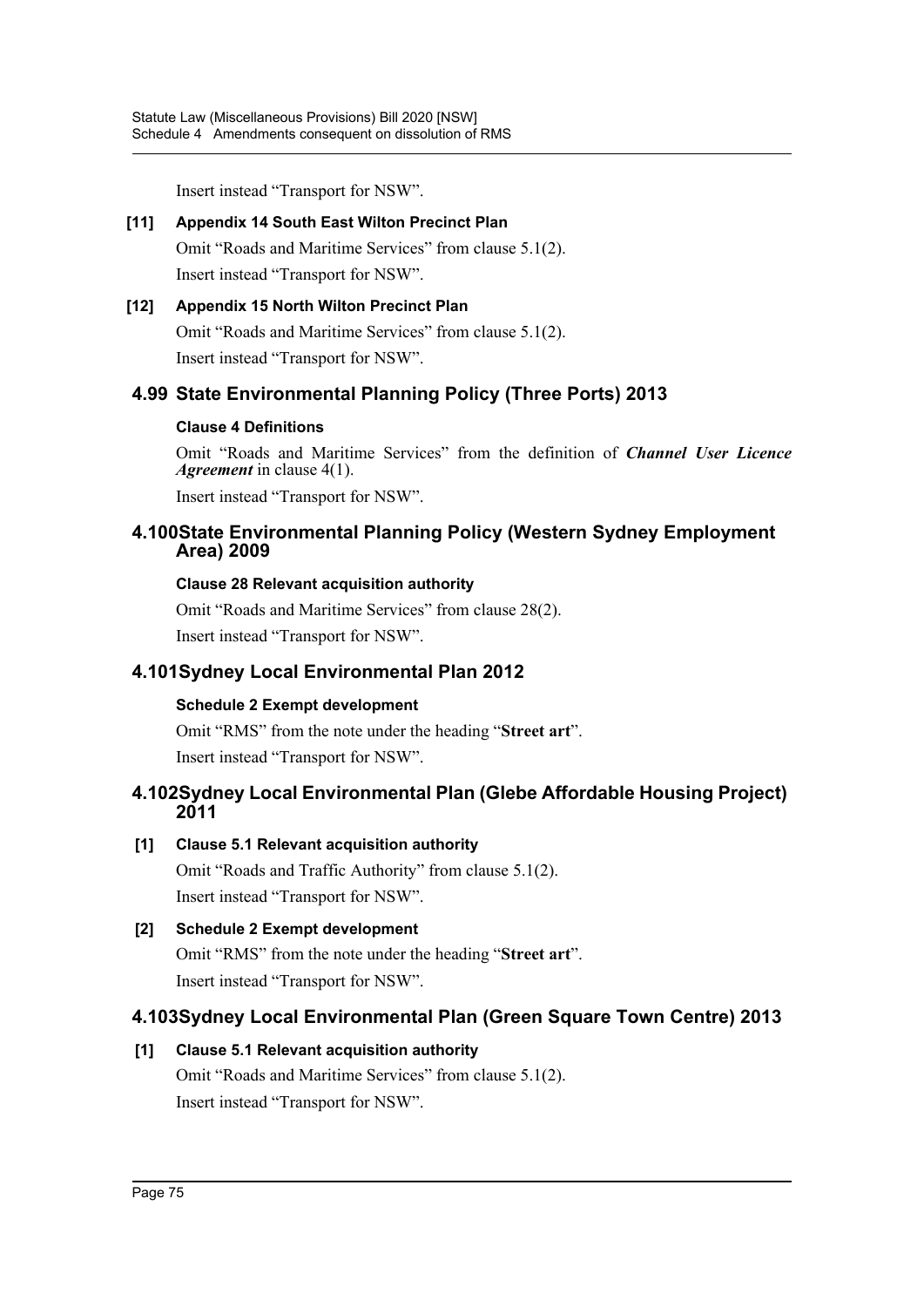### **[2] Schedule 2 Exempt development**

Omit "RMS" from the note under the heading "**Street art**". Insert instead "Transport for NSW".

## **4.104Sydney Local Environmental Plan (Green Square Town Centre—Stage 2) 2013**

## **[1] Clause 5.1 Relevant acquisition authority**

Omit "Roads and Maritime Services" from clause 5.1(2). Insert instead "Transport for NSW".

## **[2] Schedule 2 Exempt development**

Omit "RMS" from the note under the heading "**Street art**". Insert instead "Transport for NSW".

# **4.105Sydney Local Environmental Plan (Harold Park) 2011**

## **Schedule 2 Exempt development**

Omit "RMS" from the note under the heading "**Street art**". Insert instead "Transport for NSW".

# **4.106Sydney Olympic Park Authority Act 2001 No 57**

## **[1] Section 4 Definitions**

Omit the definition of *RMS* from section 4(1). Insert in alphabetical order— *TfNSW* means Transport for NSW constituted under the *Transport Administration Act 1988*.

## **[2] Sections 19(7), 41(5) and (6), 42 and 45 (including note)** Omit "RMS" wherever occurring. Insert instead "TfNSW".

## **[3] Section 45**

Omit "section 50". Insert instead "section 3I".

## **4.107Sydney Regional Environmental Plan No 26—City West**

# **[1] Clause 54A Temporary use of land for the purpose of a school at Wentworth Park**

Omit "RMS" wherever occurring in clause 54A(4). Insert instead "TfNSW".

## **[2] Clause 54A(5)**

Omit the definition of *RMS*. Insert in alphabetical order—

*TfNSW* means Transport for NSW constituted under the *Transport Administration Act 1988*.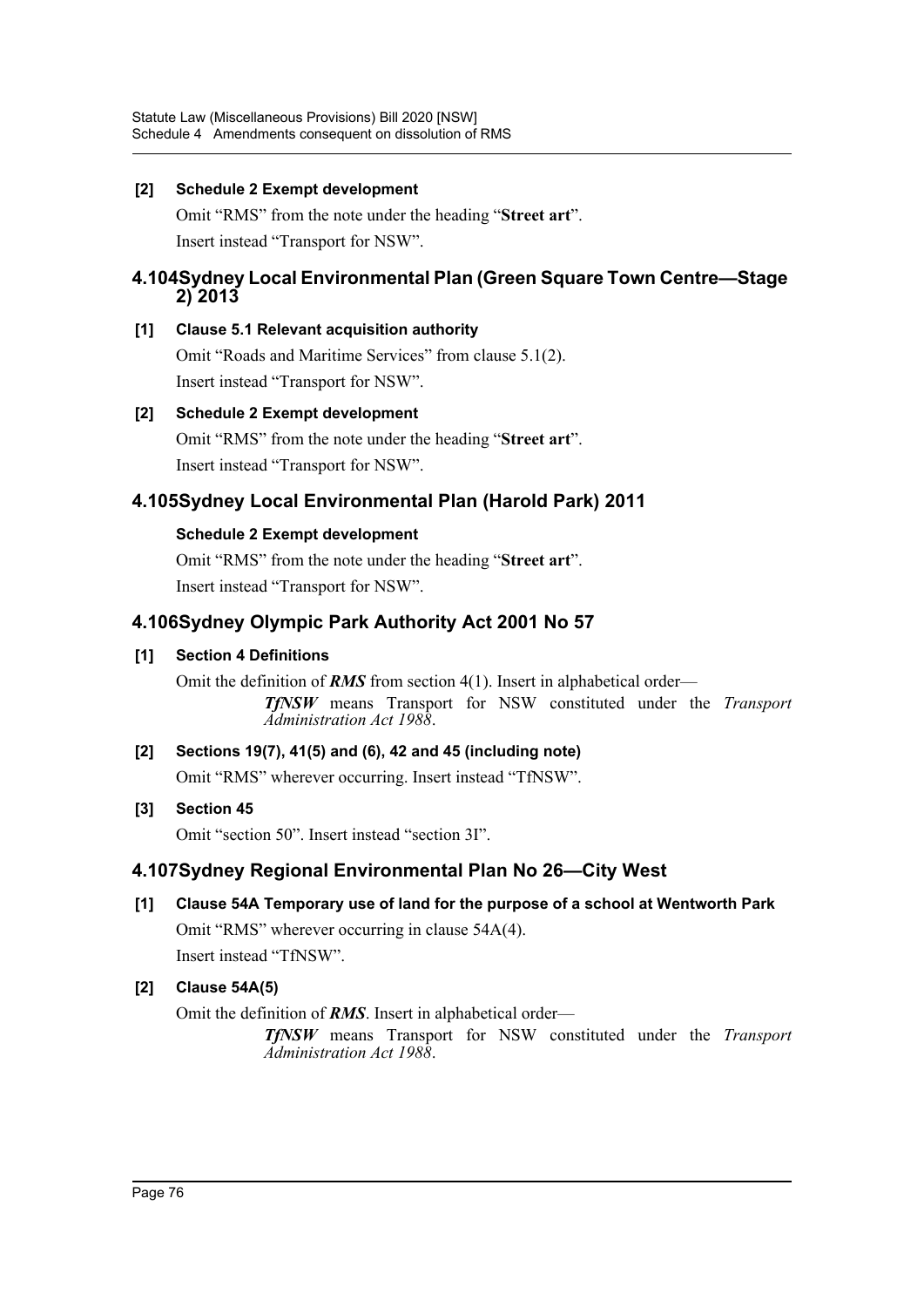## **4.108Tattoo Parlours Act 2012 No 32**

### **Section 36 Exchange of information**

Omit "or Roads and Maritime Services" from paragraph (c) of the definition of *relevant agency* in section 36(4).

## **4.109Tattoo Parlours Regulation 2013**

### **Clause 12 Additional information and requirements for applications for licences**

Omit "Roads and Maritime Services" from the definition of *NSW driver licence* in clause 12(2).

Insert instead "Transport for NSW constituted under the *Transport Administration Act 1988*".

## **4.110Terrorism (High Risk Offenders) Regulation 2018**

### **Clause 6 Prescribed circumstances**

Omit item 18 of the table to clause 6(2).

## **4.111The Hills Local Environmental Plan 2019**

### **Clause 5.1 Relevant acquisition authority**

Omit "Roads and Maritime Services" where secondly occurring in clause 5.1(2). Insert instead "Transport for NSW".

## **4.112Tow Truck Industry Act 1998 No 111**

### **[1] Section 57 Tow Truck number plates**

Omit "**Truck**" from the section heading. Insert instead "**truck**".

### **[2] Section 57(1)**

Omit "Roads and Maritime Services". Insert instead "Transport for NSW".

## **4.113Transport Administration Act 1988 No 109**

### **Section 3A Metropolitan rail area**

Omit "also lodged in the office of Transport NSW" from section 3A(1). Insert instead "held by TfNSW".

## **4.114Transport Administration (General) Regulation 2018**

### **Clause 20 Further additional classes of persons to whom TfNSW may delegate functions**

Omit "RMS" wherever occurring. Insert instead "TfNSW".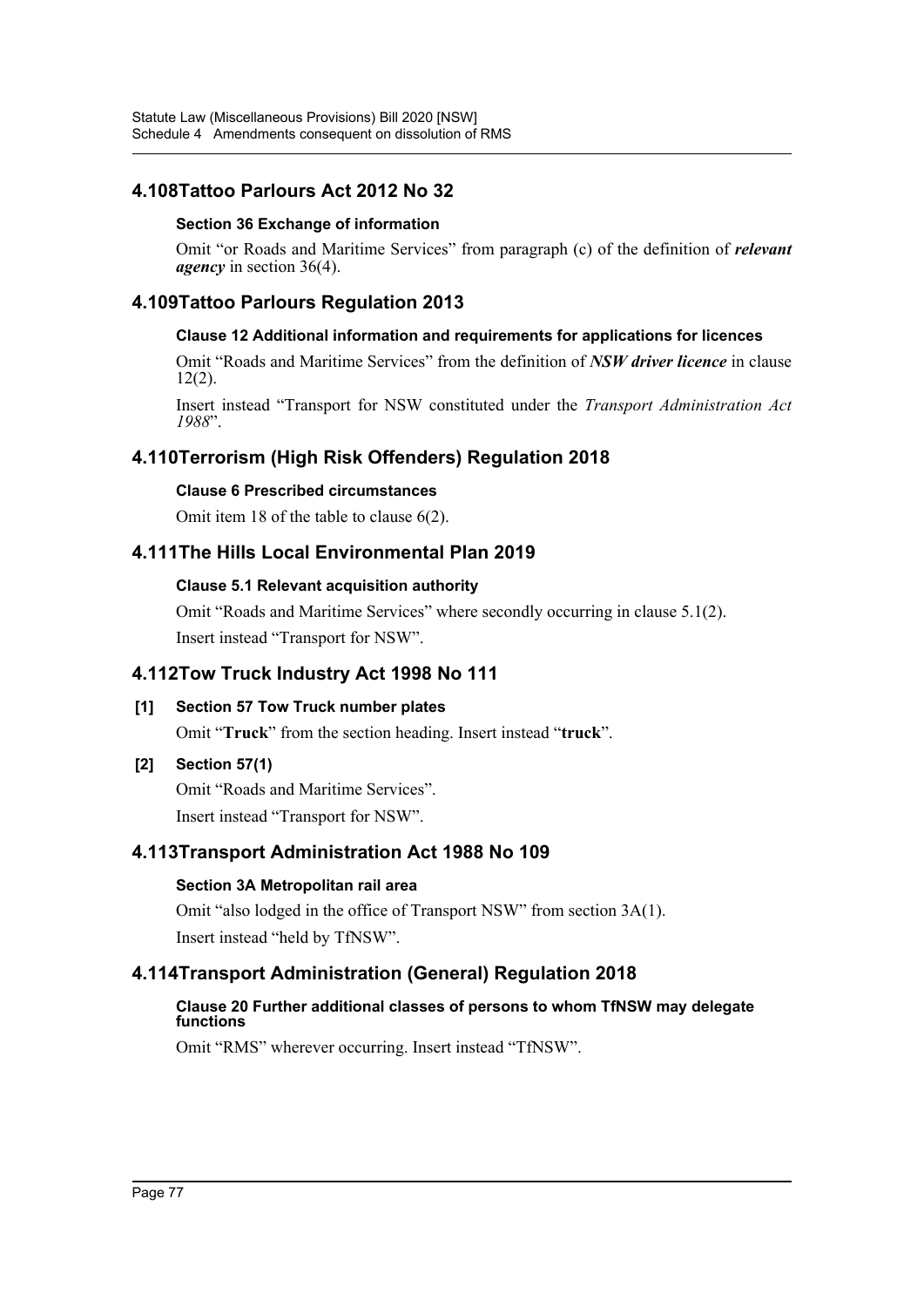## **4.115Valuation of Land Regulation 2018**

### **Clause 4 Crown lease restricted land**

Omit clause 4(e). Insert instead—

(e) Transport for NSW constituted under the *Transport Administration Act 1988*,

## **4.116Victims Rights and Support Act 2013 No 37**

### **Section 75 Access to information about whereabouts of defendant**

Omit "Roads and Maritime Services". Insert instead "Transport for NSW".

## **4.117Water Management (General) Regulation 2018**

### **[1] Schedule 4 Exemptions**

Omit "**Maritime Authority**" from the heading to clause 19. Insert instead "**Transport for NSW**".

### **[2] Schedule 4, clause 19(a)**

Omit "Roads and Maritime Services". Insert instead "Transport for NSW".

## **4.118Waverley Local Environmental Plan 2012**

### **Clause 5.1 Relevant acquisition authority**

Omit "Roads and Maritime Services" where secondly and thirdly occurring in clause 5.1(2).

Insert instead "Transport for NSW".

## **4.119Wollongong Local Environmental Plan 2009**

### **Clause 5.1 Relevant acquisition authority**

Omit "Roads and Maritime Services" where secondly and thirdly occurring in clause 5.1(2).

Insert instead "Transport for NSW".

## **4.120Woollahra Local Environmental Plan 2014**

### **Clause 5.1 Relevant acquisition authority**

Omit "Roads and Maritime Services" where secondly and thirdly occurring in clause 5.1(2).

Insert instead "Transport for NSW".

## **4.121Workers Compensation Regulation 2016**

### **Schedule 6 Maximum costs—compensation matters**

Omit "Roads and Maritime Services" from clause 17(a). Insert instead "Transport for NSW".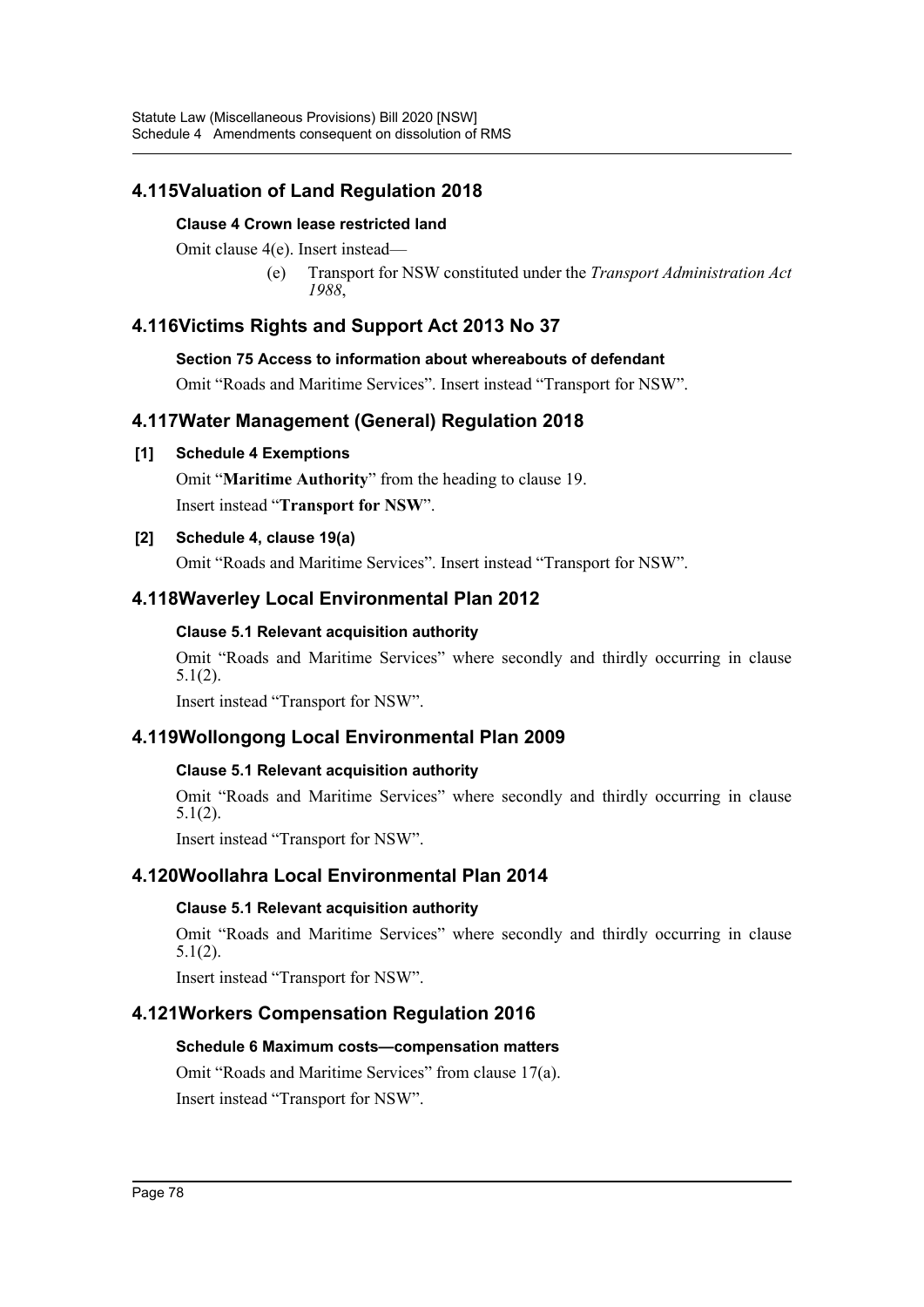# **Schedule 5 Repeals**

### **Repeal of redundant instruments**

The following Acts and instrument, and provisions of an Act are repealed—

| <b>Act or instrument</b>                                                                  | <b>Provisions repealed</b> |
|-------------------------------------------------------------------------------------------|----------------------------|
| Statute Law (Miscellaneous Provisions) Act Whole instrument<br>$(No 2)$ 2018 No 68        |                            |
| <i>Statute Law (Miscellaneous Provisions) Act</i> Whole instrument<br>$(No 2)$ 2019 No 14 |                            |
| Wool, Hide and Skin Dealers Regulation<br>2015                                            | Whole instrument           |
| <b>Fair Trading Legislation Amendment</b><br>(Reform) $Act 2018$ No 65                    | Schedule 1.2               |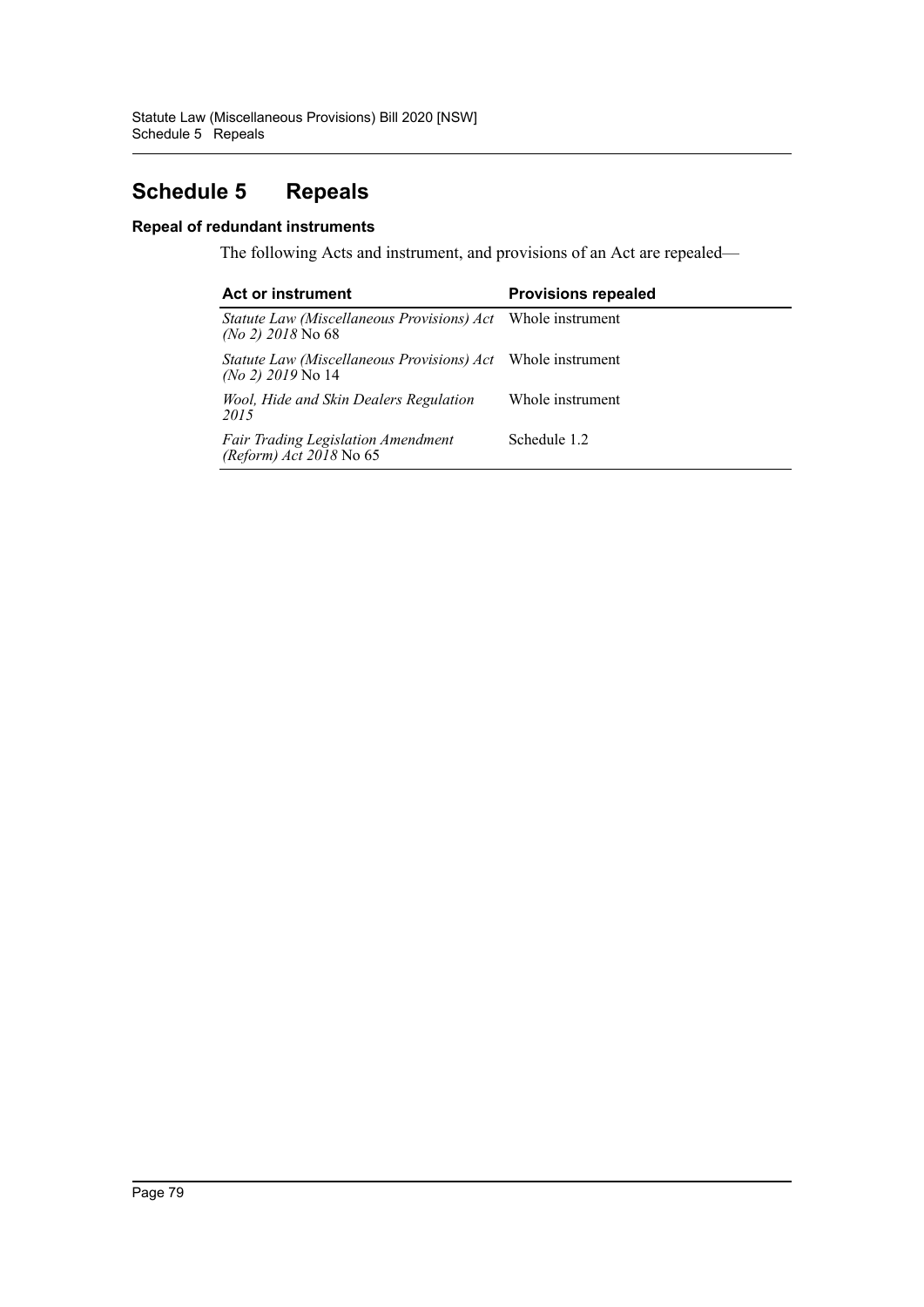# **Schedule 6 General savings, transitional and other provisions**

### **1 Effect of amendment of amending provisions**

- (1) An amendment made by Schedule 1 to an amending provision contained in an Act or instrument is, if the amending provision has commenced before the Schedule 1 amendment concerned, taken to have effect as from the commencement of the amending provision, whether or not the amending provision has been repealed.
- (2) In this clause—

*amending provision* means a provision of an Act or instrument that makes a direct amendment to an Act or instrument by—

- (a) the repeal or omission of matter contained in the amended Act or instrument without the insertion of any matter instead of the repealed or omitted matter, or
- (b) the omission of matter contained in the amended Act or instrument and the insertion of matter instead of the omitted matter, or
- (c) the insertion into the amended Act or instrument of matter, not being matter inserted instead of matter omitted from the Act or instrument.

#### **Explanatory note**

This clause ensures that an amendment made by the proposed Act to a repealing or amending provision of an Act or instrument will (if the repealing or amending provision commences before the amendment made by the proposed Act) be taken to have commenced on the date the repealing or amending provision commences.

### **2 Effect of amendment or repeal on acts done or decisions made**

Unless expressly provided to the contrary, if this Act—

- (a) amends a provision of an Act or an instrument, or
- (b) repeals and re-enacts (with or without modification) a provision of an Act or an instrument,

any act done or decision made under the provision amended or repealed has effect after the amendment or repeal as if it had been done or made under the provision as so amended or repealed.

#### **Explanatory note**

This clause ensures that the amendment or repeal of a provision will not, unless expressly provided, vitiate any act done or decision made under the provision as in force before the amendment or repeal.

### **3 Effect of amendment on instruments**

Unless expressly provided to the contrary, any instrument made under an Act amended by this Act, that is in force immediately before the commencement of the amendment, is taken to have been made under the Act as amended.

#### **Explanatory note**

This clause ensures that, unless expressly provided, any instrument that is in force and made under a provision of an Act that is amended or substituted by the proposed Act will be taken to have been made under the Act as amended.

### **4 Revocation of repeal**

Section 29A of the *Interpretation Act 1987* applies to the repeal of Acts or instruments, or provisions of Acts or instruments, by this Act.

#### **Explanatory note**

The effect of this clause is to enable the Governor, by proclamation, to revoke the repeal of any Act or instrument, or any provision of any Act or instrument, by the proposed Act. The Act or instrument, or provision, the subject of the revocation of repeal is taken not to be, and never to have been, repealed.